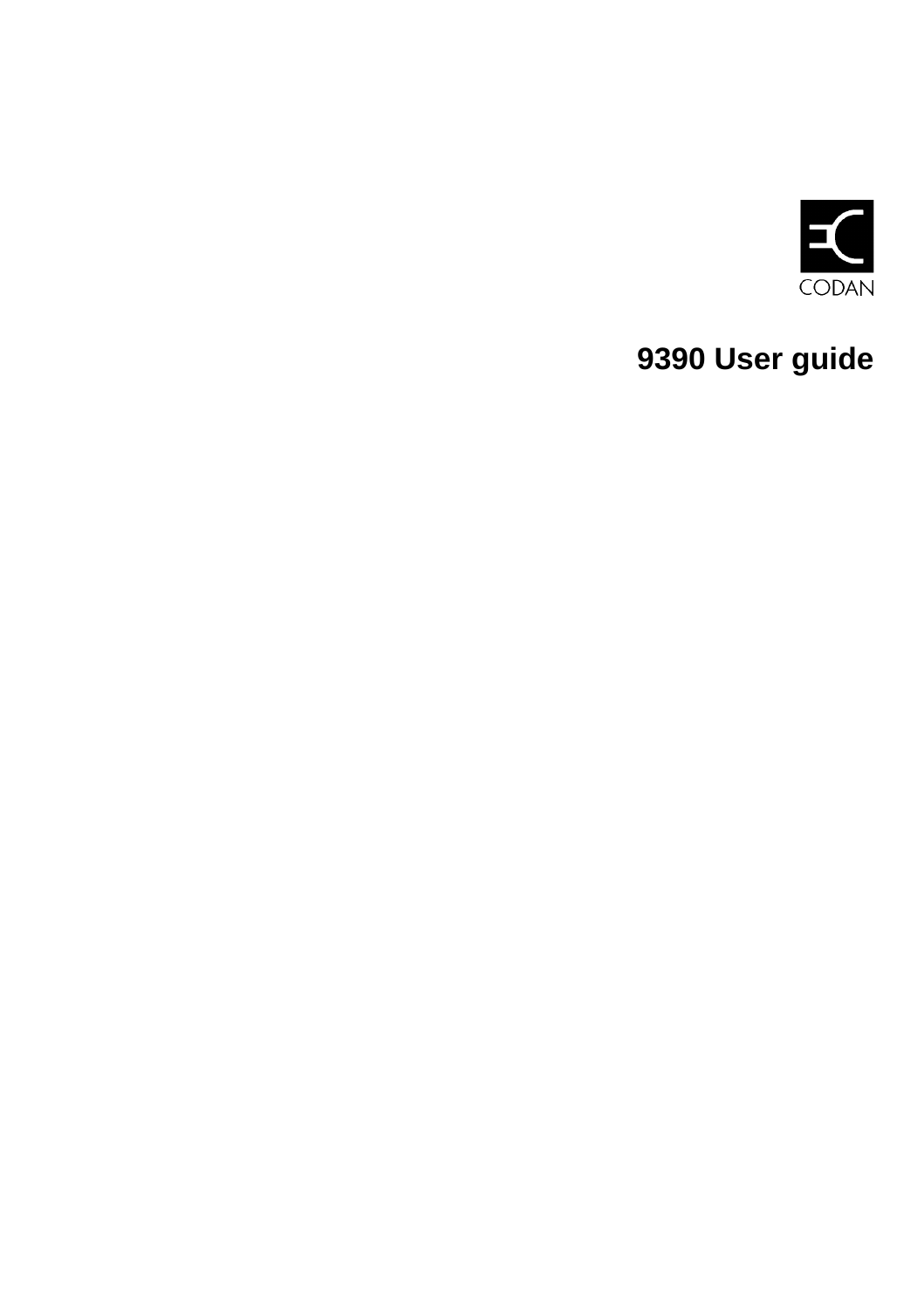No part of this handbook may be reproduced, transcribed, translated into any language or transmitted in any form whatsoever without the prior written consent of Codan Pty Ltd.

© Copyright 1996 Codan Pty Ltd.

Codan part number 15-04068 Issue 1, May 1996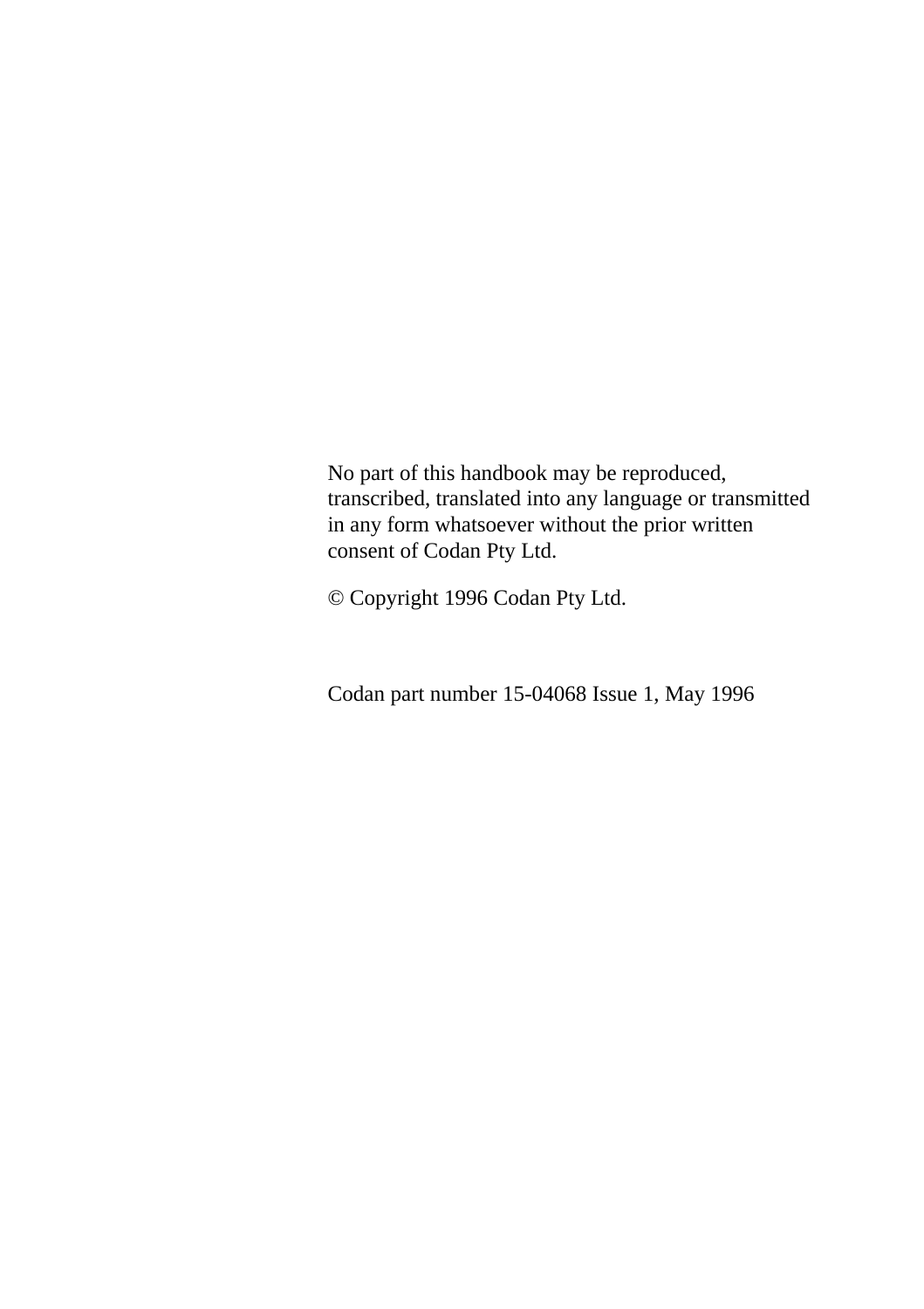# **Contents**

### 1 Quick reference

# 2 About this user guide

### 3 Overview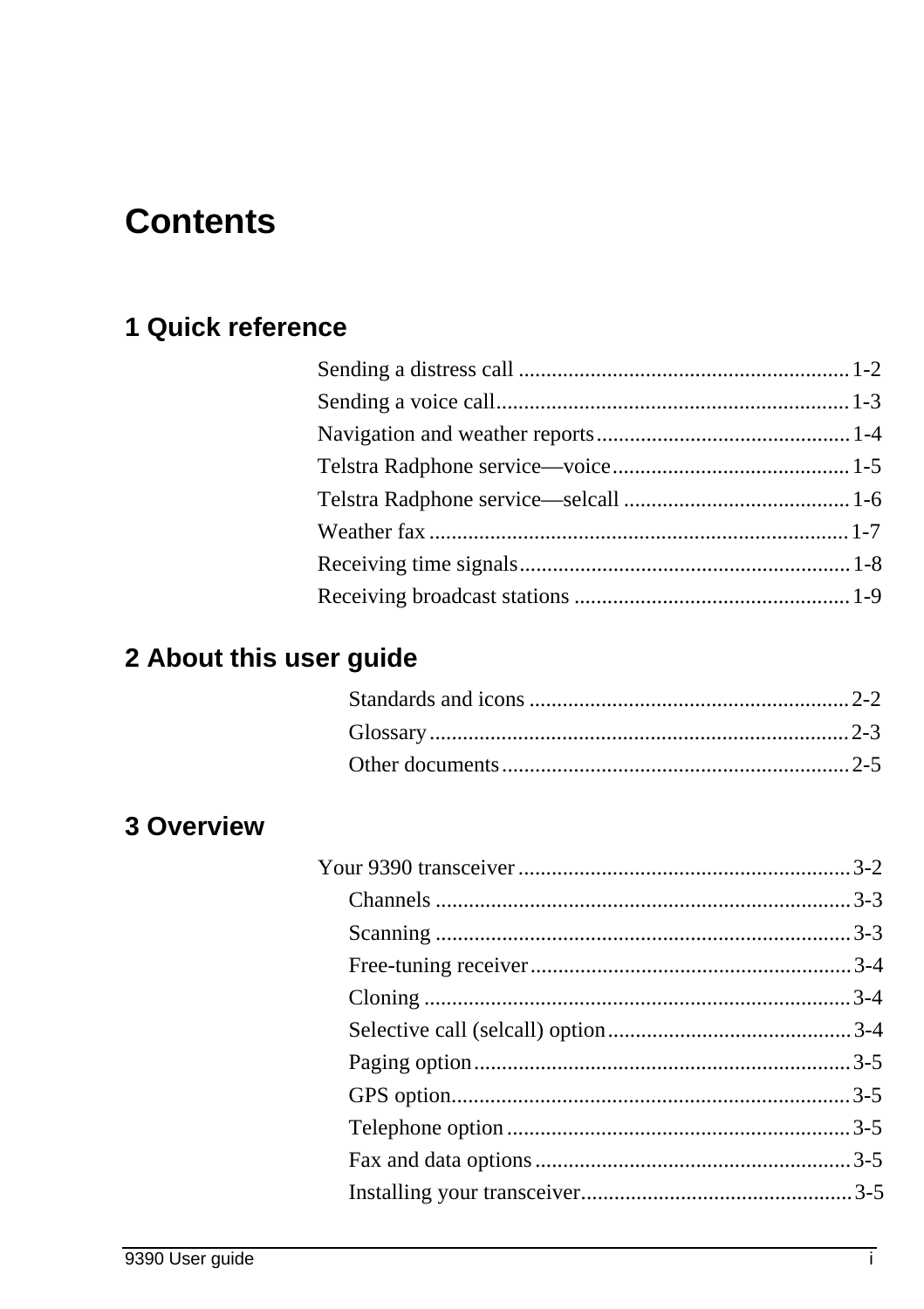## **4 Using the transceiver**

| Selecting a channel by viewing the list of channels 4-8    |  |
|------------------------------------------------------------|--|
| Selecting a channel by recalling its channel number4-9     |  |
| Selecting a channel by recalling its channel frequency4-10 |  |
|                                                            |  |
|                                                            |  |
|                                                            |  |
|                                                            |  |
|                                                            |  |
|                                                            |  |
| The Voice Mute button on the control panel 4-17            |  |
| The S'Call Mute button on the control panel4-18            |  |
|                                                            |  |
|                                                            |  |
|                                                            |  |
|                                                            |  |
| Selecting a scan table and starting the scan4-23           |  |
| Starting the scan using the last scan table used4-25       |  |
|                                                            |  |
|                                                            |  |
|                                                            |  |
|                                                            |  |
|                                                            |  |
|                                                            |  |
|                                                            |  |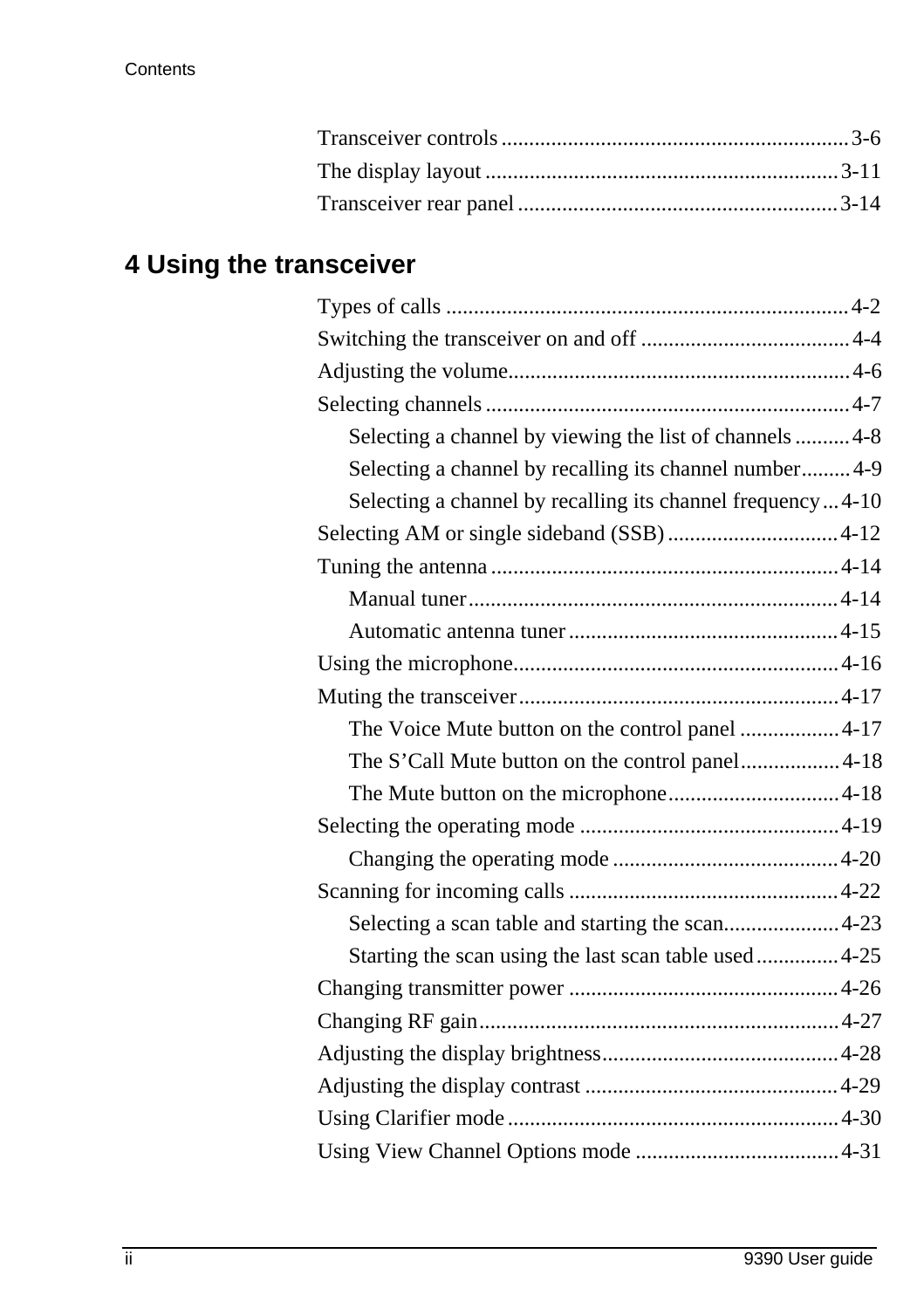### **5 Sending calls**

# **6 Receiving calls**

| Responding to an incoming voice call during scanning 6-3 |  |
|----------------------------------------------------------|--|
|                                                          |  |
| Responding to an incoming selective call during          |  |
|                                                          |  |
|                                                          |  |
|                                                          |  |

### **7 Additional features**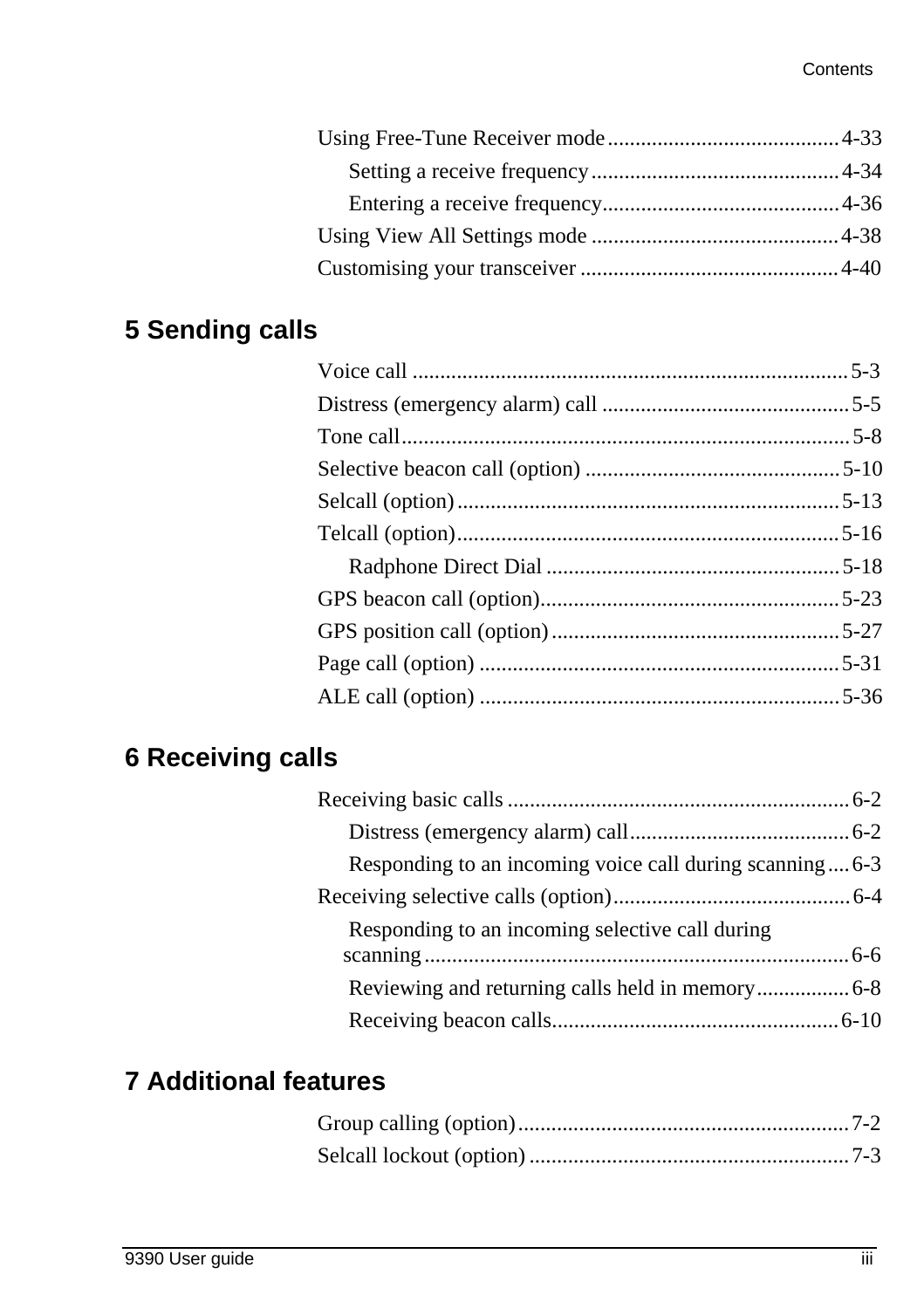| Transmitting a Telstra selcall |  |
|--------------------------------|--|
|                                |  |
|                                |  |
|                                |  |

#### **Index**

### **Figures**

| Figure 3.1 Front panel of the transceiver and control head3-6 |
|---------------------------------------------------------------|
|                                                               |
|                                                               |
| Figure 3.4 The display for a receive-only channel 3-11        |
|                                                               |
| Figure 3.6 Rear panel of the 9390-H receiver-exciter3-14      |
| Figure 5.1 Private network for sending telephone calls  5-17  |
|                                                               |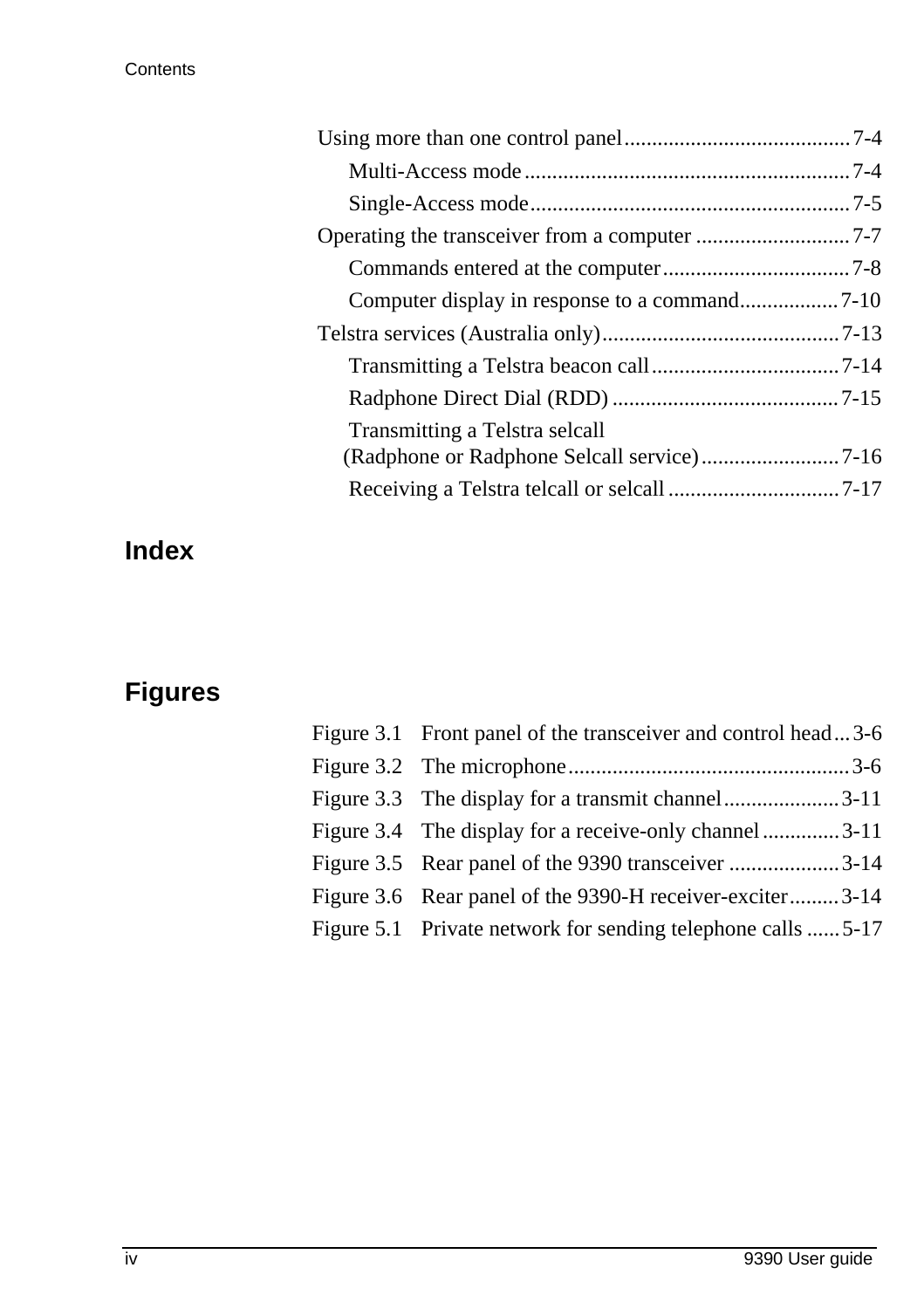

# **1 Quick reference**

The following pages are a quick reference for the most commonly used features of the transceiver:

- Sending a distress call  $(1-2)$
- Sending a voice call  $(1-3)$
- Navigation and weather reports (1-4)
- Telstra Radphone service—voice (1-5)
- Telstra Radphone service—selcall (1-6)
- Weather fax  $(1-7)$
- Receiving time signals (1-8)
- Receiving broadcast stations (1-9).



*These procedures use channels set up for Australian territorial waters.*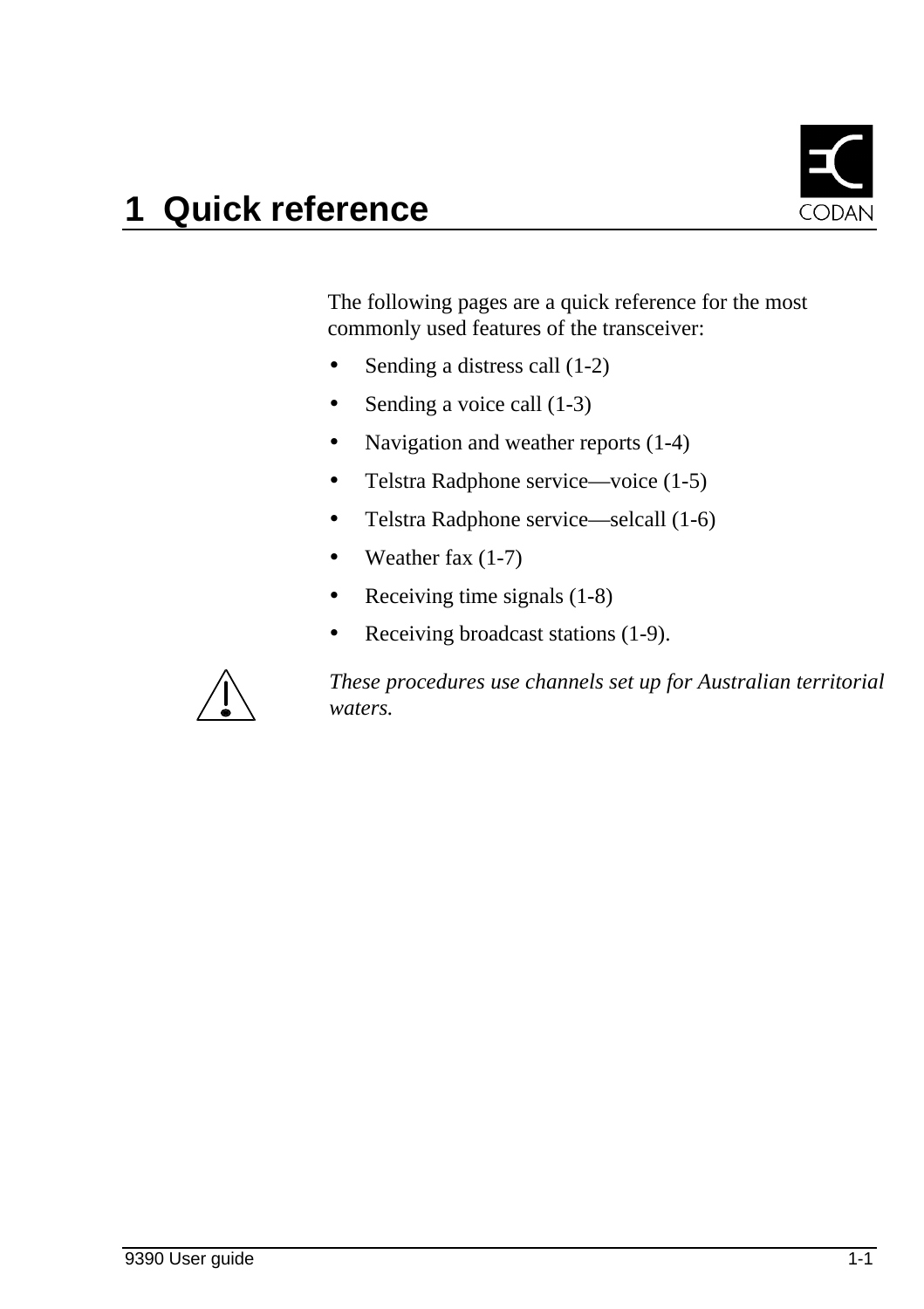# **Sending a distress call**

| $\mathbf{1}$            |                                                                                                                                                                              | To switch the transceiver on, press On/Off.                                                          | On/Off |
|-------------------------|------------------------------------------------------------------------------------------------------------------------------------------------------------------------------|------------------------------------------------------------------------------------------------------|--------|
| $\mathbf{2}$            | To select the standard distress frequency<br>2182kHz on AM, channel 1, press 2182.                                                                                           |                                                                                                      | 2182   |
| 3                       | Tune the antenna system. If you have an<br>automatic tuner, press Tune.                                                                                                      |                                                                                                      | Tune   |
| $\overline{\mathbf{4}}$ | To transmit the alarm signal, press <b>Emgcy Call</b><br>for three seconds. Alarm signal transmission<br>lasts 45 seconds. To stop transmission, press<br><b>Emgcy Call.</b> |                                                                                                      |        |
| 5                       | If you do not receive a reply almost                                                                                                                                         | immediately, send the call again either on this<br>channel or one of the other distress frequencies: |        |
|                         | <b>Channel</b>                                                                                                                                                               | kHz                                                                                                  |        |
|                         | 1                                                                                                                                                                            | 2182                                                                                                 |        |
|                         | $\overline{c}$                                                                                                                                                               | 4125                                                                                                 |        |
|                         | 3                                                                                                                                                                            | 6215                                                                                                 |        |
|                         | $\overline{4}$                                                                                                                                                               | 8291                                                                                                 |        |
|                         | 5                                                                                                                                                                            | 12290                                                                                                |        |
|                         | 6                                                                                                                                                                            | 16420                                                                                                |        |
| 6                       | If the emergency station operator asks you to<br>change your sideband setting (AM or USB),<br>press AM/SSB.                                                                  |                                                                                                      | AM/SSE |
| 7                       |                                                                                                                                                                              | To respond to the emergency station operator,<br>press PTT to transmit. Speak clearly with the       |        |

microphone held side-on and close to your

mouth.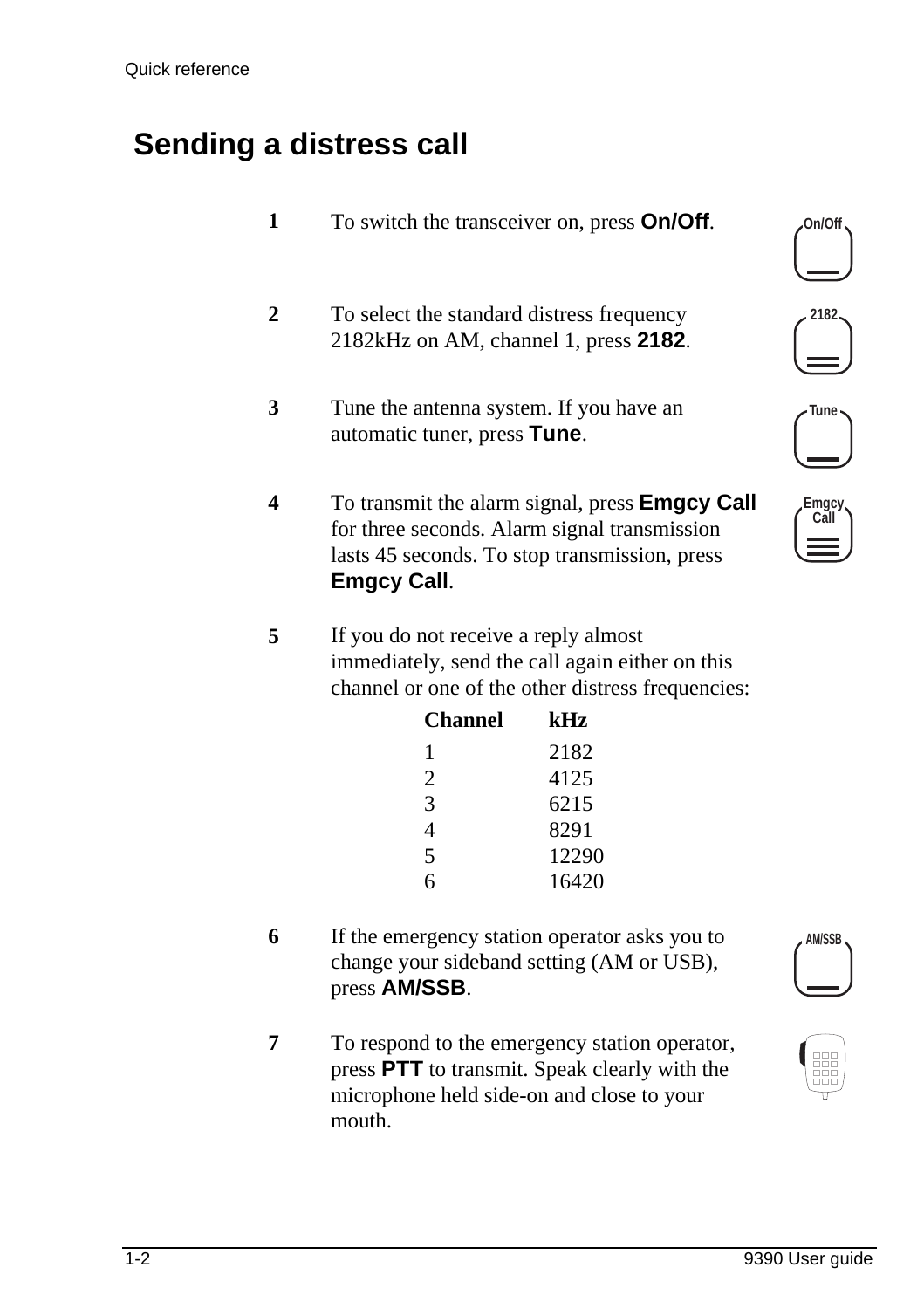### **Sending a voice call**

Use this procedure for voice calls in your local network and intership communication.

- **1** To switch the transceiver on, press **On/Off**. The display shows the last channel used.
- **2** To select a channel, rotate **Select** to scroll through the channels.
- *Or* Press **Enter/R'call** for channel recall, enter the frequency to one decimal point or the channel number, and press **Enter/R'call** again.
- **3** To change the sideband setting (AM or USB) if the channel allows, press **AM/SSB**.
- **4** Tune the antenna system. If you have an automatic tuner, press **Tune**.
- **5** To switch off selected mute so that you can hear channel traffic, press **Mute/9**. **Mute**
- **6** Adjust **Volume** as required. **Volume**
- **7** When the channel is clear of voice and data traffic, press **PTT** to transmit. Speak clearly with the microphone held side-on and close to your mouth.













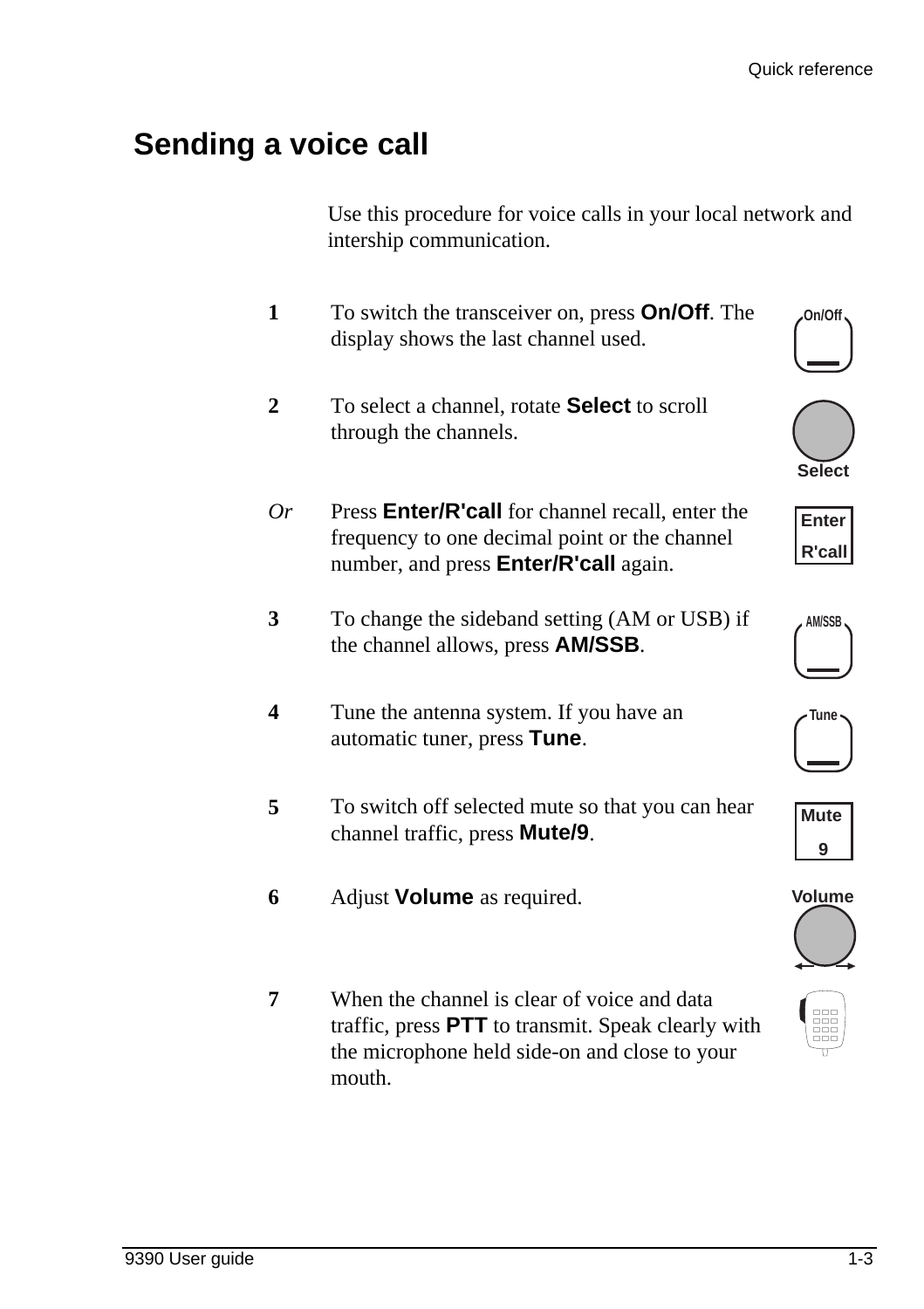## **Navigation and weather reports**

Use this procedure to obtain navigational warnings and weather reports from coast stations.

- **1** To switch the transceiver on, press **On/Off**.  $\rho_{0n}/\rho_{0f}$
- **2** Rotate **Select** to select a weather report channel or Volmet channel.
- **3** Tune the antenna system. If you have an automatic tuner, press **Tune**.





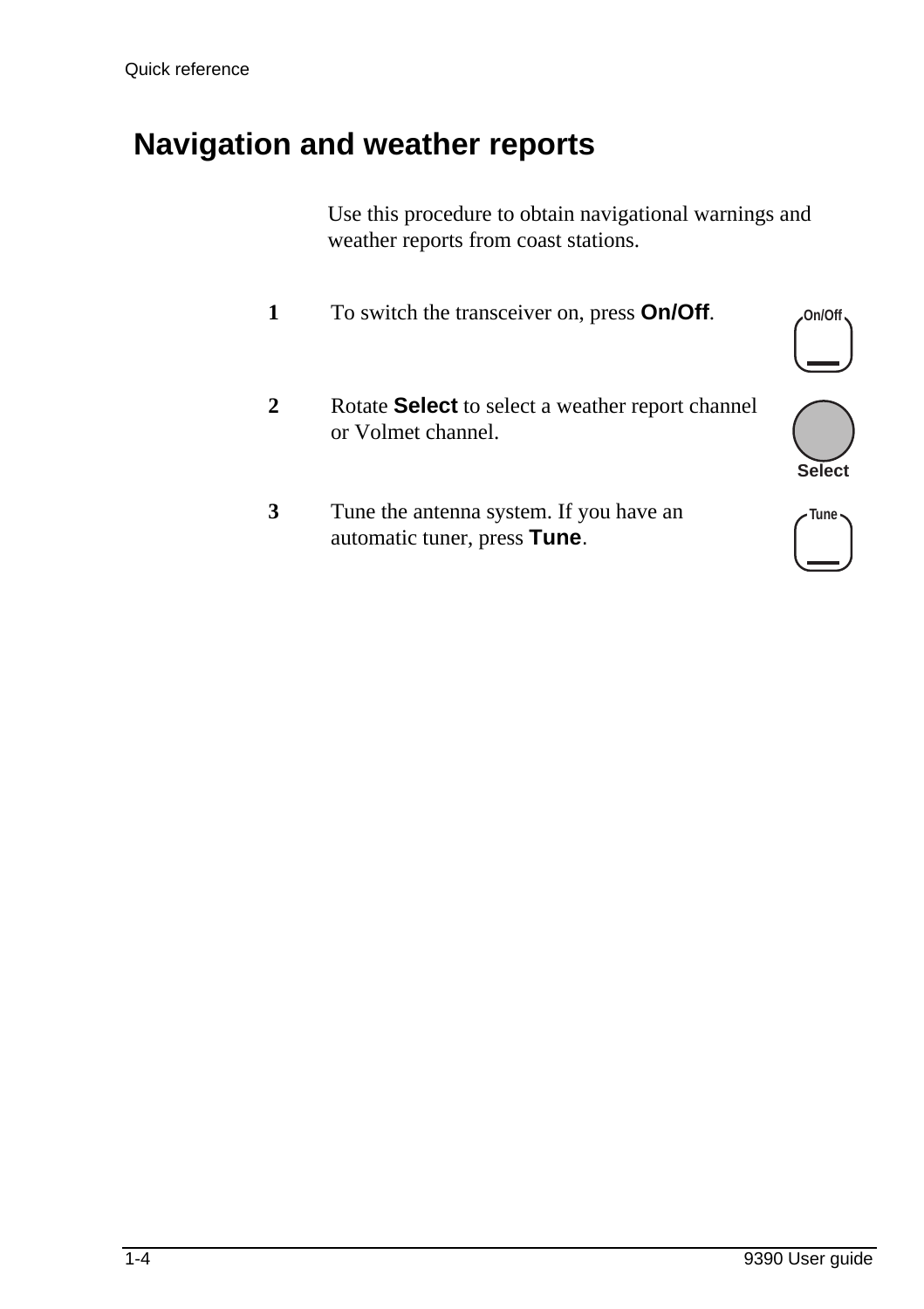## **Telstra Radphone service—voice**

Telstra's Radphone service allows you to make operator connected telephone calls by sending voice calls from your transceiver.

**1** From the Telstra Radphone directory, select a voice calling channel—denoted by V monitored for your time of day. If there are none, use one of the distress frequencies 2182, 4125 or 6215kHz.



- **2** Tune the antenna system. If you have an automatic tuner, press **Tune**.
- **3** To switch off selected mute so that you can hear 10 switch off selected mute so that you can hear **Mute**<br>channel traffic, press **Mute/9**.
- **4** Adjust **Volume** as required. **Volume**
- **5** When the channel is clear of voice and data traffic, press **PTT** to talk to the Telstra operator. Speak clearly with the microphone held side-on and close to your mouth.



**Tune**





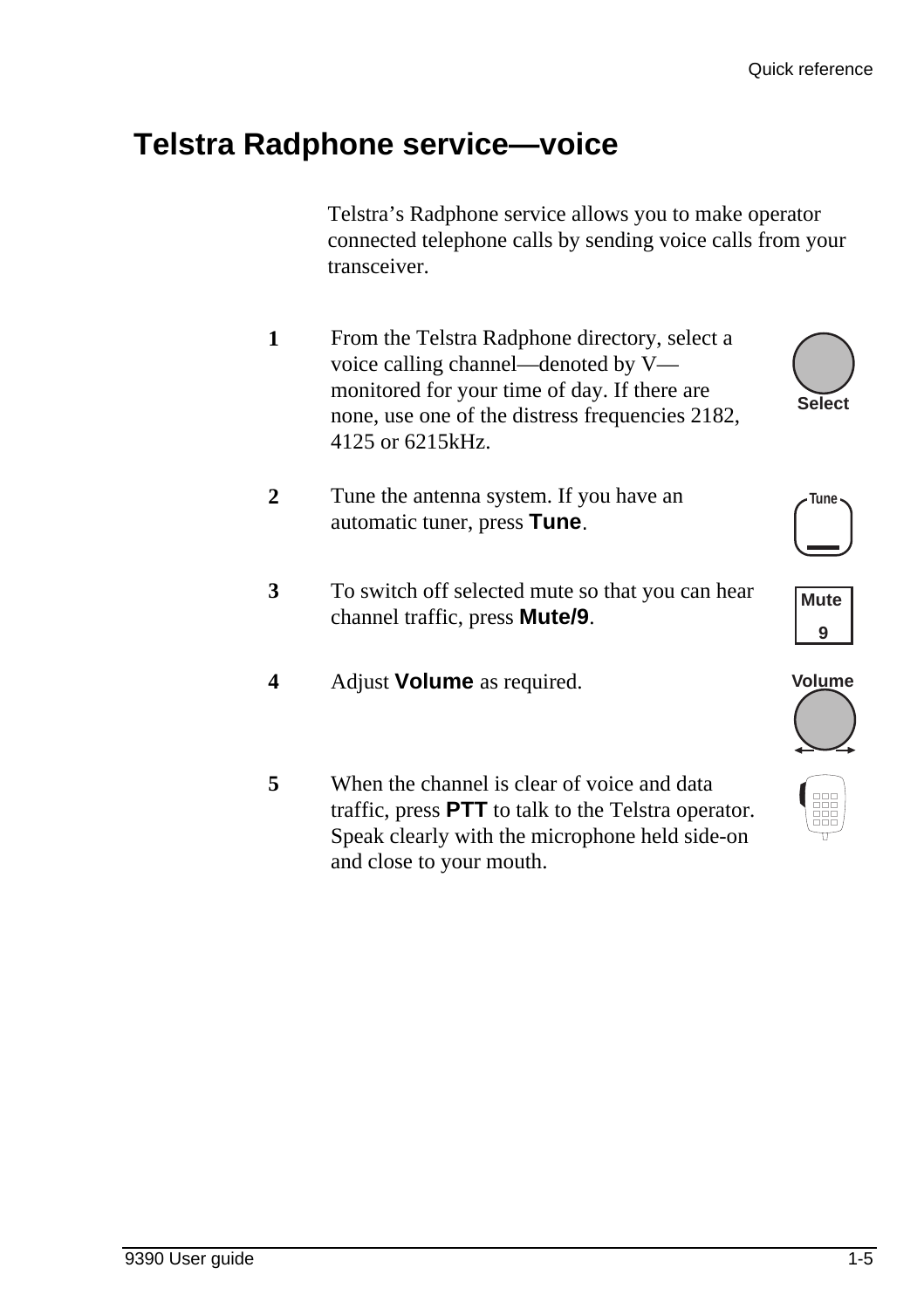## **Telstra Radphone service—selcall**

Telstra's Radphone selcall service allows you to make operator connected telephone calls by sending selcalls from your transceiver.

#### **Selective beacon call**

- **1** From the Telstra Radphone directory, select a selcall channel—denoted by S—monitored for your time of day.
- **2** To switch off selected mute so that you can hear 10 switch off selected mute so that you can hear **Mute**<br>channel traffic, press **Mute/9**.
- **3** When the channel is clear of voice and data traffic, press **Call**. Enter the Telstra station ID (for example, 0104 for Brisbane).
- **4** To send the call, press **Call**. You should receive a revertive signal within 20 seconds.
- **5** If the signal is weak or inaudible, send selective beacon calls on other suitable Telstra channels. Compare signal strengths to determine the best channel.

#### **Selcall**

- **6** Having selected the best channel, press **Call** and enter the Telstra station ID.
- **7** To send the selcall, press **Call**. Wait for the Telstra operator to talk to you.
- **8** Press **PTT** to transmit. Speak clearly with the microphone held side-on and close to your mouth.





| ٠<br>v<br>٠<br>۰.<br>×<br>$-$ |  |
|-------------------------------|--|
|                               |  |



| 1<br>ı<br>я |
|-------------|
|             |
|             |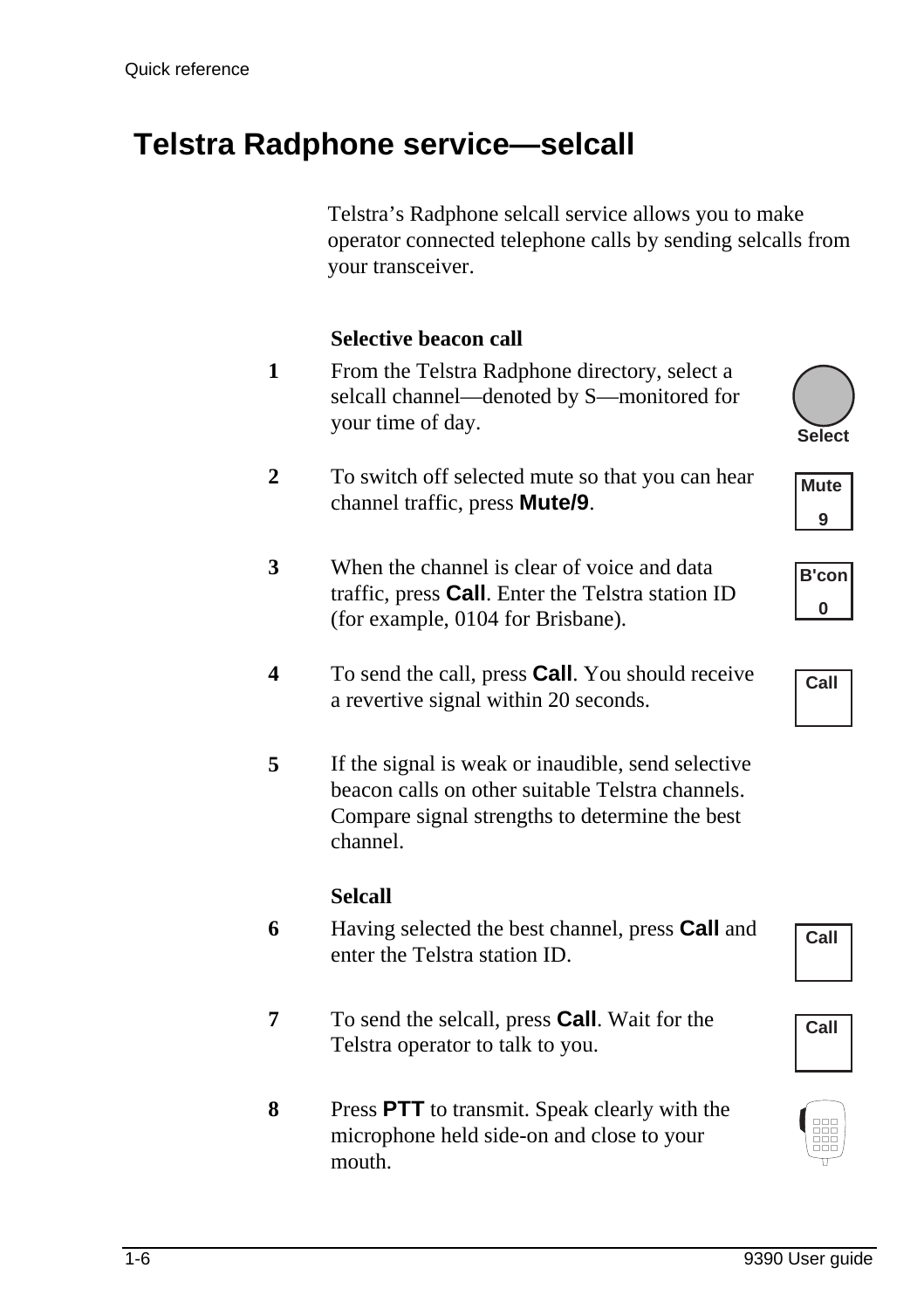### **Weather fax**



*Before you can receive weather fax transmissions, you need to connect your transceiver to a processing decoder and weather fax machine.*

- **1** To switch the transceiver on, press **On/Off**.  $\rho_{0}$
- **2** Select one of the weather fax channels. These do not let you transmit.
- **3** Tune the antenna system. If you have an automatic tuner, press **Tune**.
- **4** Refer to the operating instructions for your weather fax machine.



**Select**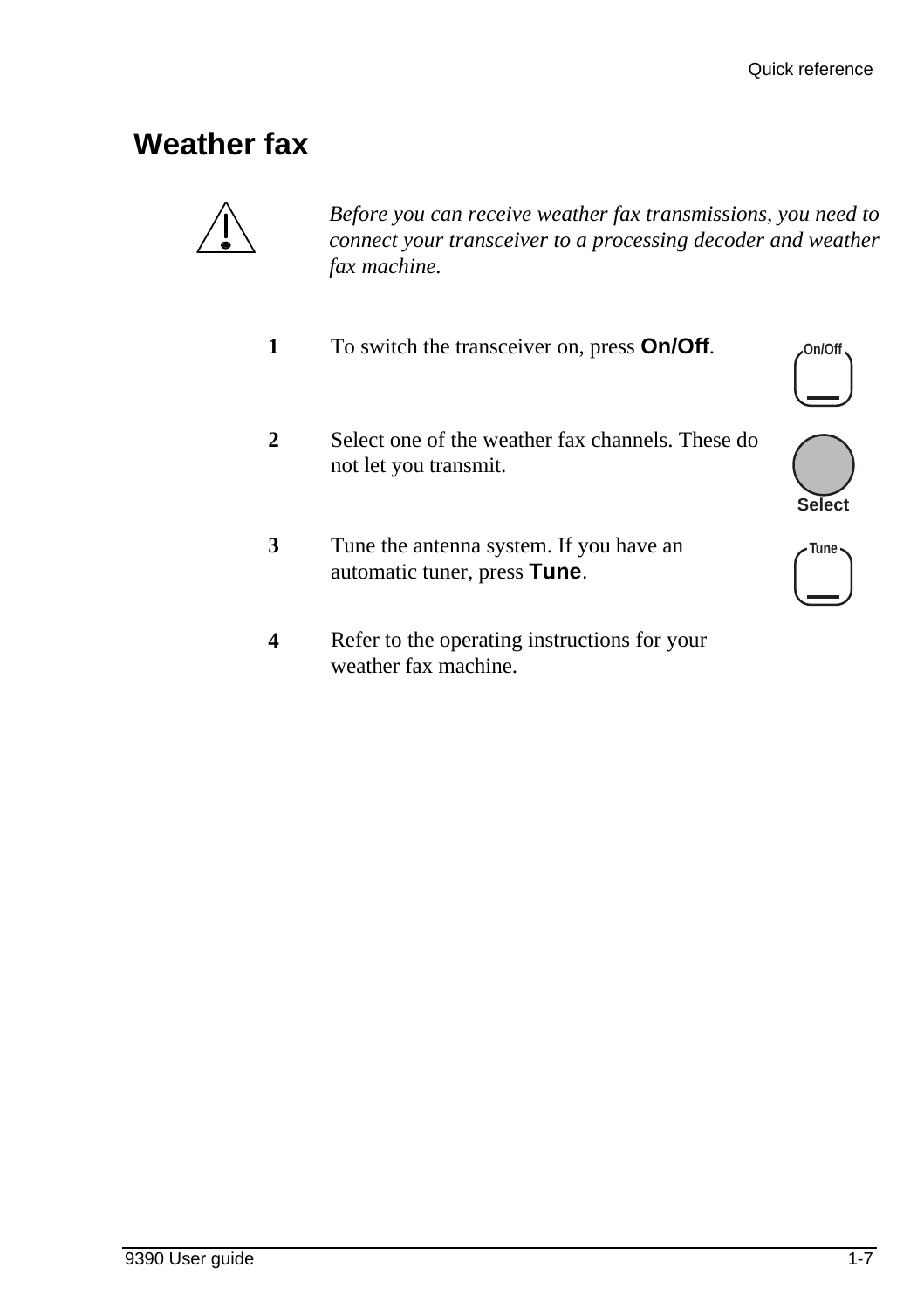## **Receiving time signals**

- **1** To switch the transceiver on, press **On/Off**.  $\qquad \qquad \text{On/Off}$
- **2** Select whichever of the time signal channels is clearly audible for your position and the time of day. These channels do not let you transmit. **Select**
- **3** Tune the antenna system. If you have an automatic tuner, press **Tune**.





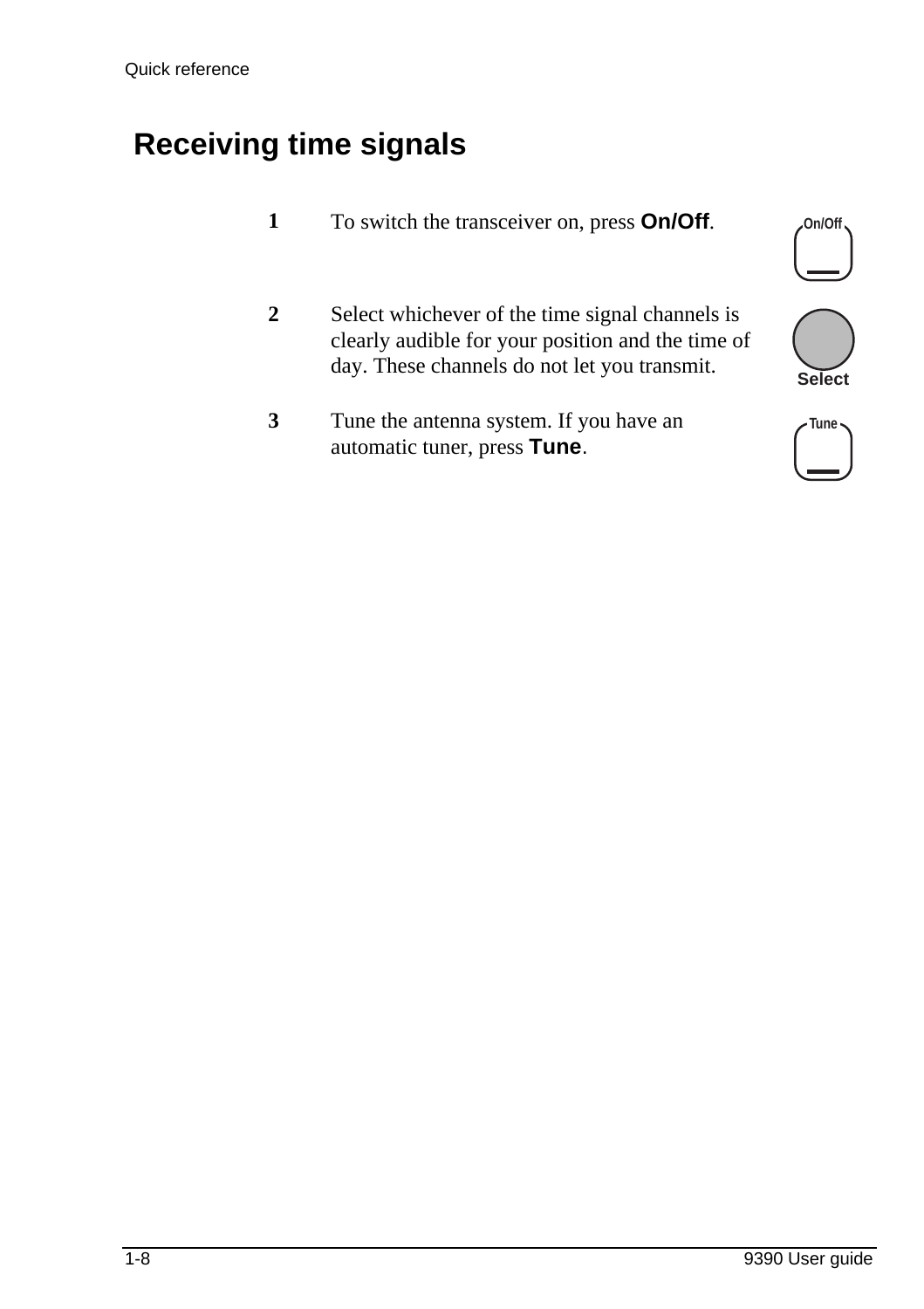### **Receiving broadcast stations**

You can use your transceiver to receive any HF SSB transmission in the short wave range 250kHz–30MHz.

This procedure sets up a temporary channel which will be lost when you select another channel or turn the transceiver off.

|   | To switch the transceiver on, press On/Off.                                                                            |       |
|---|------------------------------------------------------------------------------------------------------------------------|-------|
| 2 | Repeatedly press Mode to display 'Free Tune<br>Receiver'.                                                              | Mode  |
| 3 | Press <b>Enter/R'call</b> and enter the frequency to<br>two decimal places. For example, enter<br>11955kHz as 1195500. | Enter |
| 4 | Press Enter/R'call.                                                                                                    | Enter |
|   |                                                                                                                        |       |

 $\Box$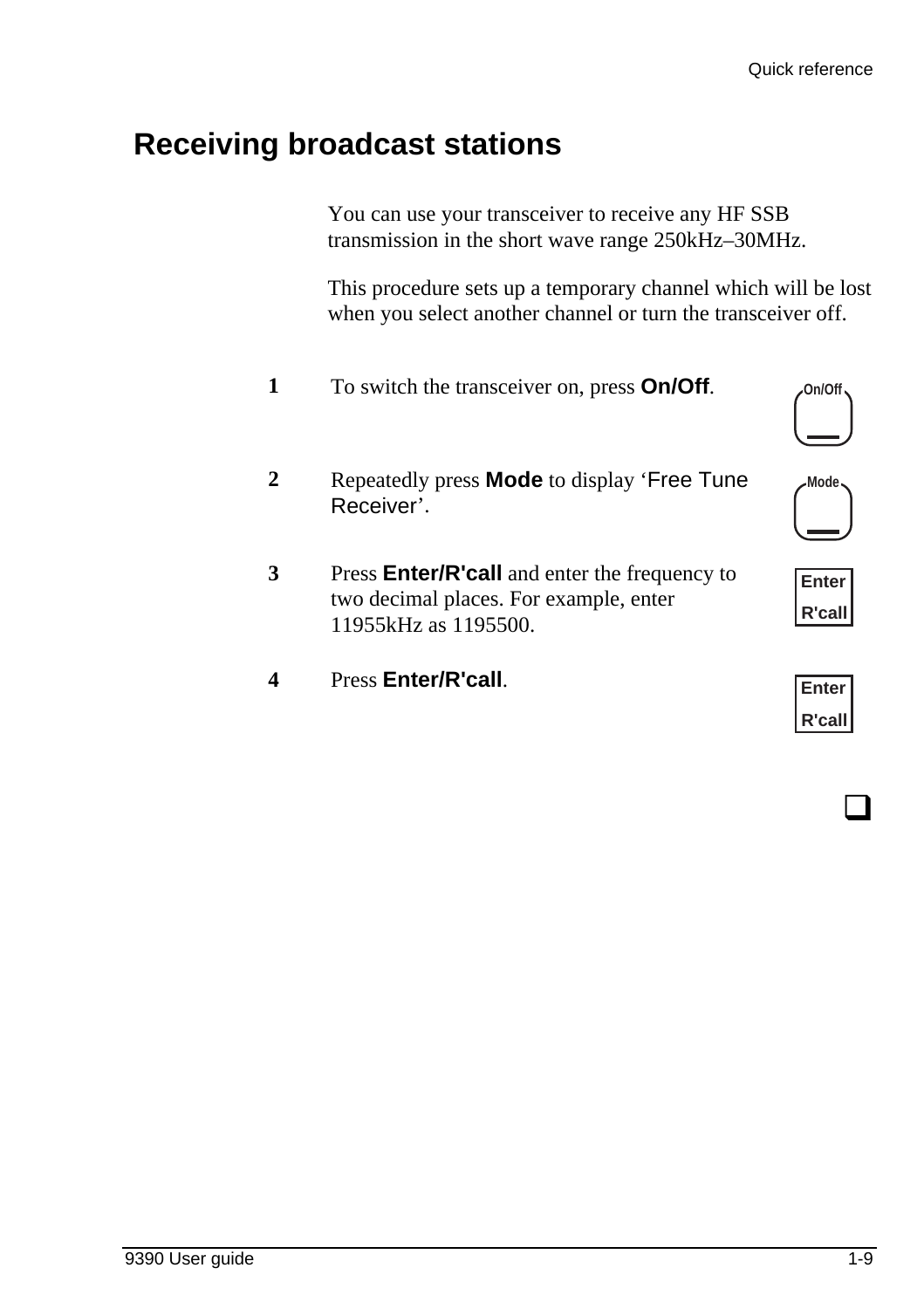Quick reference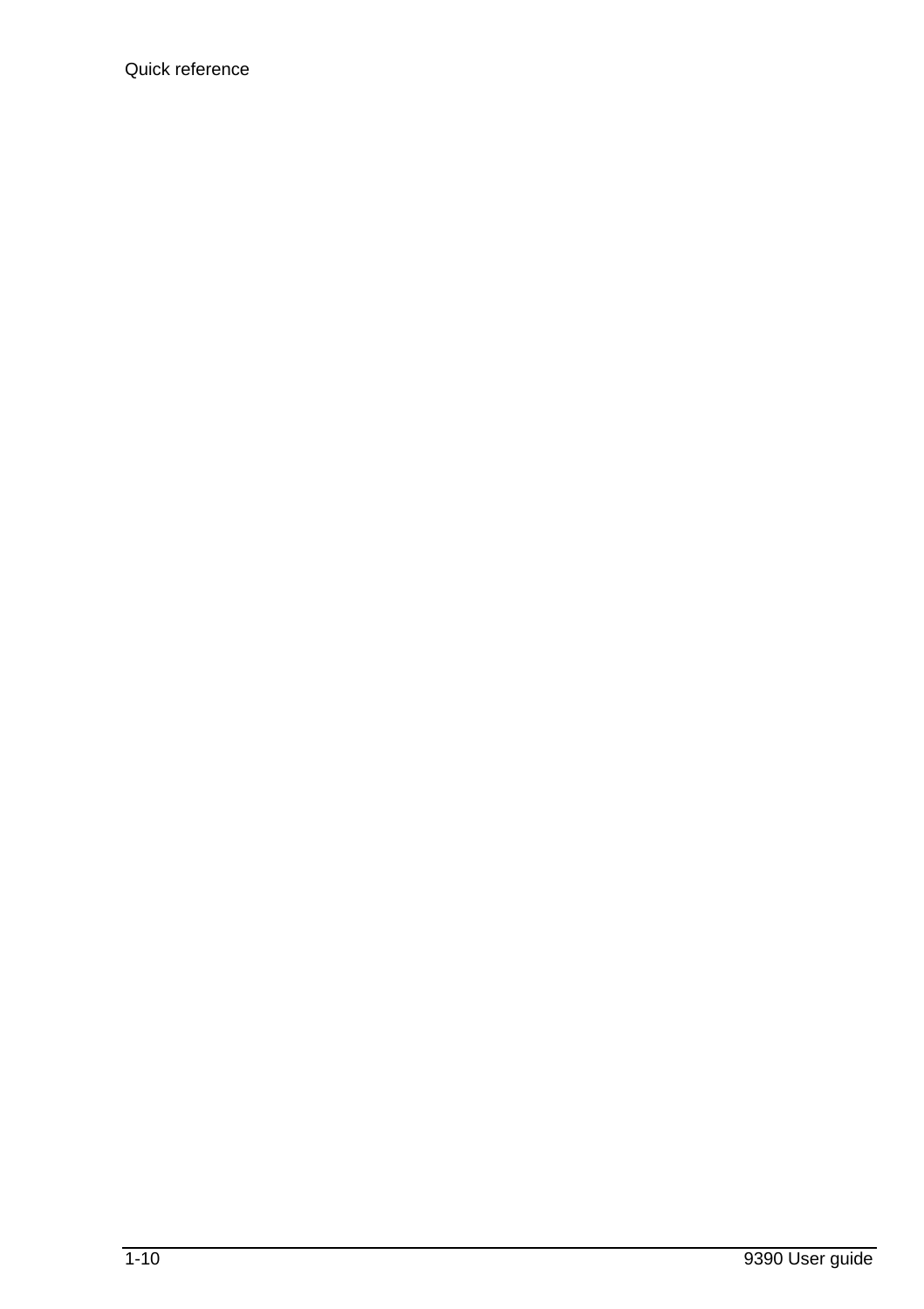

# **2 About this user guide**

This user guide describes how you use the Codan 9390 HF SSB transceiver or the Codan 9390-H receiver-exciter to send and receive calls.

This issue of the user guide incorporates operating information for software versions:

- transceiver 3.02
- control head 3.01.

To check the version of your transceiver, see *Chapter 4, Using View All Settings mode—transceiver software issue.*

The user guide contains seven chapters.

Chapter 1 is a quick reference section for commonly used procedures.

Chapter 2 explains how to use this user guide.

Chapter 3 gives you an overview and describes the equipment and controls.

Chapter 4 explains the basic steps necessary to operate your transceiver.

Chapter 5 explains how to send calls.

Chapter 6 explains how to respond to incoming calls.

Chapter 7 describes additional features of the transceiver.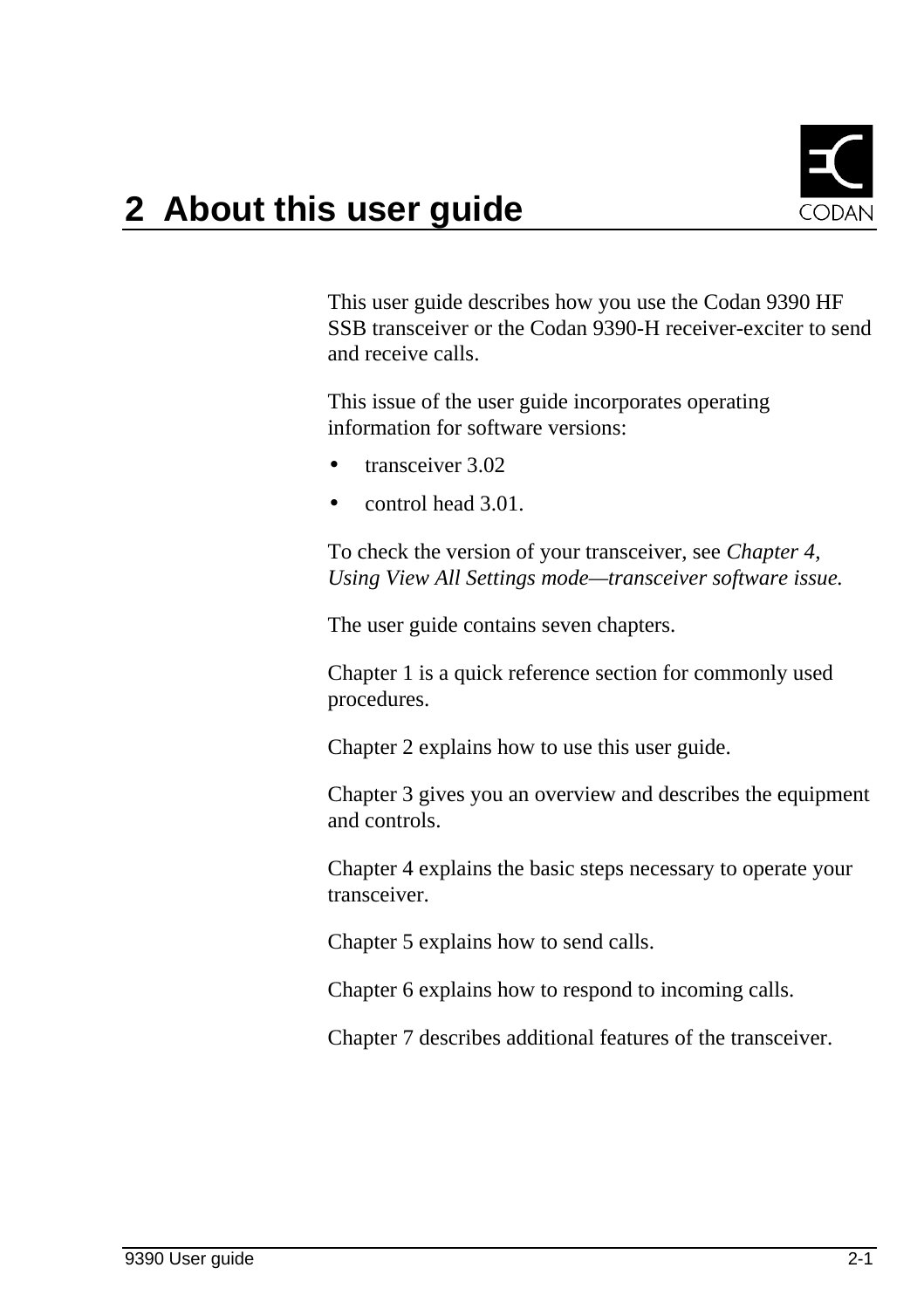#### **Standards and icons**

In this guide, Arial typeface in single quotes is used for text shown on the transceiver display. For example:

If 'no response' was displayed, send the call again.

Arial typeface in bold is used for the names of buttons, knobs and connectors. For example:

Press the **On/Off** button.

This icon... Means...



the end of a subject.



a warning.



**On/Off** the transceiver button or knob that you need to operate (the **On/Off** button in this example). The solid area in the picture of the transceiver control panel on the left shows you where to find the button or knob.

**Call** the microphone button that you need to operate (the **Call** button in this example). The solid area in the picture of the microphone on the left shows you where to find the button.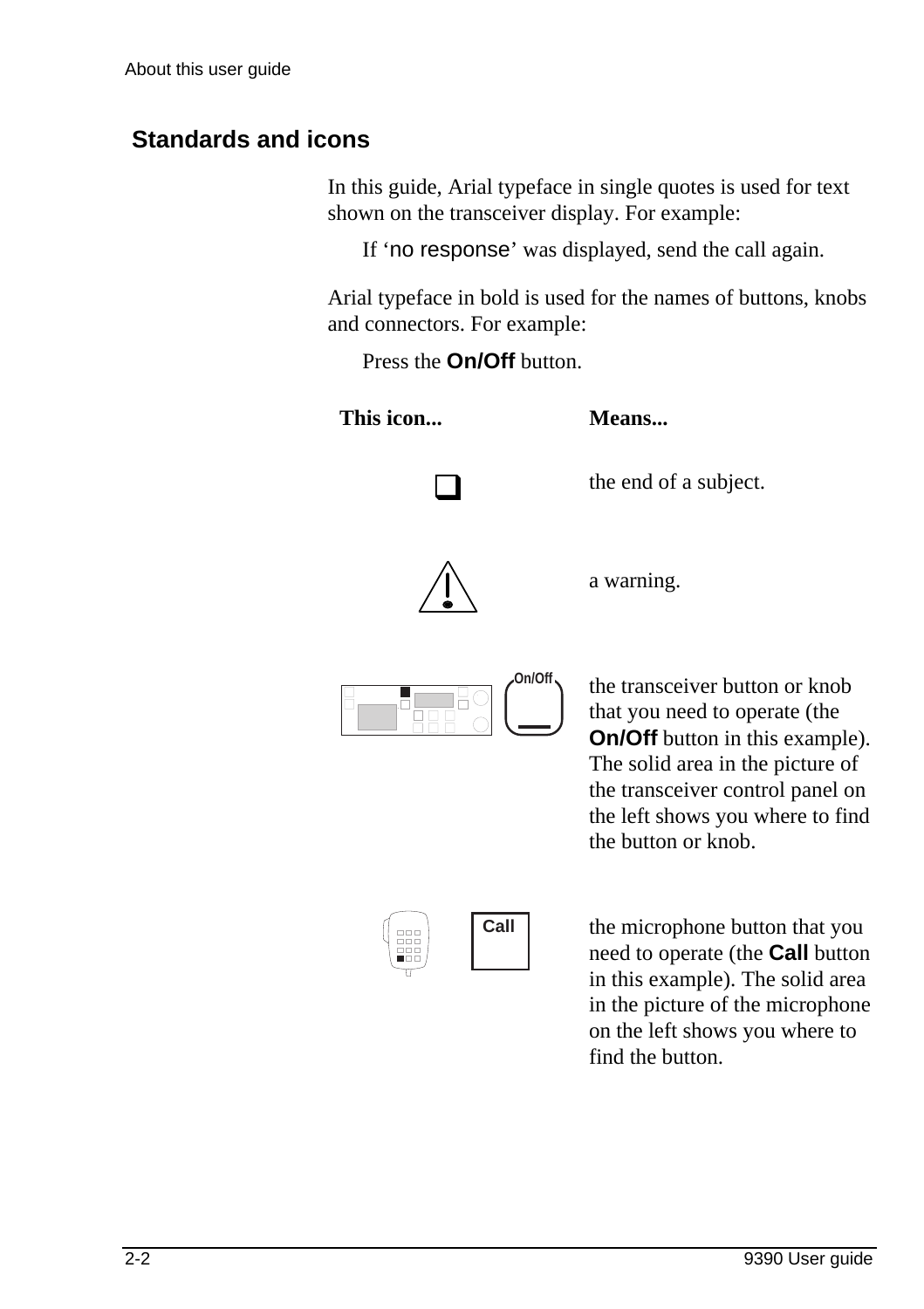#### **Glossary**

| This term               | Means                                                                                                            |
|-------------------------|------------------------------------------------------------------------------------------------------------------|
| ALE                     | Automatic Link Establishment.                                                                                    |
| AM                      | Amplitude Modulation.                                                                                            |
| Call memory             | a list containing details of the last ten calls<br>you have received.                                            |
| Called ID               | the ID of the station being called (the<br>receiving station's self ID).                                         |
| <b>EPROM</b>            | Erasable Programmable Read-Only<br>Memory                                                                        |
| GPS                     | Global Positioning System.                                                                                       |
| HF                      | High Frequency.                                                                                                  |
| <b>LCD</b>              | Liquid Crystal Display.                                                                                          |
| LSB                     | Lower Sideband.                                                                                                  |
| LU                      | Lower/Upper Sideband.                                                                                            |
| <b>PCB</b>              | <b>Printed Circuit Board</b>                                                                                     |
| <b>PIN</b>              | Personal Identification Number.                                                                                  |
| <b>PSTN</b>             | Public Switched Telephone Network.                                                                               |
| <b>PTT</b> button       | Press-To-Talk button.                                                                                            |
| <b>RDD</b>              | Radphone Direct Dial.                                                                                            |
| Receive-only<br>channel | a channel that allows you to receive calls<br>but not transmit calls.                                            |
| Receiver-exciter        | A version of the transceiver designed to<br>operate with an external high power RF<br>amplifier (400 watts PEP). |
| Revertive signal        | an acknowledgment signal automatically<br>transmitted from a station receiving a call.                           |
| RF                      | Radio Frequency.                                                                                                 |
| Rx                      | Receive.                                                                                                         |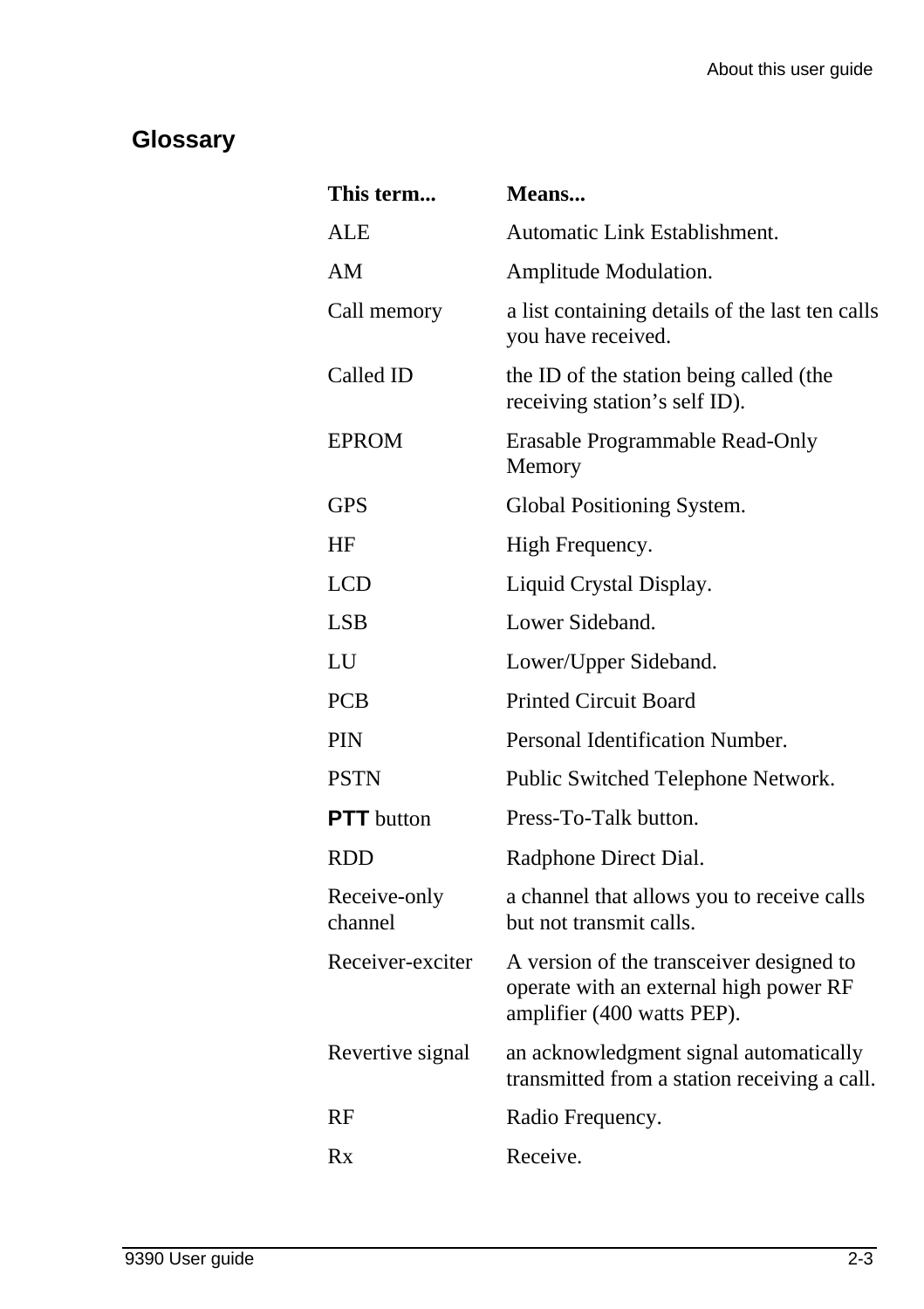| This term                | Means                                                                                                                                                      |
|--------------------------|------------------------------------------------------------------------------------------------------------------------------------------------------------|
| Scan table               | a list of channels used when scanning for<br>incoming calls.                                                                                               |
| Selcall                  | the simplest type of selective call.                                                                                                                       |
| Selective calling        | a call to a specific station (transceiver<br>option). Selective calls include beacon<br>calls, selcalls, telcalls, GPS calls, page<br>calls and ALE calls. |
| Self ID                  | the programmed address identification<br>number of your station. (Used by other<br>stations to call you).                                                  |
| SSB                      | Single Sideband transmission format.                                                                                                                       |
| Transceiver ID           | A unique, factory programmed<br>16-character alpha-numeric identification<br>code.                                                                         |
| Transmit channel         | a channel that allows you to receive and<br>transmit calls.                                                                                                |
| Two-frequency<br>simplex | a channel that has different transmit and<br>receive frequencies but does not allow<br>simultaneous transmit and receive.                                  |
| Tx                       | Transmit.                                                                                                                                                  |
| <b>TXE</b>               | transmit enabled. To enable user<br>programming of transmit frequency.                                                                                     |
| USB                      | Upper Sideband.                                                                                                                                            |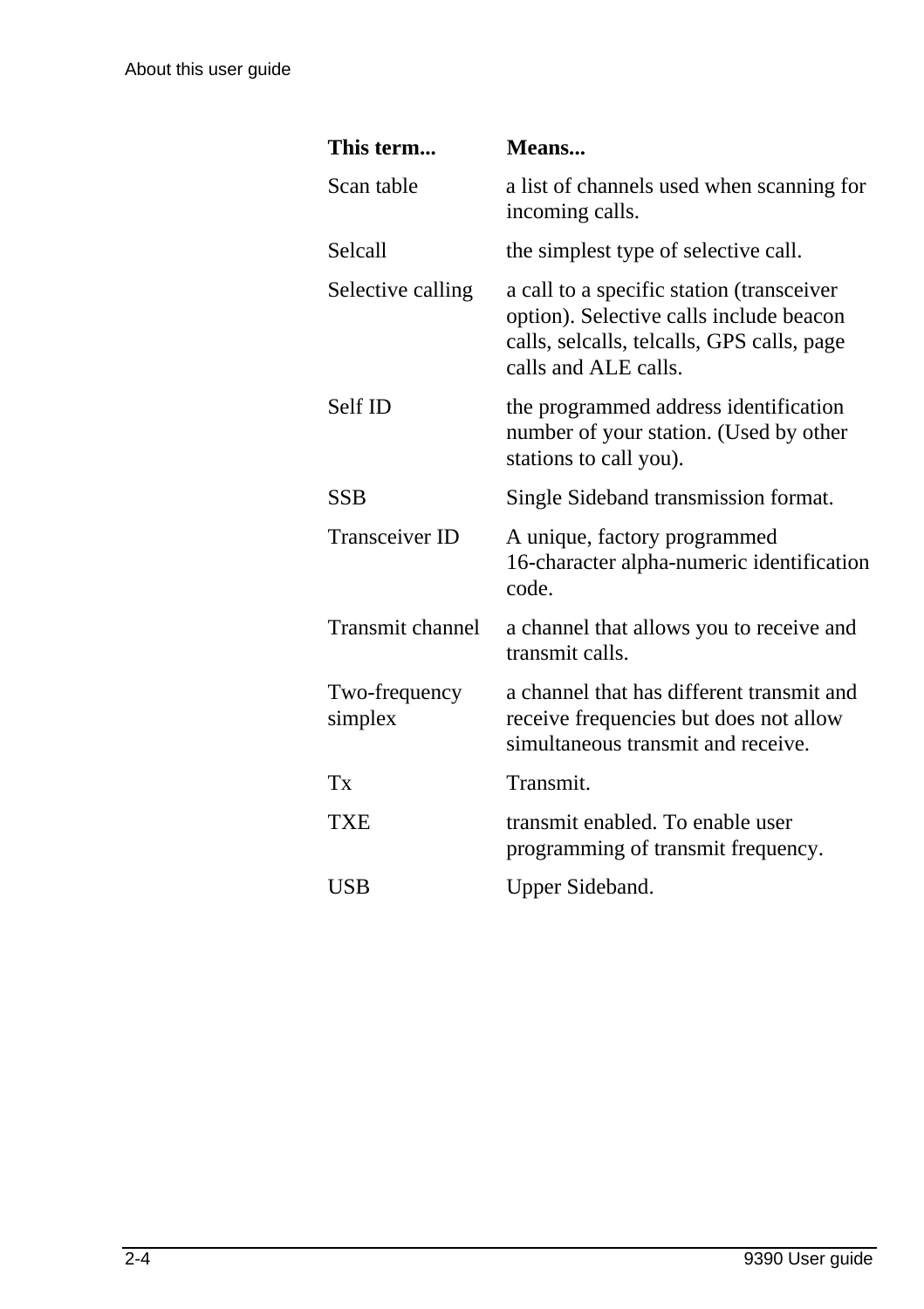#### **Other documents**

For information on how you set up the transceiver, refer to the *9390 Reference manual* (Codan part number 15-04069).

For information on ALE calling, refer to the *9300 ALE controller user guide* (Codan part number 15-04046).

For information on distress (emergency alarm) calling within Australia, refer to the *Handbook for Radiotelephone Ship Station Operators* produced by the Spectrum Management Agency.

For information on Telstra radiophone services within Australia, refer to the *Radphone Direct Dial User Guide 9323/9390* that covers the operation of the 9390 and the *Radphone User Guide* produced by Telstra.

 $\Box$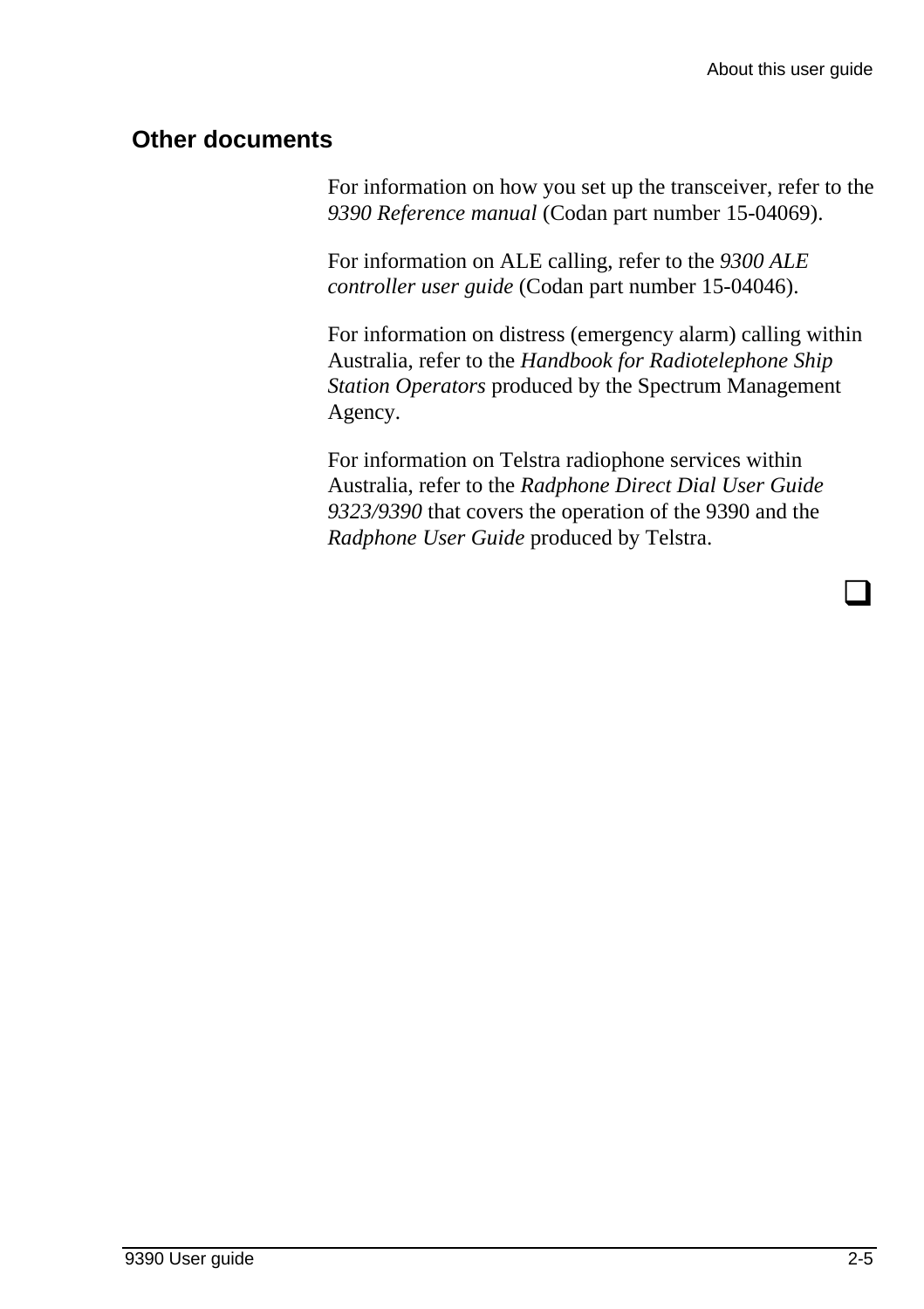About this user guide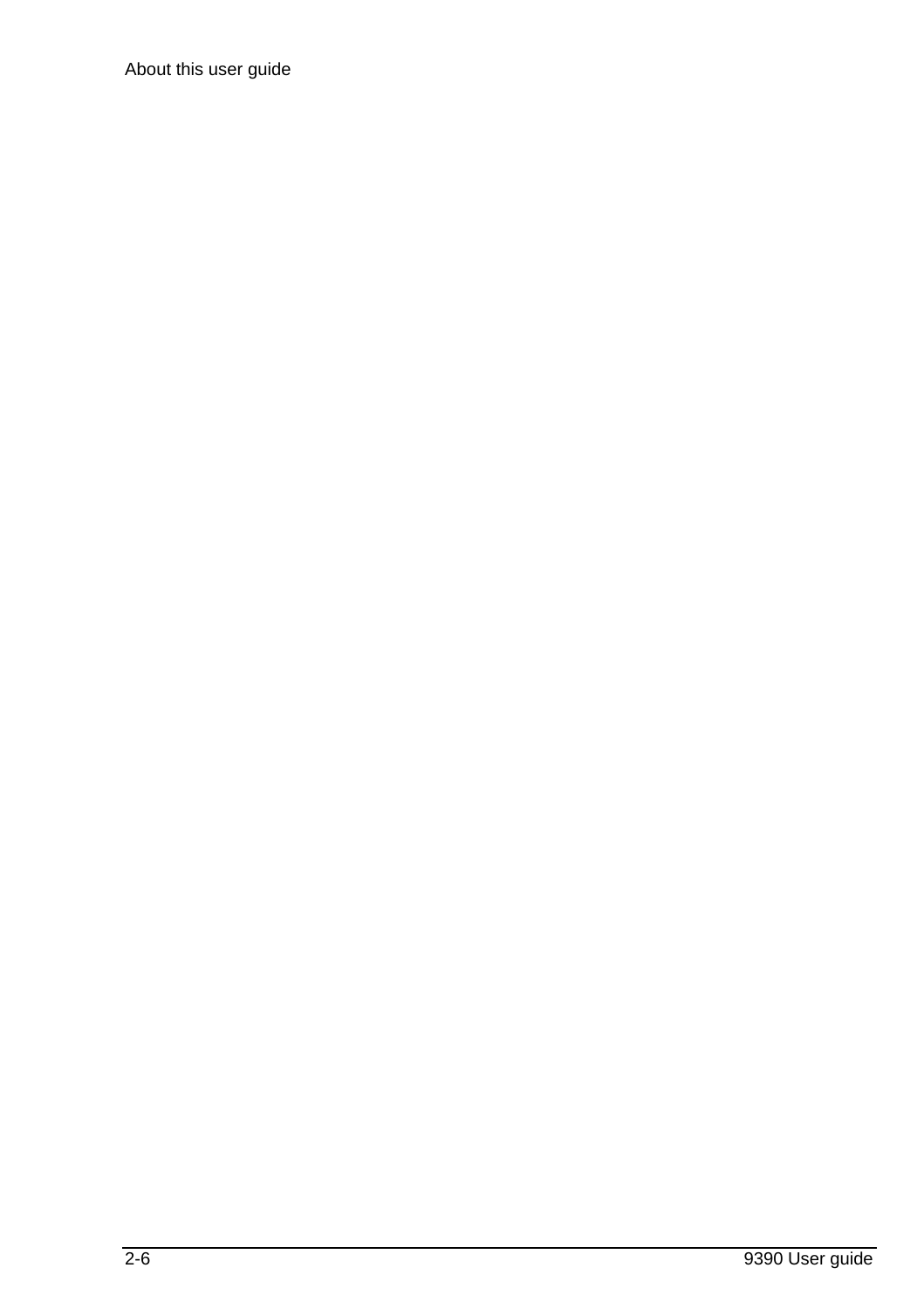

This chapter describes:

- the main features of the 9390 transceiver (3-2)
- $\bullet$  the buttons and knobs that control the transceiver (3-6)
- $\bullet$  the display layout (3-11)
- the connectors on the rear panel of the transceiver  $(3-14)$ .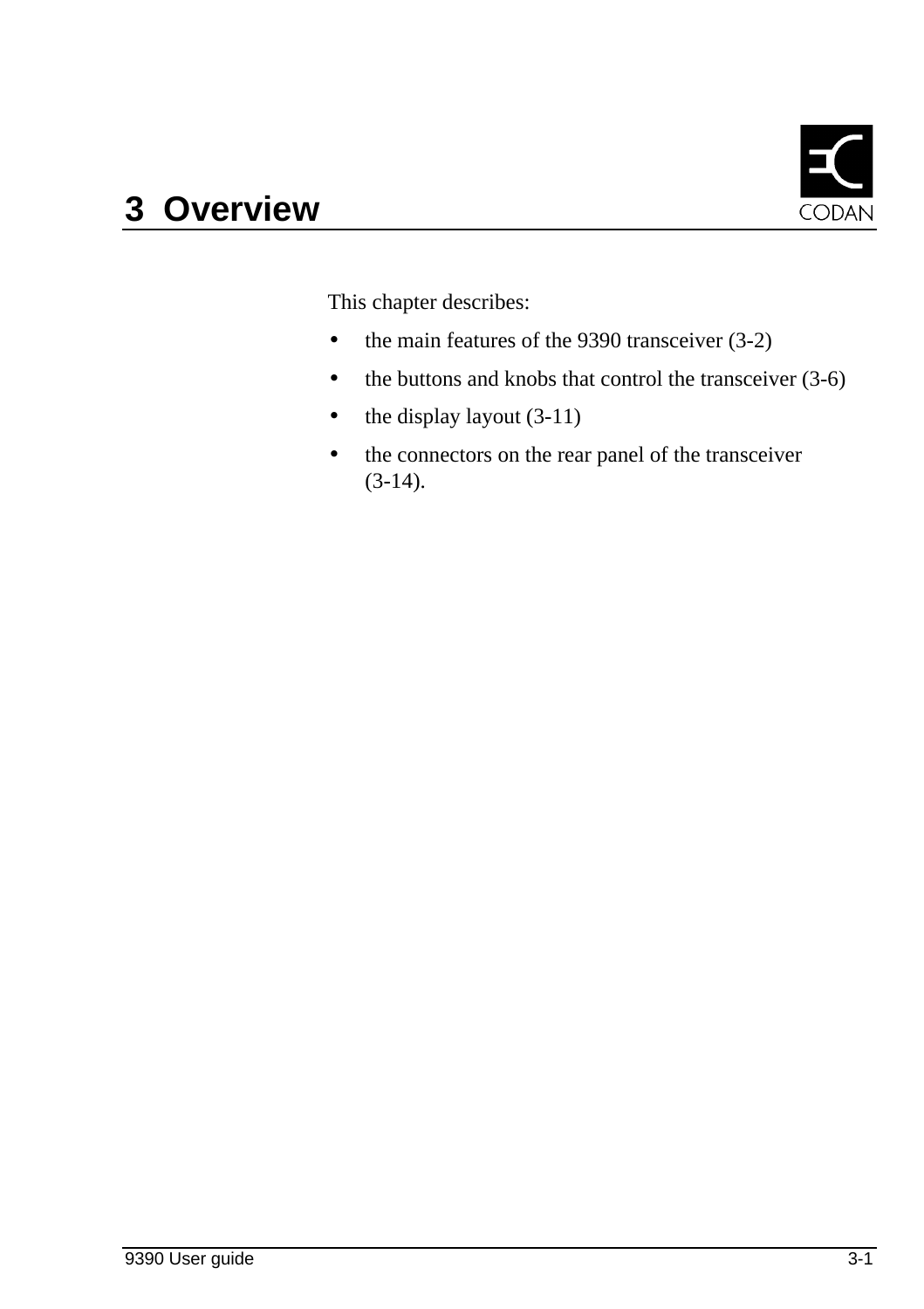## **Your 9390 transceiver**

The innovative 9390 series transceiver incorporates the most recent circuit technology and manufacturing techniques to give unbeatable operating performance and reliability. The transceiver is designed for coast stations and ship stations.

Extended control is achieved by connecting the transceiver to a maximum of three separate control heads. Each control head has the same control panel as the transceiver.

This user guide also covers the operation of high power, 400 watt PEP systems using the 9390-H receiver-exciter and the PA type 4404.

The special purpose microphone provides key-pad control of most of the transceiver operations and is an extension of the control panel functions.

The control panel features 12 buttons (sealed membrane switches), two knobs and a Liquid Crystal Display (LCD). The display shows the operating status of the transceiver, including channel number, frequency, channel option settings and channel comment. There is a bar graph indication of the transmit and receive signal strengths.

The following features are available as options:

- selective calling (selcall)
- paging
- GPS
- telephone interconnect calling
- fax and data (additional equipment required).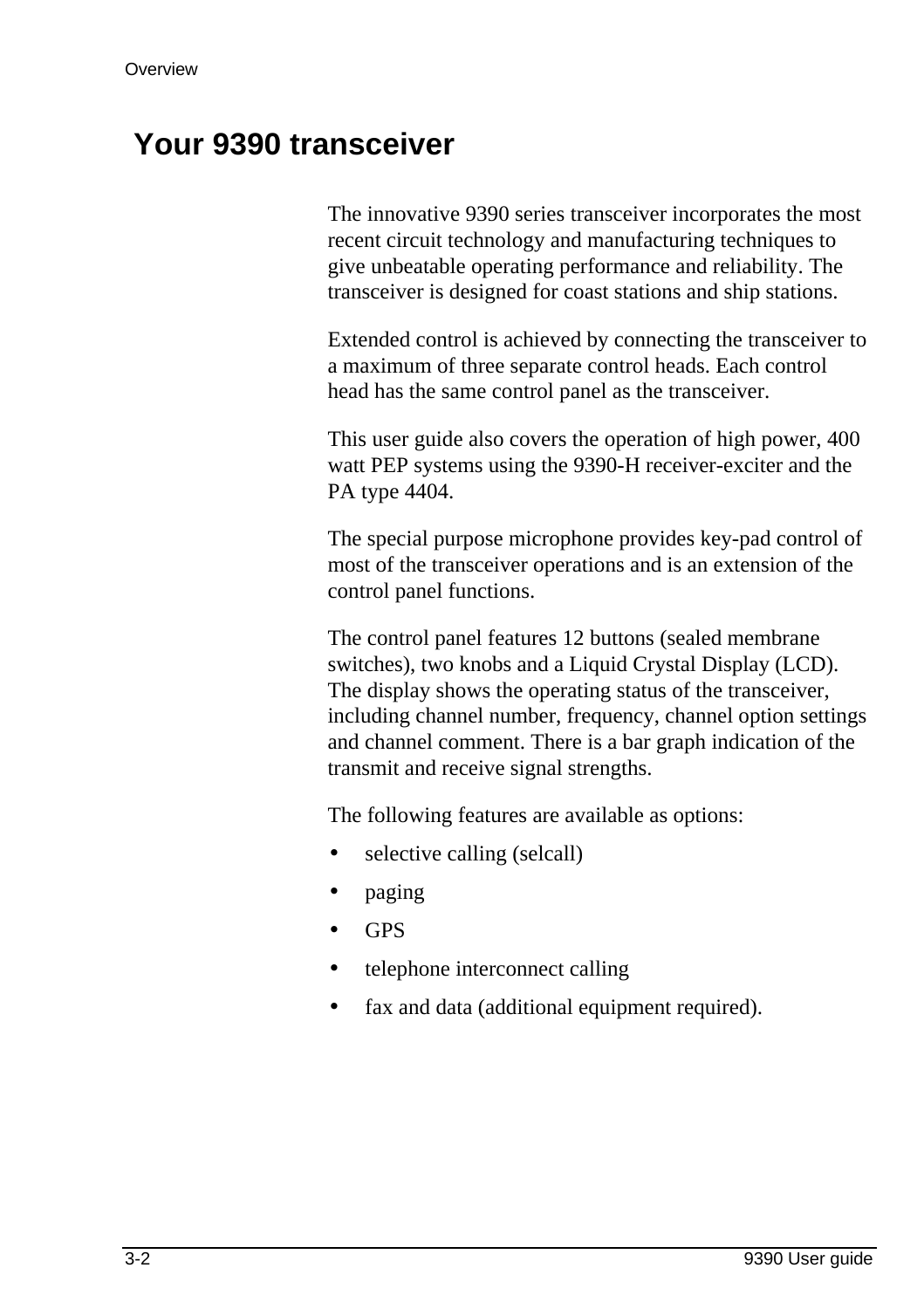#### **Channels**

Channels cover:

- the transmit frequency range 2MHz to 26.5MHz (2MHz to 23MHz for the 9390-H receiver-exciter used with the 400 watt PA type 4404)
- the receive frequency range 250kHz to 30MHz.

Channels can be single or two-frequency simplex. They can be programmed at the factory or by an authorised Codan dealer through the transceiver microphone socket using Codan XP programming software and an IBM compatible computer.

The transceiver stores channels with channel numbers in the range 1–9999. Channel 1 is preset to the 2182kHz distress frequency. Transceivers are usually supplied with 390 standard marine frequencies that use some of the channel numbers in the range 1–2510.

Channel numbers in the range 2511–9999 are rarely factory set. You can use these channel numbers to create additional channels.

The number of channels that the transceiver can hold depends on how much of the transceiver's memory is used to store channel comments. With the standard 390 marine channels fitted, the transceiver can store up to 250 additional channels if the channel comments are limited.

You can change the channel comment for any standard marine channel.

#### **Scanning**

This feature allows you to monitor up to 10 selected channels for incoming calls. Scanning can be programmed to stop on receiving a voice call or selcall.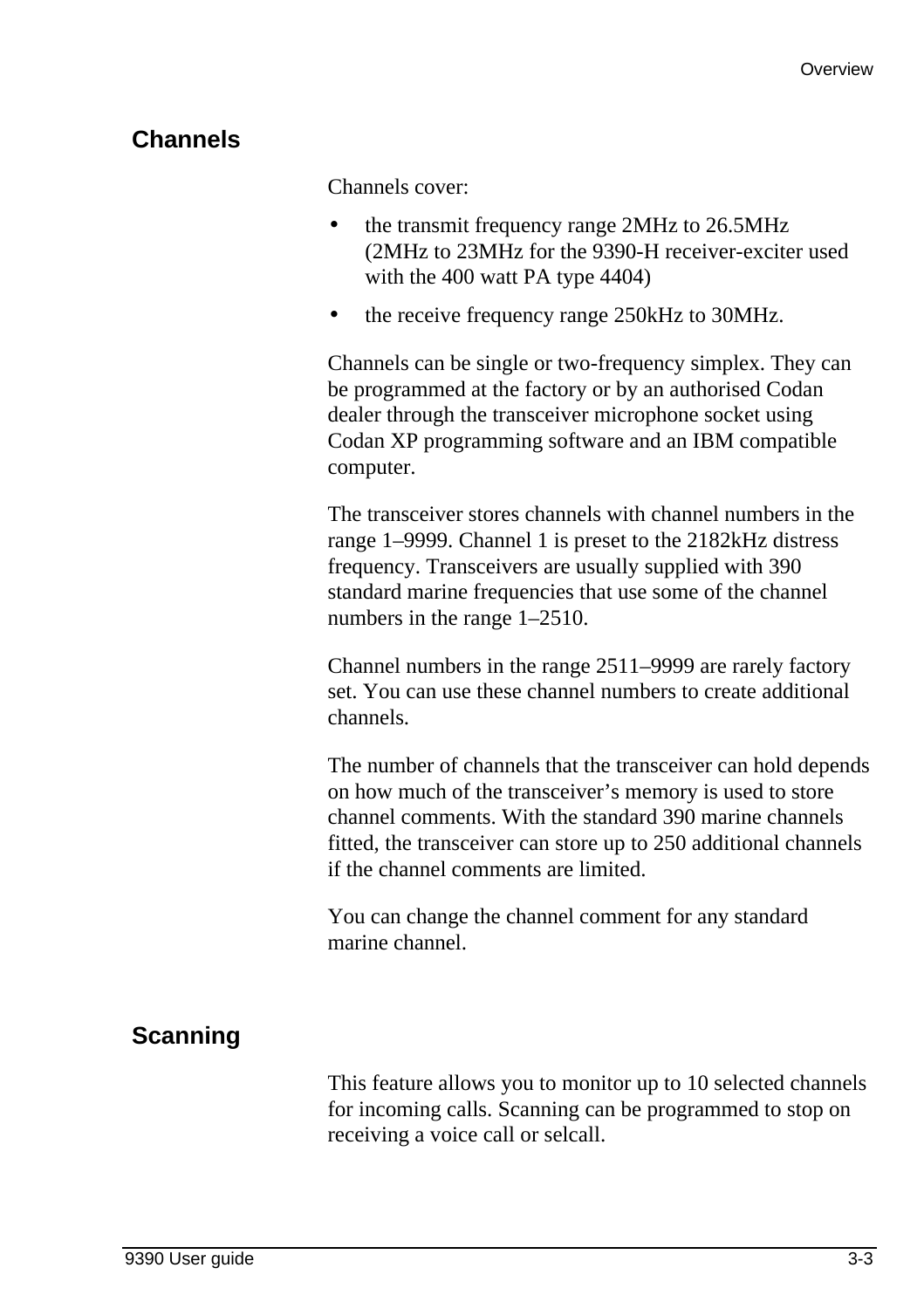#### **Free-tuning receiver**

Your transceiver can be used as a free-tuning receiver covering the receiver world broadcast bands over the frequency range of 250kHz to 30MHz.

#### **Cloning**

For network users, the programmed frequencies and settings of one transceiver can be 'cloned' to another simply by connecting the two microphone sockets together. Internal access to the transceiver is not necessary.

#### **Selective call (selcall) option**

Selective calling simplifies calling stations. Each transceiver has a selcall address (self ID) rather like a telephone number. To contact a station, you simply dial its address. If the station is unattended, your call details are automatically recorded. Selcalling saves you from having to listen to noise when waiting for a call.

You can send selective calls to a single transceiver or a group of transceivers. The basic type of selective call is the selcall. It allows you to call a specific station by specifying that station's selcall ID.

Beacon calls, selcalls, telcalls, GPS calls, page calls and ALE calls are all types of selective call.

Your transceiver can store information of up to 10 stations that have called you while your station was unattended.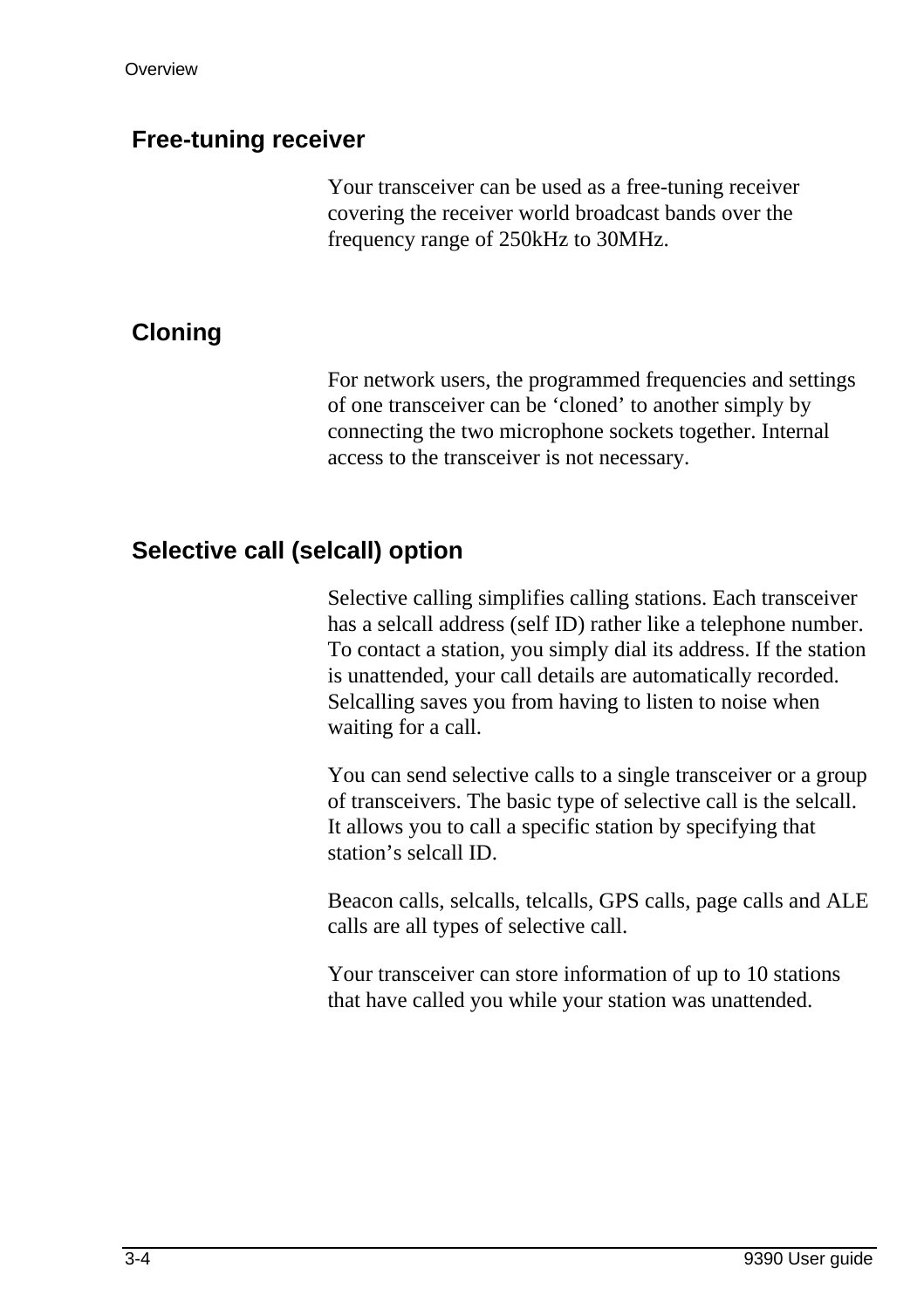#### **Paging option**

A paging system is incorporated in the transceiver that allows for messages of up to 64 characters to be transmitted and received.

Messages may either be composed and sent by you directly from the control panel, or from an attached computer terminal. All messages are displayed and recorded in the call memory of the transceiver.

#### **GPS option**

You can attach a GPS receiver to the transceiver. The transceiver automatically transmits GPS information in response to a request from another station. You can also send your GPS location to another transceiver.

#### **Telephone option**

A base station can be connected to an IPC-500 telephone interconnect unit. This allows you to use your transceiver to make telephone calls through the public telephone system.

#### **Fax and data options**

With the aid of ancillary equipment you can use your transceiver for fax and data transmission and reception.

#### **Installing your transceiver**

To install your transceiver and connect the components that make up your station, refer to the *9390 Reference manual, Chapter 2, Installation*.

 $\Box$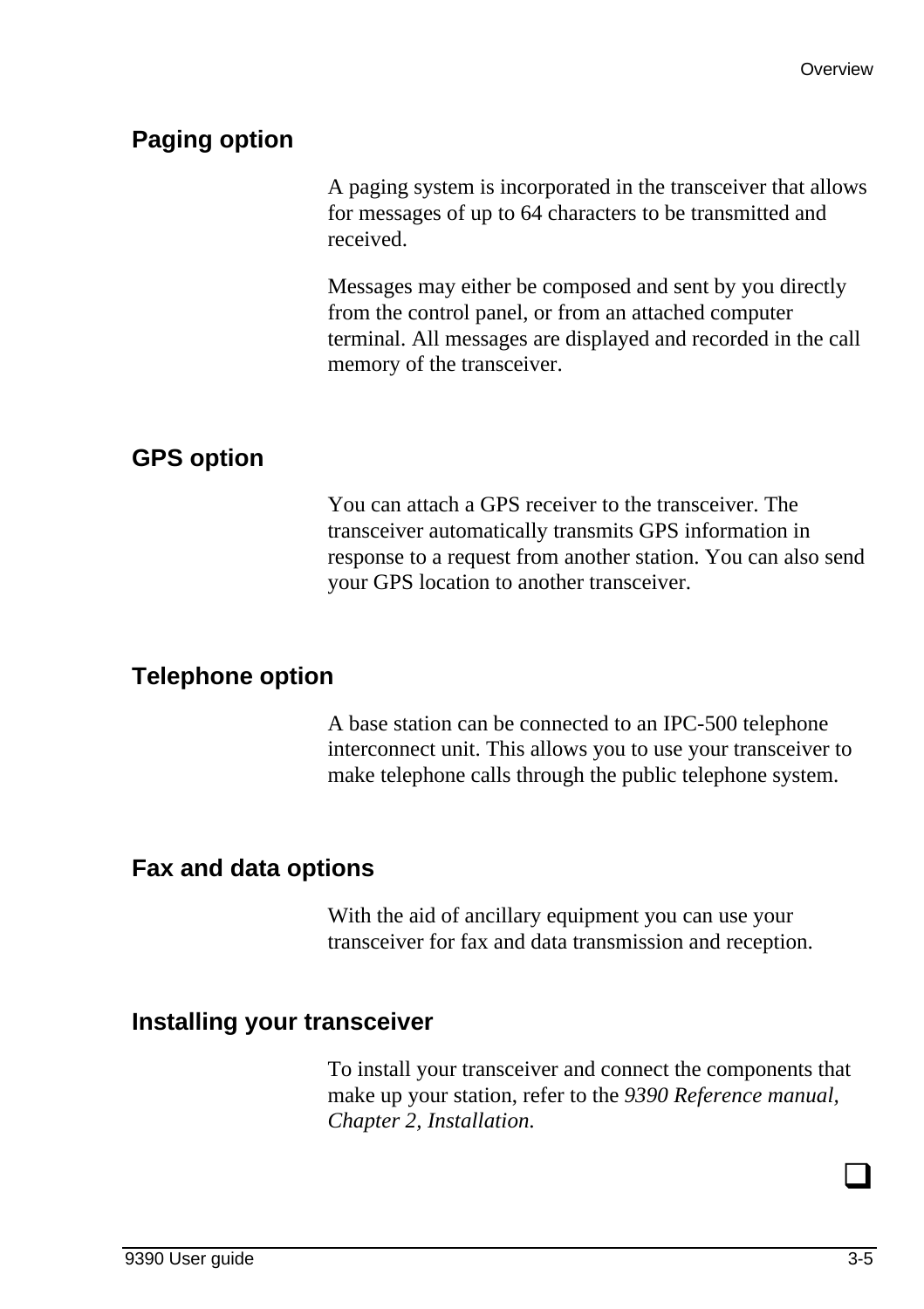

# **Transceiver controls**





**Figure 3.2** The microphone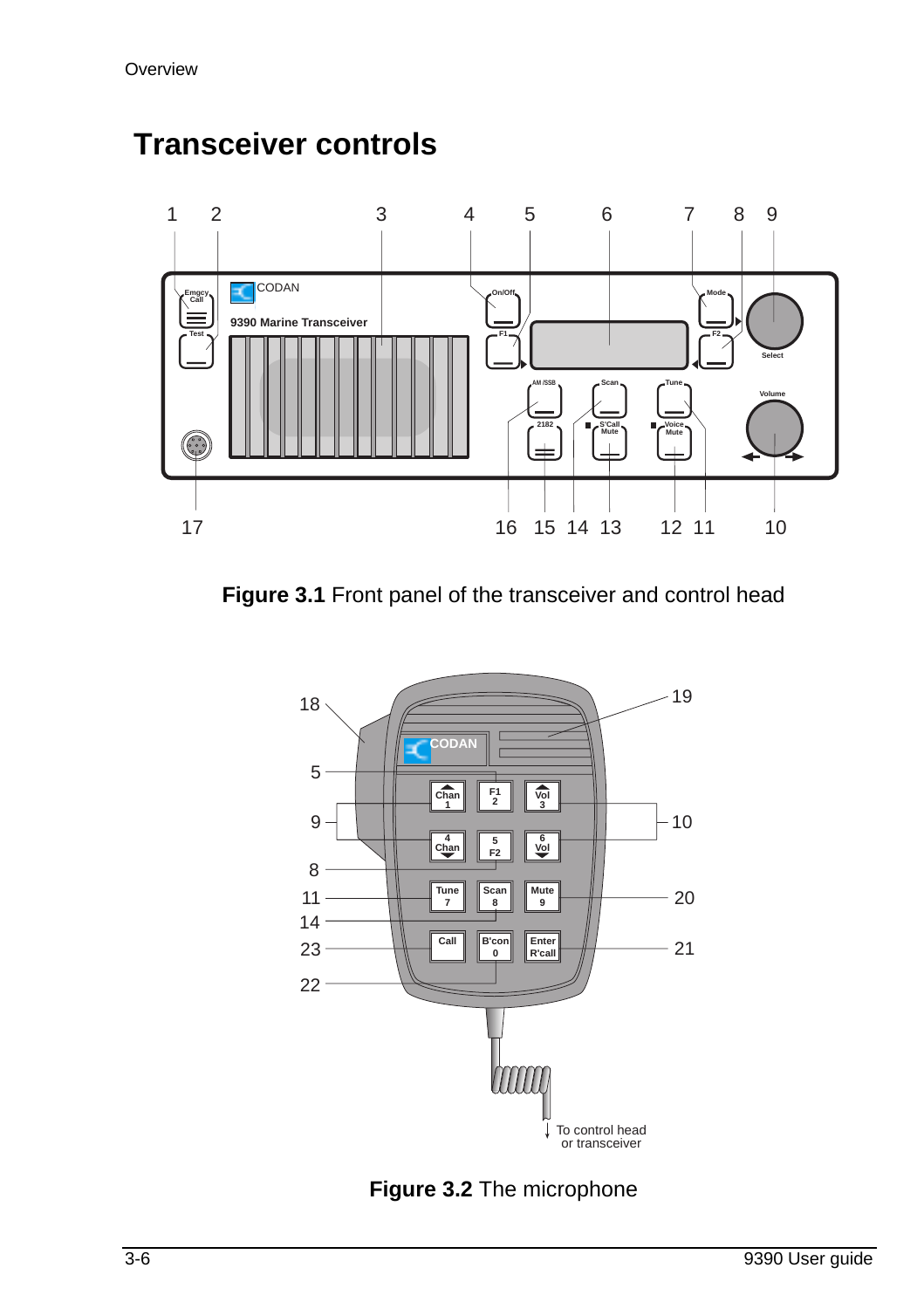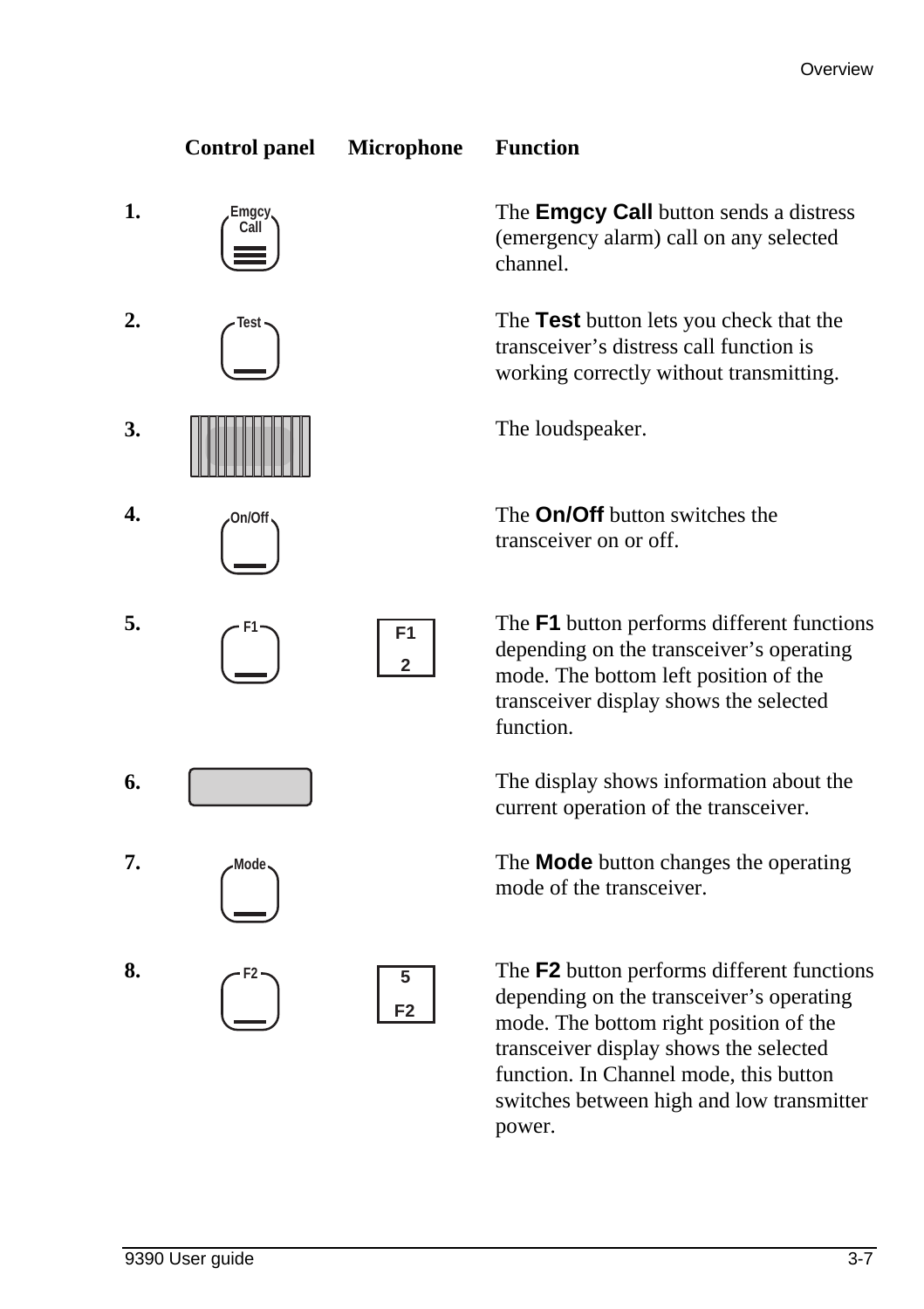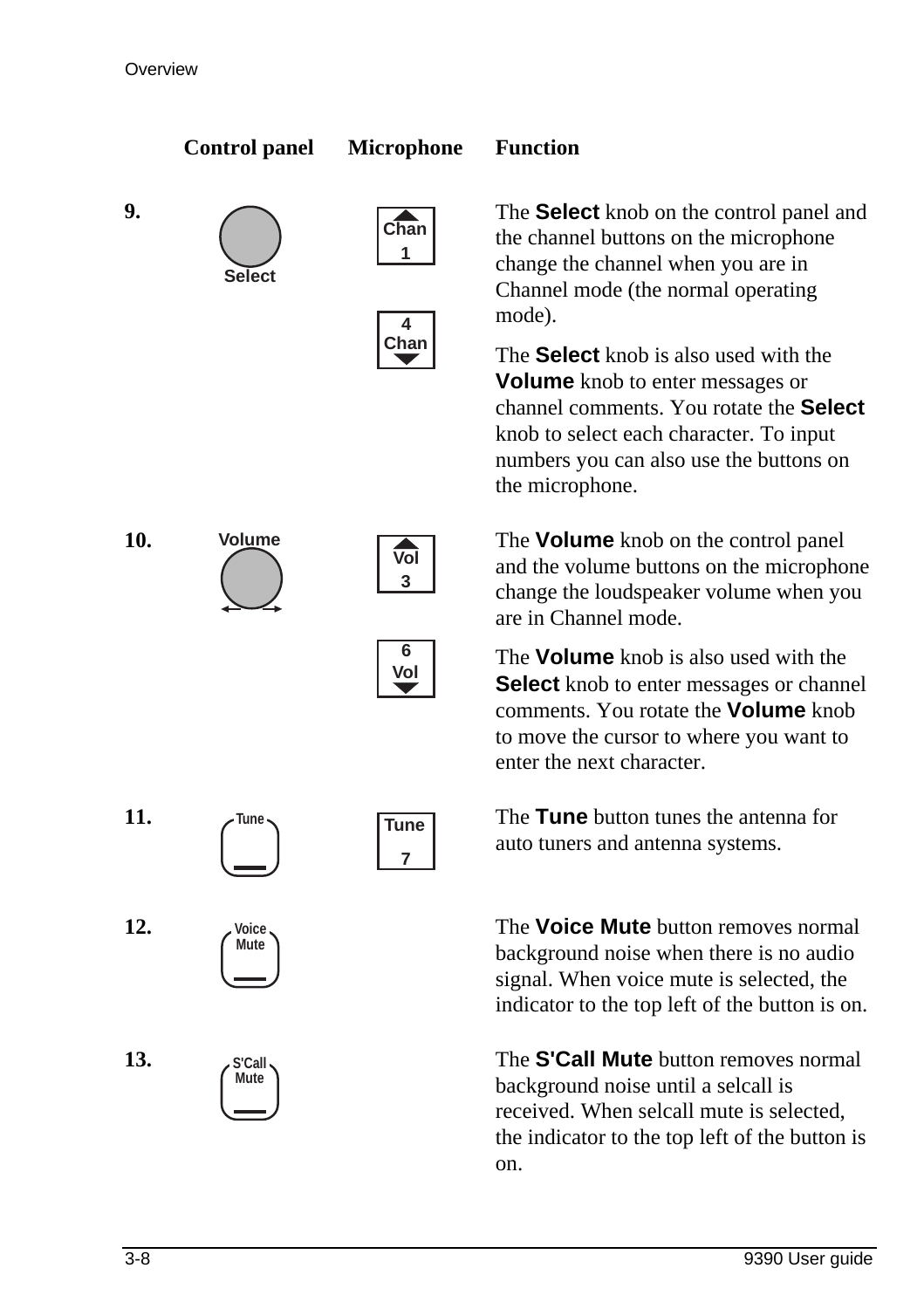|     | <b>Control panel</b> | <b>Microphone</b> | <b>Function</b>                                                                                                                                                                                         |
|-----|----------------------|-------------------|---------------------------------------------------------------------------------------------------------------------------------------------------------------------------------------------------------|
| 14. | Scan                 | Scan<br>8         | The <b>Scan</b> button starts and stops the<br>transceiver scanning selected channels for<br>incoming calls.                                                                                            |
| 15. | 2182                 |                   | The 2182 button selects the 2182kHz<br>distress frequency on channel 1.                                                                                                                                 |
| 16. | AM/SSB               |                   | The <b>AM/SSB</b> button selects AM, upper<br>sideband (USB) or lower sideband (LSB).<br>The left of the display indicates the<br>selected setting.                                                     |
| 17. |                      |                   | The microphone socket.                                                                                                                                                                                  |
| 18. |                      | PTT               | The Press-To-Talk (PTT) button.                                                                                                                                                                         |
| 19. |                      |                   | The microphone grill. You speak into this<br>part of the microphone.                                                                                                                                    |
| 20. |                      | <b>Mute</b><br>9  | The <b>Mute</b> button silences the transceiver<br>until a call is received. It switches the mute<br>on in whichever mute setting (selcall or<br>voice mute) was last selected on the<br>control panel. |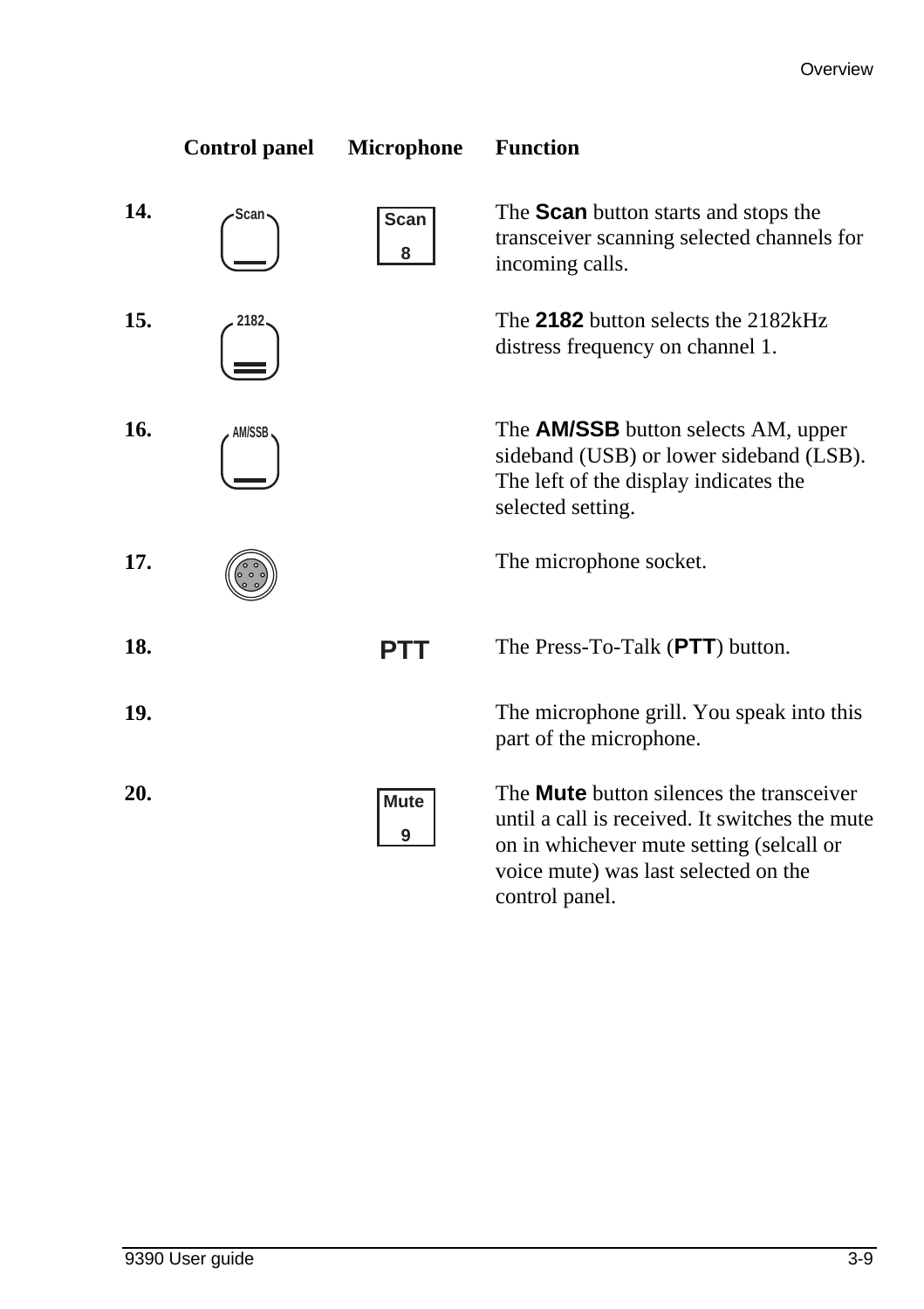|     | Control panel | <b>Microphone</b> | <b>Function</b>                                                                                                                                                            |
|-----|---------------|-------------------|----------------------------------------------------------------------------------------------------------------------------------------------------------------------------|
| 21. |               | Enter<br>R'call   | The <b>Enter/R'call</b> button on the<br>microphone is used for such functions as:                                                                                         |
|     |               |                   | recalling an existing channel number in<br>Channel mode                                                                                                                    |
|     |               |                   | viewing the call memory for details of<br>received calls                                                                                                                   |
|     |               |                   | entering information.                                                                                                                                                      |
| 22. |               | <b>B'con</b><br>U | Pressing the <b>B'con</b> button followed by the<br><b>Call</b> button sends a selective beacon call to<br>establish if communication is possible with<br>another station. |
| 23. |               | Call              | The <b>Call</b> button starts a call on the<br>selected channel.                                                                                                           |

 $\Box$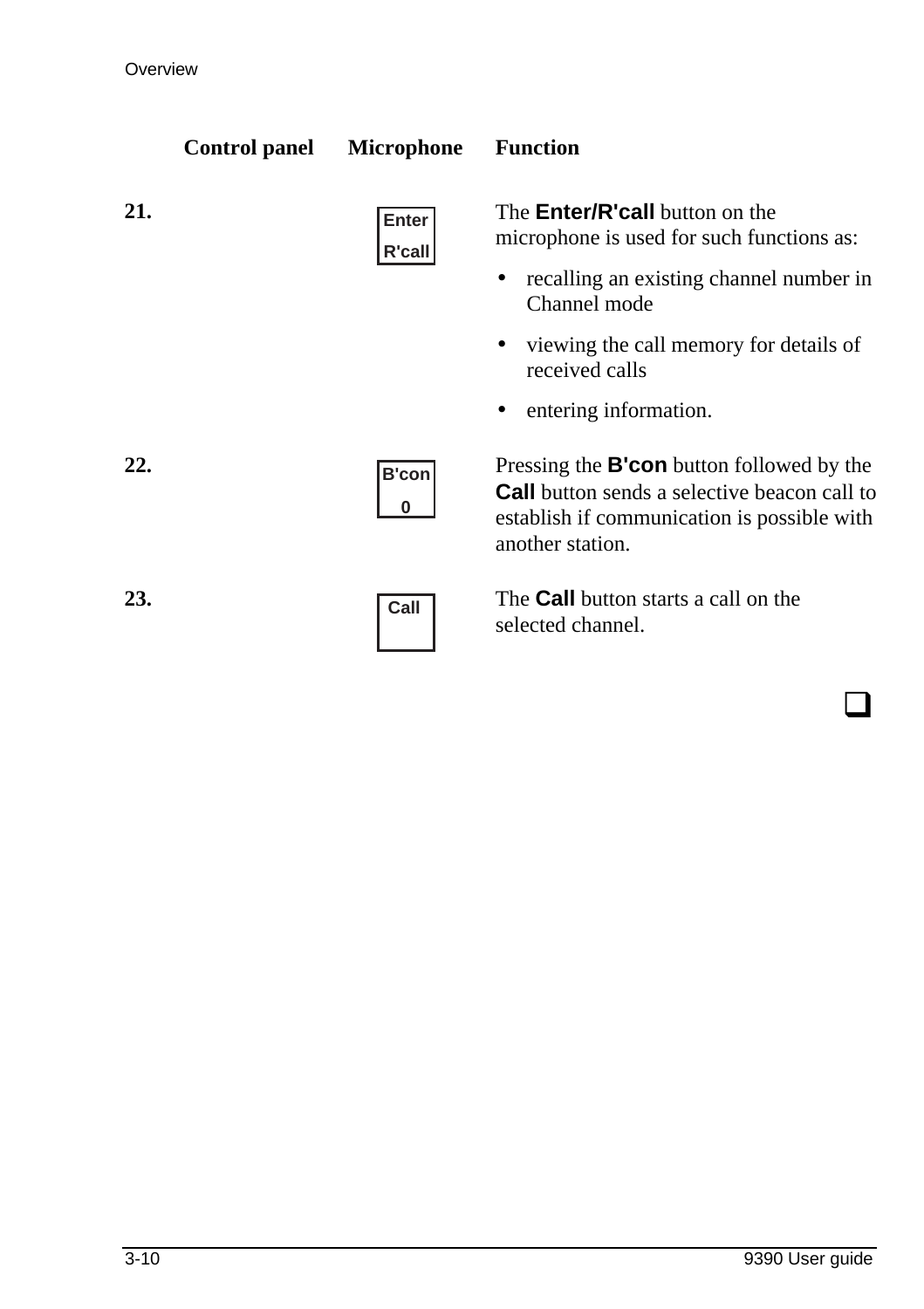## **The display layout**

The 4-line display on the control panel tells you what the transceiver is doing.

For a list of display messages, refer to the *9390 Reference manual, Chapter 10, Display messages.*



**Figure 3.3** The display for a transmit channel



**Figure 3.4** The display for a receive-only channel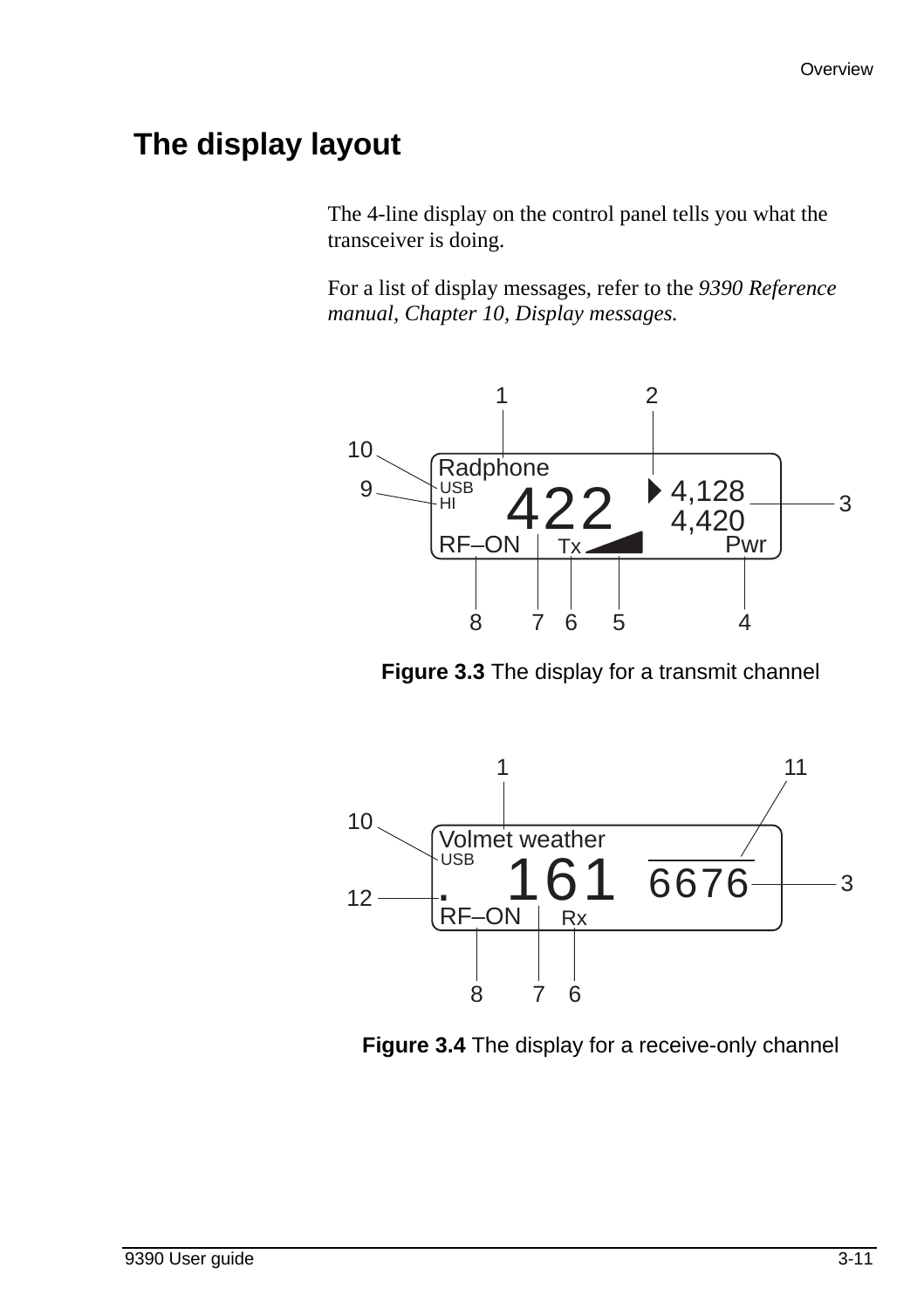|    | <b>Part of Display</b> | <b>Function</b>                                                                                                                                                                                                                                                                                            |
|----|------------------------|------------------------------------------------------------------------------------------------------------------------------------------------------------------------------------------------------------------------------------------------------------------------------------------------------------|
| 1. | Radphone               | Shows the channel comment which helps to remind<br>you what the selected channel is used for.                                                                                                                                                                                                              |
| 2. |                        | For two-frequency simplex channels where the<br>transmit and receive frequencies are different,<br>indicates which of the two displayed frequencies<br>(transmit shown above receive) is being used.                                                                                                       |
| 3. | 4,128<br>4,420         | Shows the kHz transmit/receive frequency of the<br>selected channel. For two-frequency simplex<br>channels, the transmit frequency is shown above the<br>receive frequency (refer to the 9390 Reference<br>manual, Chapter 6, Display frequency).                                                          |
| 4. | Pwr                    | Indicates the function of the <b>F2</b> button on the front<br>panel which will change with the selected operating<br>condition of the transceiver. In this example,<br>pressing the button changes the transmitter power<br>from high to low (see 9 below).                                               |
| 5. |                        | Indicates the signal strength of the signal being<br>transmitted or received.                                                                                                                                                                                                                              |
| 6. | Tx/Rx                  | Indicates whether the transceiver is currently<br>transmitting $(Tx)$ or receiving $(Rx)$ .                                                                                                                                                                                                                |
| 7. | 422                    | Shows the channel number of the selected channel.                                                                                                                                                                                                                                                          |
| 8. | <b>RF-ON</b>           | Indicates the function of the F1 button on the front<br>panel which will change with the selected operating<br>condition of the transceiver. In this example 'RF-<br>ON' indicates that the RF gain is switched on.<br>Pressing the F1 button will switch RF gain off<br>changing the display to 'RF-OFF'. |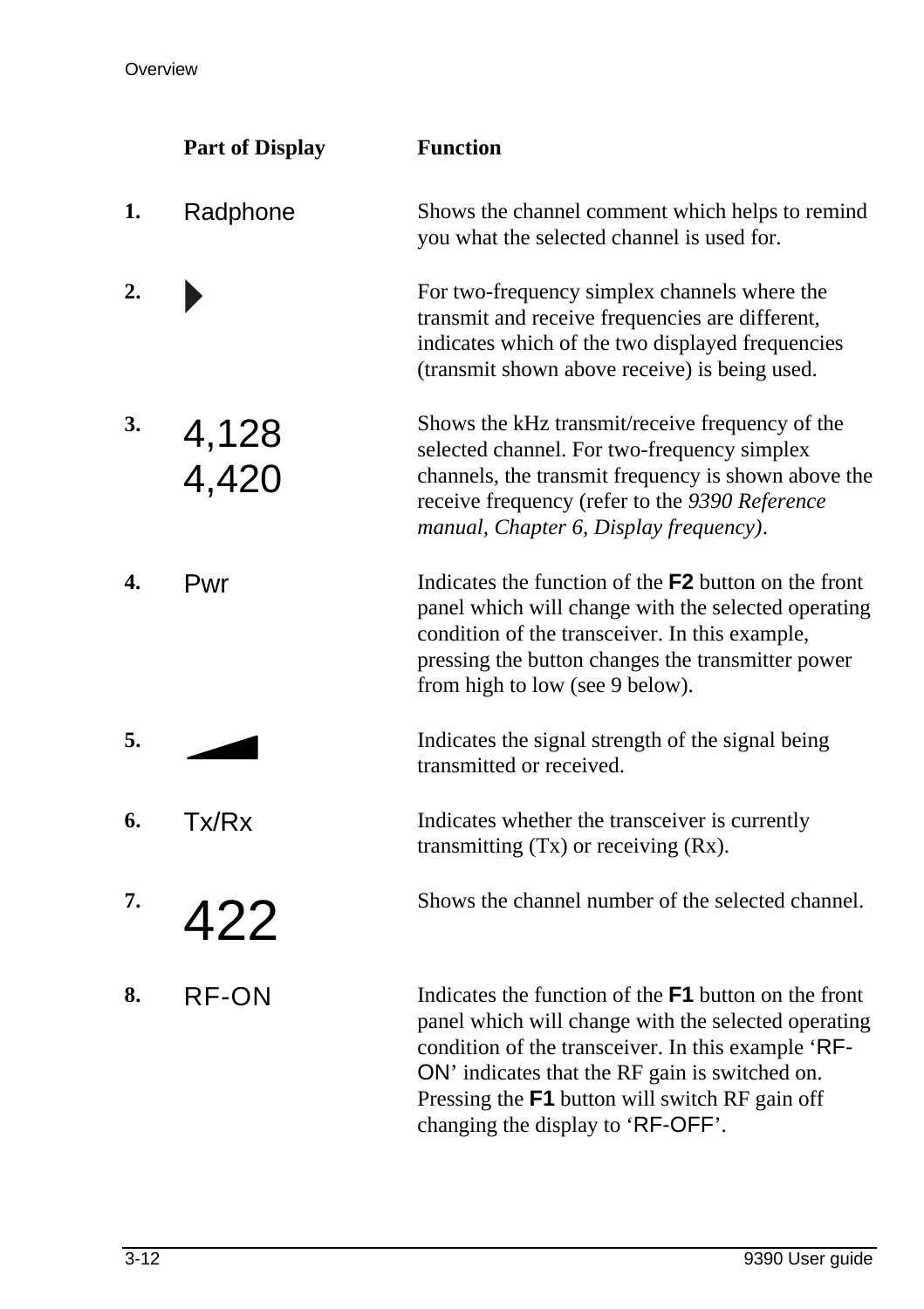|     | <b>Part of Display</b> | <b>Function</b>                                                                                                                                                                                                    |
|-----|------------------------|--------------------------------------------------------------------------------------------------------------------------------------------------------------------------------------------------------------------|
| 9.  | нı                     | Indicates whether 'HI' (high) or 'LO' (low) power<br>is selected. Also indicates 'Med' (medium) for a<br>9390-H receiver-exciter operating with a 400 watt<br>system.                                              |
| 10. | USB                    | Indicates whether 'AM', 'USB' or 'LSB' is selected<br>for the displayed channel.                                                                                                                                   |
| 11. |                        | Indicates that the selected channel is a receive-only<br>channel which does not allow you to transmit. If this<br>bar is not displayed, the channel is a transmit<br>channel which allows you to send and receive. |
| 12. | п                      | Indicates that the selected channel is unprotected. If<br>this marker is not displayed, the channel is<br>protected from deletion and all changes (except for<br>the channel comment).                             |

 $\Box$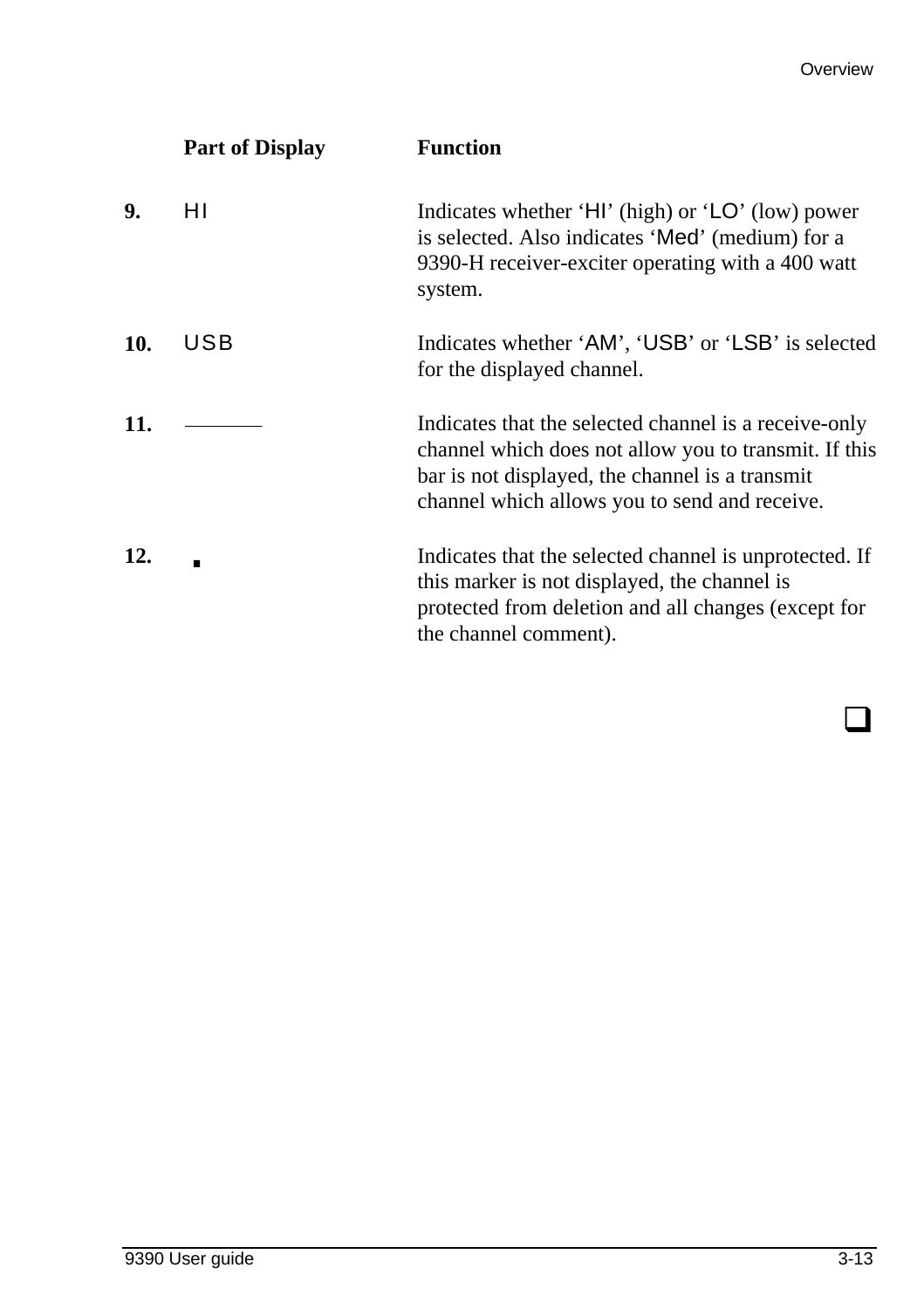## **Transceiver rear panel**



**Figure 3.5** Rear panel of the 9390 transceiver



**Figure 3.6** Rear panel of the 9390-H receiver-exciter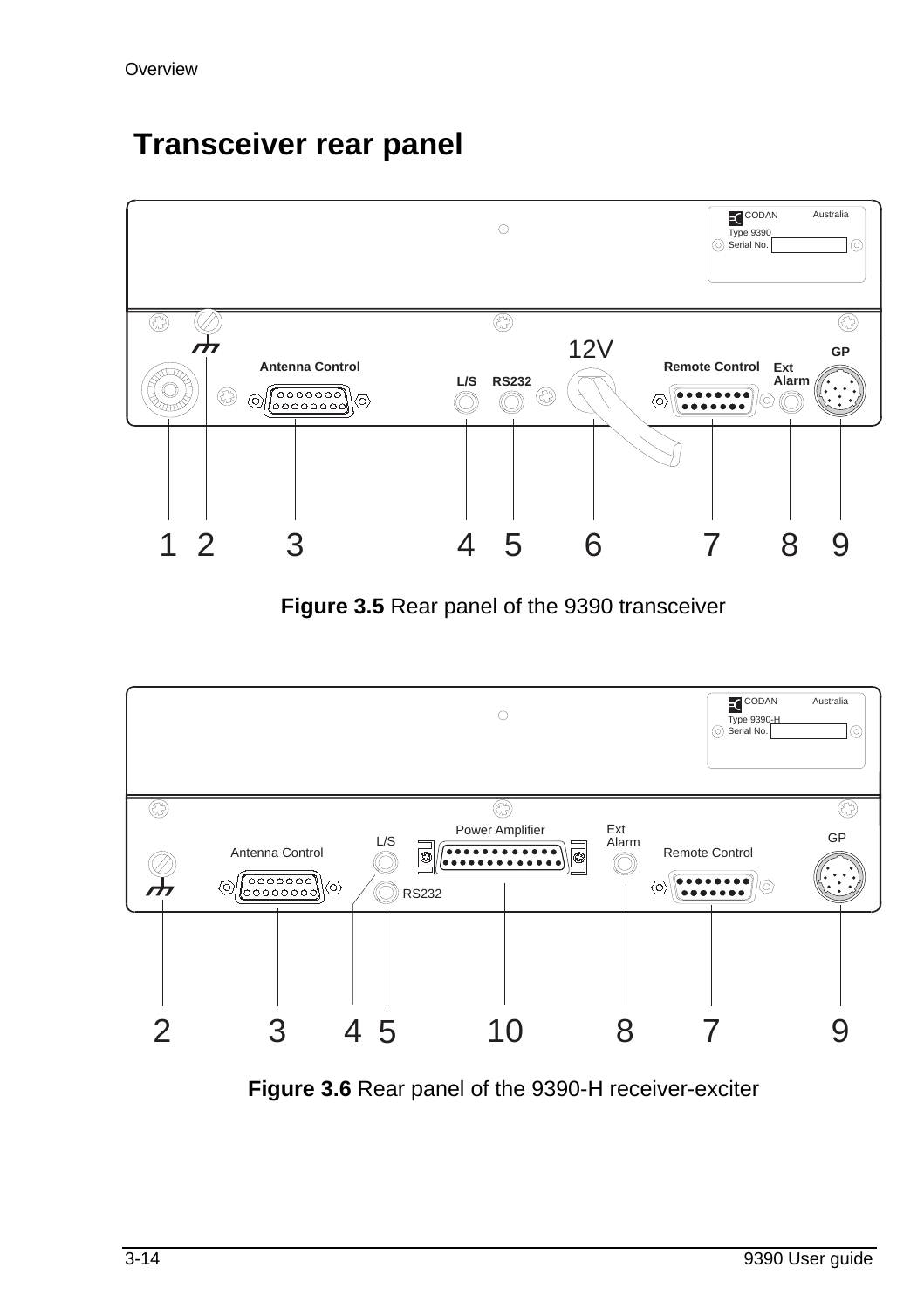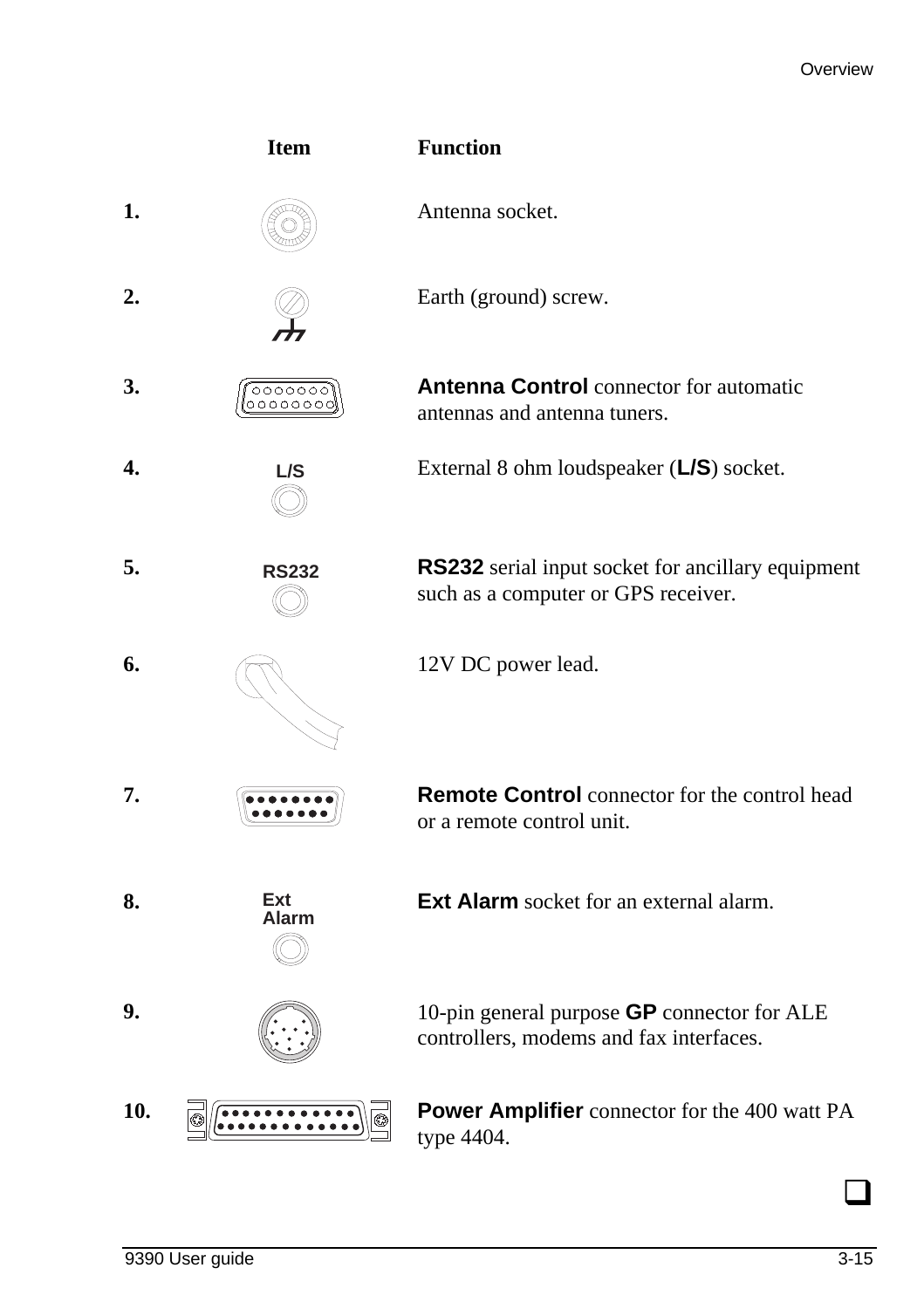Overview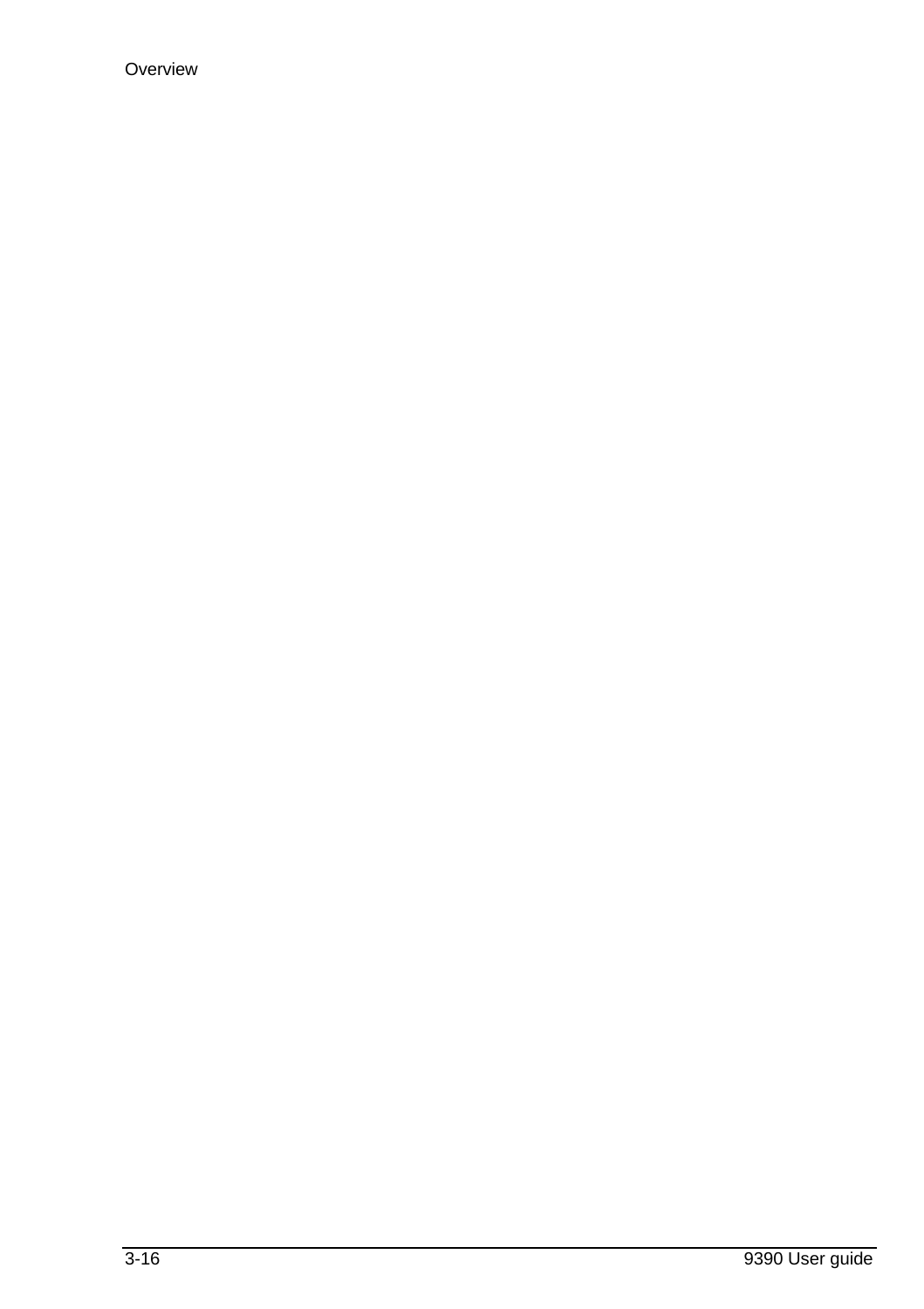

# **4 Using the transceiver**

This chapter explains the basic steps necessary to operate your transceiver. You should have already installed your transceiver by referring to the *9390 Reference manual, Chapter 2, Installation*. This chapter covers:

- Types of call (4-2)
- Switching on the transceiver  $(4-4)$
- Adjusting the volume (4-6)
- Selecting channels  $(4-7)$
- Selecting AM or single sideband (SSB, 4-12)
- Tuning the antenna  $(4-14)$
- Using the microphone  $(4-16)$
- Muting the transceiver  $(4-17)$
- Selecting the operating mode  $(4-19)$
- Scanning for incoming calls  $(4-22)$
- Changing transmitter power  $(4-26)$
- Changing RF gain (4-27)
- Adjusting the display brightness (4-28)
- Adjusting the display contrast (4-29)
- Using Clarifier mode (4-30)
- Using View Channel Options mode (4-31)
- Using Free-Tune Receiver mode (4-33)
- Using View All Settings mode (4-38)
- Customising your transceiver  $(4-40)$ .

Throughout this section all displays show examples of channel and frequency numbers. You must insert your selected channel and frequency numbers as appropriate.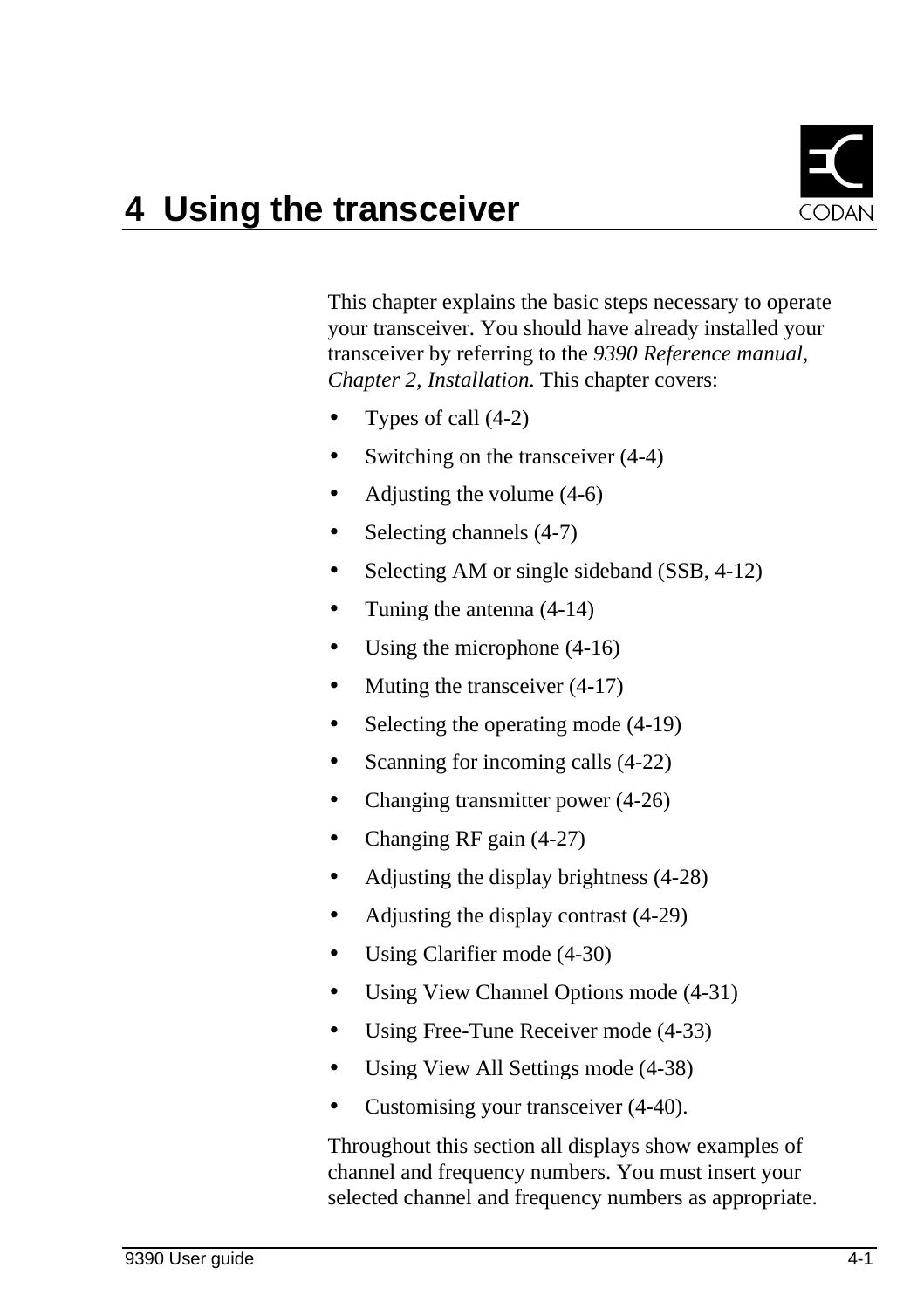# **Types of calls**

The table below lists the types of call that your transceiver can handle. For specific call details, see *Chapter 5, Sending calls*.

Voice, distress (emergency alarm) and tone calls are the three standard call types. All other call types are optional.

Call types labelled optional below are only available if you contact Codan for passwords to enable them in your transceiver (refer to the *9390 Reference manual, Chapter 7, Password entry to enable transceiver options*).

#### **Call type Description**

| Voice call               | A voice call is the simplest type of call to<br>send. Your call can be heard by any station<br>tuned to or scanning your selected channel.                                                                                                         |
|--------------------------|----------------------------------------------------------------------------------------------------------------------------------------------------------------------------------------------------------------------------------------------------|
| <b>Distress</b><br>call  | A distress (emergency alarm) call alerts rescue<br>services that you are in need of immediate<br>help. The call is usually made on a frequency<br>monitored by coast stations for emergencies.                                                     |
| Tone call                | A tone call allows you to call a station capable<br>of recognising your two-tone calling signal.                                                                                                                                                   |
| Selective<br>beacon call | A selective beacon call helps you determine<br>manually the best channel to use before<br>communicating. (Option)                                                                                                                                  |
| Selcall                  | A selcall is the basic type of selective call. It<br>allows you to call a specific station by<br>specifying that station's selcall ID. Beacon<br>calls, telcalls, GPS calls, page calls and ALE<br>calls are all types of selective call. (Option) |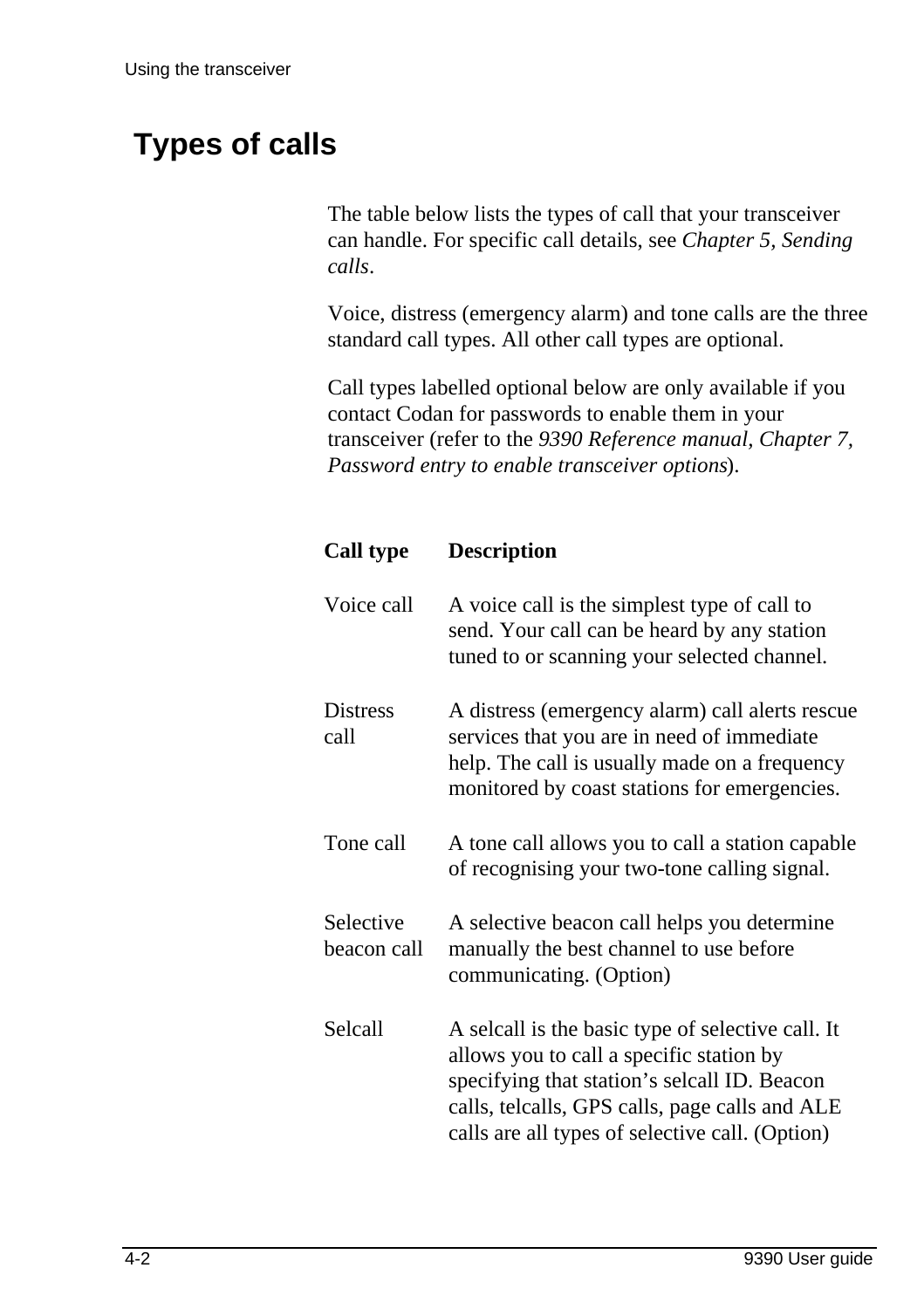| <b>Call type</b>               | <b>Description</b>                                                                                                                                                                                                        |
|--------------------------------|---------------------------------------------------------------------------------------------------------------------------------------------------------------------------------------------------------------------------|
| Telcall                        | A telcall allows you to use your transceiver to<br>send a telephone call. You call a station in<br>your network that is capable of connecting you<br>through to the Public Switched Telephone<br>Network. (Option)        |
| <b>GPS</b><br>beacon call      | A GPS beacon call obtains the GPS location<br>of another station. (Option)                                                                                                                                                |
| <b>GPS</b><br>position<br>call | A GPS position call sends your GPS location<br>to another station. (Option)                                                                                                                                               |
| Page call                      | A page call sends a text message. It allows you<br>to leave a message at another station. (Option)                                                                                                                        |
| $ALE$ call                     | An ALE call automatically selects the best<br>channel to use for sending a call. This removes<br>the need to send selective beacon calls on<br>different channels to find the best channel to<br>communicate on. (Option) |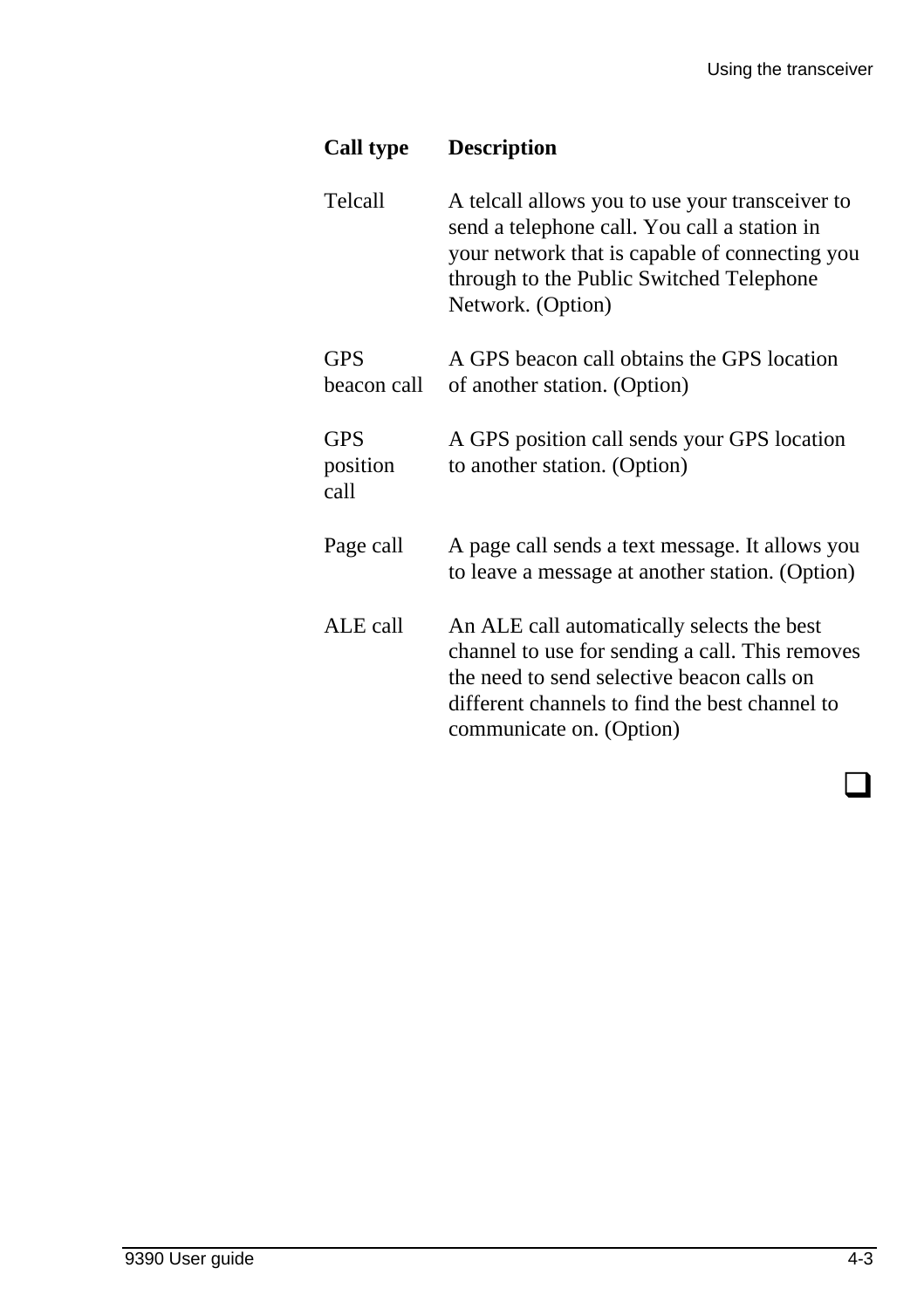## **Switching the transceiver on and off**

If you have set up the transceiver with a Personal Identification Number (PIN), you will need to enter this PIN before you can use the transceiver.

For details on setting and cancelling the use of a PIN, refer to the *9390 Reference manual*, *Chapter 9, PIN setup.*



*If you forget your PIN, you will have to obtain a special password from Codan to delete the PIN before you can use the transceiver.*

To switch on the transceiver:

|                  | <b>Action</b>                                       | <b>Notes</b>                                                                                                                      |
|------------------|-----------------------------------------------------|-----------------------------------------------------------------------------------------------------------------------------------|
| 1.               | Press<br>On/Off                                     | The power up messages are.<br>shown briefly.                                                                                      |
|                  |                                                     | The display shows:<br>Radphone<br><b>USB</b><br>422 +4,420<br>HI<br>Rx.<br>RF-ON<br>Pwr<br><b>or</b><br>Enter PIN<br><b>ENTER</b> |
| $\overline{2}$ . | Is the transceiver asking<br>you for a PIN?         | When a PIN needs to be.<br>entered, the display shows:                                                                            |
|                  | Yes ><br>Step 3.<br>Step 5.<br>$\mathrm{No}$ $\geq$ | Enter PIN<br><b>ENTER</b>                                                                                                         |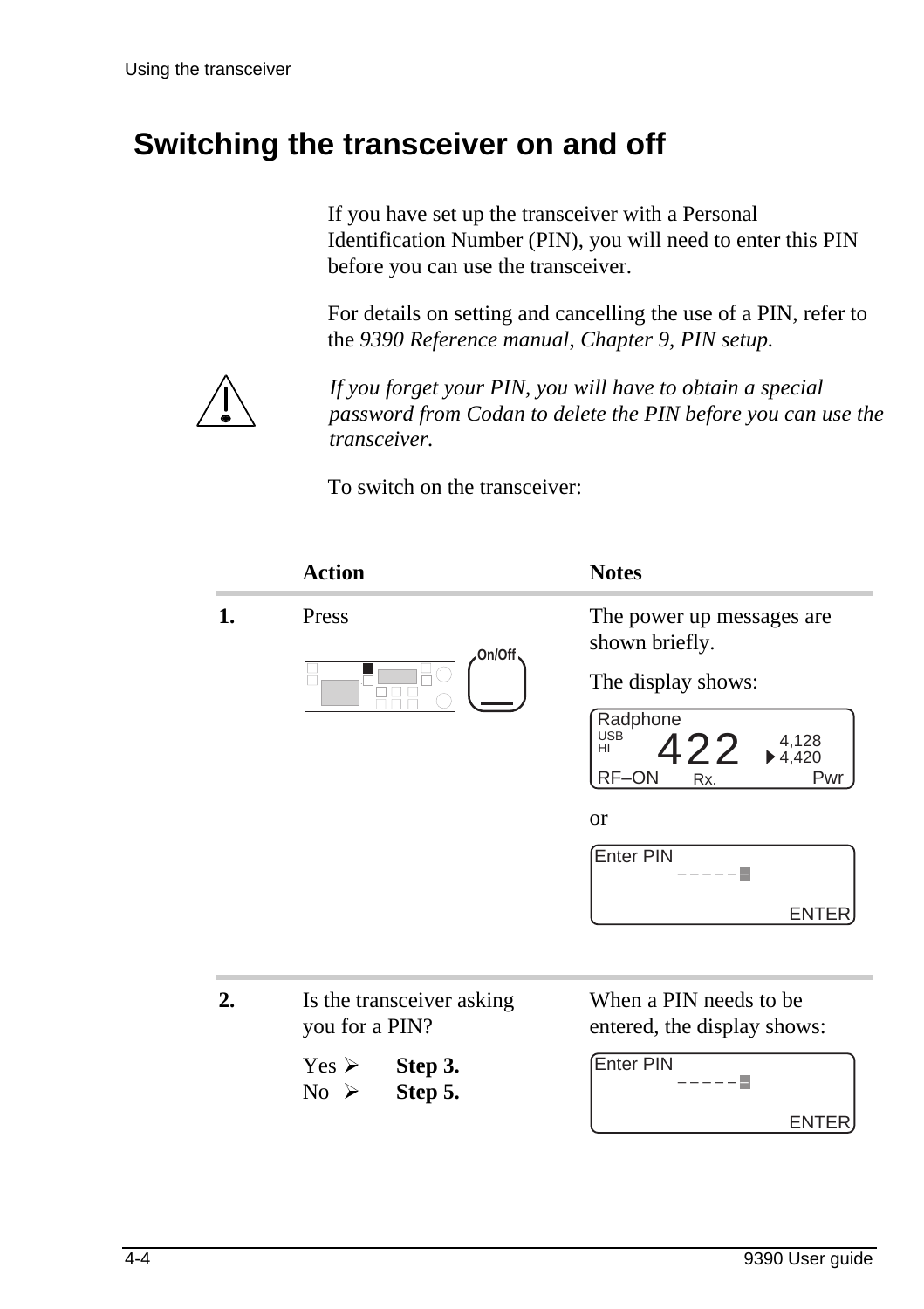| You can also enter your PIN<br>using the Select and Volume<br>knobs.<br>numeral<br>buttons                                                                                                                      |
|-----------------------------------------------------------------------------------------------------------------------------------------------------------------------------------------------------------------|
|                                                                                                                                                                                                                 |
| Example of the display:<br>Radphone<br><b>USB</b><br>422 +4,428<br>HI.<br>RF-ON<br>Pwr<br><b>Rx</b><br>If the PIN is incorrect, the<br>transceiver automatically<br>switches off. Start the<br>procedure again. |
| You are now ready to use<br>You are in Channel mode, the<br>normal operating mode of the<br>transceiver.                                                                                                        |
| transceiver after use, press<br>On/Off                                                                                                                                                                          |
|                                                                                                                                                                                                                 |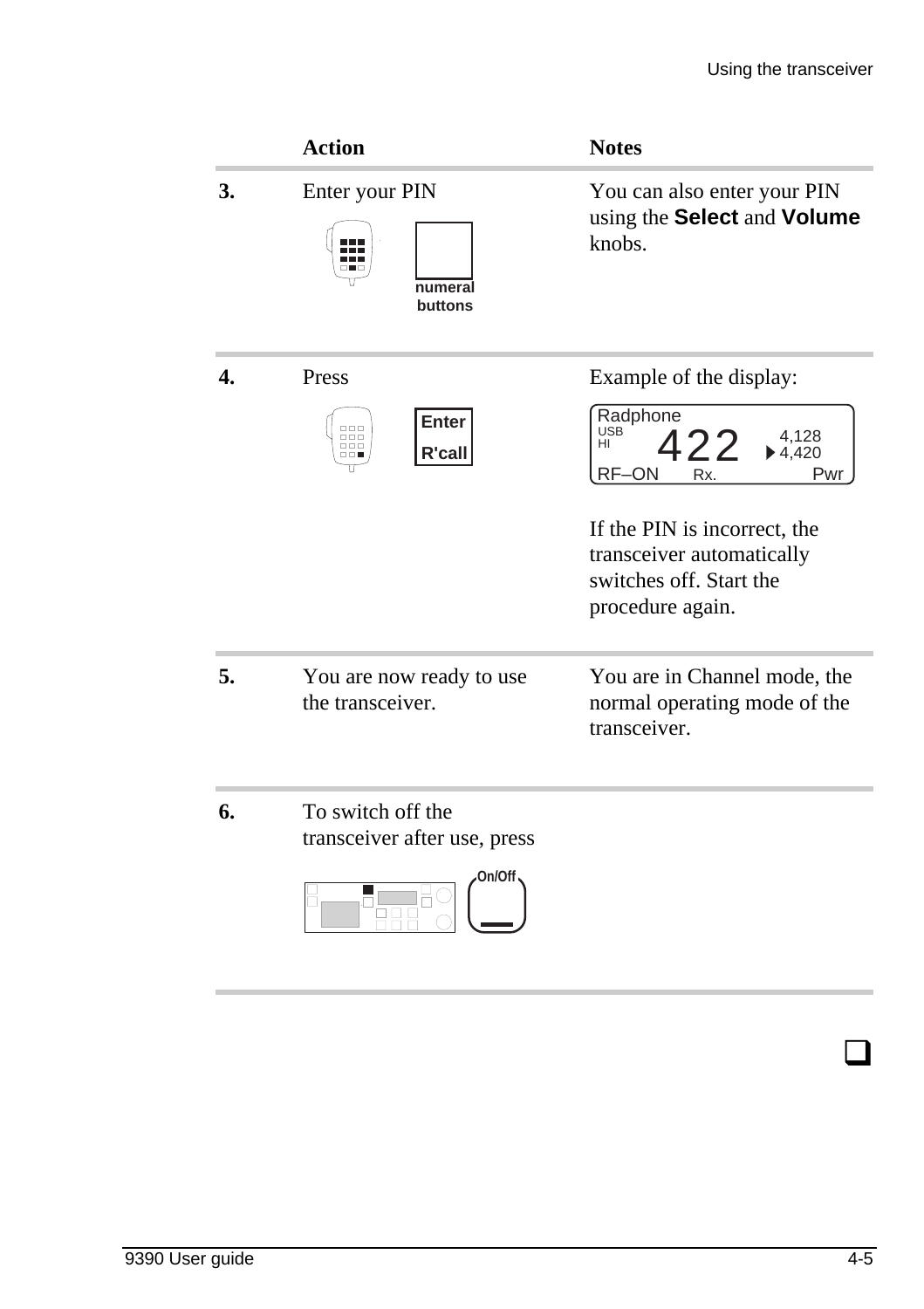# **Adjusting the volume**

To adjust the volume of the loudspeaker:

| Action                  | <b>Notes</b>                                                                                                                                               |
|-------------------------|------------------------------------------------------------------------------------------------------------------------------------------------------------|
| Rotate<br><b>Volume</b> | As you adjust the volume, any<br>muting selected momentarily<br>switches off.<br>The transceiver 'beeps' at the<br>minimum and maximum<br>volume settings. |

ר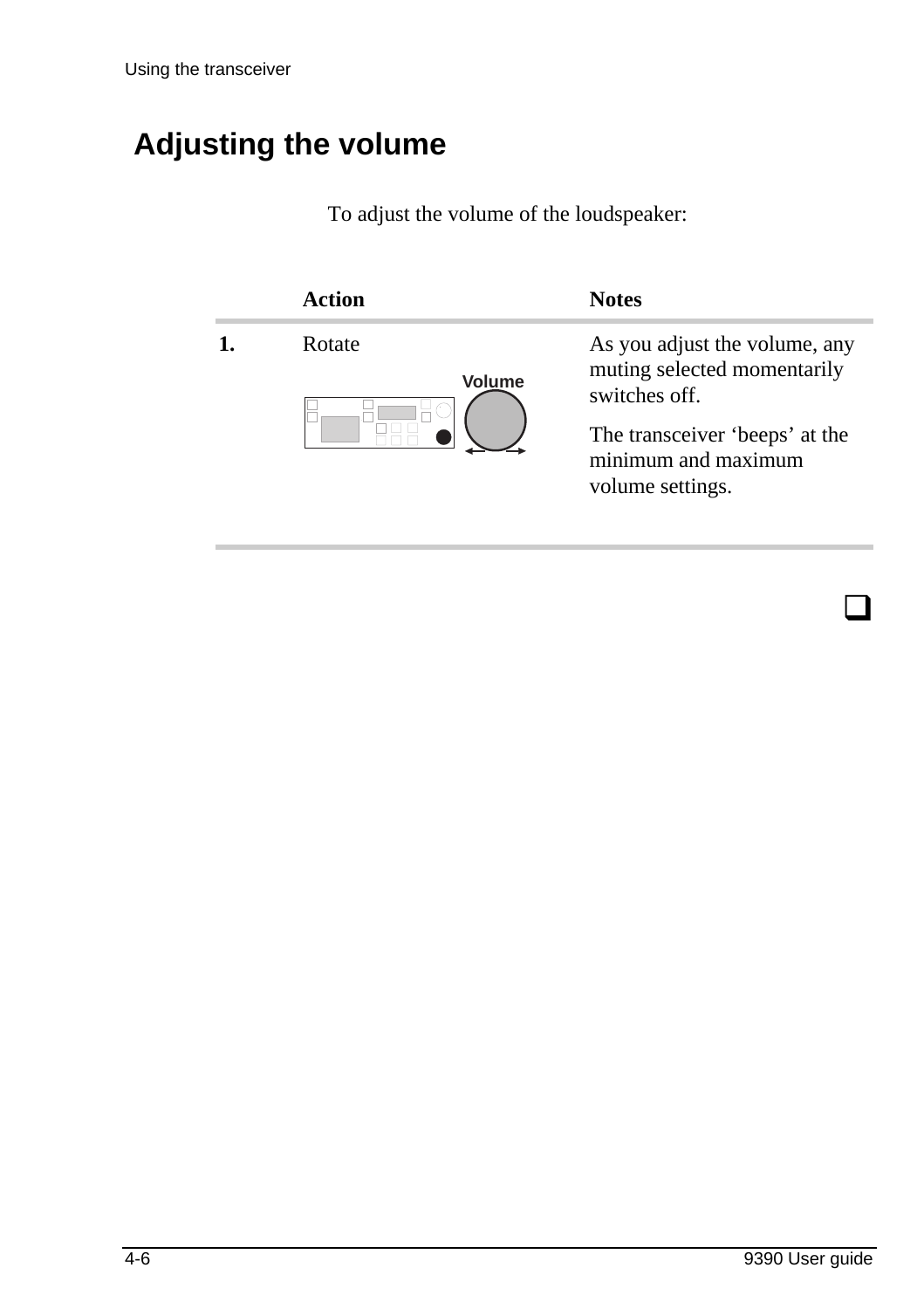## **Selecting channels**



*Before you can send a call, you need to select which channel to use.*

There are three ways you can change the selected channel:

- selecting a channel by viewing the list of channels
- selecting a channel by recalling its channel number
- selecting a channel by recalling its channel receive frequency.

There are two types of channels:

- transmit channels which allow you to send and receive calls
- receive-only channels which only allow you to receive calls.

A bar over the displayed frequency indicates that a channel is receive-only (see *Chapter 3, The display layout*).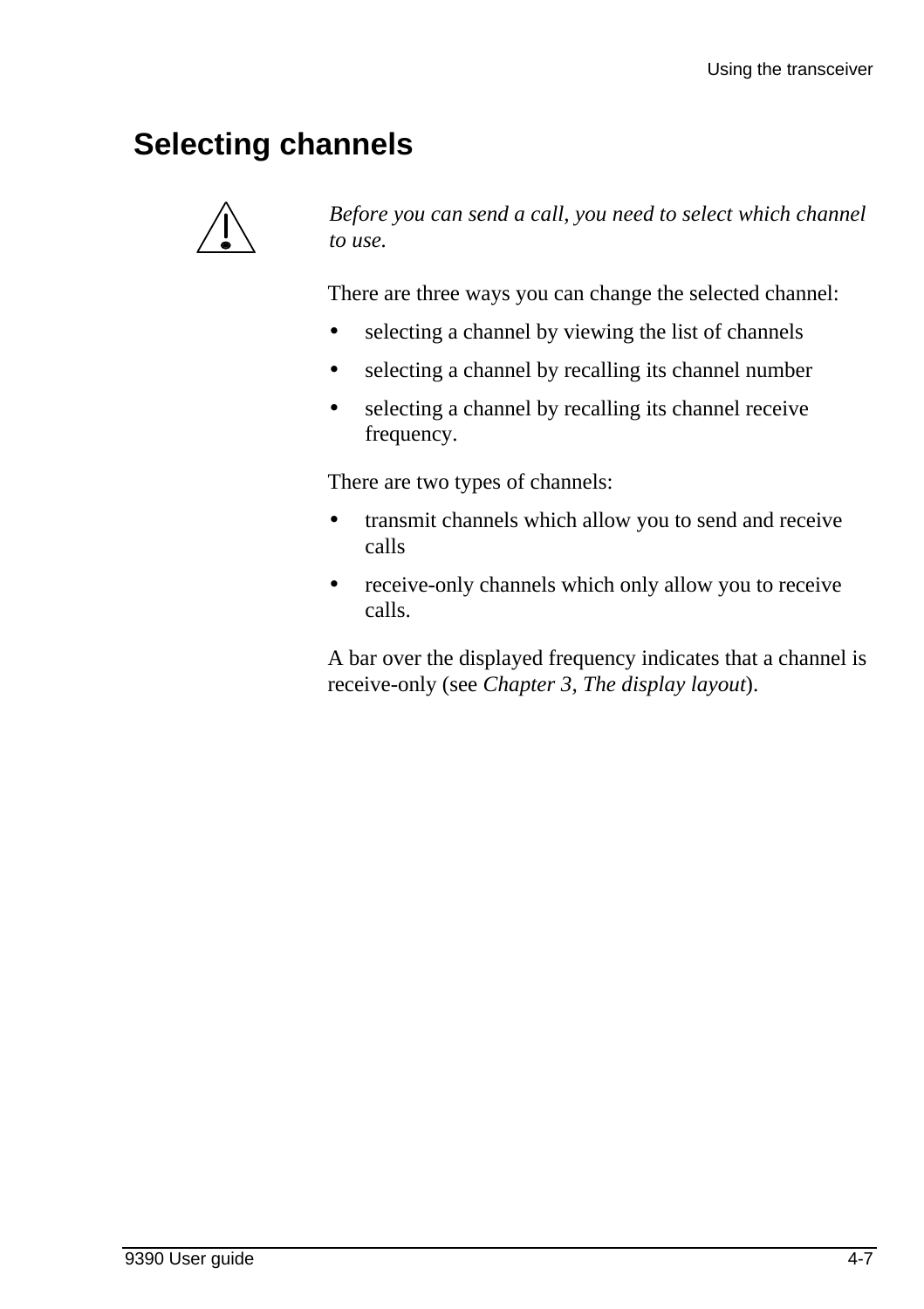### **Selecting a channel by viewing the list of channels**

The easiest way to select a channel is by viewing the list of channels set up in the transceiver.

The transceiver always starts up in Channel mode.

To select a channel by viewing the list of channels:

| Action                                                                             | <b>Notes</b>                                                                                                                                     |
|------------------------------------------------------------------------------------|--------------------------------------------------------------------------------------------------------------------------------------------------|
| In Channel mode, rotate<br><b>Select</b><br>until you see the channel<br>you want. | For example, if you want<br>channel 422, scroll through the<br>list until the display shows:<br>Radphone<br>4,128<br>4,420 ء<br>HI<br>Rx.<br>Pwr |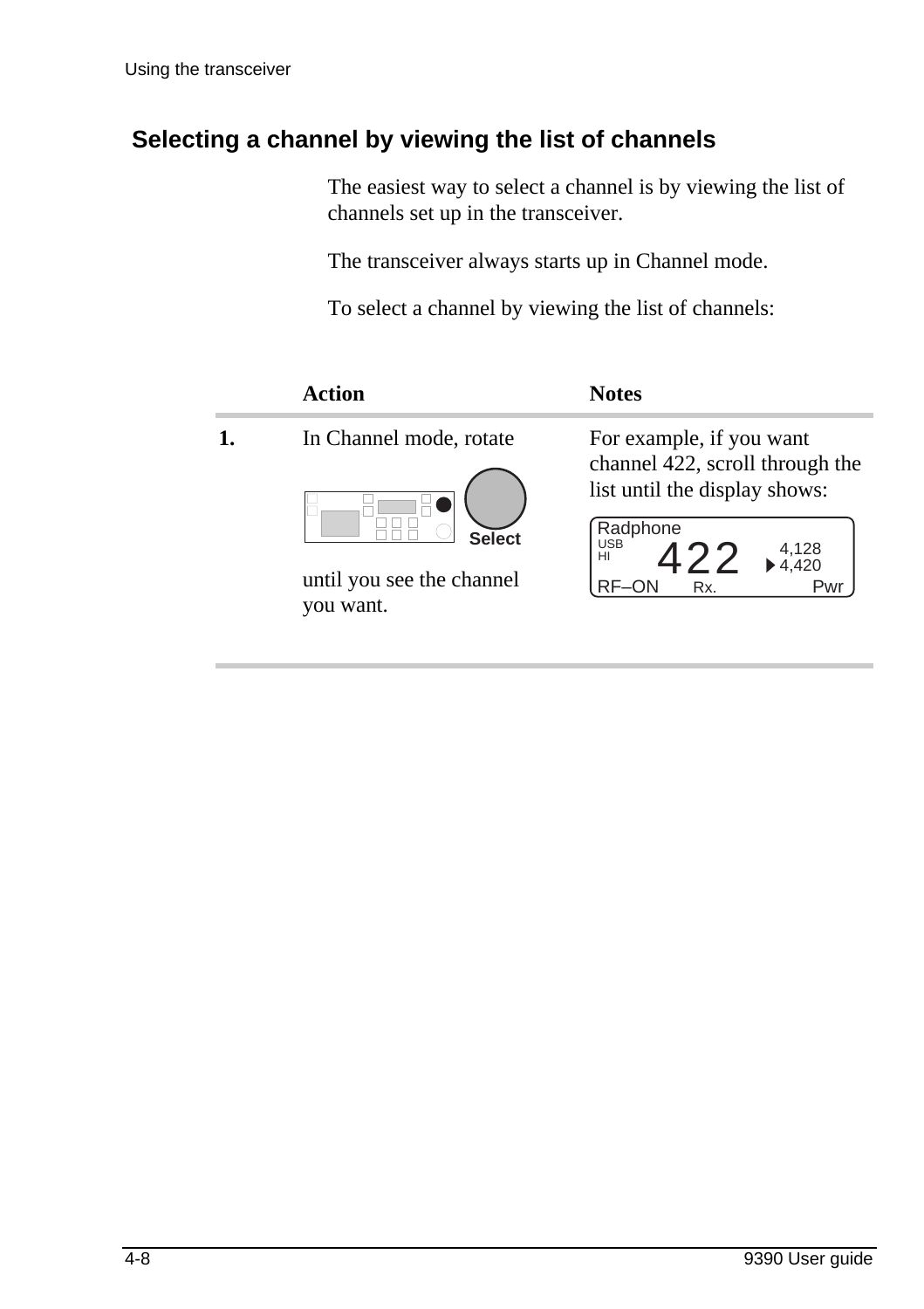#### **Selecting a channel by recalling its channel number**

You can select a channel by directly entering its channel number. This method saves you from having to scroll through a long list of channels.

To select a channel by recalling its channel number:

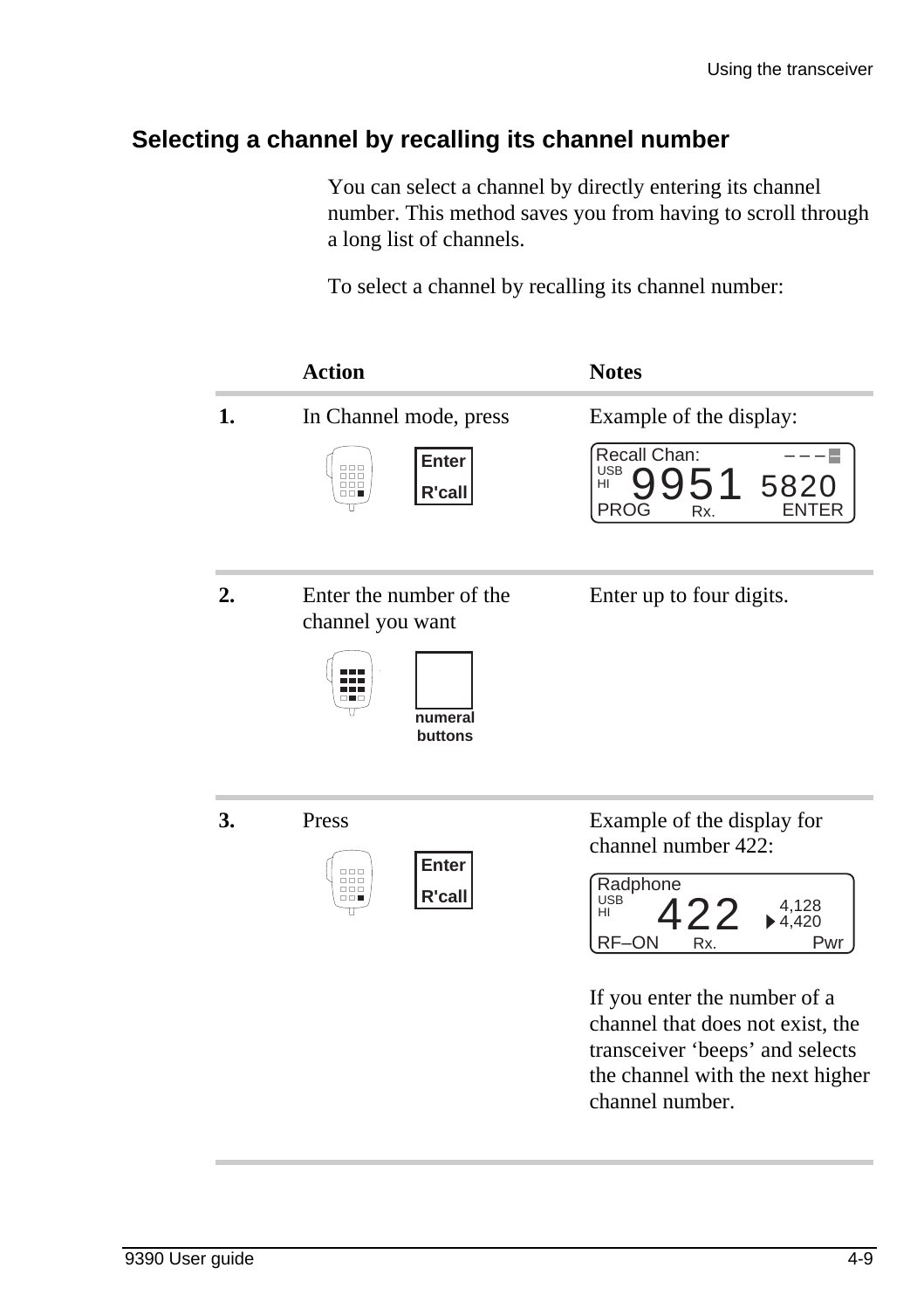### **Selecting a channel by recalling its channel frequency**

If the feature for recalling channels by frequency is switched on (refer to the *9390 Reference manual, Chapter 7, Recall channels by frequency on/off*), you can select a channel by recalling its frequency instead of its channel number.

To select a channel by recalling its channel frequency:

|    | Action                                                                           | <b>Notes</b>                                                                                                                                              |
|----|----------------------------------------------------------------------------------|-----------------------------------------------------------------------------------------------------------------------------------------------------------|
| 1. | In Channel mode, press                                                           | Example of the display:                                                                                                                                   |
|    | Enter<br>88<br>000<br>R'call<br>□□■                                              | Recall Chan:<br><b>USB</b><br>-582<br>HI<br>ENTER<br>PRO<br>Rx.                                                                                           |
| 2. | Enter the receive kHz<br>frequency to one decimal<br>place<br>numeral<br>buttons | Enter a 5-digit or 6-digit<br>number. For example, to select<br>the channel on 4420 kHz, enter<br>44200.<br>Recall Freq:<br>$-4,420.$<br><b>USB</b><br>HI |
|    |                                                                                  | ENTER<br>Rx.<br>EXIT<br>When you enter the fifth digit,<br>the display changes from                                                                       |

'Recall Chan' to 'Recall

Freq'.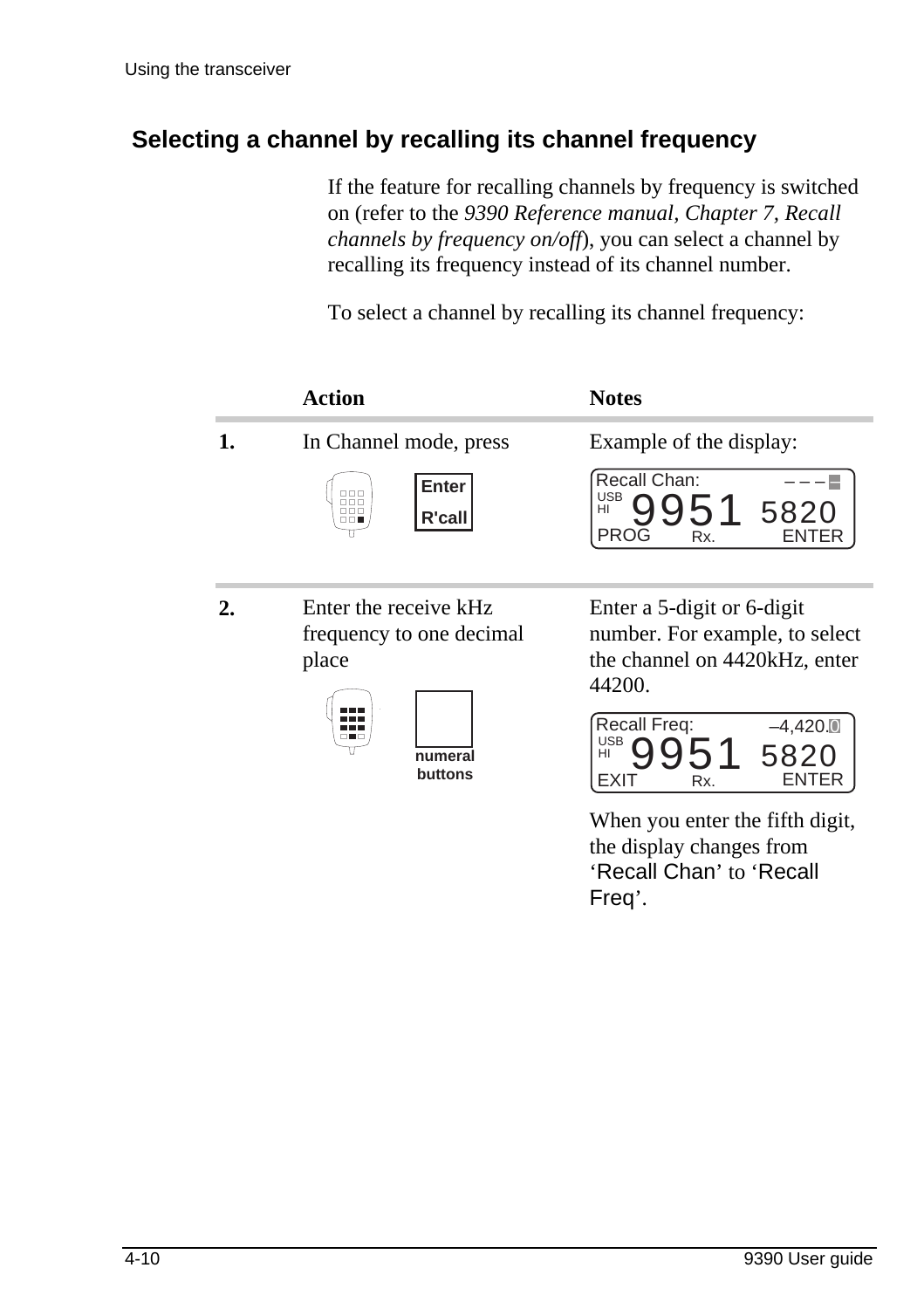| Action |                | <b>Notes</b>                                                                                                                                             |
|--------|----------------|----------------------------------------------------------------------------------------------------------------------------------------------------------|
| Press  |                | Example of the display:                                                                                                                                  |
| 885    | Enter<br>R'cal | Radphone<br><b>USB</b><br>$422$ $\rightarrow$ $4,420$<br>HI.<br>RF-ON<br>Pwr                                                                             |
|        |                | If you enter the frequency of a<br>channel that does not exist, the<br>transceiver 'beeps' and selects<br>the channel with the next higher<br>frequency. |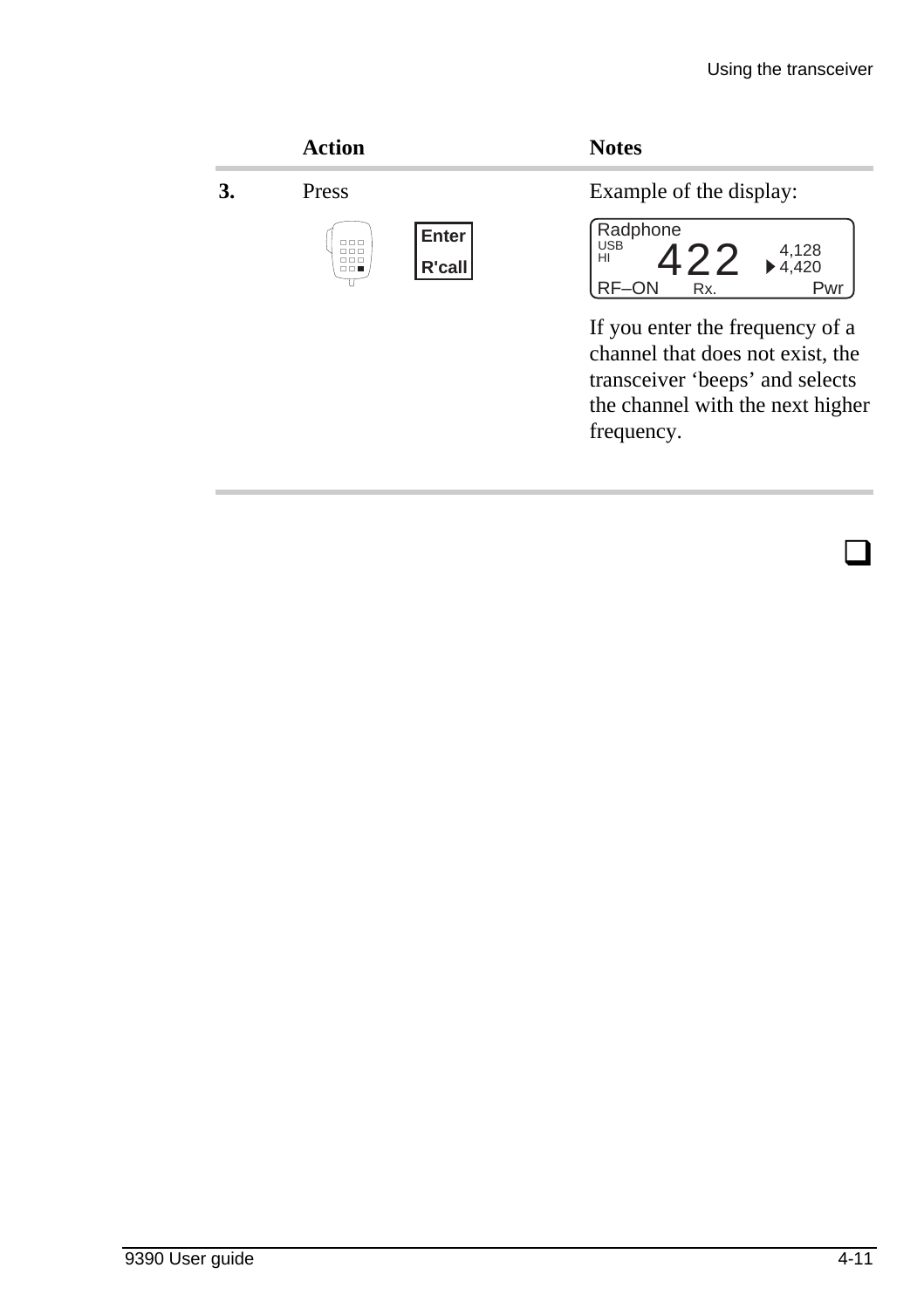# **Selecting AM or single sideband (SSB)**

The **AM/SSB** button on the control panel switches between AM, upper sideband (USB) and lower sideband (LSB) depending on the selected channel settings.

You can select either USB or LSB for:

- channels set up with the 'LU' sideband option (lower or upper sideband selectable, see *Using View Channel Options* mode on page 4-31)
- all receive-only channels
- free-tuning in Free-Tune Receiver mode.

You can select AM for any channel if you have enabled the AM option (refer to the *9390 Reference manual, Chapter 7, Password entry to enable transceiver options*). If this option is not enabled, AM is only selectable for the 2182kHz distress channel.

The AM setting allows you to transmit on AM to AM stations that are incapable of sideband communication. The AM setting automatically operates as USB on receive.

You can receive AM transmissions on any AM, USB and LSB setting. For an AM broadcast you may find that switching between USB and LSB improves reception.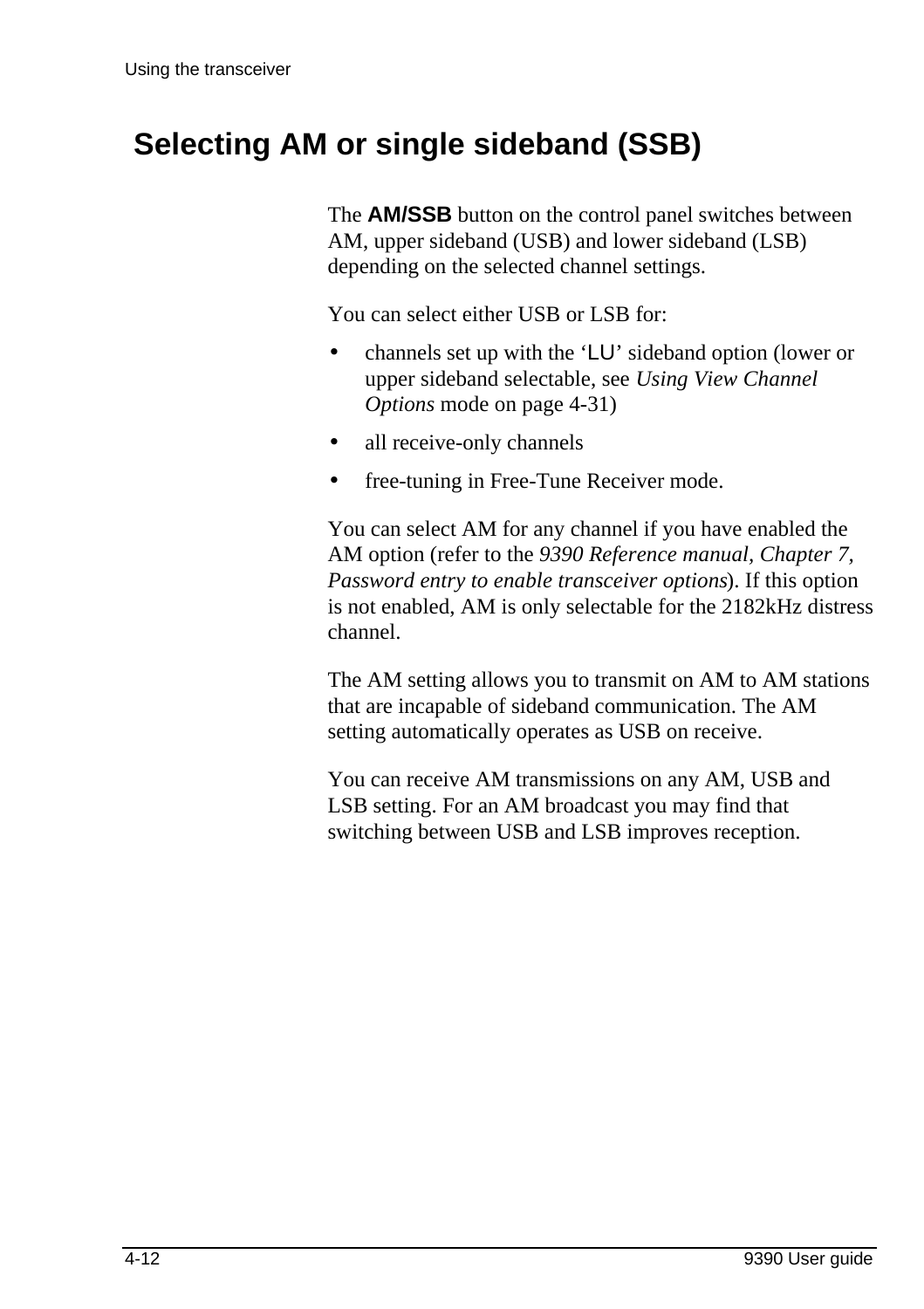To change the AM/SSB setting:

| Action                                                                                   | <b>Notes</b>                                                                               |
|------------------------------------------------------------------------------------------|--------------------------------------------------------------------------------------------|
| In Channel mode, make<br>sure that the transceiver is<br>not scanning.                   | See Scanning for incoming<br>calls on page 4-22.                                           |
| To switch between the<br>available AM/SSB settings<br>for the selected channel,<br>press | The left of the display indicates<br>the selected AM/SSB setting:<br>'AM', 'USB' or 'LSB'. |
| AM/SSB                                                                                   |                                                                                            |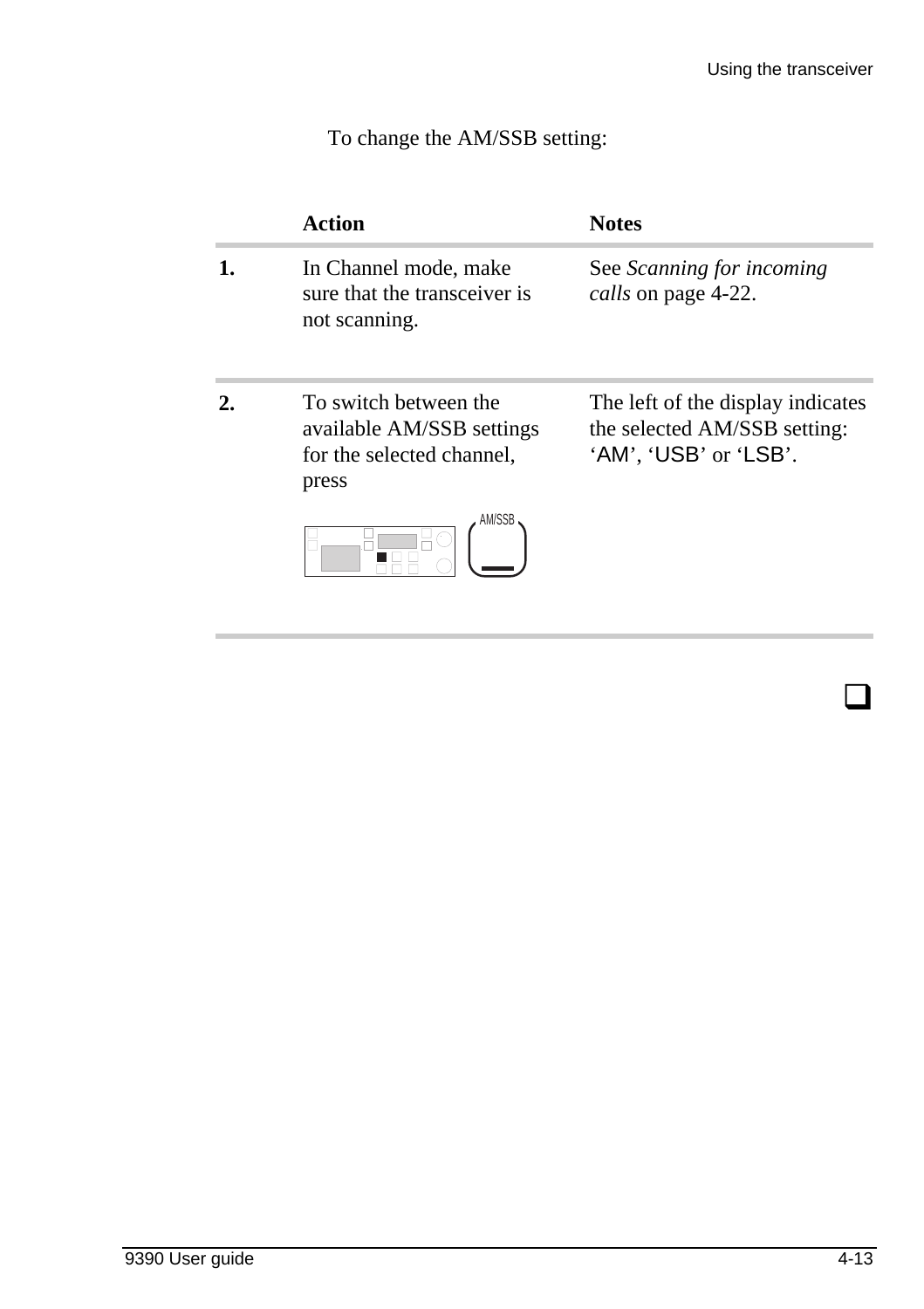# **Tuning the antenna**

If you have a manual or automatic antenna tuner, you need to tune the antenna after selecting a channel if you are about to send a call.

Press the **Tune** button whenever you change channel. Tuning the antenna makes it easier to hear when the channel is free from voice and data traffic before starting a call.

#### **Manual tuner**

To tune the antenna if you have a manual antenna tuner:

| Action                                                                                                                             | <b>Notes</b>                                                                |
|------------------------------------------------------------------------------------------------------------------------------------|-----------------------------------------------------------------------------|
| In Channel mode, select<br>the channel you want to<br>use and wait until the<br>channel is clear of all<br>voice and data traffic. | Example of the display:<br>Radphone<br>$4,128$<br>4,420<br>Ĥľ<br>Rx.<br>Pwr |

**2.** Press and hold down



while you manually adjust the antenna tuner.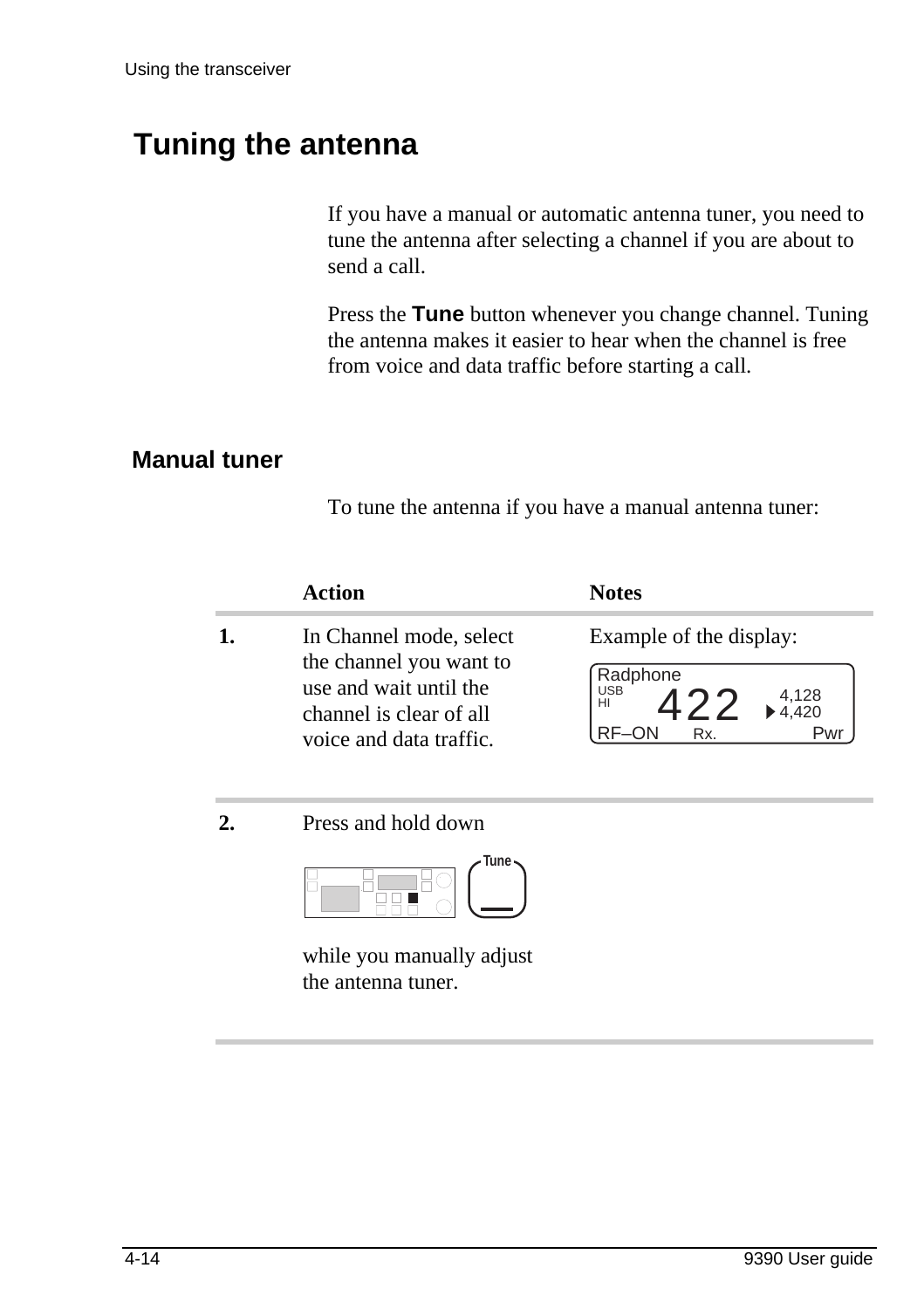### **Automatic antenna tuner**

| Action                                                                                                                             | <b>Notes</b>                                                                                                |
|------------------------------------------------------------------------------------------------------------------------------------|-------------------------------------------------------------------------------------------------------------|
| In Channel mode, select<br>the channel you want to<br>use and wait until the<br>channel is clear of all<br>voice and data traffic. | Example of the display:<br>Radphone<br><b>USB</b><br>$422$ $\rightarrow$ 4,128<br>HI<br>Rx.<br>RF-ON<br>Pwr |
| Press<br>Tune                                                                                                                      | During tuning, the transceiver<br>'beeps' every second. Tuning<br>takes a few seconds to<br>complete.       |

To tune the antenna if you have an automatic antenna tuner:

**3.** If you have a 4203 automatic tuner, check the result of tuning below:

| <b>Message</b> | <b>Beeps</b>                                  | <b>Meaning</b>                                                                          |
|----------------|-----------------------------------------------|-----------------------------------------------------------------------------------------|
| 'Tuning'       | Two soft high<br>tone 'beeps'<br>every second | Tuning the antenna.                                                                     |
| 'Tune Pass'    | Two soft high<br>tone 'beeps'                 | Antenna tuned OK.                                                                       |
| 'Tune Fail'    | Two loud low<br>tone 'beeps'                  | Check position of antenna (for<br>example, too close to<br>buildings), then tune again. |
| 'Tuner Fault'⊹ | Two loud low<br>tone 'beeps'                  | Check installation (for<br>example, cables), then tune<br>again.                        |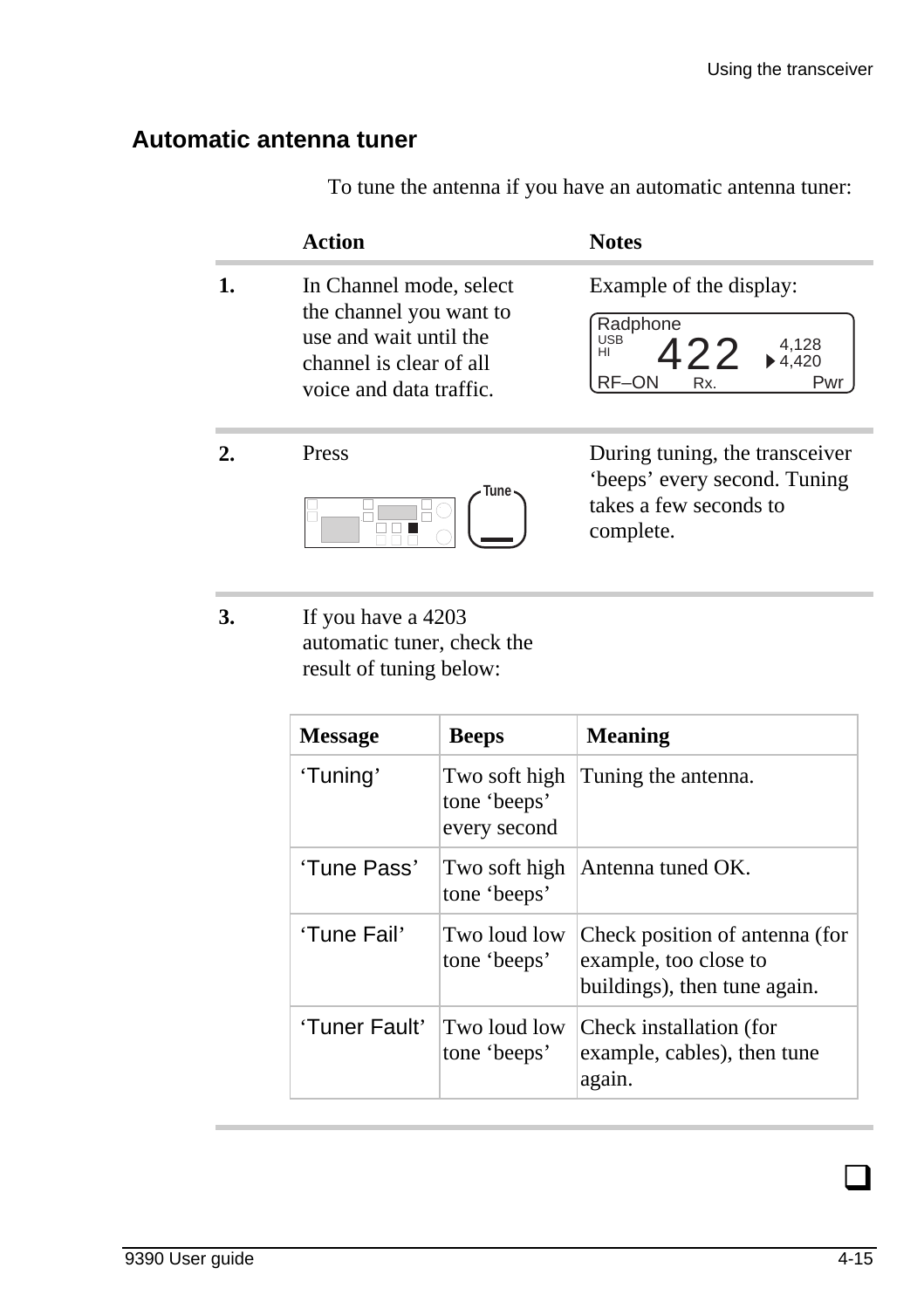# **Using the microphone**

When talking into the microphone:

- hold the microphone side-on and close to your mouth
- press and hold down the **PTT** button
- speak clearly at normal volume and rate
- use the word 'over' to indicate when you have finished speaking and release the **PTT** button
- your conversation is not private and can be monitored by anyone tuned to your transmit frequency.

The transceiver incorporates a 'Sleep' mode feature designed to prevent you from operating the transceiver accidentally by pressing the microphone keypad buttons. In Sleep mode, these buttons are inoperative.

Sleep mode does not affect the **PTT** button or the front panel controls.

Sleep mode starts when no keypad button has been pressed for one minute. To cancel Sleep mode, you hold down the keypad button you want to operate for two seconds until you hear a two-tone 'beep'. Immediately after this the button operates.

To save you from having to say 'over', you can use the transceiver's PTT release beep feature. If you switch this feature on, the transceiver automatically indicates that you have finished talking by sending a 'beep' every time you release the **PTT** button. Refer to the *9390 Reference manual, Chapter 7, PTT release beep on/off*.

The transceiver prevents you from transmitting for an excessive period. If you want to change this time limit, refer to the *9390 Reference manual, Chapter 7, PTT transmit cutout*.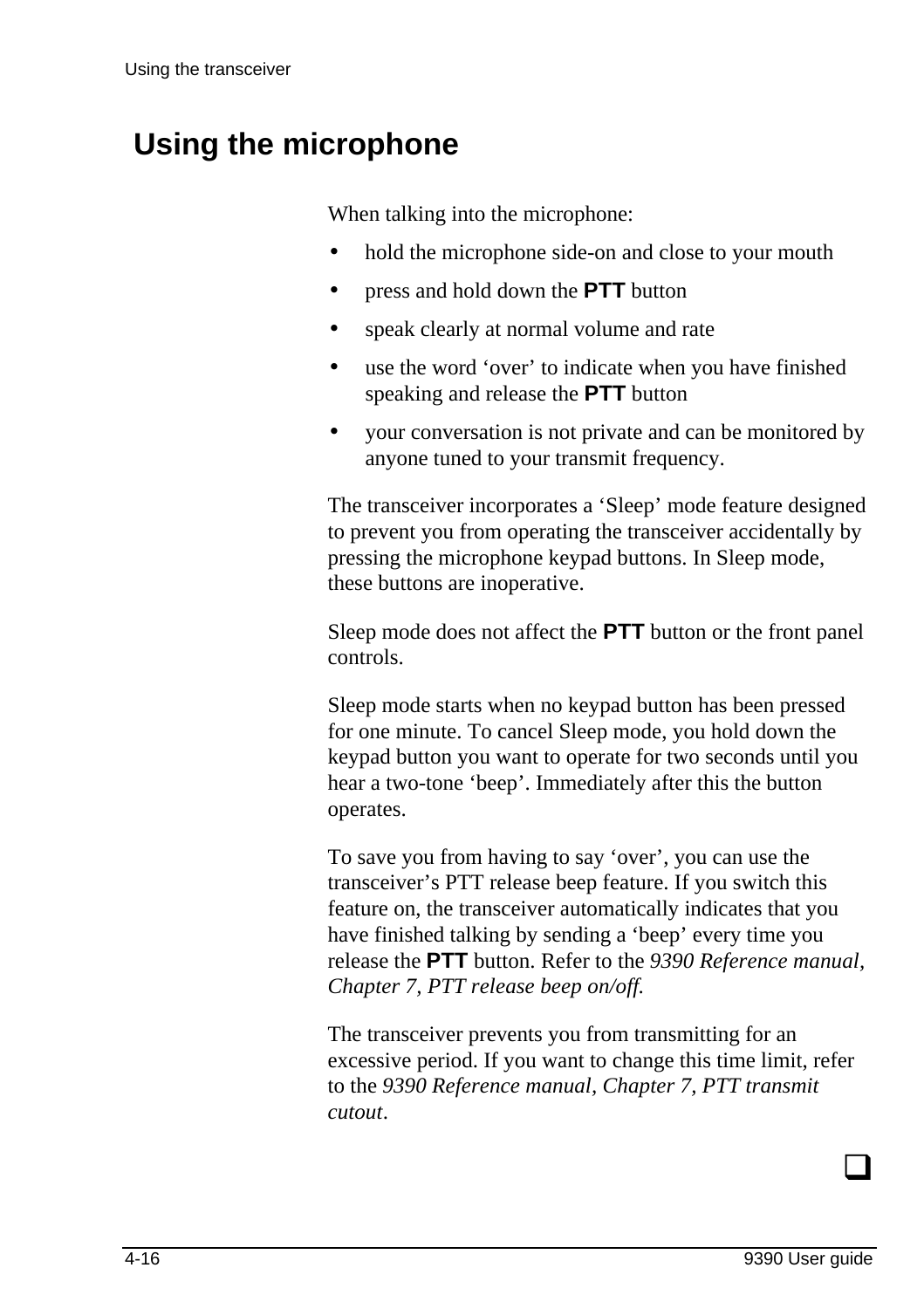### **Muting the transceiver**

Muting allows you to silence the transceiver so that you do not hear unwanted background noise on the channel until you receive a call.

Three buttons control the mute setting of the transceiver:

- the **Voice Mute** button on the control panel
- the **S'Call Mute** button on the control panel (selects selcall mute)
- the **Mute** button on the microphone.



*Before you can use selcall mute, you need to enable the selcall option (refer to the 9390 Reference manual, Chapter 7, Password entry to enable transceiver options).*

#### **The Voice Mute button on the control panel**

Select voice mute if you expect to receive voice calls. Voice mute silences the transceiver until a voice call is detected.

When the transceiver is not scanning for incoming calls, the **Voice Mute** button switches voice mute on and off. The red indicator at the top left of the button is on when voice mute is selected.

When the transceiver is scanning, the **Voice Mute** button is used to switch between:

- 'Pause Scan' to stop scanning and switch off the mute for five seconds when a voice call is detected
- 'Hold Scan' to stop scanning and switch off the mute for as long as the voice call is detected
- 'Scanning' to continue scanning with mute switched off.

Changing the volume, clarifier setting or channel momentarily switches off mute.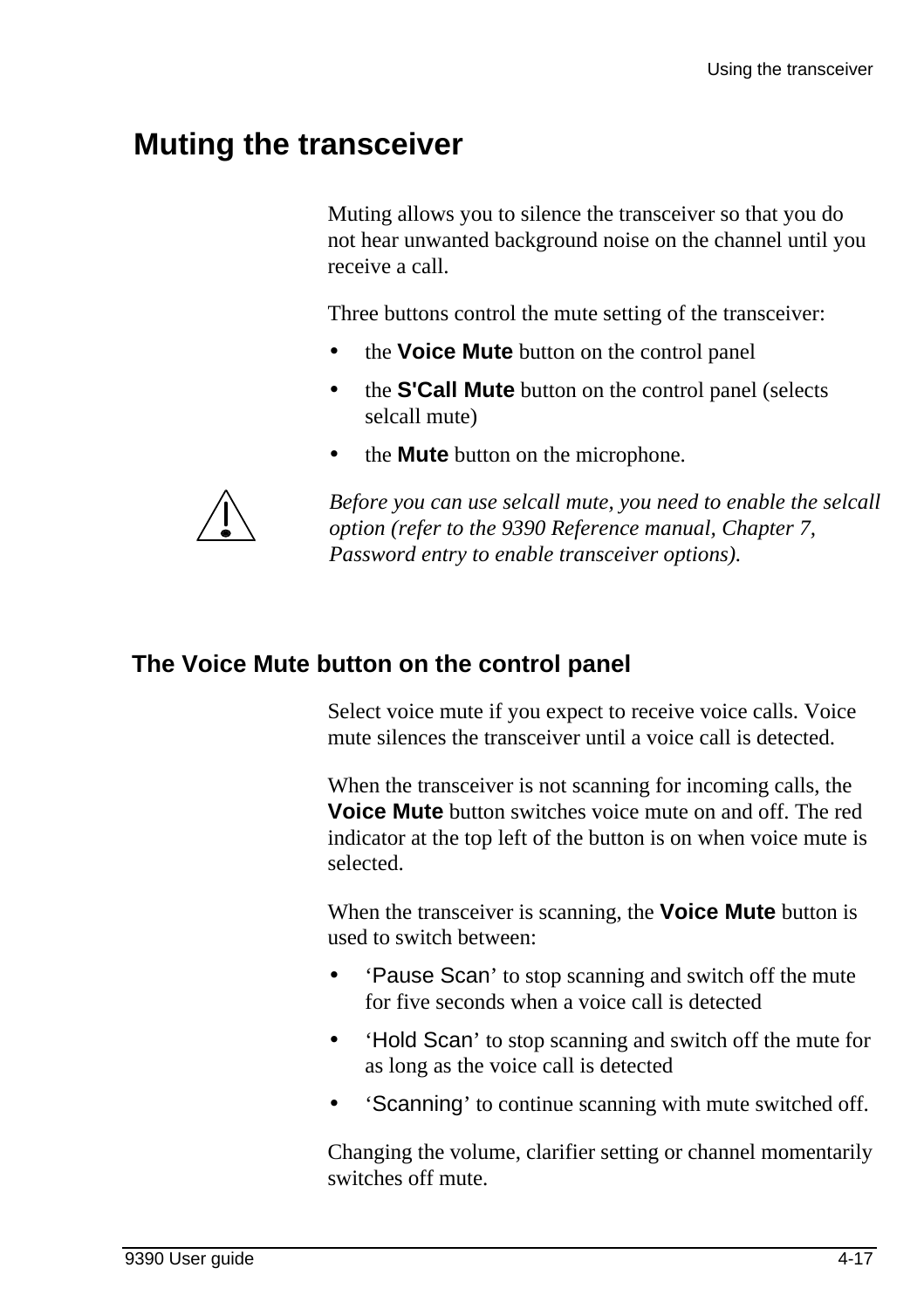#### **The S'Call Mute button on the control panel**

Select selcall mute if you expect to receive selcalls. Selcall mute silences the transceiver until a selcall sent to your transceiver is detected.

The **S'Call Mute** button switches selcall mute on and off. The red indicator at the top left of the button is on when selcall mute is selected.

Pressing the **PTT** button on the microphone also switches off selcall mute.

#### **The Mute button on the microphone**

The **Mute** button on the microphone switches on or off whichever type of mute was last selected on the control panel (voice or selcall mute).

You can only select between voice and selcall mute from the control panel.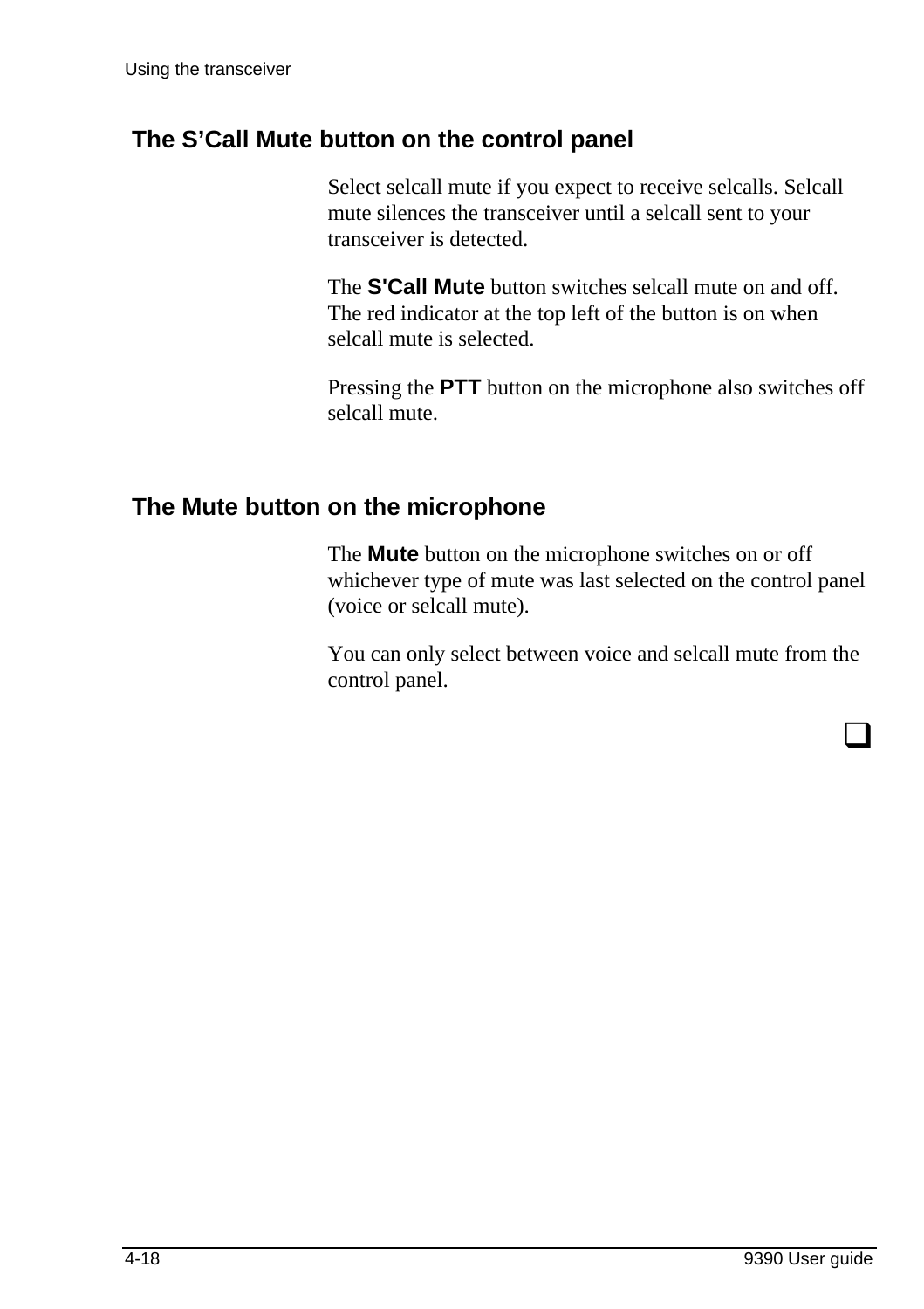### **Selecting the operating mode**

The 9390 transceiver has six operating modes:

- Channel mode (the normal operating mode)
- Clarifier mode
- View Channel Options mode
- Free-Tune Receiver mode
- Setup mode
- View All Settings mode.

Channel mode allows you to perform most of the operating procedures described in this user guide.

Clarifier mode allows you to improve the clarity of the voice you can hear by adjusting the frequency of your transceiver channel to match that of the received signal. See *Using Clarifier mode* on page 4-30.

View Channel Options mode allows you to see the option settings set up for each channel. See *Using View Channel Options mode* on page 4-31.

In Free-Tune Receiver mode, you can set the transceiver to receive signals on any one frequency within its operating range. See *Using Free-Tune Receiver mode* on page 4-33.

Setup mode allows you to view and change settings that control transceiver operation. Refer to the *9390 Reference manual, Chapter 4, Using Setup mode*.

View All Settings mode allows you to view all transceiver settings without allowing you to change any. See *Using View All Settings mode* on page 4-38.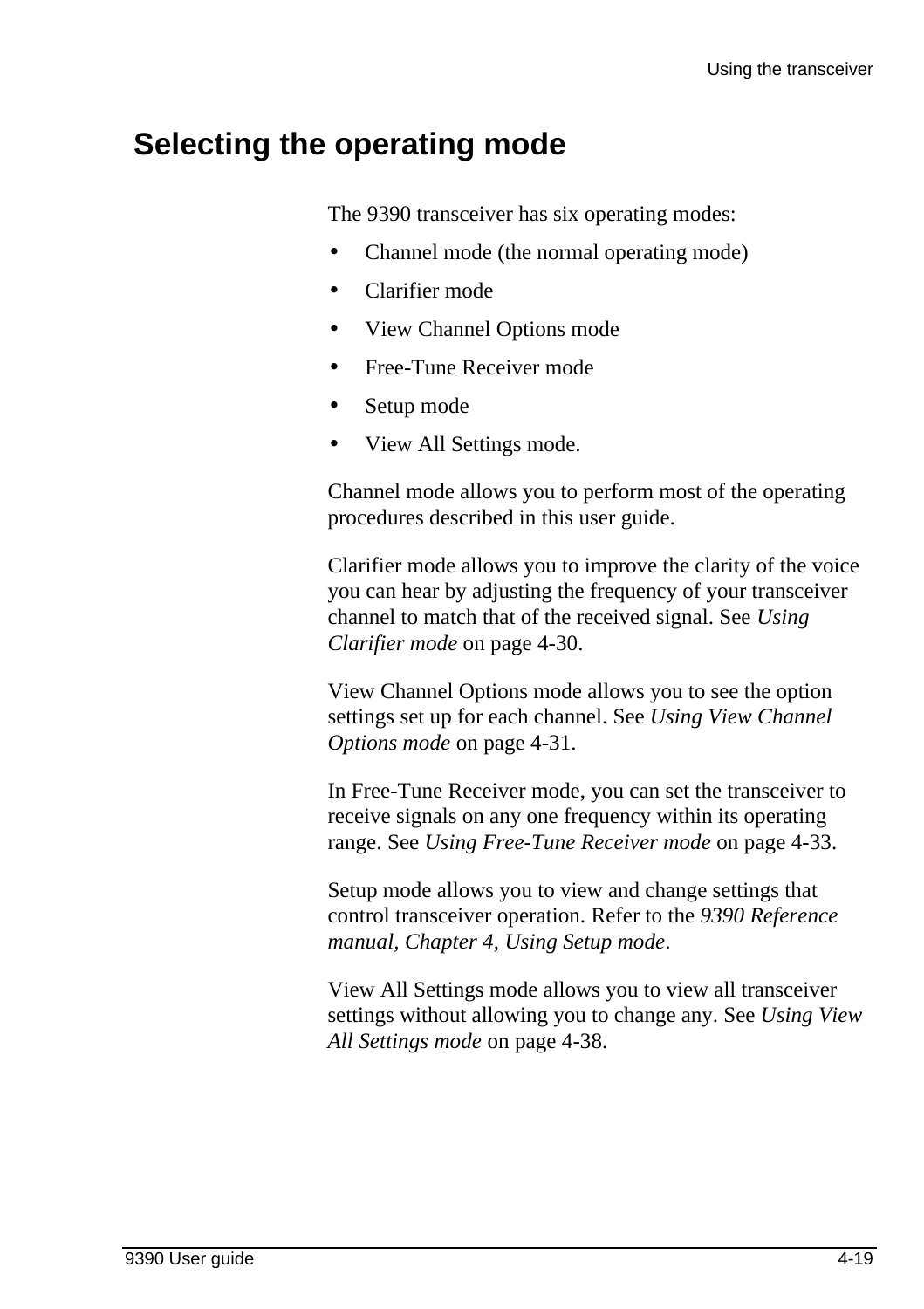### **Changing the operating mode**

The transceiver starts in Channel mode when you switch it on.

To change the operating mode:

**Action Notes** 

**1.** Repeatedly press



until you see the display for the mode you want.

If you have used the transceiver in a mode other than Channel mode, the first press takes you back to Channel mode.

Example of Channel mode display:



Example of Clarifier mode display:



Example of View Channel Options mode display:

| <b>CHANNEL OPTIONS</b> |  |          |
|------------------------|--|----------|
| Ch:422                 |  | Tx 4,128 |
| Ιu                     |  | Rx 4,420 |
|                        |  |          |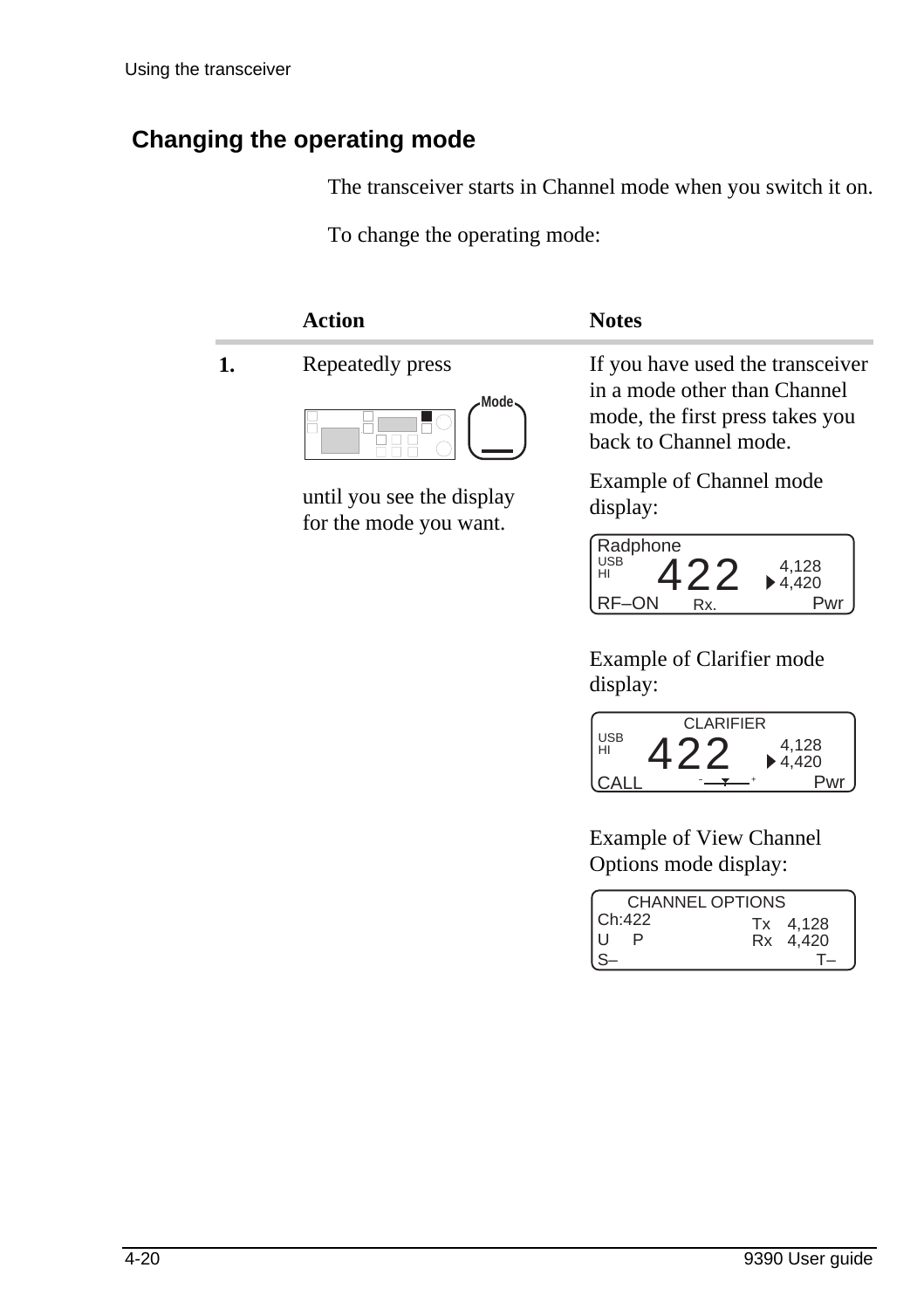| <b>Action</b> | <b>Notes</b>                                                                                                 |
|---------------|--------------------------------------------------------------------------------------------------------------|
| 1. (cont)     | <b>Example of Free-Tune</b><br>Receiver mode display:                                                        |
|               | Free Tune Receiver<br><b>USB</b><br>0.00<br>HI<br>Rx                                                         |
|               | Example of Setup mode<br>display:                                                                            |
|               | 1/2<br><b>SETUP MENU</b><br>$1 - \text{Scan}$<br>2-Call<br>3–Config<br>4-More<br><b>EXIT</b><br><b>ENTER</b> |
|               | Example of View All Settings<br>mode display:                                                                |
|               | Option TxE<br>No of Channels: 121                                                                            |
|               | <b>EXIT</b><br><b>NEXT</b>                                                                                   |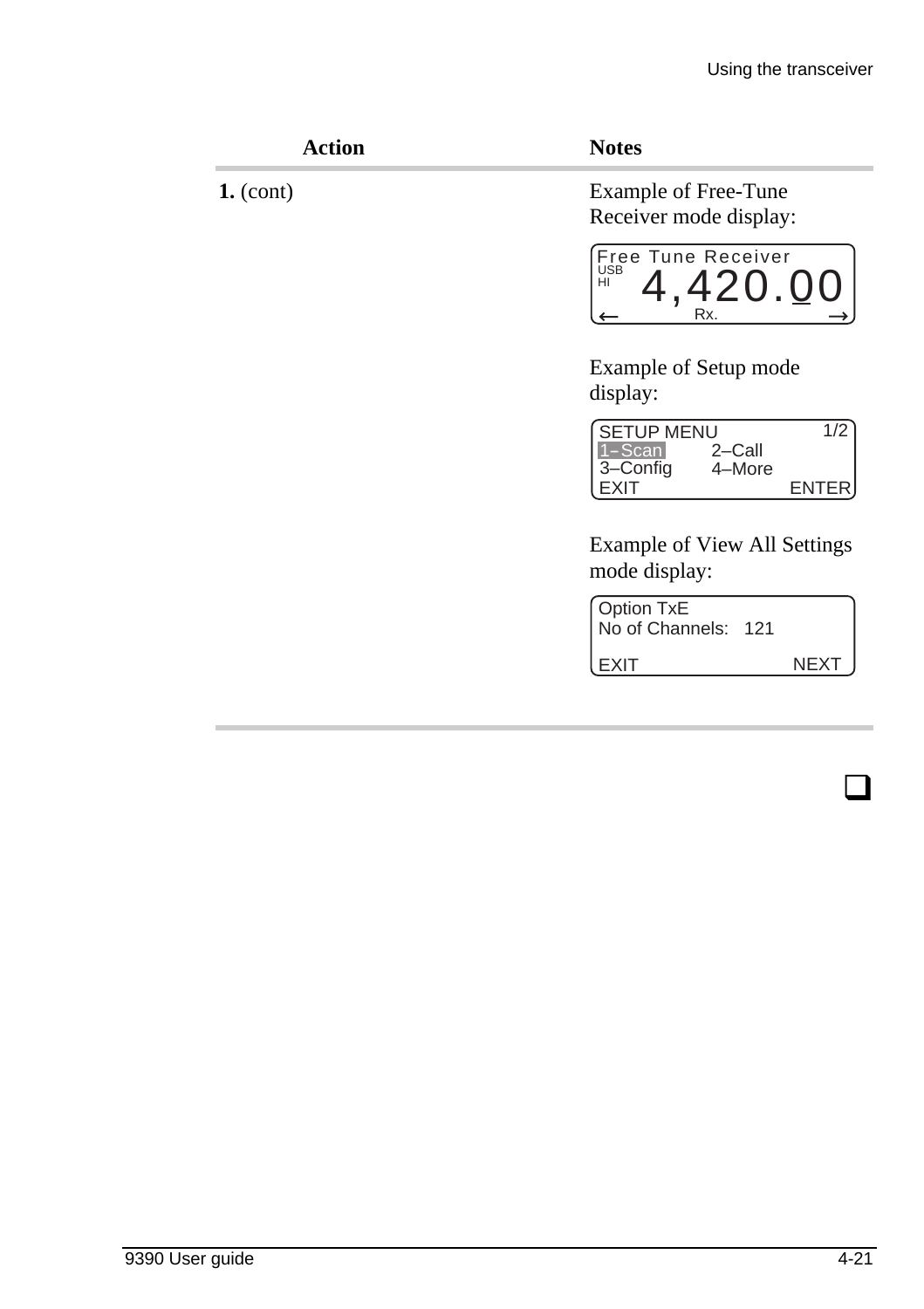# **Scanning for incoming calls**

Scanning allows the transceiver to detect incoming calls on more than one channel frequency. This is useful if you expect to receive calls from several stations or from stations that transmit on more than one frequency.

The transceiver scans the list of channels set up in a scan table. It repeatedly scans each channel in the scan table until an incoming call is detected on any of the channel frequencies.

You can create up to three scan tables, each containing up to ten channels. You select which scan table to use when you start the transceiver scanning. For details on types of scanning and how to set up a scan table, refer to the *9390 Reference manual, Chapter 3, Scan table creation.*

If automatic scanning is switched on, the transceiver automatically starts scanning channels after a set time (refer to the *9390 Reference manual, Chapter 8, Scan table automatic scanning start*).

If you have set up any of the three scan tables for ALE scanning, automatic scanning resumes with the last scan table used. If there is no ALE scan table, automatic scanning resumes on scan table 1.

During scanning, you can:

- change the mute setting (see *Muting the transceiver* on page 4-17)
- temporarily pause the scan.

You pause scanning by rotating the **Select** knob on the control panel. You can then use this knob to view information about the channels in the scan table and listen on any of these channels. You resume scanning immediately by pressing the **Scan** button. If you do not touch any button or knob for 30 seconds, scanning automatically starts.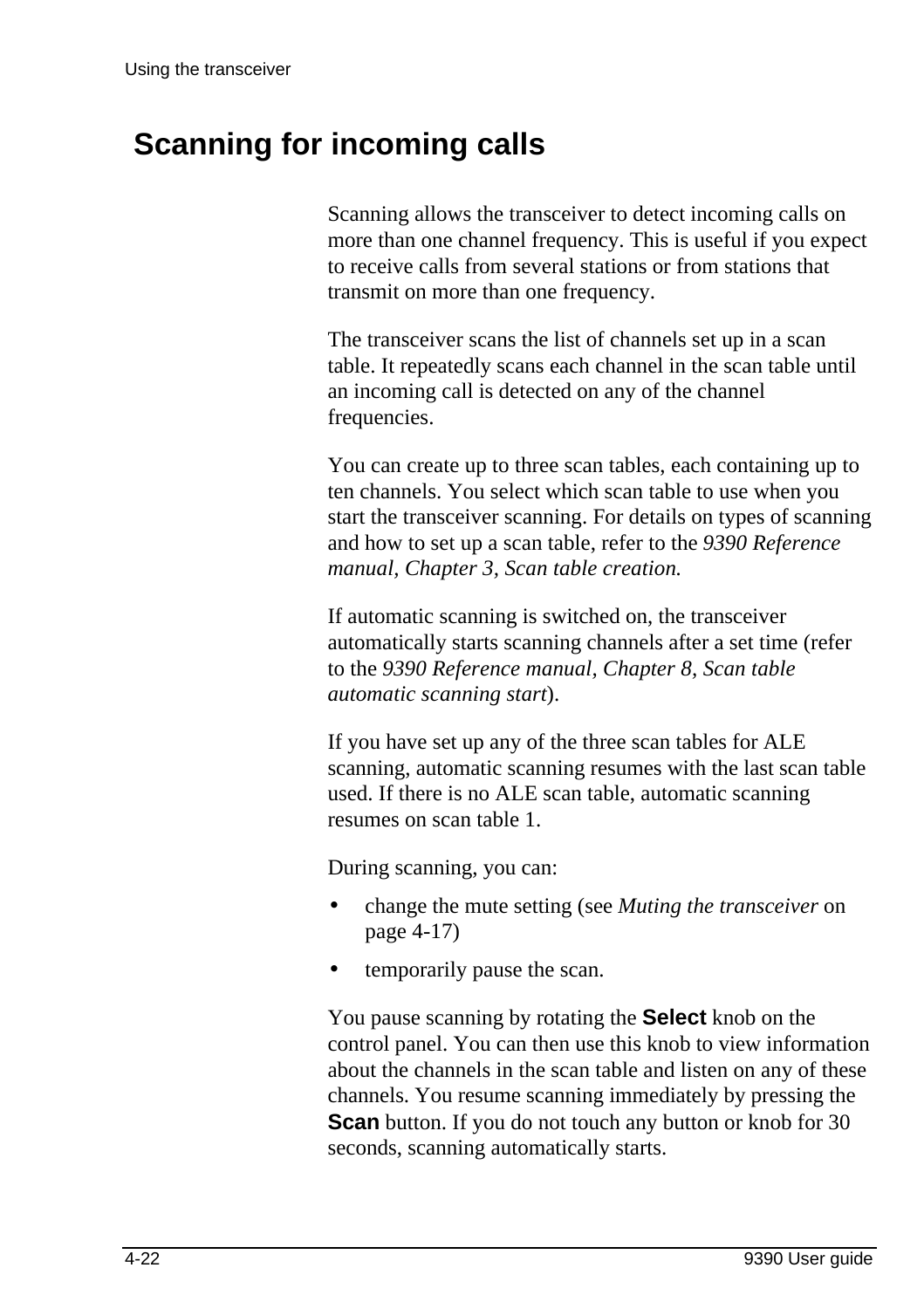#### **Selecting a scan table and starting the scan**

To select a scan table and start the scan:

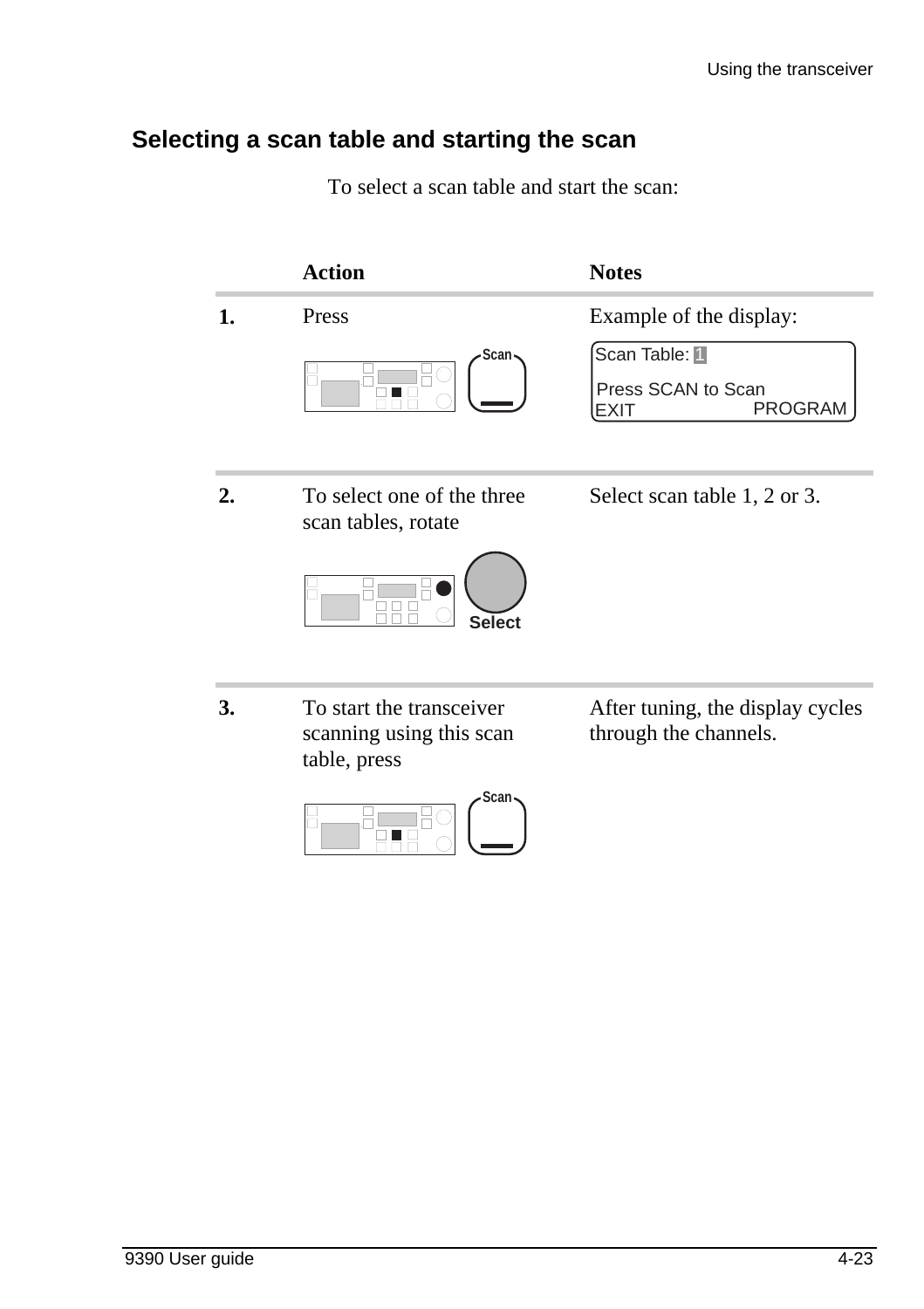| <b>Action</b>                              | <b>Notes</b>                              |
|--------------------------------------------|-------------------------------------------|
| To stop the transceiver<br>scanning, press | You can also stop scanning by<br>pressing |
| Scan -                                     | <b>PTT</b>                                |
|                                            | <b>or</b>                                 |
|                                            | <b>Scan</b><br>00<br>8<br>000             |
|                                            |                                           |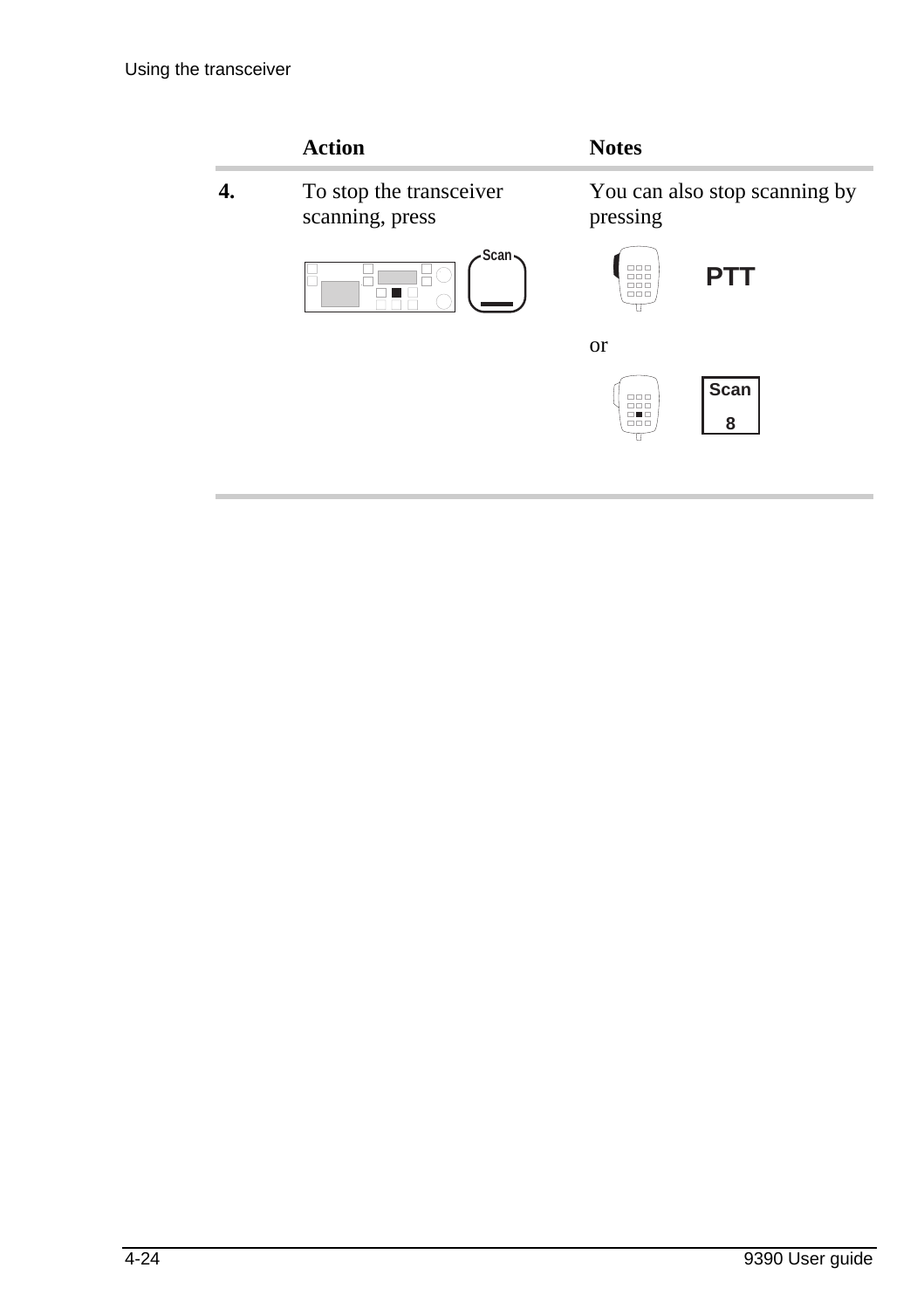### **Starting the scan using the last scan table used**

To start scanning the last scan table used:

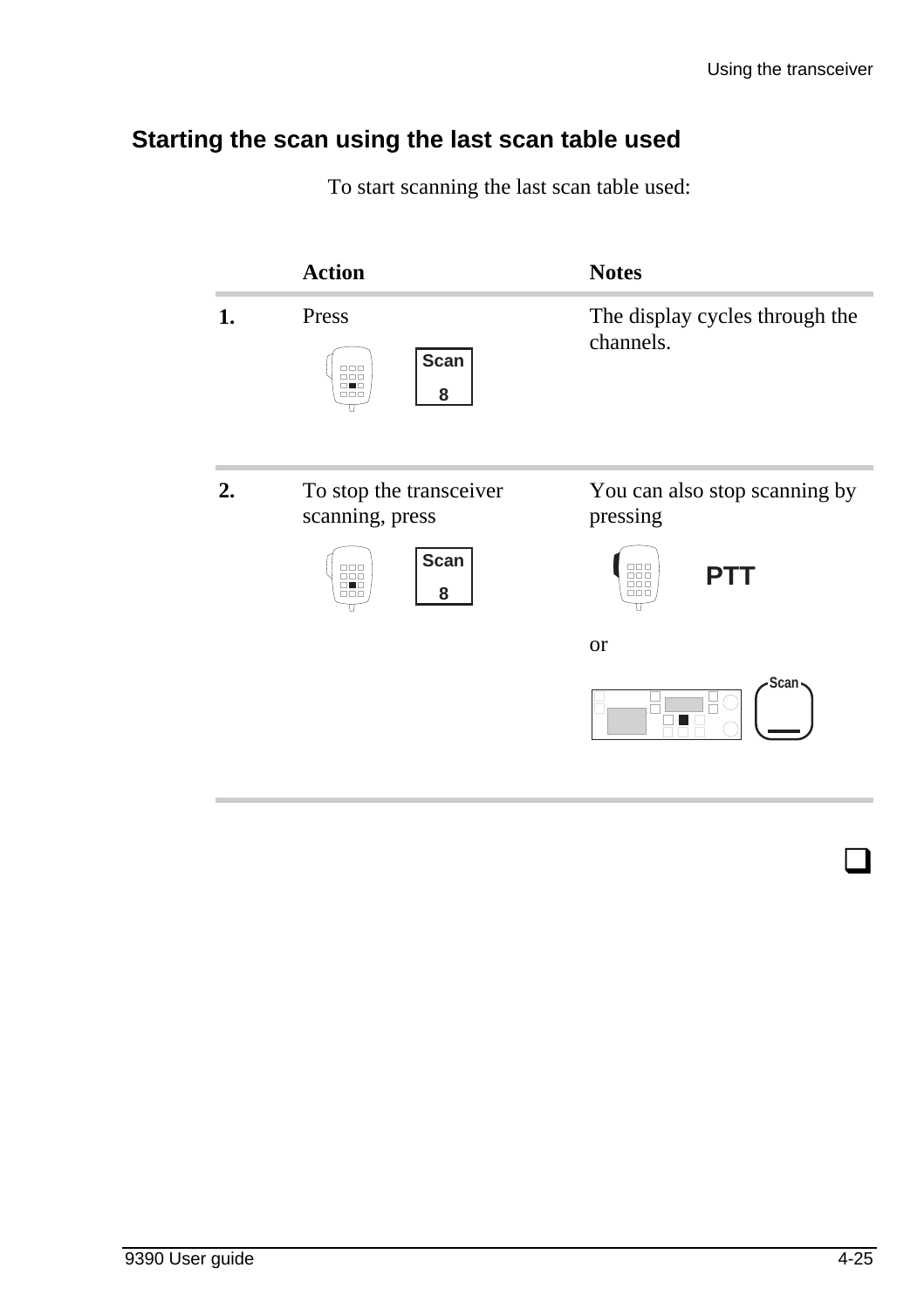# **Changing transmitter power**

You can set the transceiver to transmit at high or low power.

The usual setting is high power. For short range communication this may be too powerful. For example, excessive signal strength may cause distortion if you transmit to a vessel berthed next to you.

You cannot select low power for the 2182kHz distress frequency on channel 1.

To change transmitter power:

| Action                                                                 | <b>Notes</b>                                     |
|------------------------------------------------------------------------|--------------------------------------------------|
| In Channel mode, make<br>sure that the transceiver is<br>not scanning. | See Scanning for incoming<br>calls on page 4-22. |

**2.** To switch between high and low transmitter power, press



The left of the display indicates the selected power setting: 'HI' (high, as in this example) or  $`LO'$  (low):



If you are using a 9390-H receiver-exciter with a 400 watt PA type 4404, you can also select 'Med' for medium power.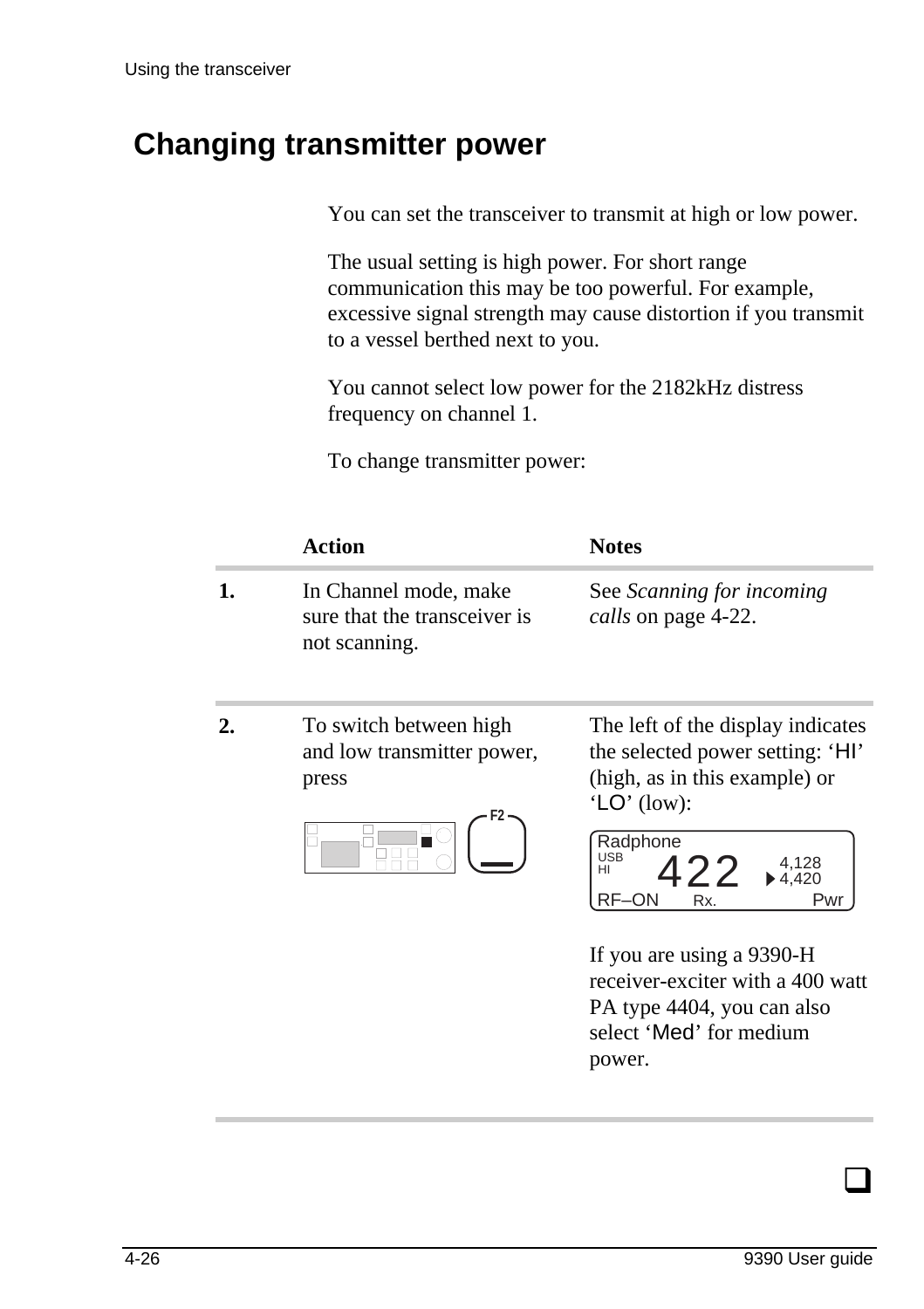## **Changing RF gain**

This procedure controls the RF gain to change the receive sensitivity of the transceiver.

Switch RF gain on for a ship station or for an area where electrical interference is low. Switch RF gain off for a coast station that has large antennas or for an area where electrical interference is high.

To switch RF gain on or off:

|                  | Action                                                                 | <b>Notes</b>                                                                                        |
|------------------|------------------------------------------------------------------------|-----------------------------------------------------------------------------------------------------|
|                  | In Channel mode, make<br>sure that the transceiver is<br>not scanning. | See Scanning for incoming<br>calls on page 4-22.                                                    |
| $\overline{2}$ . | To switch RF gain on or<br>off, press                                  | The bottom left of the display<br>indicates the RF gain setting<br>'RF-ON' or 'RF-OFF':<br>Radphone |
|                  |                                                                        | <b>USB</b><br>4.128                                                                                 |



Setup mode also has a procedure for changing the RF gain (refer to the *9390 Reference manual, Chapter 7, RF gain on/off*).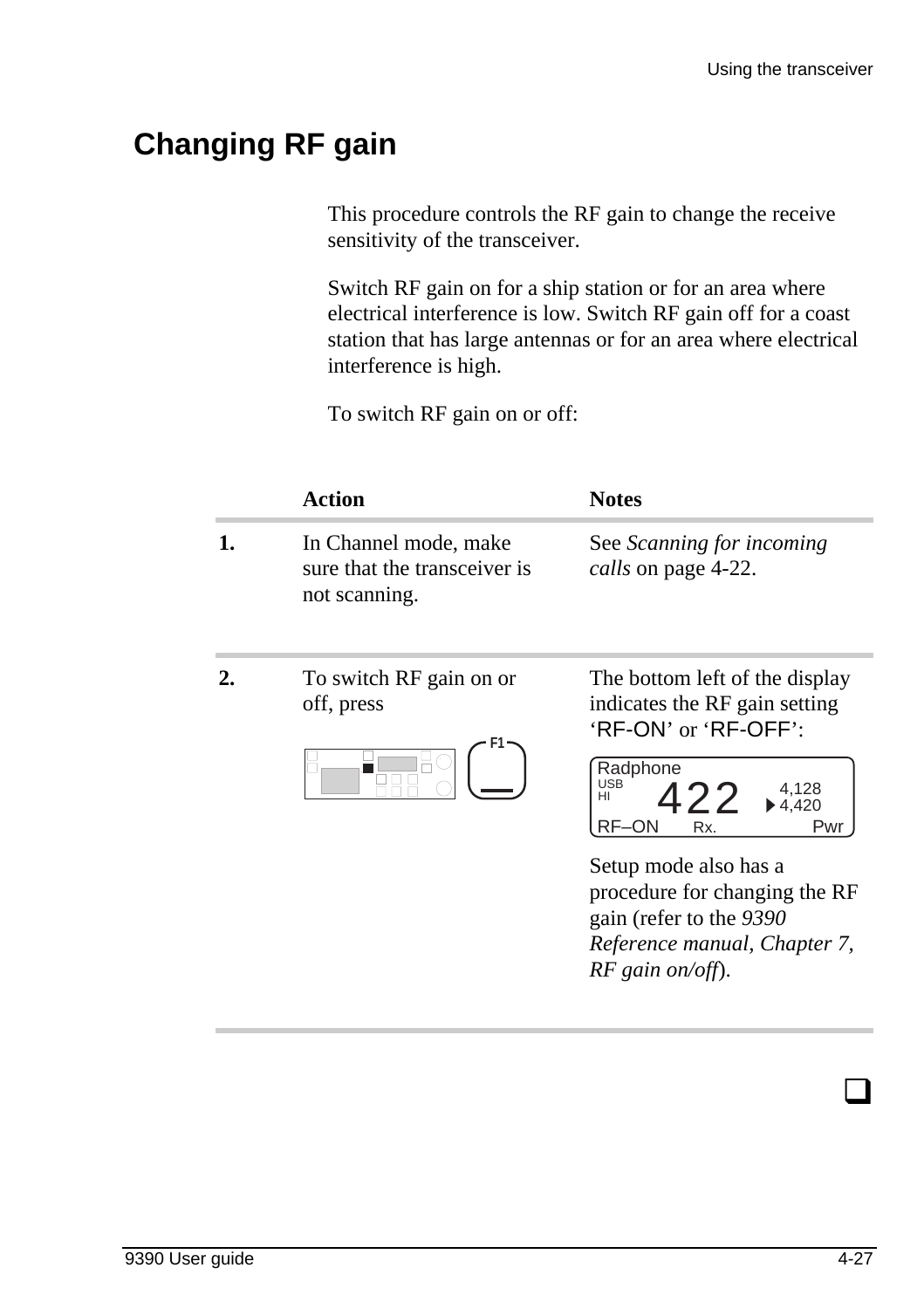# **Adjusting the display brightness**

You can adjust the display brightness at any time.

To adjust the brightness of the display:



*Display brightness*).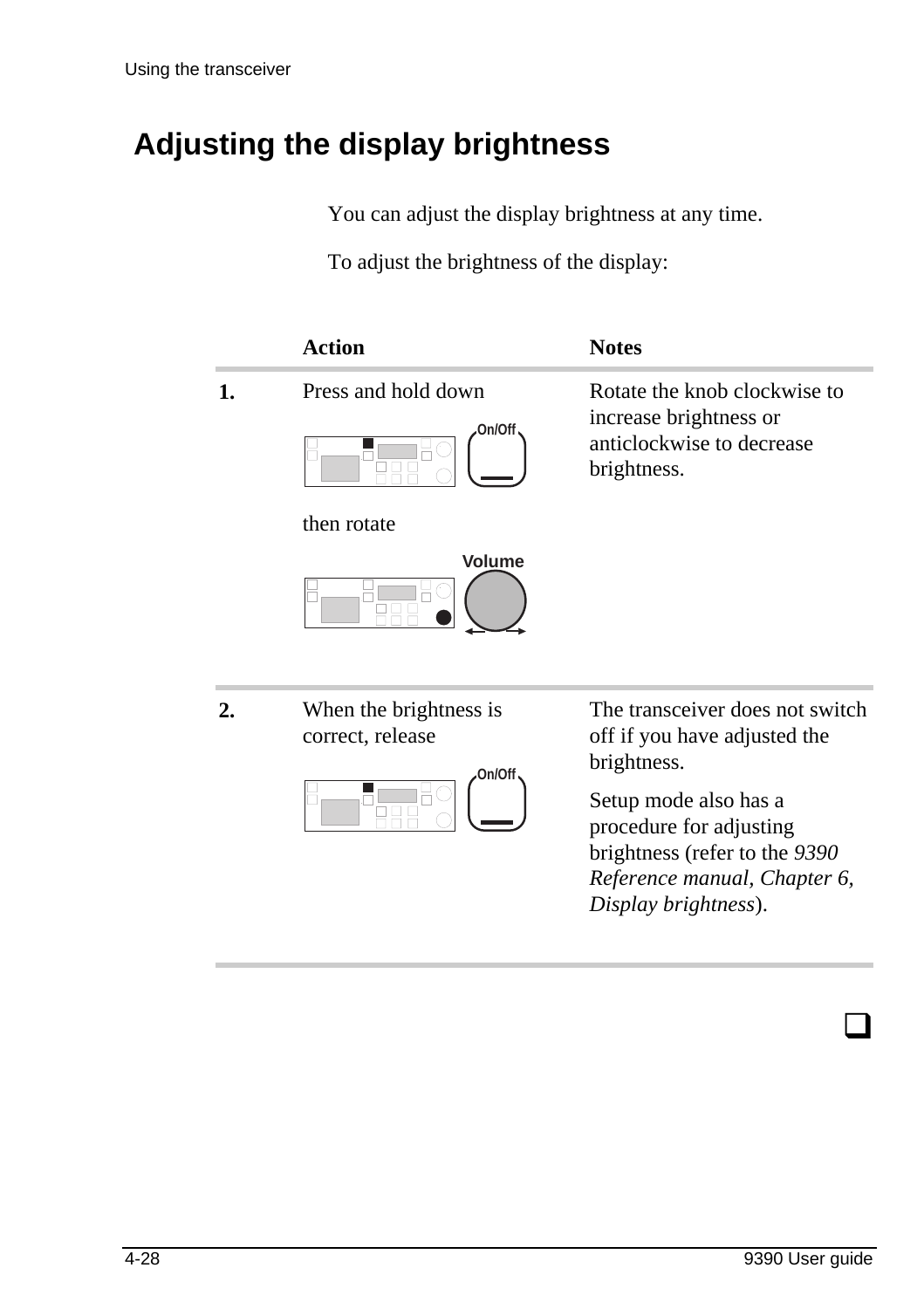## **Adjusting the display contrast**

You can adjust the display contrast at any time.

To adjust the contrast of the display:



*contrast*).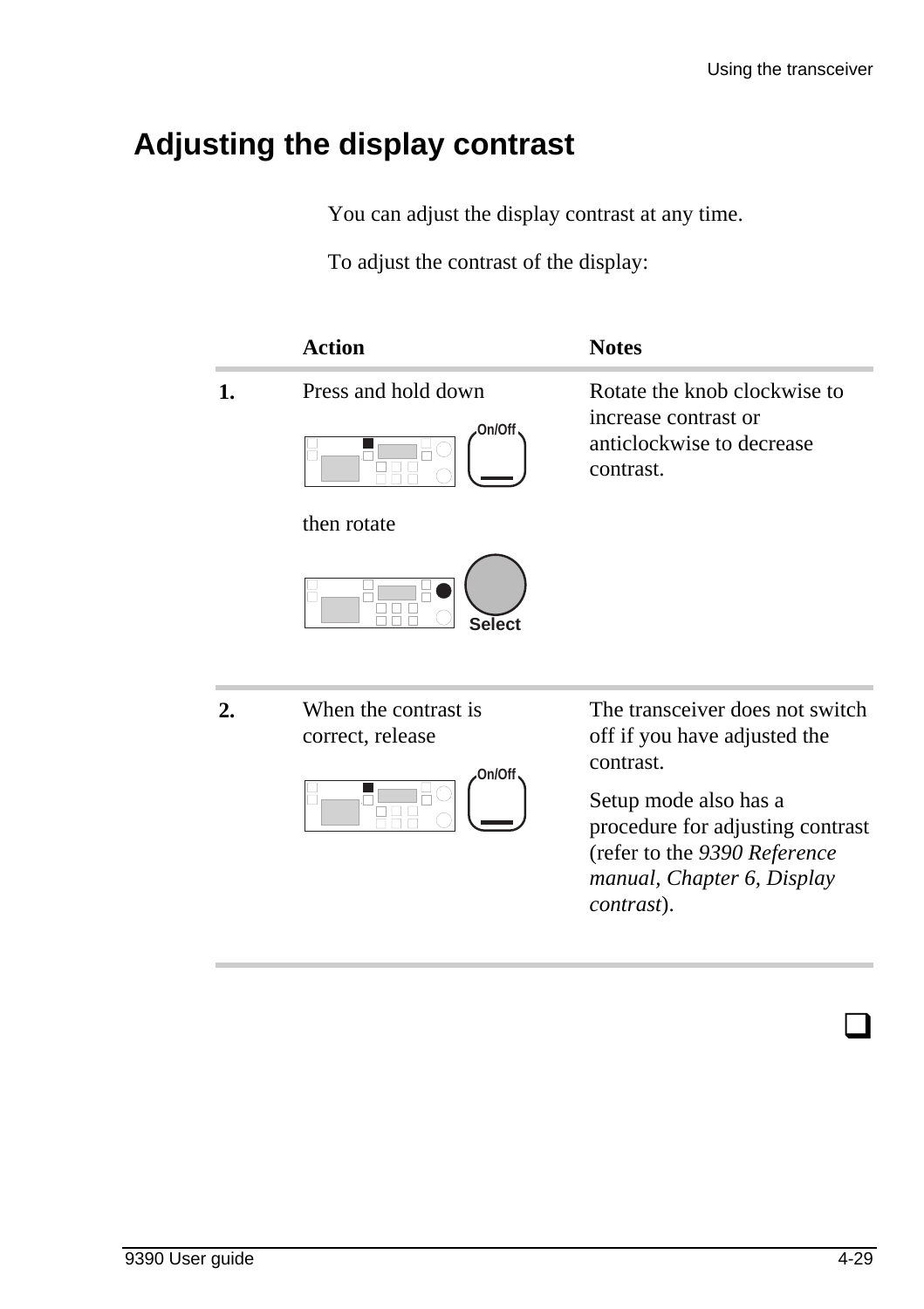# **Using Clarifier mode**

Clarifier mode allows you to improve the clarity of the voice you can hear by adjusting the frequency of your transceiver channel to match that of the received signal.

All controls operate the same way in Clarifier mode as they do in Channel mode, except for the **Select** knob. This knob is used to operate the clarifier and adjust signal clarity.

When you use the **Mode** button to return to Channel mode, the clarifier adjustment for the selected channel remains in force. If you then change to another channel, the adjustment is reset to the centre value.

To use the clarifier:

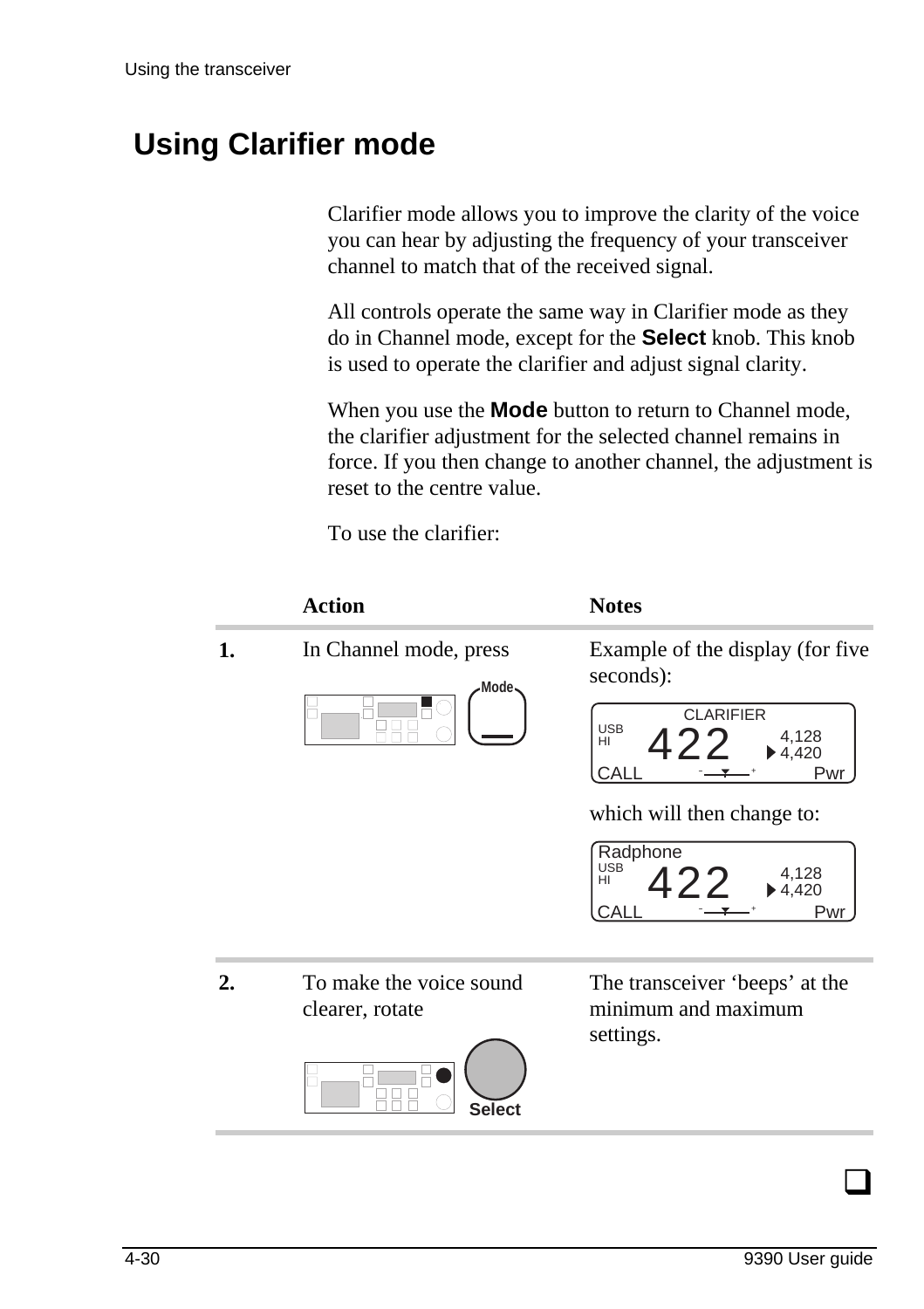## **Using View Channel Options mode**

View Channel Options mode allows you to view the channel settings of any channel. To change channel settings, refer to the *9390 Reference manual, Chapter 3, Channel creation and editing*.

If you do not touch any button or knob for 30 seconds while in this mode, the transceiver automatically returns to Channel mode.

The table below describes the channel settings.

| <b>Setting</b> | <b>Meaning</b>                                                                   |
|----------------|----------------------------------------------------------------------------------|
| U              | Upper sideband.                                                                  |
| L              | Lower sideband.                                                                  |
| LU             | Lower or upper sideband selectable at time of<br>sending or receiving the call.  |
| ΝP             | Not Protected—can delete or edit channel.                                        |
| P              | Protected-cannot delete or edit channel except<br>to change the channel comment. |
| S–             | Cannot send selcalls on this channel.                                            |
| S <sub>1</sub> | Channel uses selcall group 1 settings.                                           |
| S <sub>2</sub> | Channel uses selcall group 2 settings.                                           |
| S <sub>3</sub> | Channel uses selcall group 3 settings.                                           |
| S <sub>4</sub> | Channel uses selcall group 4 settings.                                           |
| S <sub>5</sub> | Channel uses selcall group 5 settings.                                           |
| $T -$          | Cannot send tone calls on this channel.                                          |
| T <sub>1</sub> | Channel uses tone group 1 frequencies.                                           |
| T <sub>2</sub> | Channel uses tone group 2 frequencies.                                           |
| T <sub>3</sub> | Channel uses tone group 3 frequencies.                                           |
| T <sub>4</sub> | Channel uses tone group 4 frequencies.                                           |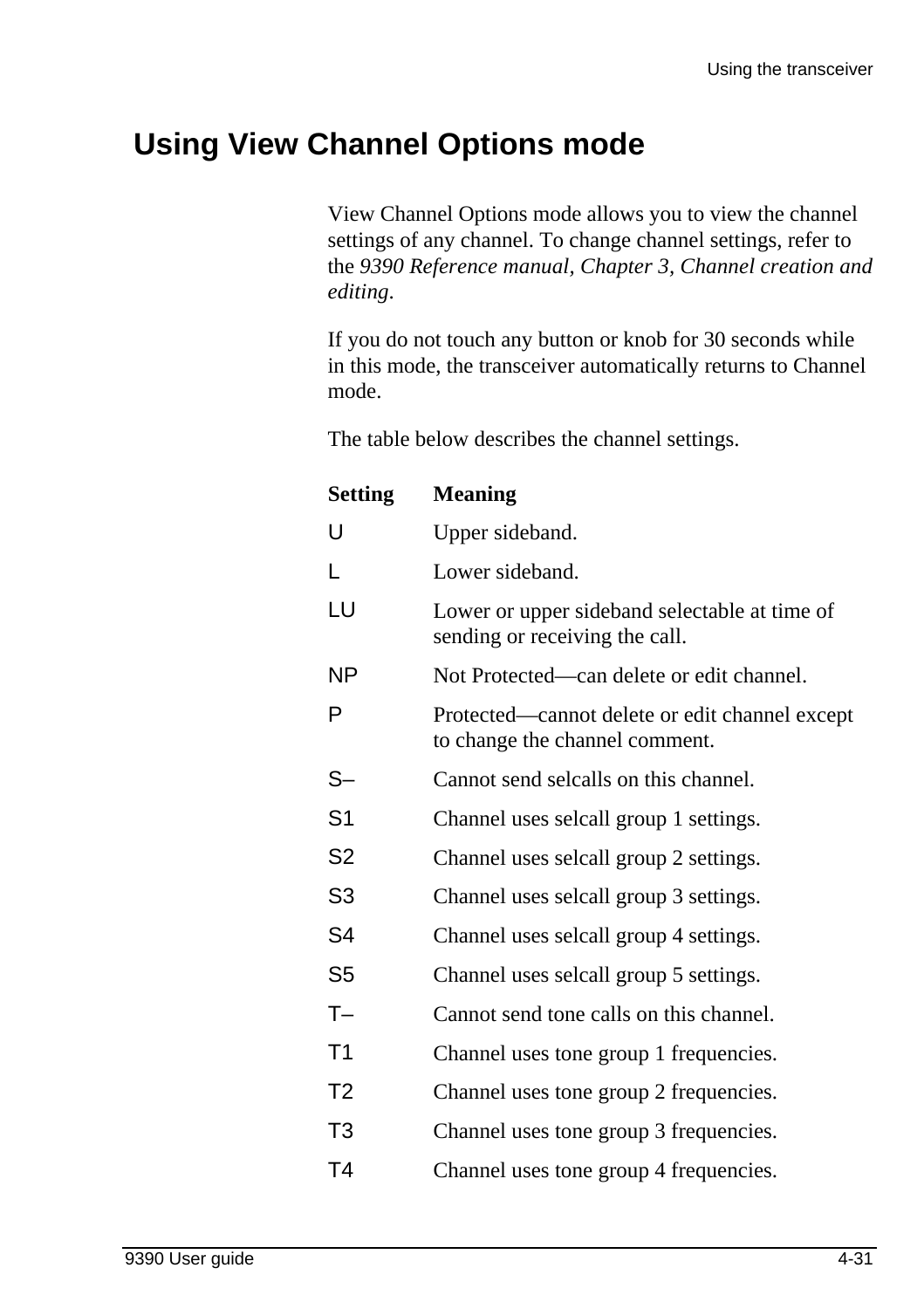To view channel settings:

|                  | <b>Action</b>                                                                                            | <b>Notes</b>                                                                                                           |
|------------------|----------------------------------------------------------------------------------------------------------|------------------------------------------------------------------------------------------------------------------------|
| 1.               | Repeatedly press                                                                                         | Example of the display:                                                                                                |
|                  | Mode                                                                                                     | <b>CHANNEL OPTIONS</b><br>Ch:422<br>Тx<br>4,128<br>U<br>P<br>4,420<br>Rx<br>S.                                         |
|                  | until you see the display<br>for View Channel Options<br>mode.                                           | The settings for the selected<br>channel are displayed.                                                                |
| $\overline{2}$ . | To view the settings for a<br>different channel, rotate<br><b>Select</b>                                 | If you do not touch any button<br>or knob for 30 seconds, the<br>transceiver automatically<br>returns to Channel mode. |
| 3.               | To return to Channel<br>mode, repeatedly press<br>Mode<br>until you see the display<br>for Channel mode. | Example of the display:<br>Radphone<br><b>USB</b><br>4,128<br><b>422</b><br>HI<br>4.420<br>RF-ON<br>Pwr                |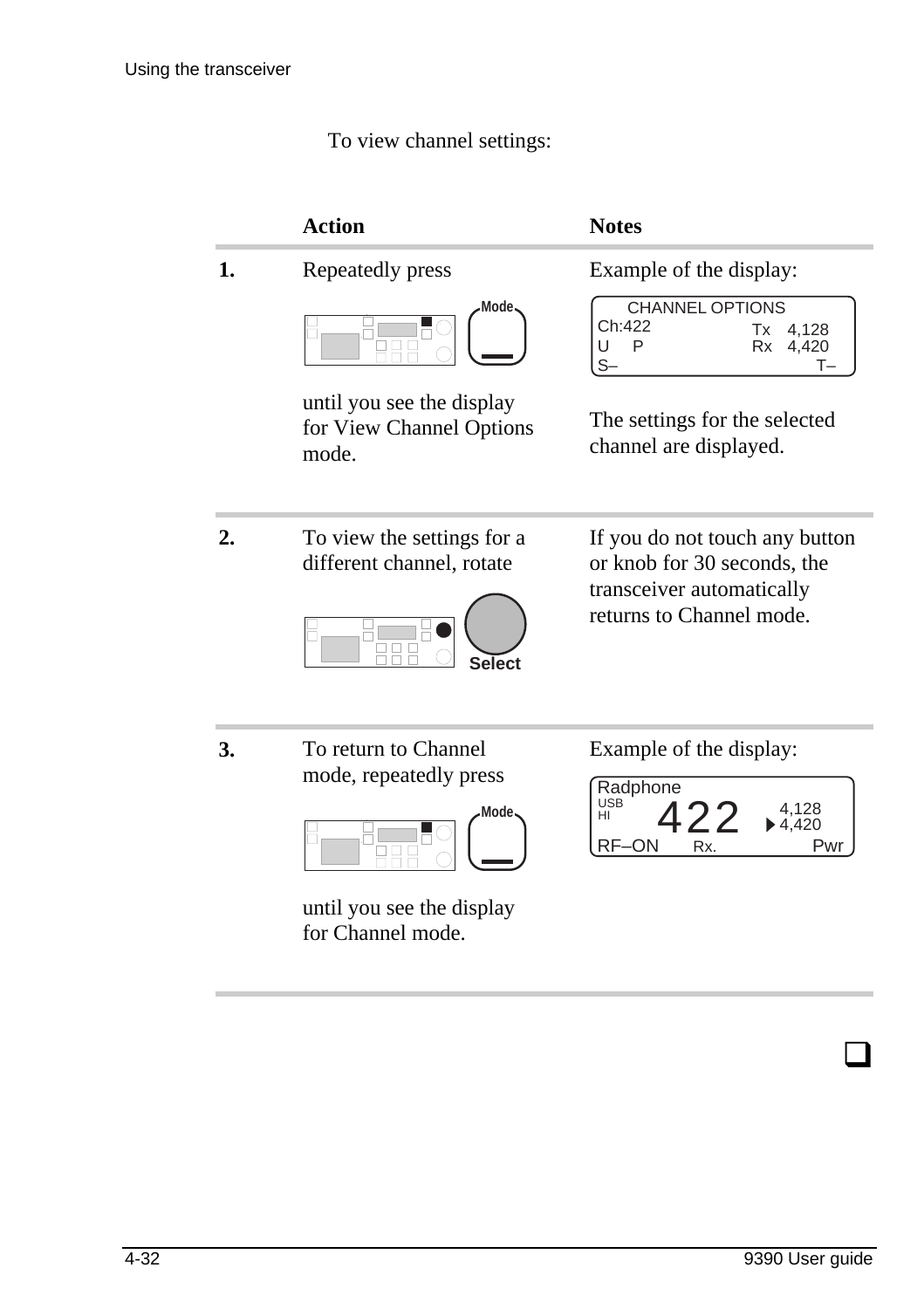### **Using Free-Tune Receiver mode**

Free-Tune Receiver mode allows you to set the receiver to any frequency within the transceiver's operating range (250KHz–30MHz).

You can temporarily change the frequency of the selected channel or you can directly enter a new frequency. When you return to Channel mode, the frequency is reset to that of the selected channel.

If you want to save the frequency you set in Free-Tune Receiver mode, create a channel that has this frequency (refer to the *9390 Reference manual, Chapter 3, Channel creation in Free-Tune Receiver mode*).

Due to internally generated signals, it is difficult to receive on and near frequencies 7303, 9125, 10950, 12775, 14607, 18250, 20075, 21900 and 23725kHz.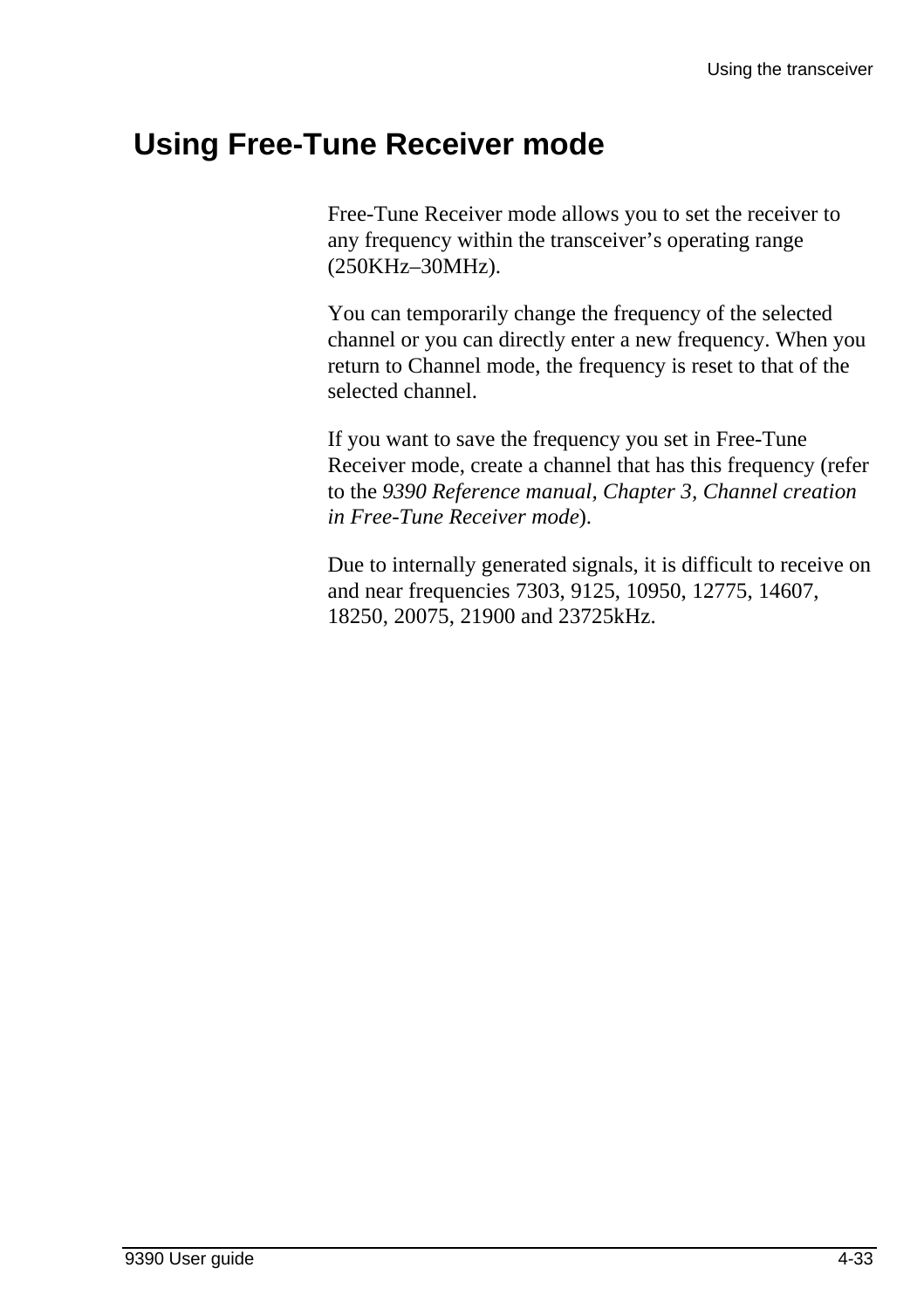### **Setting a receive frequency**

To set a receive frequency using the control panel:

|    | <b>Action</b>                                                                                       | <b>Notes</b>                                                                                                                                                        |
|----|-----------------------------------------------------------------------------------------------------|---------------------------------------------------------------------------------------------------------------------------------------------------------------------|
| 1. | Repeatedly press<br>Mode<br>until you see the display<br>for Free-Tune Receiver<br>mode.            | Example of the display:<br>Free Tune Receiver<br><b>USB</b><br>HI<br>The display shows the receive<br>frequency of the selected<br>channel.                         |
| 2. | To tune the antenna, press<br>Tune                                                                  | See Tuning the antenna on<br>page 4-14 for details on<br>antenna tuning.<br>While you remain in Free-Tune<br>Receiver mode, you do not<br>need to tune the antenna. |
| 3. | To move the cursor to a<br>digit you want to change,<br>press<br>to move left, or<br>to move right. | The cursor is the small line<br>under one of the digits of the<br>displayed frequency.                                                                              |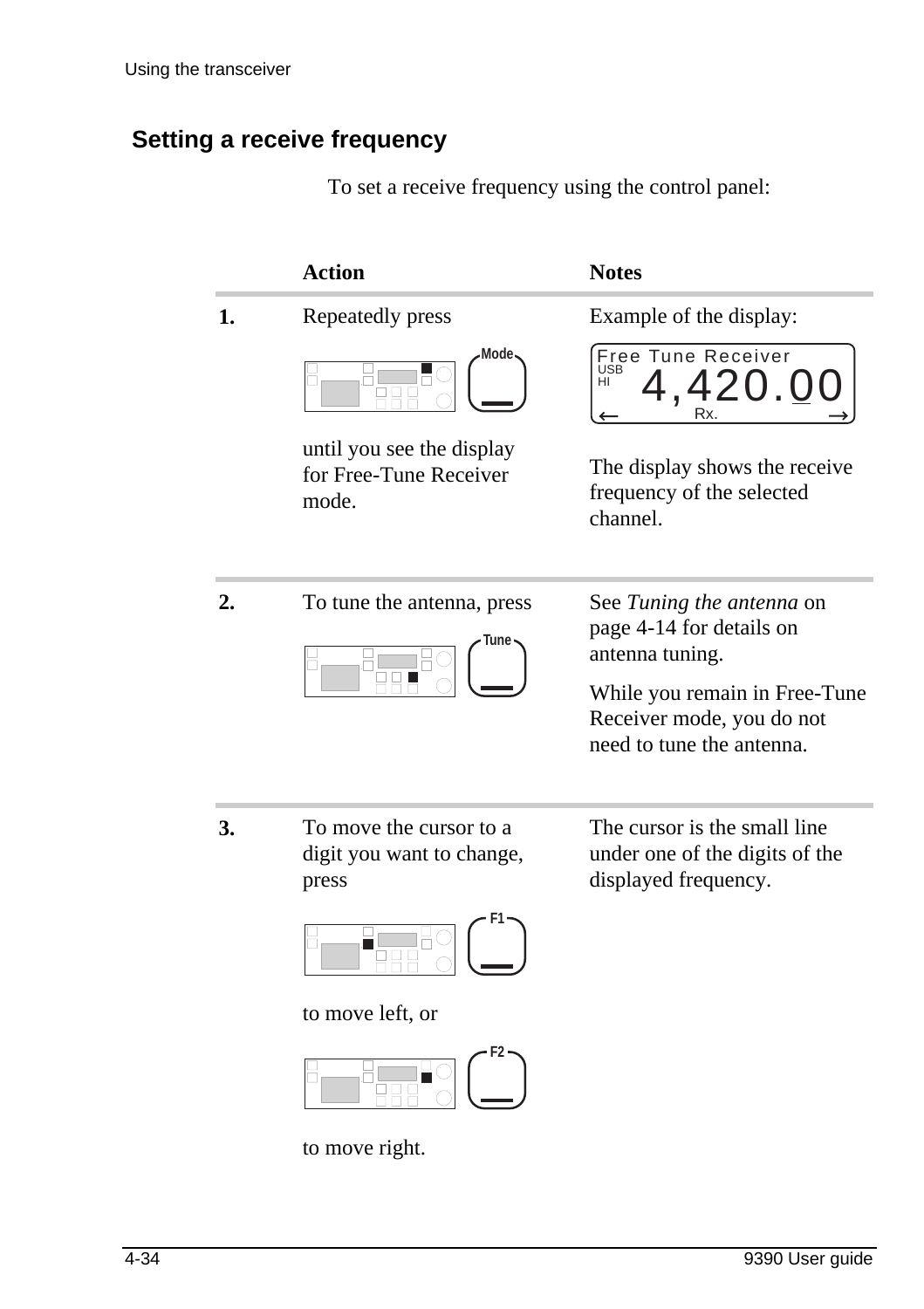| <b>Action</b>             | <b>Notes</b>                                                                                                 |
|---------------------------|--------------------------------------------------------------------------------------------------------------|
| To change a digit, rotate | Repeat Steps 3–4 to complete<br>the setting.                                                                 |
| <b>Select</b>             | To return to Channel mode,<br>repeatedly press                                                               |
|                           | Mode-                                                                                                        |
|                           | until you see the display for<br>Channel mode. The frequency<br>is reset to that of the selected<br>channel. |
|                           |                                                                                                              |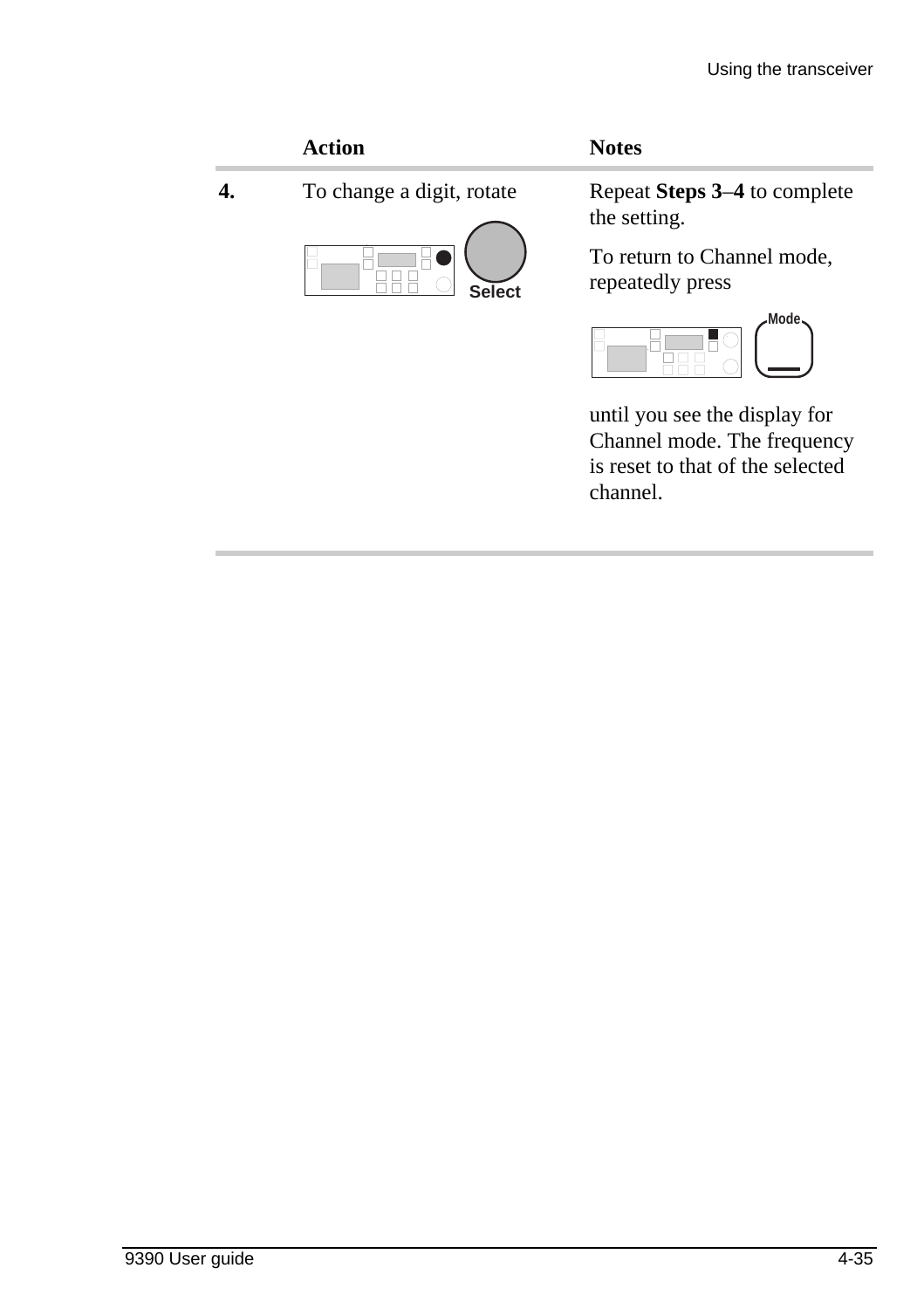### **Entering a receive frequency**

To directly enter a receive frequency using the microphone:

|              | <b>Action</b>                                                | <b>Notes</b>                                                              |
|--------------|--------------------------------------------------------------|---------------------------------------------------------------------------|
| 1.           | Repeatedly press                                             | Example of the display:                                                   |
|              | Mode                                                         | Free Tune Receiver<br><b>USB</b><br>20.0<br>HI                            |
|              | until you see the display<br>for Free-Tune Receiver<br>mode. | The display shows the<br>frequency of the previously<br>selected channel. |
| $\mathbf{2}$ | Press                                                        | Example of the display:                                                   |
|              | Enter<br>888<br>000<br>R'call                                | <b>Free Tune Receiver</b><br><b>USB</b><br>HI<br><b>PROG</b><br>Rx        |
| 3.           | Enter the kHz frequency to<br>two decimal places             | For example, to enter 6676kHz,<br>enter 667600.                           |
|              | numera                                                       |                                                                           |

**buttons**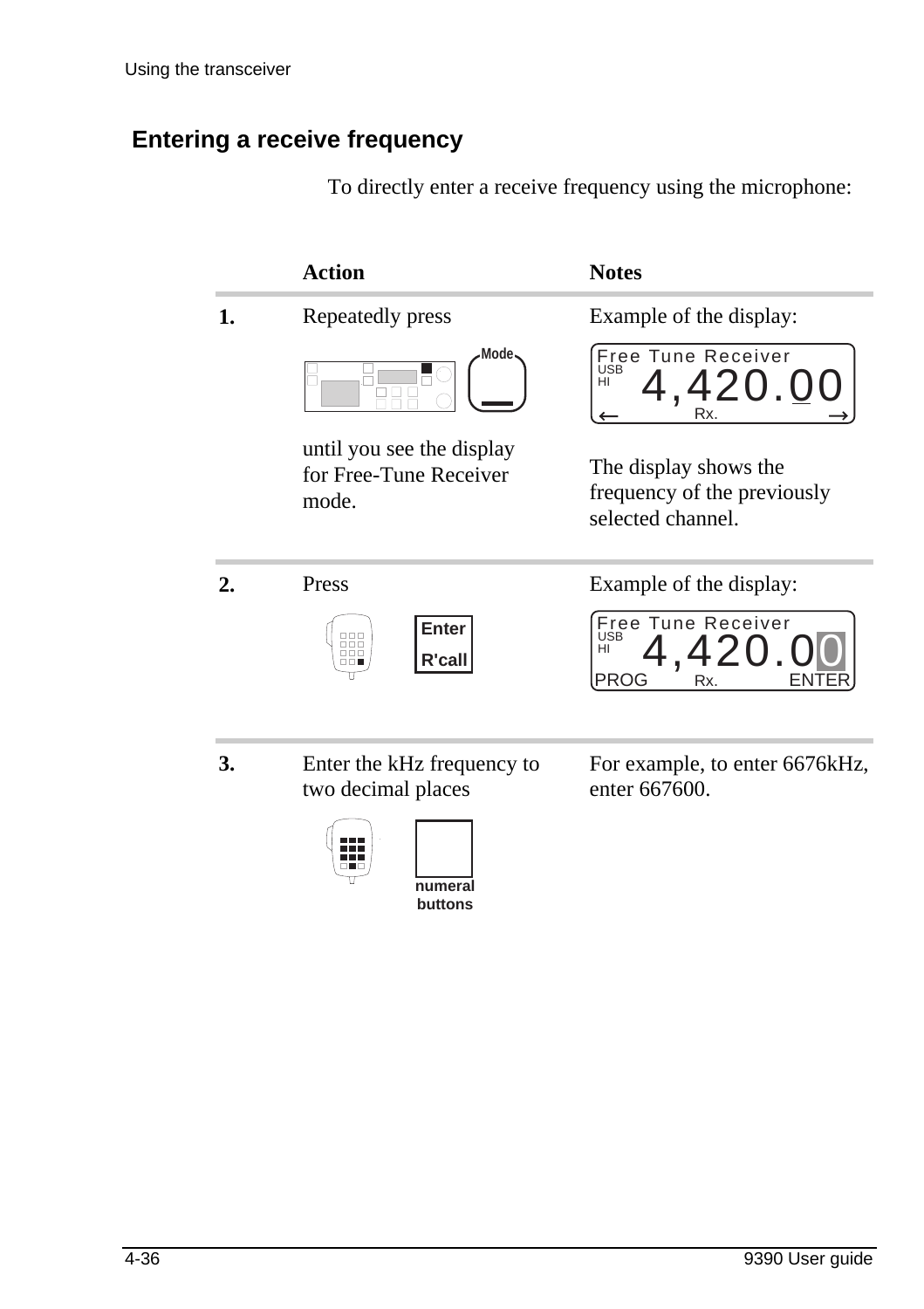| Action                                  | <b>Notes</b>                                                                                                 |
|-----------------------------------------|--------------------------------------------------------------------------------------------------------------|
| To return to Free-Tune<br>Receiver mode | To return to Channel mode,<br>repeatedly press                                                               |
| Enter<br>00C<br>R'cal                   | Mode                                                                                                         |
|                                         | until you see the display for<br>Channel mode. The frequency<br>is reset to that of the selected<br>channel. |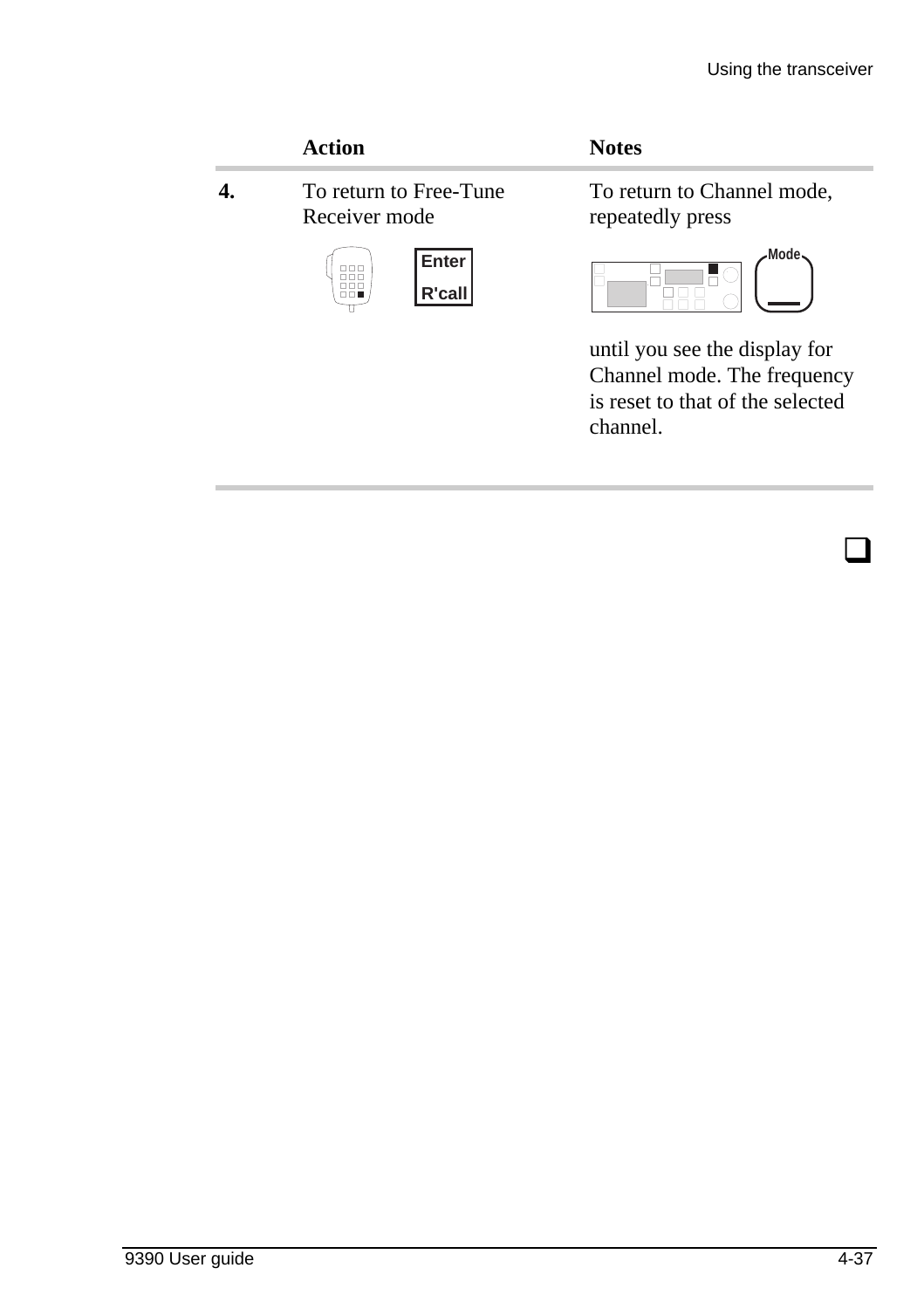### **Using View All Settings mode**

View All Settings mode allows you to view the settings that control transceiver operation.

If you want to change some of these settings, refer to the *9390 Reference manual, Chapter 4, Using Setup mode*.

You can view the following information:

- number of channels set up in the transceiver and enabled options
- view time and date
- transceiver software issue
- control panel (front panel) software issue
- your transceiver ID
- auto scan, selcall mute, 4-digit selcall ID compatible (if selcall option enabled)
- selcall groups S1–S5 with selcall IDs (if selcall option enabled)
- 99-beacon, telcall, selcall lockout (if selcall and selcall lockout options enabled)
- tone call groups T1–T4
- recall by frequency, 'beep' loudness
- PTT timeout, PTT 'beeps'
- RS-232 mode, RS-232 baud, GPS timeout (if GPS option enabled)
- antenna band/channel, RF gain
- PA frequency range (your transceiver's transmitting frequency range).

If you do not touch any button or knob for 30 seconds while in this mode, the transceiver automatically returns to Channel mode.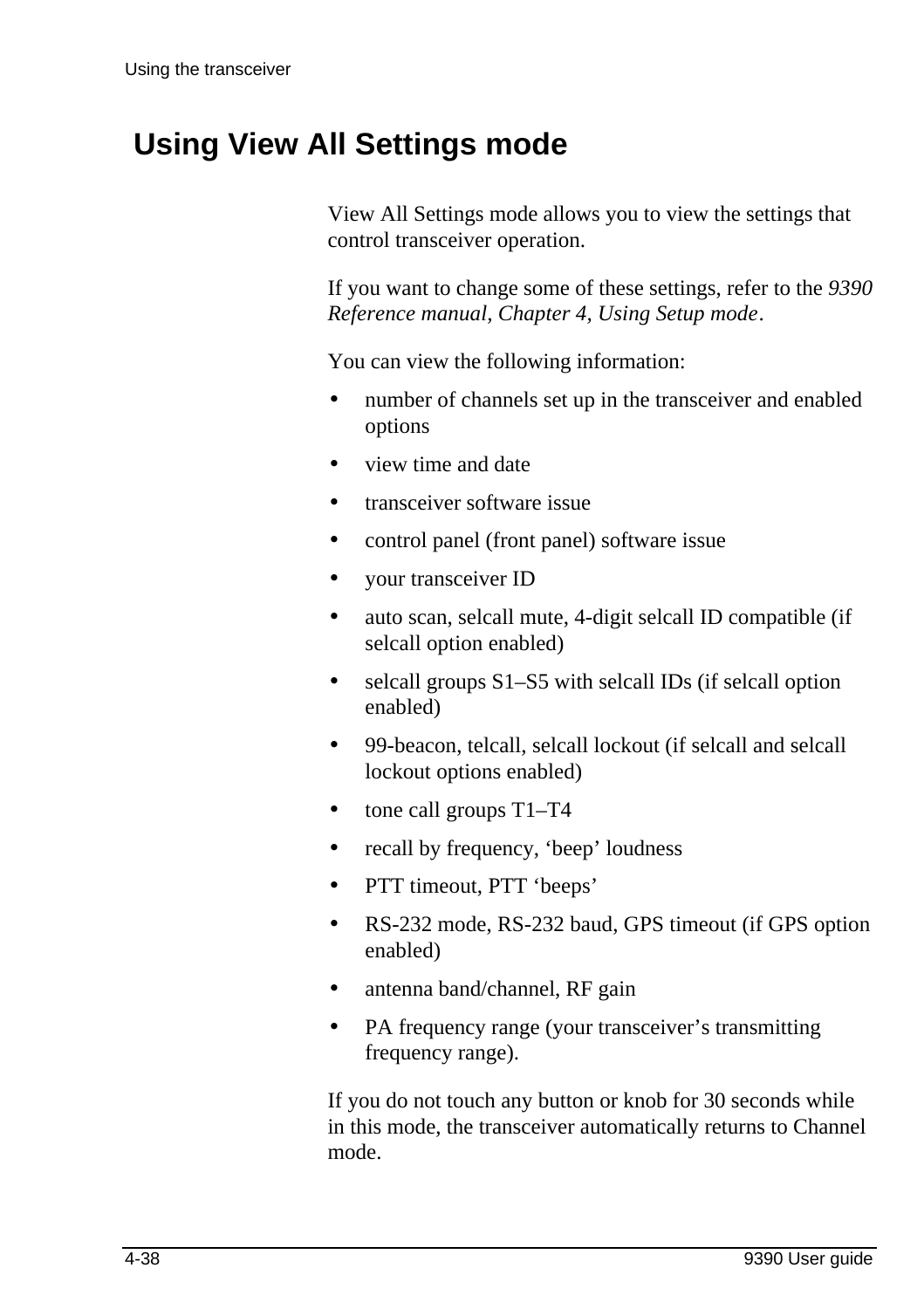To view transceiver operational settings:

|                  | <b>Action</b>                                                        | <b>Notes</b>                                                                                                           |
|------------------|----------------------------------------------------------------------|------------------------------------------------------------------------------------------------------------------------|
| $\mathbf{1}$ .   | Repeatedly press                                                     | Example of the display:                                                                                                |
|                  | Mode.<br>until you see the display<br>for View All Settings<br>mode. | Option TxE<br>No of Channels:<br>121<br><b>EXIT</b><br><b>NEXT</b>                                                     |
| $\overline{2}$ . | To view more transceiver<br>settings, rotate<br><b>Select</b>        | If you do not touch any button<br>or knob for 30 seconds, the<br>transceiver automatically<br>returns to Channel mode. |
| 3.               | To return to Channel<br>mode, press<br>Mode                          | Example of the display:<br>Radphone<br><b>USB</b><br>$4,128$<br>4,420<br>422<br>HI<br>RF-ON<br>Pwr<br>Rx.              |

∩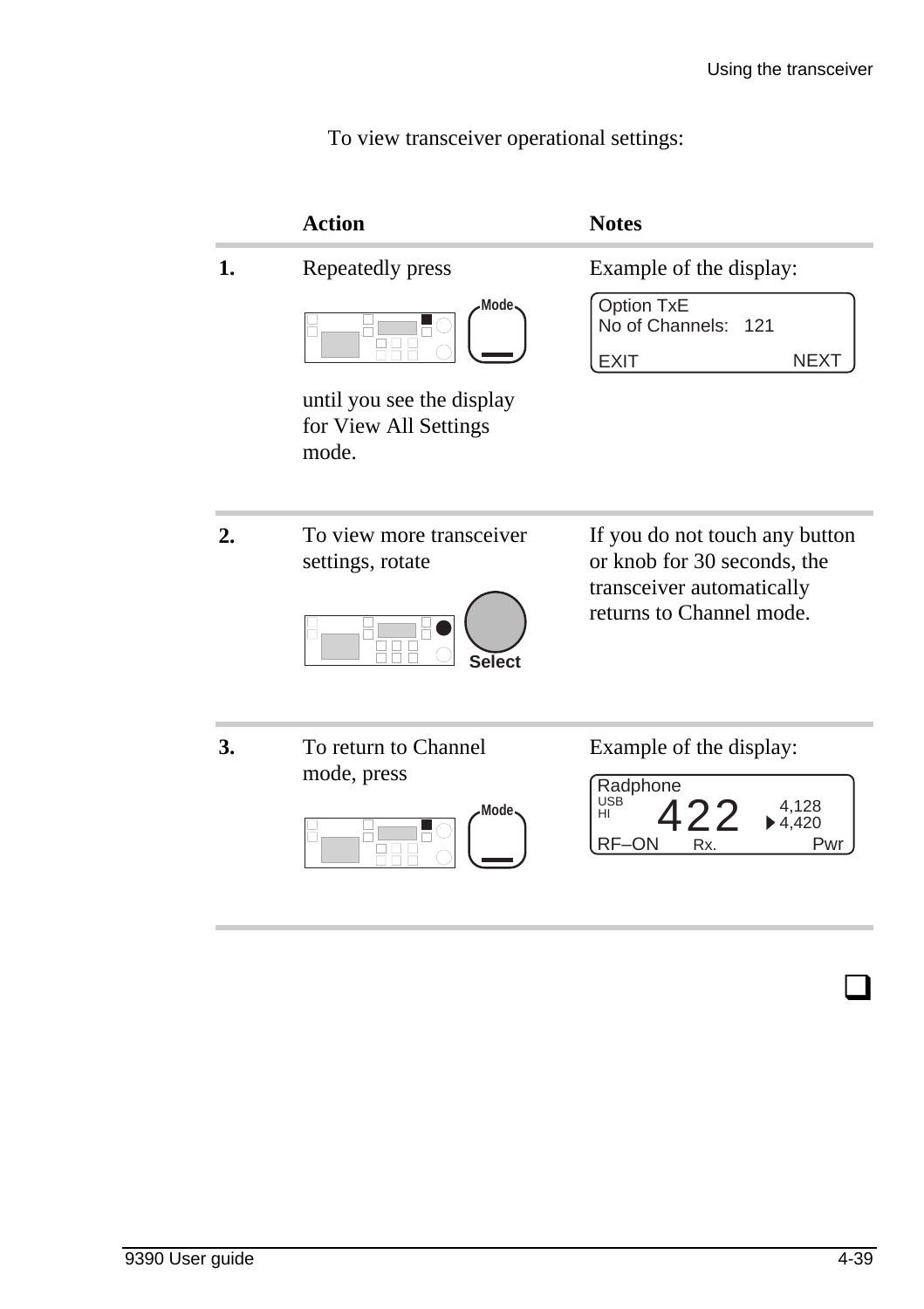### **Customising your transceiver**

Now you are ready to customise your transceiver so that it can operate efficiently within your network.

Some settings relate to general transceiver operation while others are specific to the type of call. This section will help to get you started.

You will probably want to:

- set the clock (refer to the *9390 Reference manual, Chapter 5, Clock setting*)
- reset the clock calibration to its middle position (refer to the *9390 Reference manual, Chapter 5, Clock calibration*)
- set up a scan table so that you can scan for incoming calls on more than one frequency (refer to the *9390 Reference manual, Chapter 3, Scan table creation*).

You may want to:

- set up a customised message that appears briefly every time you switch the transceiver on (refer to the *9390 Reference manual, Chapter 7, Power up message on/off*)
- change the initial mute setting used when the transceiver is switched on (refer to the *9390 Reference manual, Chapter 7, Power up mute setting*)
- set up the transceiver to start scanning automatically if you do not touch any button or knob for a certain period (refer to the *9390 Reference manual, Chapter 8, Scan table automatic scanning start*)
- change the RF gain setting to suit the level of electrical interference in the area where your station is located (see *Changing RF gain* on page 4-27).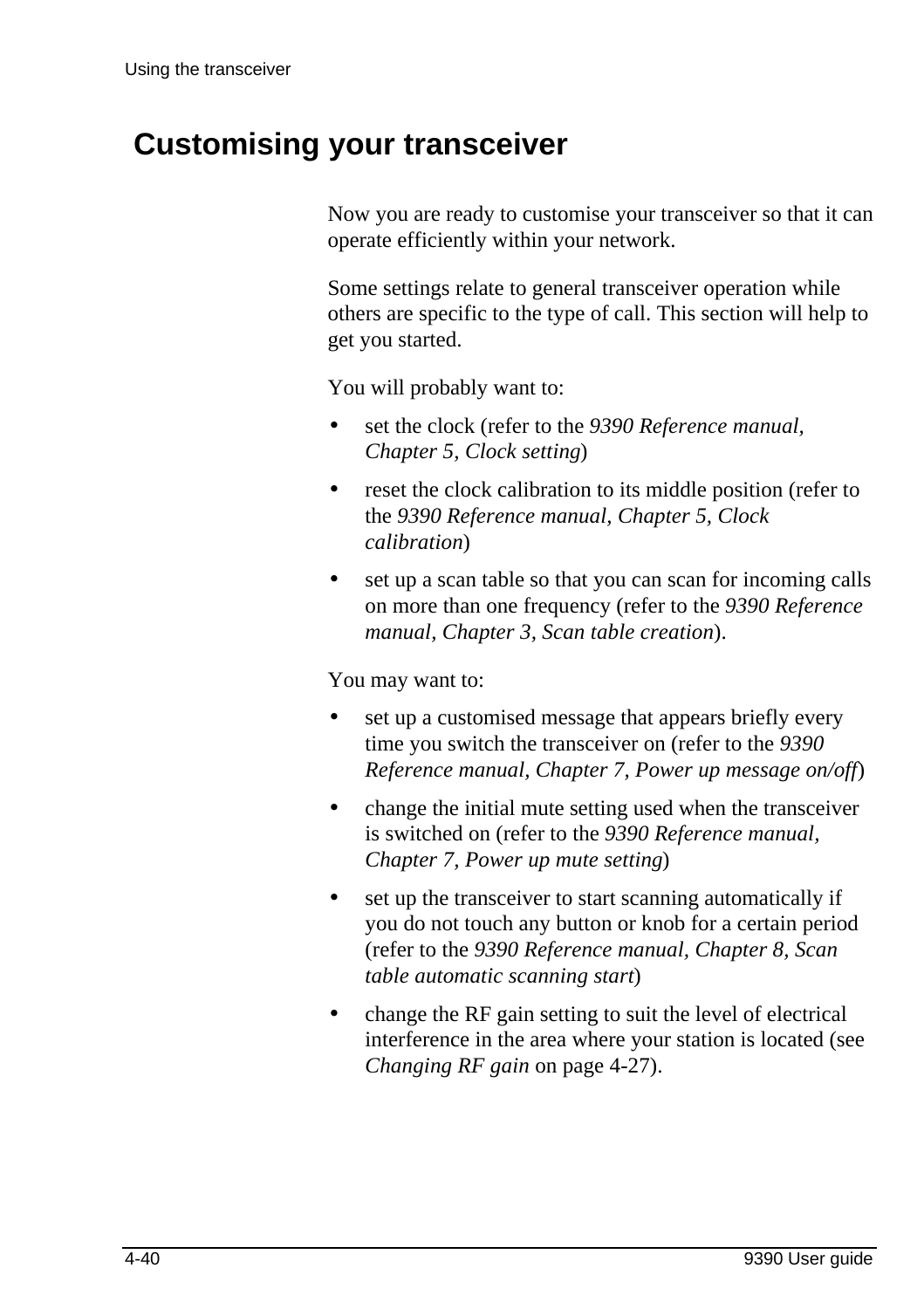If you have enabled the selcall option (refer to the *9390 Reference manual, Chapter 7, Password entry to enable transceiver options)* you should:

- set up your self ID in a selcall group so that other stations can send calls specifically to your station (refer to the *9390 Reference manual, Chapter 8, Selcall ID setup*)
- assign the selcall group with your self ID to the channels you are going to use for sending calls (refer to the *9390 Reference manual, Chapter 3, Channel creation and editing*).

If you are going to use your transceiver to send telcalls, you should:

- set up a selcall group for use in telcalling (refer to the *9390 Reference manual, Chapter 8, Selcall ID setup*)
- assign the selcall group set up for telcalling to the channels you are going to use for sending Telcalls (refer to the *9390 Reference manual, Chapter 3, Channel creation and editing*)
- set up the telephone directory with the telephone numbers of the people you most commonly telcall (refer to the *9390 Reference manual, Chapter 3, Telephone directory creation*).

To get an idea of the general operational settings you can change, refer to the *9390 Reference manual, Chapter 3, Channel and scan table setup,* and *Chapter 4, Using Setup mode*. Many of these settings you will never need to change since they are set up to suit the most common user.

To find out what settings you need to make to be able to send and receive each type of call, read the descriptions for each call type in *Chapter 5, Sending calls*.

Once your station is up and running, you may want to change other settings and further customise your station.

- 1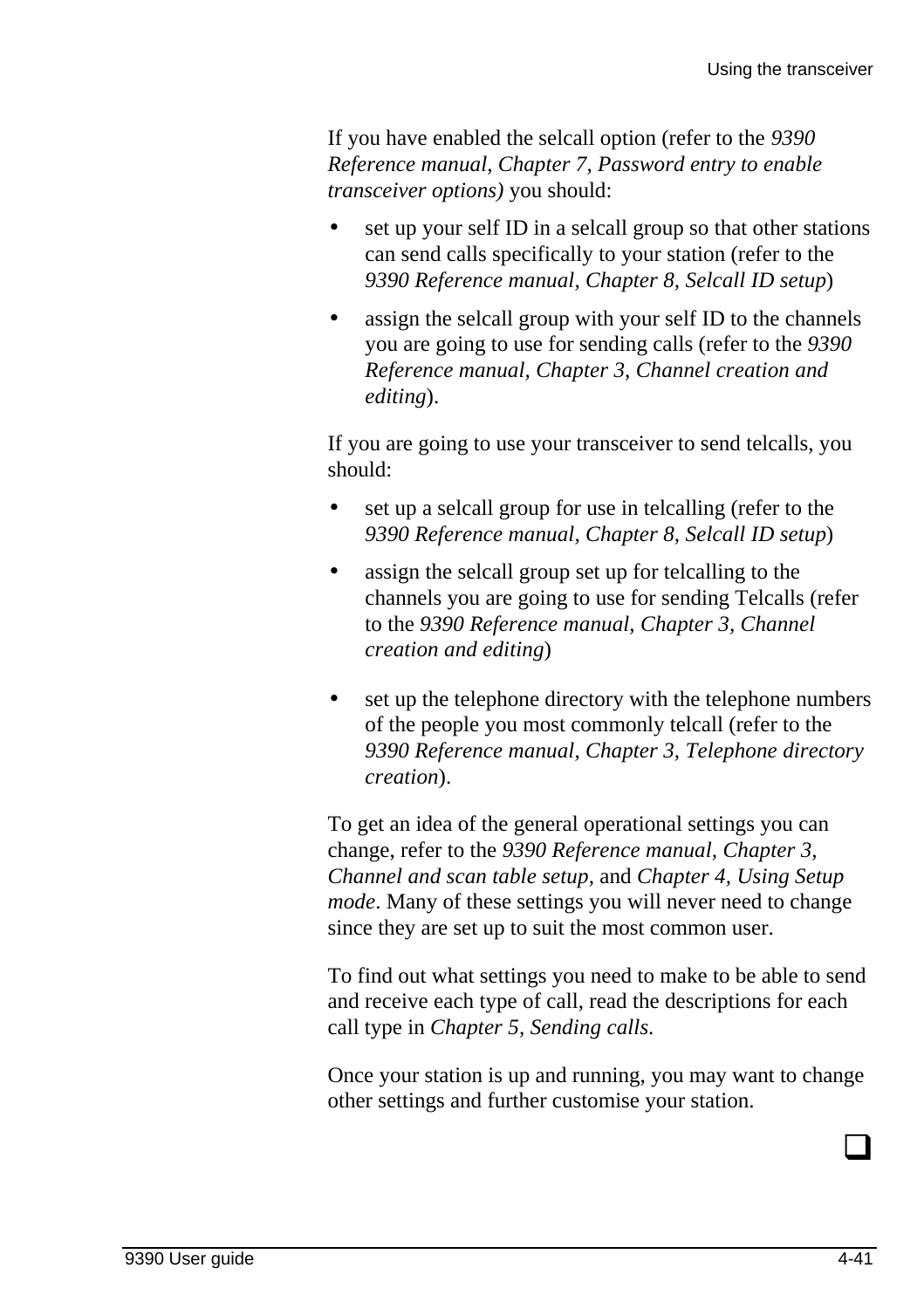Using the transceiver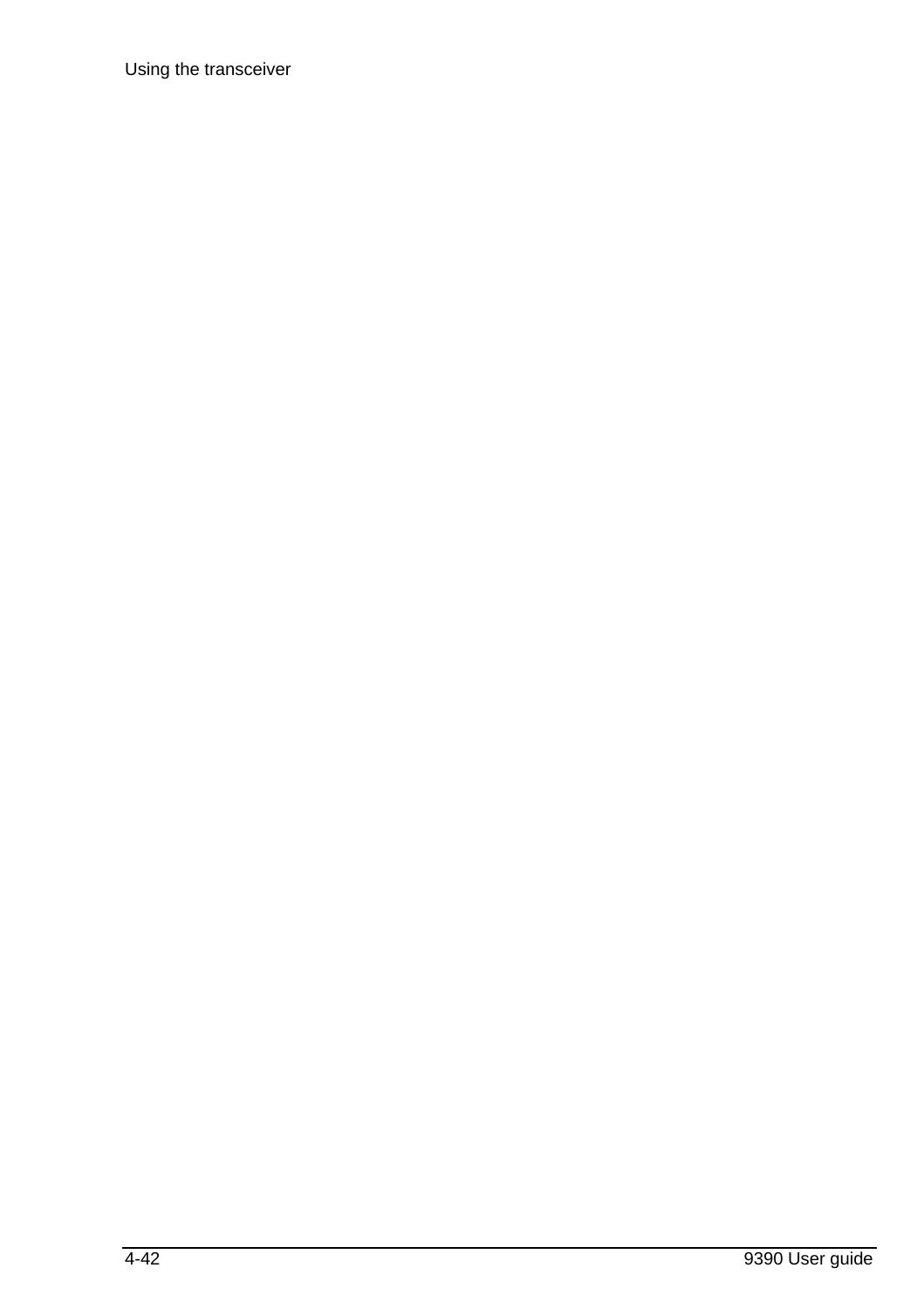

# **5 Sending calls**

This chapter shows you how to send:

- voice calls  $(5-3)$
- distress (emergency alarm calls) (5-5)
- tone calls  $(5-8)$
- selective beacon calls (option, 5-10)
- selcalls (option, 5-13)
- $\bullet$  telcalls (option, 5-16)
- GPS beacon calls (option, 5-23)
- GPS position calls (option, 5-27)
- page calls (option, 5-31)
- ALE calls (option, 5-36).

When making a call, the station you are calling needs to be set to the channel frequency you are using.

In any call procedure up to the point transmission starts, the transceiver automatically switches back to Channel mode if you do not touch any button or knob for 30 seconds. If this happens, start the procedure again.

If automatic scanning is switched on, the transceiver automatically starts scanning channels after a set time (refer to the *9390 Reference manual, Chapter 8, Scan table automatic scanning start*).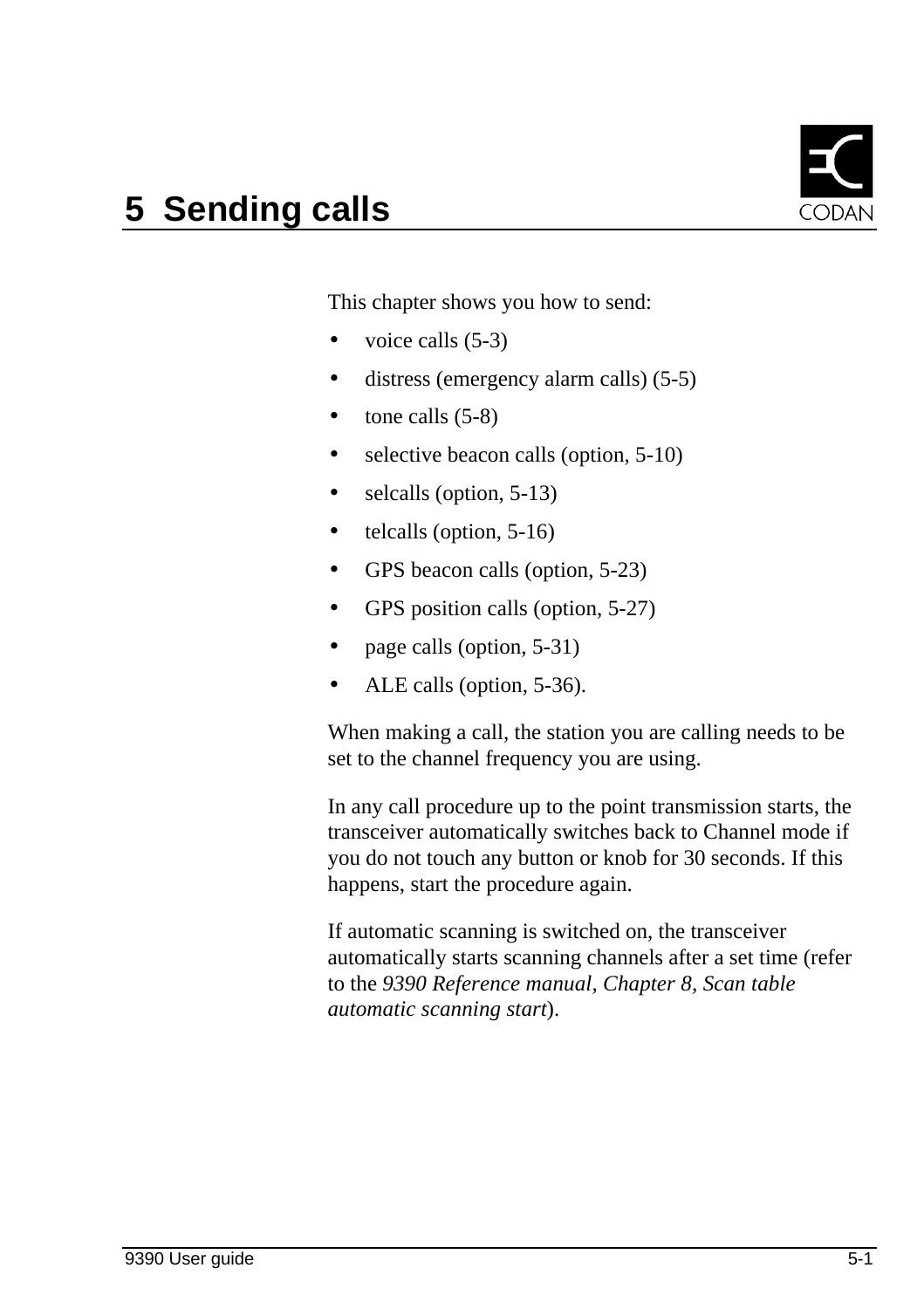Beacon calls, selcalls, telcalls, GPS calls, page calls and ALE calls are types of selective call where you specify the self ID of the station you are calling. Your transceiver's self ID must not end in 00 or 99 since these IDs are reserved for sending group and 99-beacon calls.

Messages like 'No calls available' are displayed if the type of call you are trying to send has not been enabled. If this happens, check the conditions listed at the start of the call procedure under the heading *Before you can send this call, you need to..*.

Throughout this section all displays show examples of channel and frequency numbers. You must insert your selected channel and frequency numbers as appropriate.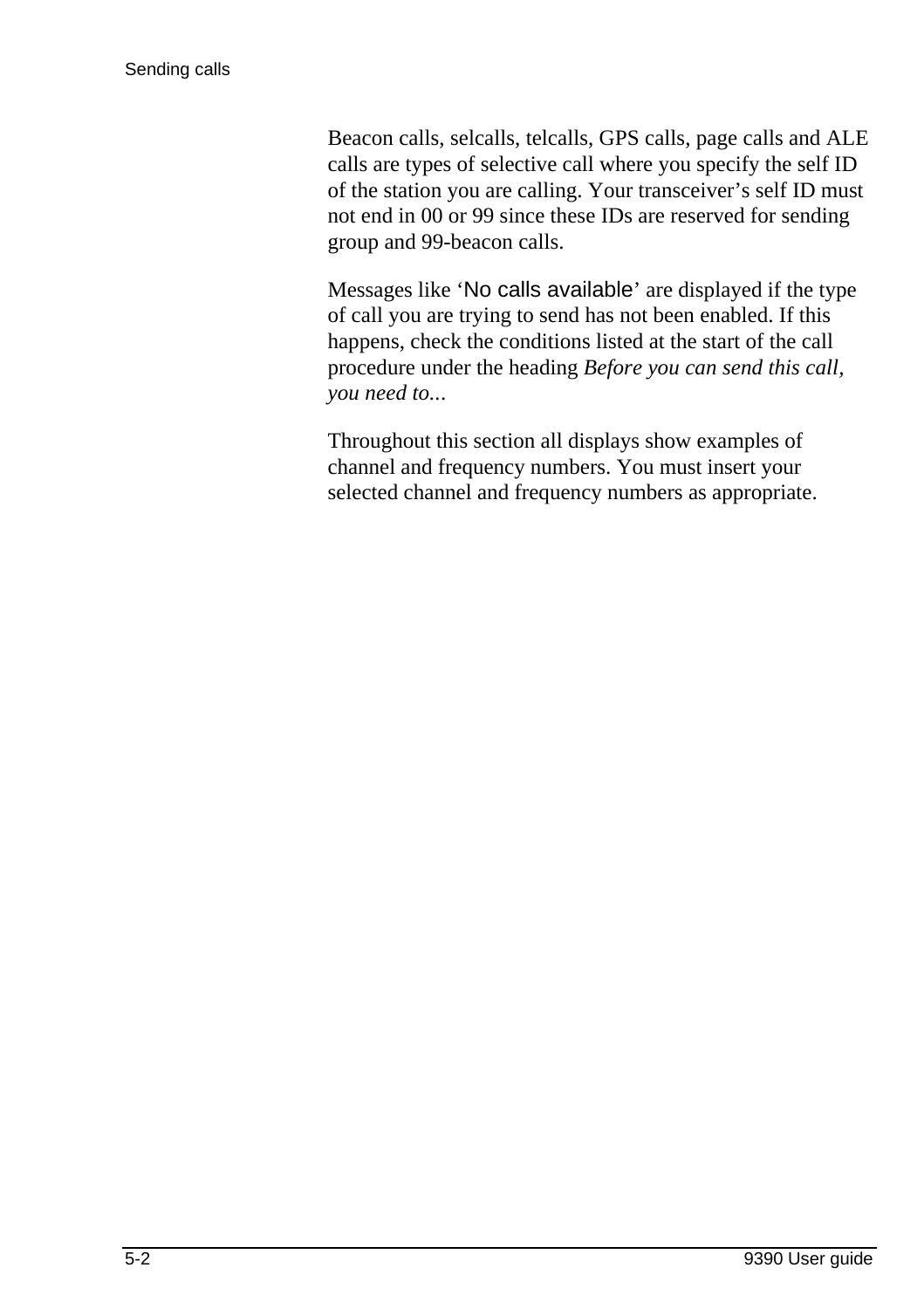### **Voice call**

A voice call is the simplest type of call to send. Your call can be heard by any station tuned to or scanning your selected channel with mute switched off.

To send a voice call:

|    | Action                                                                 | <b>Notes</b>                                                                                                       |
|----|------------------------------------------------------------------------|--------------------------------------------------------------------------------------------------------------------|
| 1. | In Channel mode, select a<br>transmit channel to use for<br>this call. | Example of the display:<br>Radphone<br><b>USB</b><br>$4,128$<br>4,420<br>422<br>HI<br><b>RF-ON</b><br>Pwr          |
|    |                                                                        | If a receive-only bar is<br>displayed above the frequency,<br>you cannot transmit on this<br>channel. For example: |
|    |                                                                        | Radio Australia<br><b>USB</b><br>08 4835<br>HI<br>Select another channel.                                          |
|    |                                                                        |                                                                                                                    |
|    | To tune the antenna, press.                                            | Tuning is necessary for                                                                                            |



optimum transmission and reception on the selected channel. See *Chapter 4, Tuning the antenna* for details.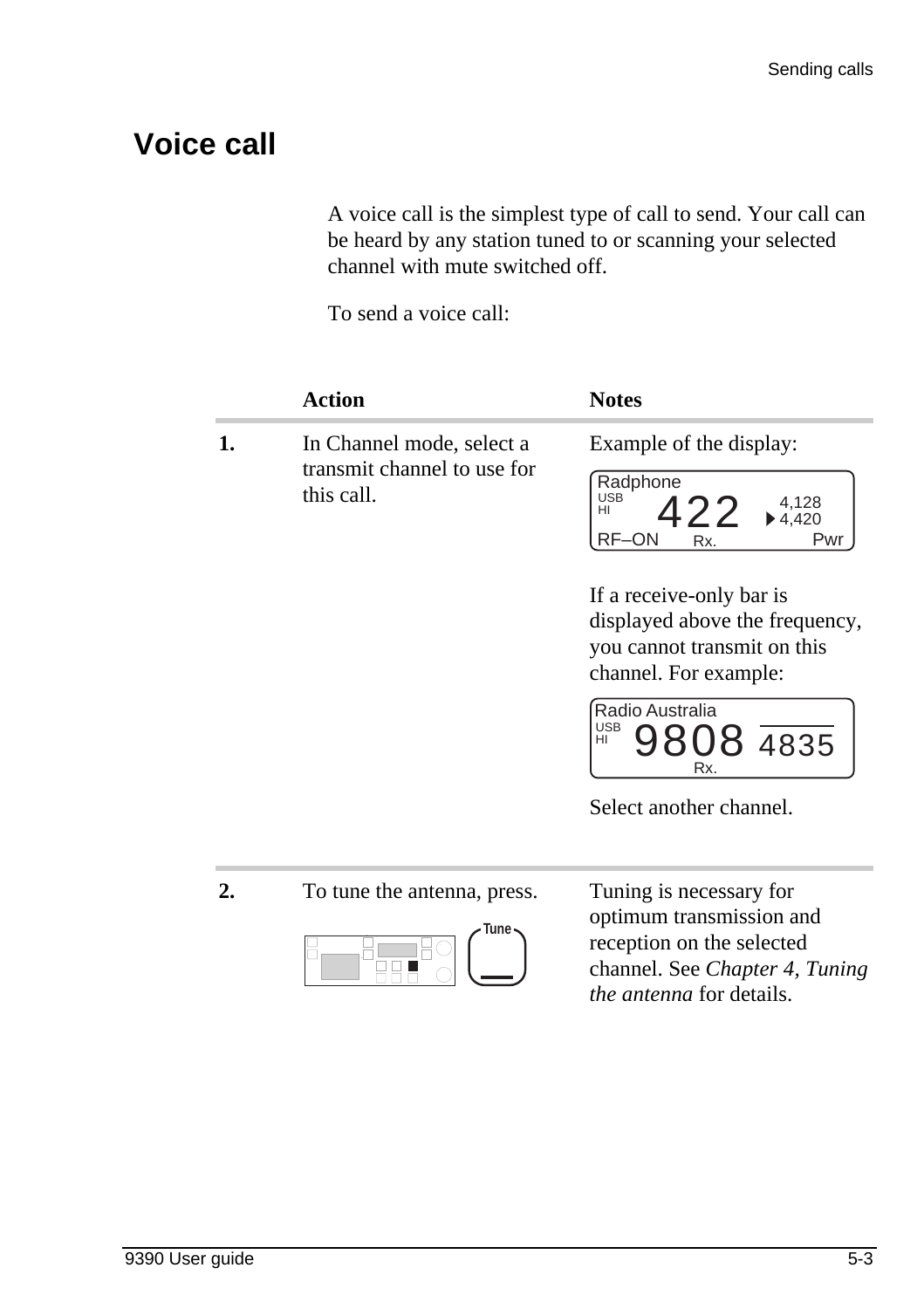| Action                                                               | <b>Notes</b>                                                                          |
|----------------------------------------------------------------------|---------------------------------------------------------------------------------------|
| Wait until the channel is<br>clear of all voice and data<br>traffic. | Temporarily switch off any<br>muting so that you can hear<br>activity on the channel. |
| To start talking, press<br>888<br>888<br>888<br>PTT                  | If you get no response, try<br>another channel.                                       |
|                                                                      | Speak clearly (see <i>Chapter 4</i> ,<br>Using the microphone).                       |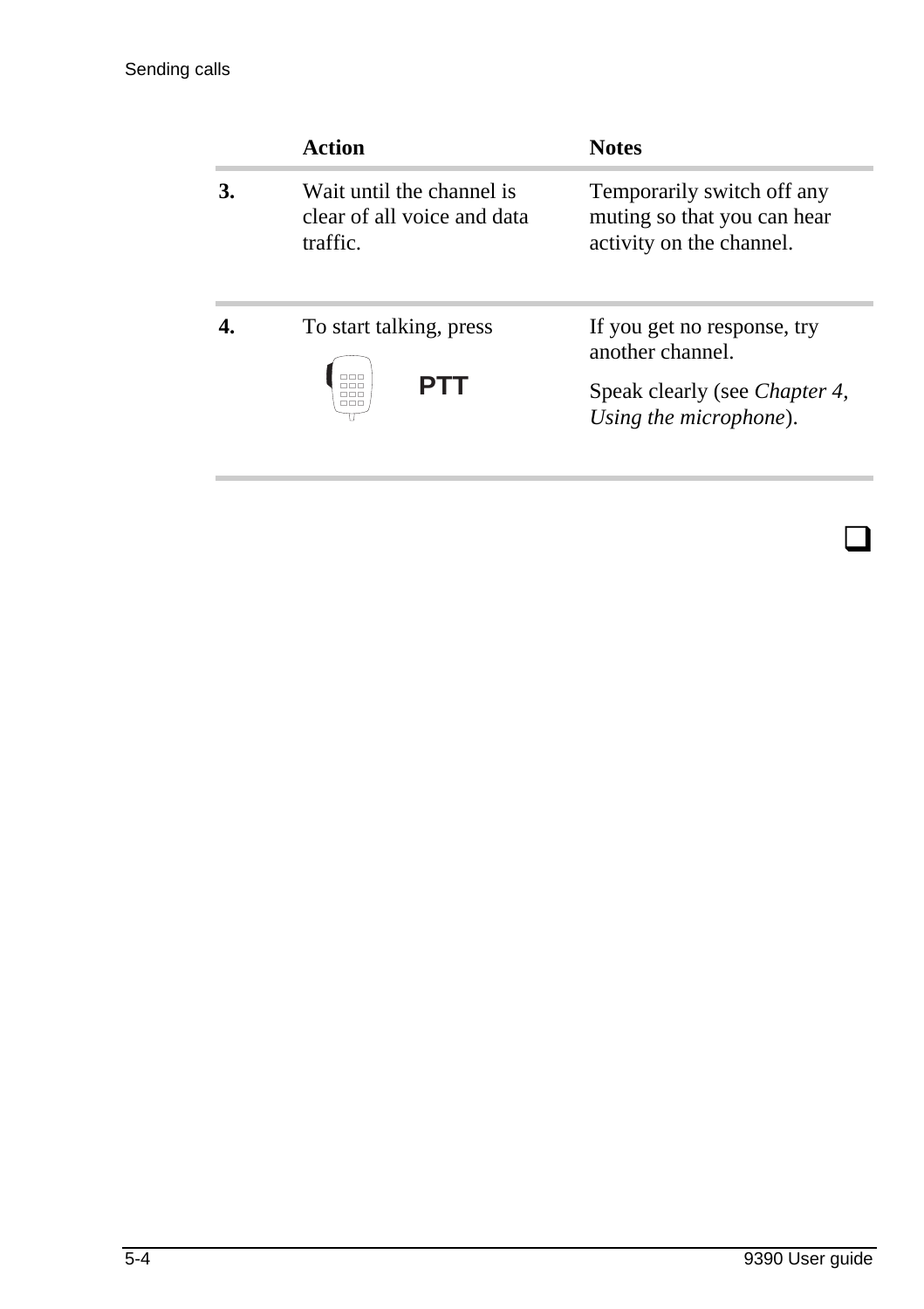### **Distress (emergency alarm) call**

A distress call (also called an emergency or radiotelephone alarm) alerts rescue services that you need immediate help. Although you can send the call on any frequency, you normally use a distress frequency that is continuously monitored for emergency calling.

Pressing the **2182** button on the control panel selects the 2182kHz distress frequency. Pressing the **Emgcy** button on the left of the control panel transmits the alarm signal.

Supplementary distress frequencies are available if calls on 2182kHz fail. These are listed in the marine frequency list handbook and include frequencies 4125, 6215, 8291, 12290 and 16420kHz.

Pressing the **2182** button:

- selects channel 1 preset to frequency 2182kHz
- selects AM
- selects high transmitter power
- switches off muting
- temporarily disables automatic scanning.

You can check that the transceiver's distress call function is working correctly by pressing the **Test** button on the control panel. The transceiver operates the same way as if you pressed the **Emgcy** button except that no signal is transmitted.

For detailed information on distress calls, refer to the local licensing authority.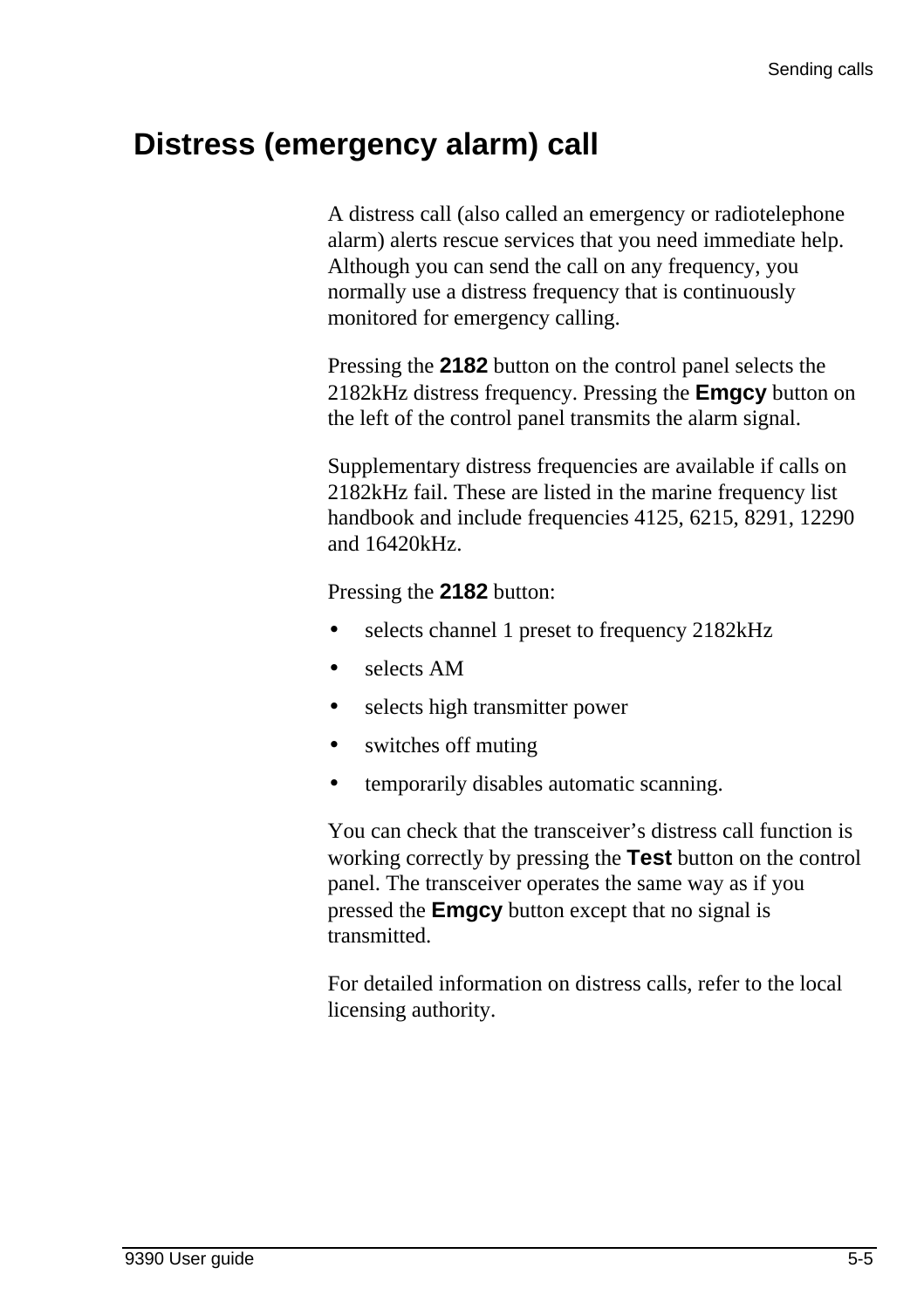#### To send a distress call:

| Action                                              | <b>Notes</b>                          |
|-----------------------------------------------------|---------------------------------------|
| To select the standard<br>distress frequency, press | The channel changes to<br>$2182kHz$ : |
| 2182.                                               | Marine Emergency<br>AM<br>Rx.         |

**2.** To tune the antenna, press.



Tuning is necessary for optimum transmission and reception on the selected channel. See *Chapter 4, Tuning the antenna* for details.

**3.** Press and hold down for three seconds



until you hear the emergency calling tones. During the time that the transceiver 'beeps', no call will be sent if you release the button:



After the three seconds, transmission starts. You hear the transceiver's calling tones:

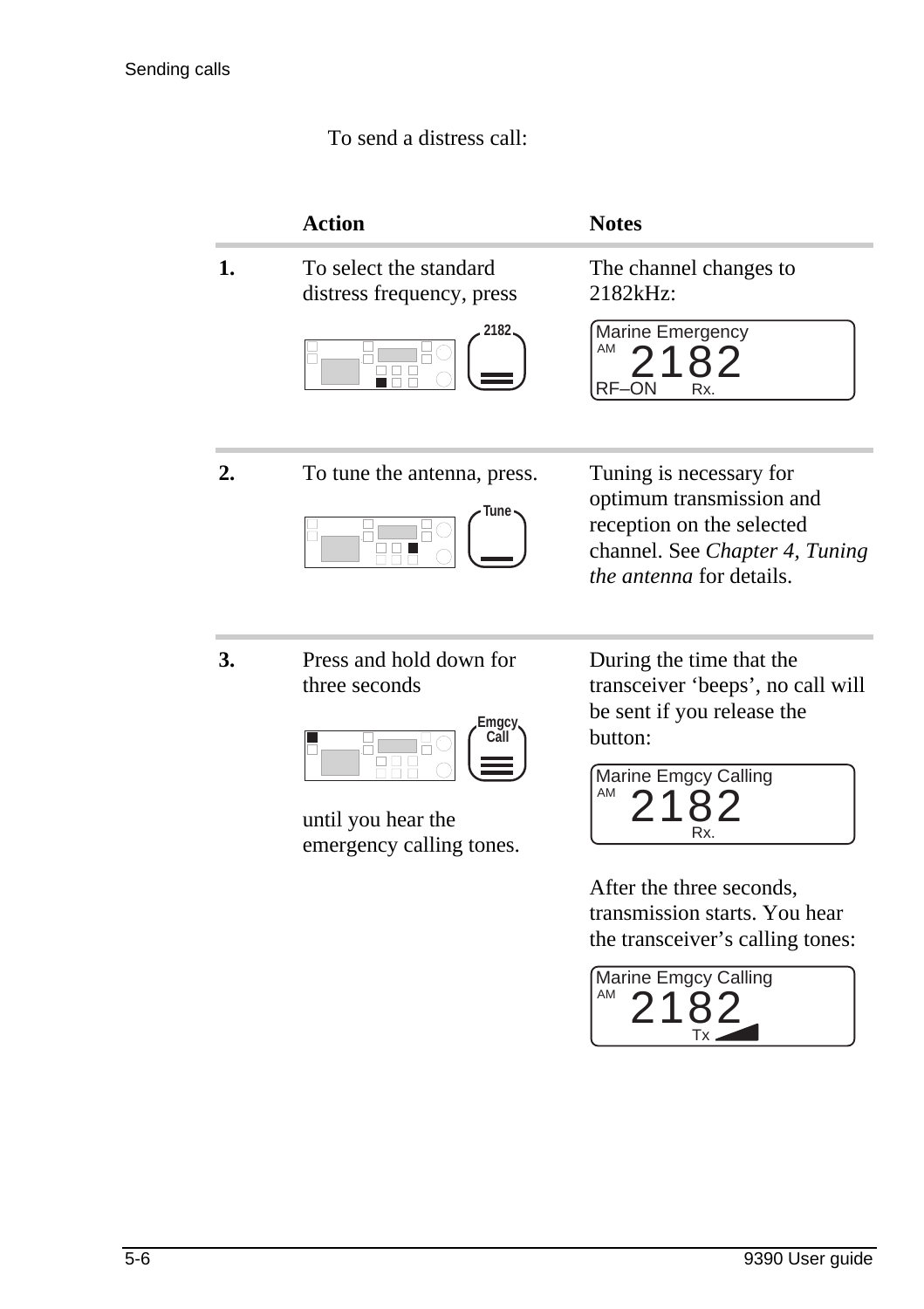| <b>Action</b> | <b>Notes</b>                                                        |
|---------------|---------------------------------------------------------------------|
| 3. (cont)     | Transmission stops after 45<br>seconds:                             |
|               | Marine Emergency<br>AM<br>182<br>RF-OM                              |
|               | If you want to stop the call,<br>press                              |
|               | $\Box \Box \Box$<br><b>PTT</b><br>000<br>$\Box$<br>$\Box \Box \Box$ |
|               | or                                                                  |
|               | Emgcy<br>Call                                                       |

**4.** Wait for a reply before speaking. Once you are in voice contact, follow standard distress transmission procedures for describing your situation.

If the emergency station asks you to change from AM to SSB to improve your transmission, select USB by pressing



If voice contact fails, try sending the call again either on the same frequency or on one of the supplementary distress frequencies.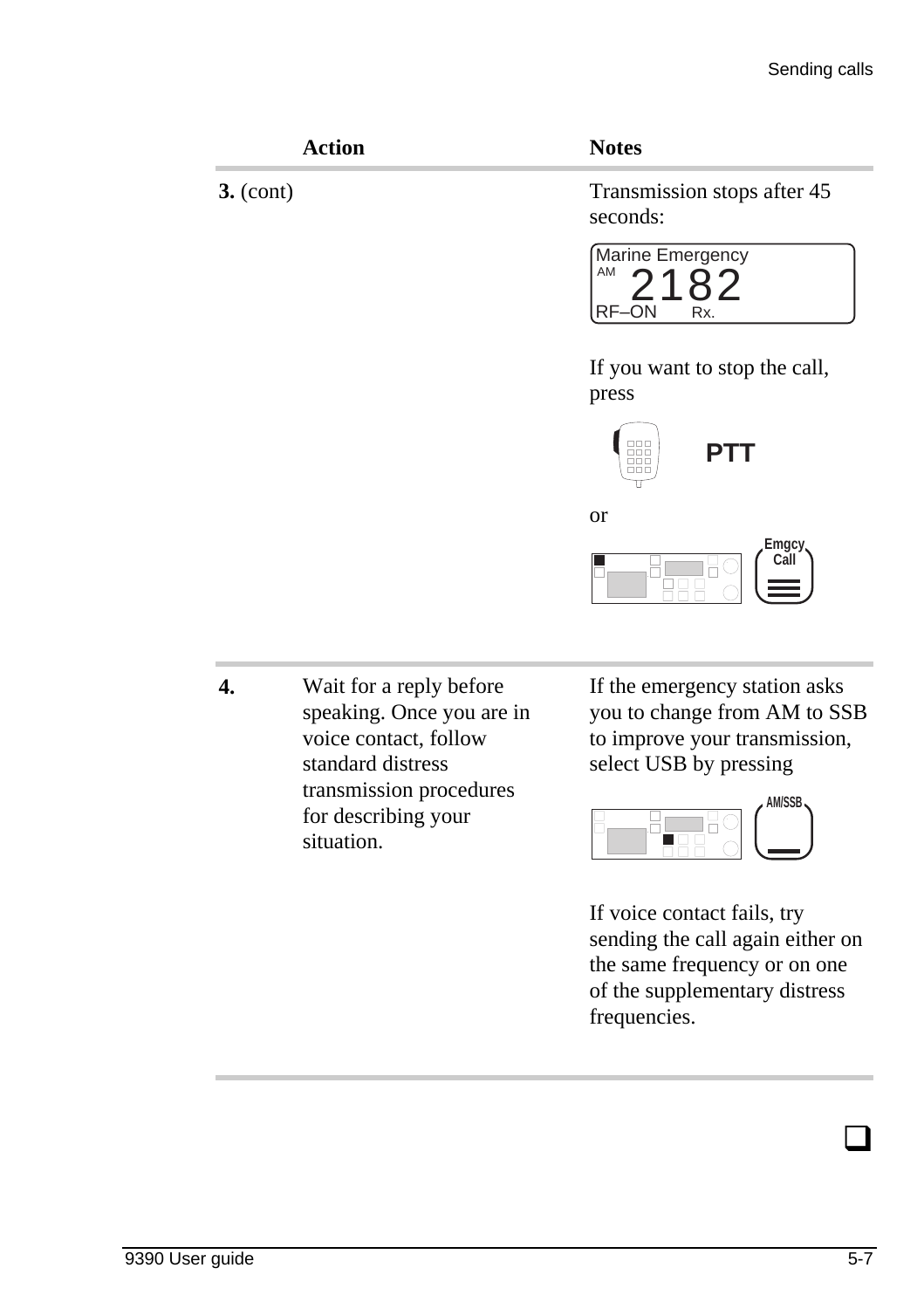## **Tone call**

A tone call allows you to call a station capable of receiving your two-tone calling signal.

Selective calling has largely replaced tone calling as a method of calling specific stations. You may want to use tone calling if some older stations in your network are incapable of using selcall IDs.



*Before you can send a tone call, you need to set up:*

- *the tone call frequencies you are going to use (refer to the 9390 Reference manual, Chapter 8, Tone call setup)*
- *a channel for tone calling (refer to the 9390 Reference manual, Chapter 3, Channel creation and editing).*

To send a tone call:

|    | Action                                                                                            | <b>Notes</b> |
|----|---------------------------------------------------------------------------------------------------|--------------|
| 1. | In Channel mode, wait<br>until the selected channel<br>is clear of all voice and<br>data traffic. |              |

**2.** Press



The display shows the last type of call sent:

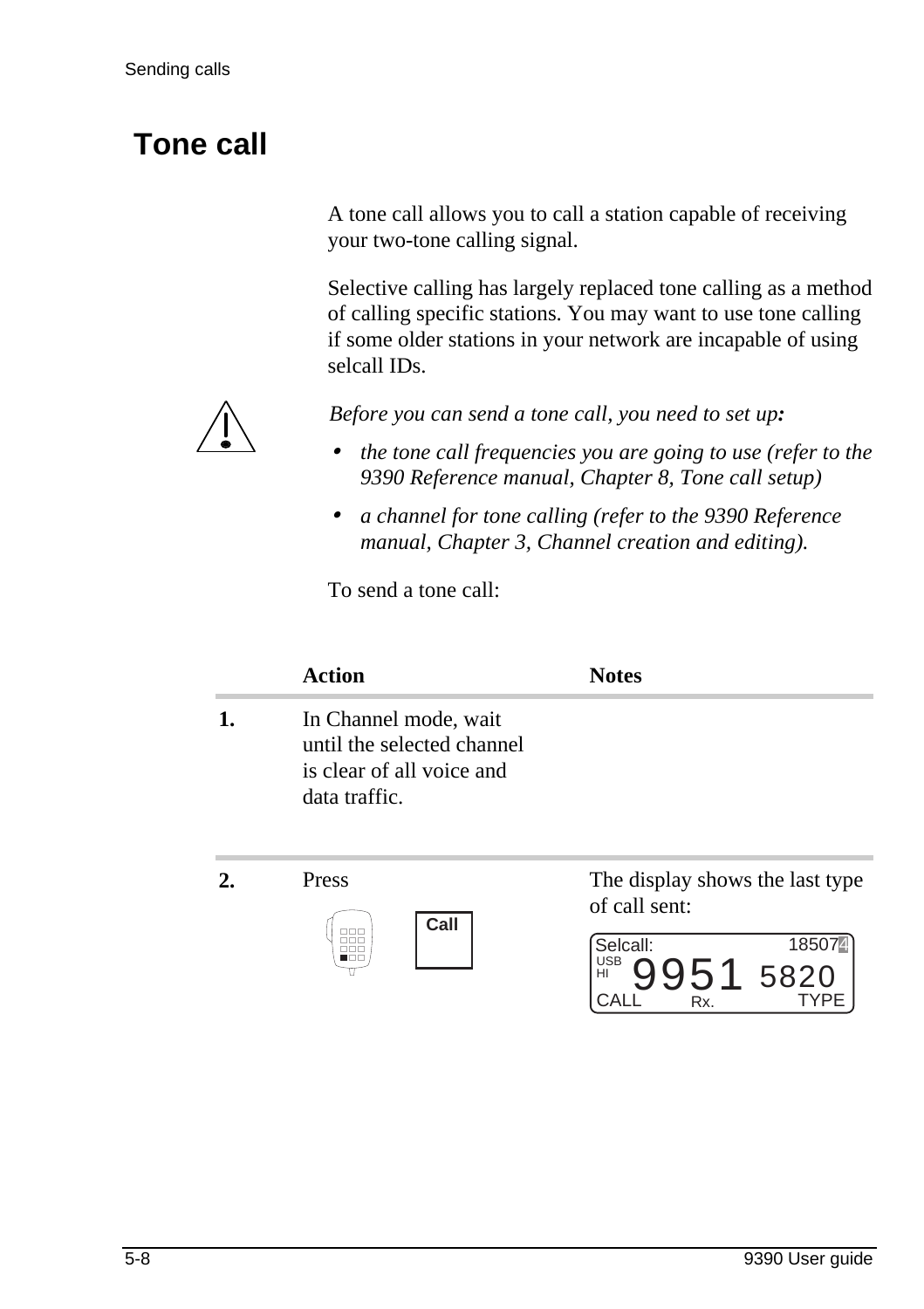|    | <b>Action</b>                                                                                        | <b>Notes</b>                                                                                                             |
|----|------------------------------------------------------------------------------------------------------|--------------------------------------------------------------------------------------------------------------------------|
| 3. | Repeatedly press                                                                                     | Example of the display:                                                                                                  |
|    |                                                                                                      | Tone Call<br>2<br><b>USB</b><br>9951 5820<br>HI<br><b>TYPE</b><br>CALL                                                   |
|    | until you see 'Tone Call'<br>displayed on the top line.                                              |                                                                                                                          |
| 4. | To send the call, press and<br>hold down for 10 seconds                                              | You hear your transceiver's<br>calling tones. Example of the<br>display:<br>Calling:<br>USB<br>5820<br>HI<br>CALL        |
|    |                                                                                                      | The receiving station does not<br>send a revertive signal.                                                               |
| 5. | Wait for the operator of<br>the receiving station to<br>respond and communicate<br>in the usual way. | If the receiving station is fitted<br>with a tone call decoder, the<br>operator is notified of your call<br>by an alarm. |
|    |                                                                                                      | If the call failed, try sending it<br>again. If the call repeatedly<br>fails, try another channel.                       |
| 6. | To restart scanning, press<br>Scan<br>8                                                              | Now that you have finished the<br>call, you want the transceiver to<br>be ready to detect the next call<br>sent to you.  |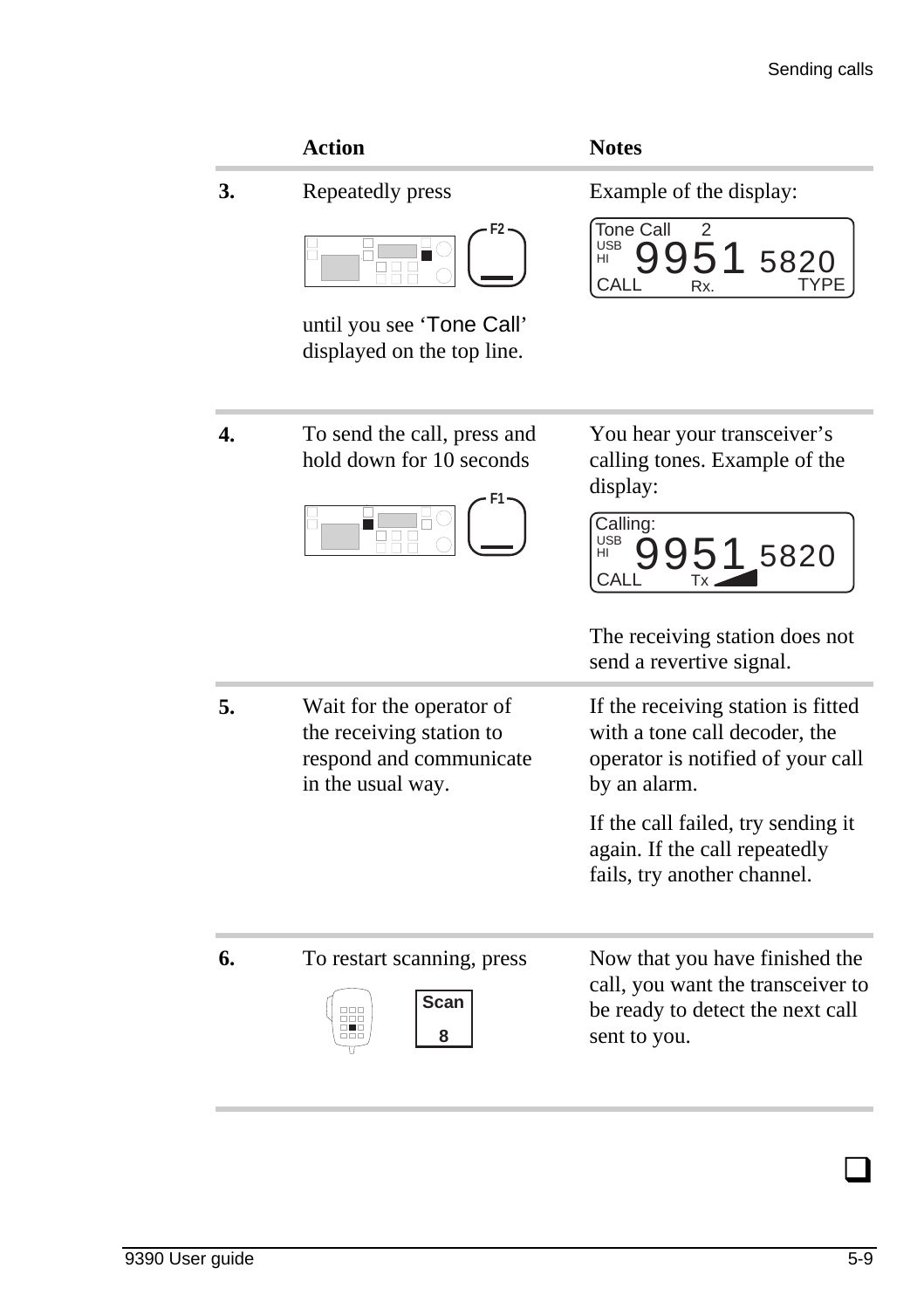### **Selective beacon call (option)**

Selective beacon calls help you determine manually the best channel to use before calling a station to talk or send information.

You may need to send several selective beacon calls before deciding which channel to use for sending a selcall, GPS call or page call.

When you send a selective beacon call, the receiving station acknowledges your call by sending a beacon revertive signal consisting of four long beep tones. You compare the quality of the revertive signals to decide which is the best channel to use for communication.

Selective beacon calls allow you to check channel conditions without disturbing stations in your network by frequent test calls. A transceiver receiving a selective beacon call does not record the call or alert the operator.



*Before you can send a selective beacon call, you need to:*

- *enable the selcall option (refer to the 9390 Reference manual, Chapter 7, Password entry to enable transceiver options)*
- *set up your self ID (refer to the 9390 Reference manual, Chapter 8, Selcall ID setup)*
- *set up a channel for selcalling (refer to the 9390 Reference manual, Chapter 3, Channel creation and editing).*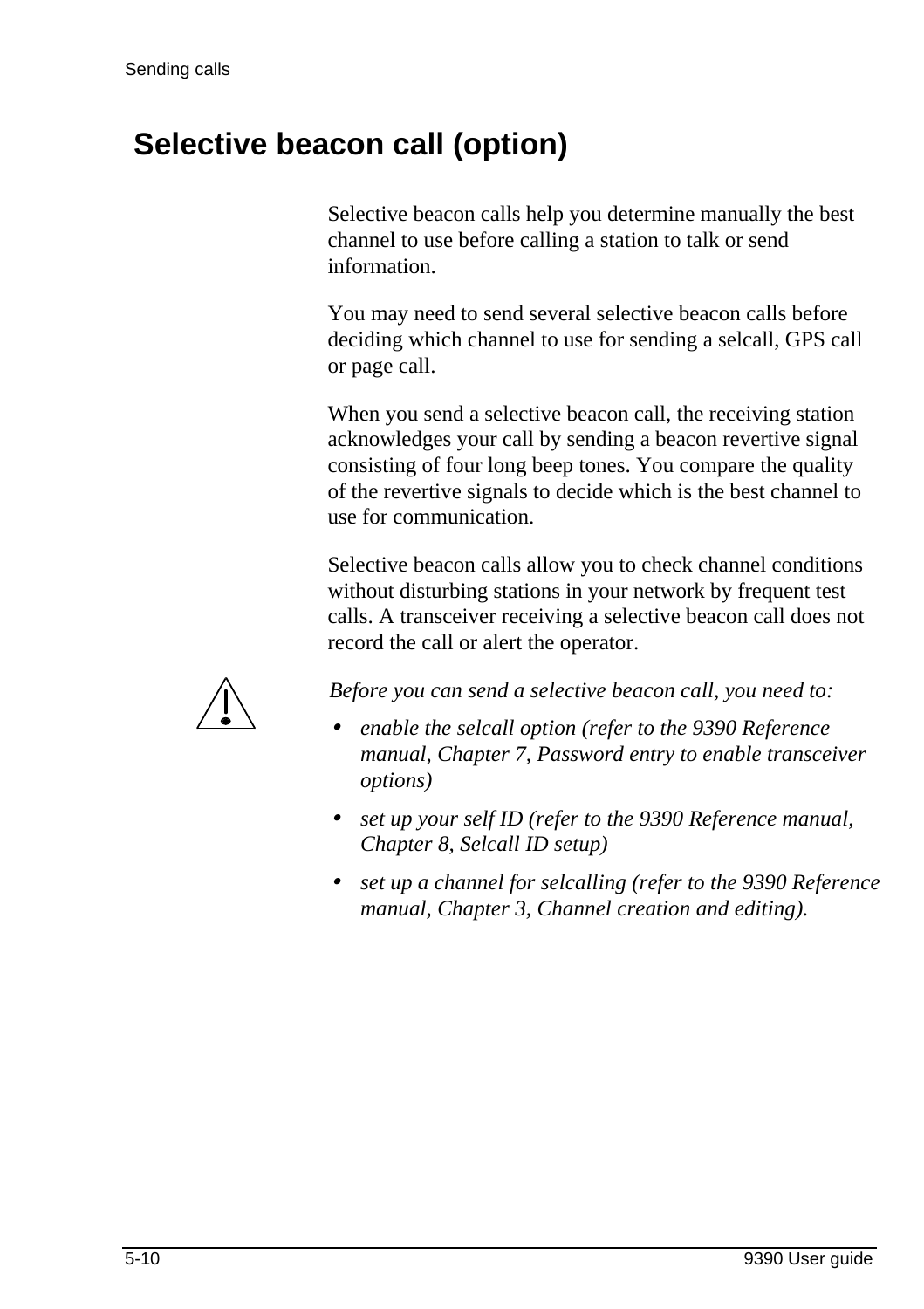#### To send a Selective Beacon call:

|                  | <b>Action</b>                                                                                                  | <b>Notes</b>                                                                                                                                                                                   |
|------------------|----------------------------------------------------------------------------------------------------------------|------------------------------------------------------------------------------------------------------------------------------------------------------------------------------------------------|
| 1.               | In Channel mode, select a<br>transmit channel that is<br>also a frequency scanned<br>by the other station.     | Example of the display:<br>Fleet channel<br><b>USB</b><br>5820<br>HI<br>Pwr<br>RF-<br>Rx                                                                                                       |
| $\overline{2}$ . | Wait until the channel is<br>clear of all voice and data<br>traffic.                                           | Temporarily switch off any<br>muting so that you can hear the<br>channel activity.                                                                                                             |
| 3.               | Press<br><b>B'con</b><br>100<br>0                                                                              | Example of the display:<br>185074<br>Sel Beacon:<br><b>USB</b><br>51<br>5820<br>TYPF<br>CALL<br>Rx<br>The top right position of the<br>display shows the ID of the last<br>station you called. |
| 4                | Enter the ID of the station<br>you want to call (if<br>different to the one<br>displayed)<br>numera<br>buttons | If the transceiver 'beeps' when<br>you try to enter the ID, the<br>channel has been set up with a<br>fixed ID to call. Refer to the<br>9390 Reference manual,<br>Chapter 8, Selcall ID setup.  |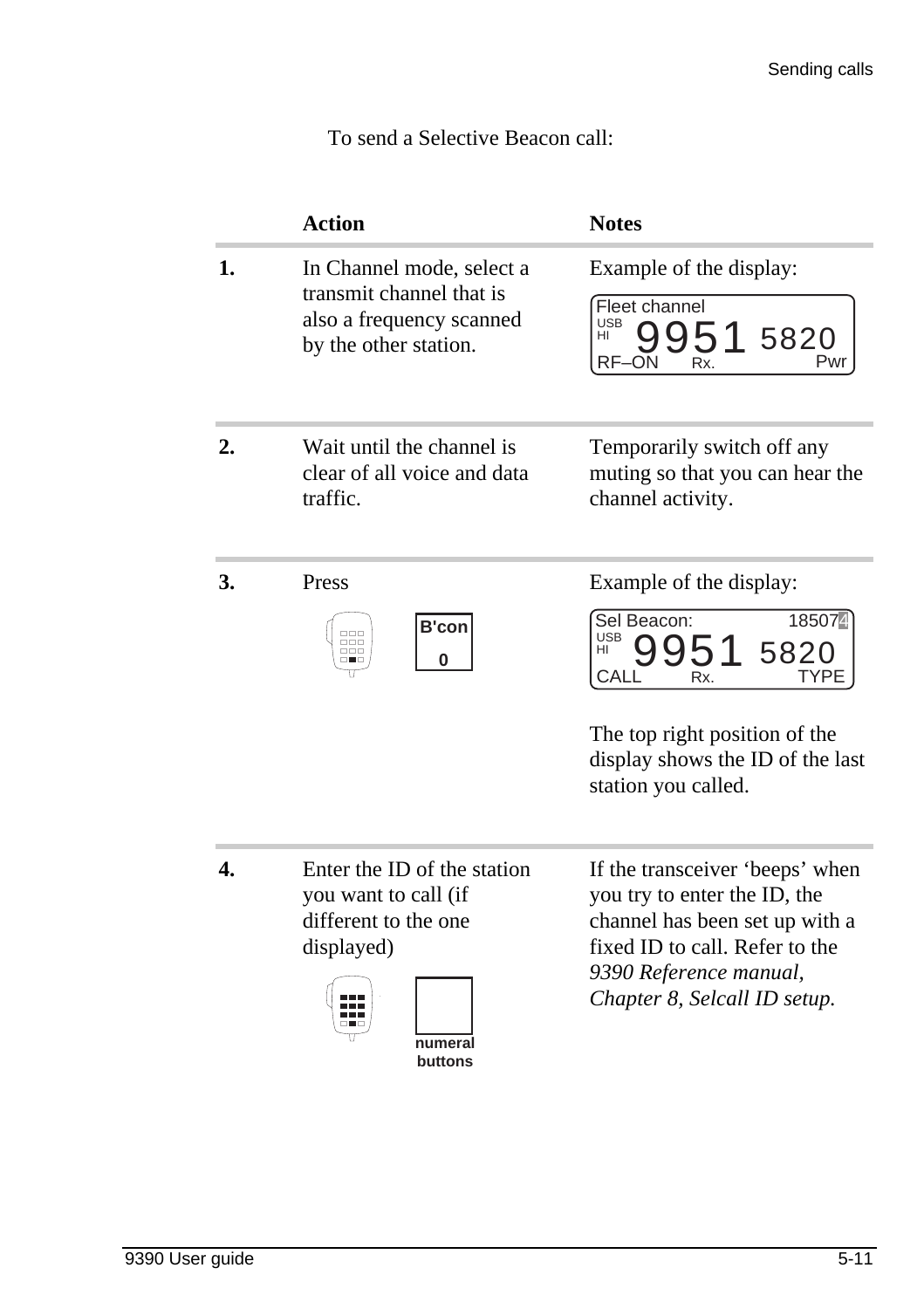|    | Action                                                                                                                                                                                              | <b>Notes</b>                                                                                                                                                                                                                                                      |
|----|-----------------------------------------------------------------------------------------------------------------------------------------------------------------------------------------------------|-------------------------------------------------------------------------------------------------------------------------------------------------------------------------------------------------------------------------------------------------------------------|
| 5. | To send the call, press<br>Call<br>88 B B<br>88 88<br><sub>or</sub>                                                                                                                                 | You hear your transceiver's<br>calling tones. Example of the<br>display:<br>Sel Beacon:<br>185074<br><b>USB</b><br>5820<br>HI<br>Within 20 seconds, the other<br>station automatically<br>acknowledges your call by<br>sending a 4-beep tone revertive<br>signal. |
| 6. | Are the four long beep<br>tones of the beacon<br>revertive signal strong<br>compared to the<br>background noise on the<br>channel?<br>Yes ><br>Step 7.<br>$No \ge$<br><b>Repeat from</b><br>Step 1. | Example of the display:<br>Fleet channel<br><b>USB</b><br>5820<br>HI<br><b>RF-ON</b><br>Rx<br>If the beacon revertive signal is<br>weak or inaudible, send a<br>selective beacon call on another<br>channel scanned by the other<br>station.                      |

**7.** Send your selcall, GPS call or page call using the best channel.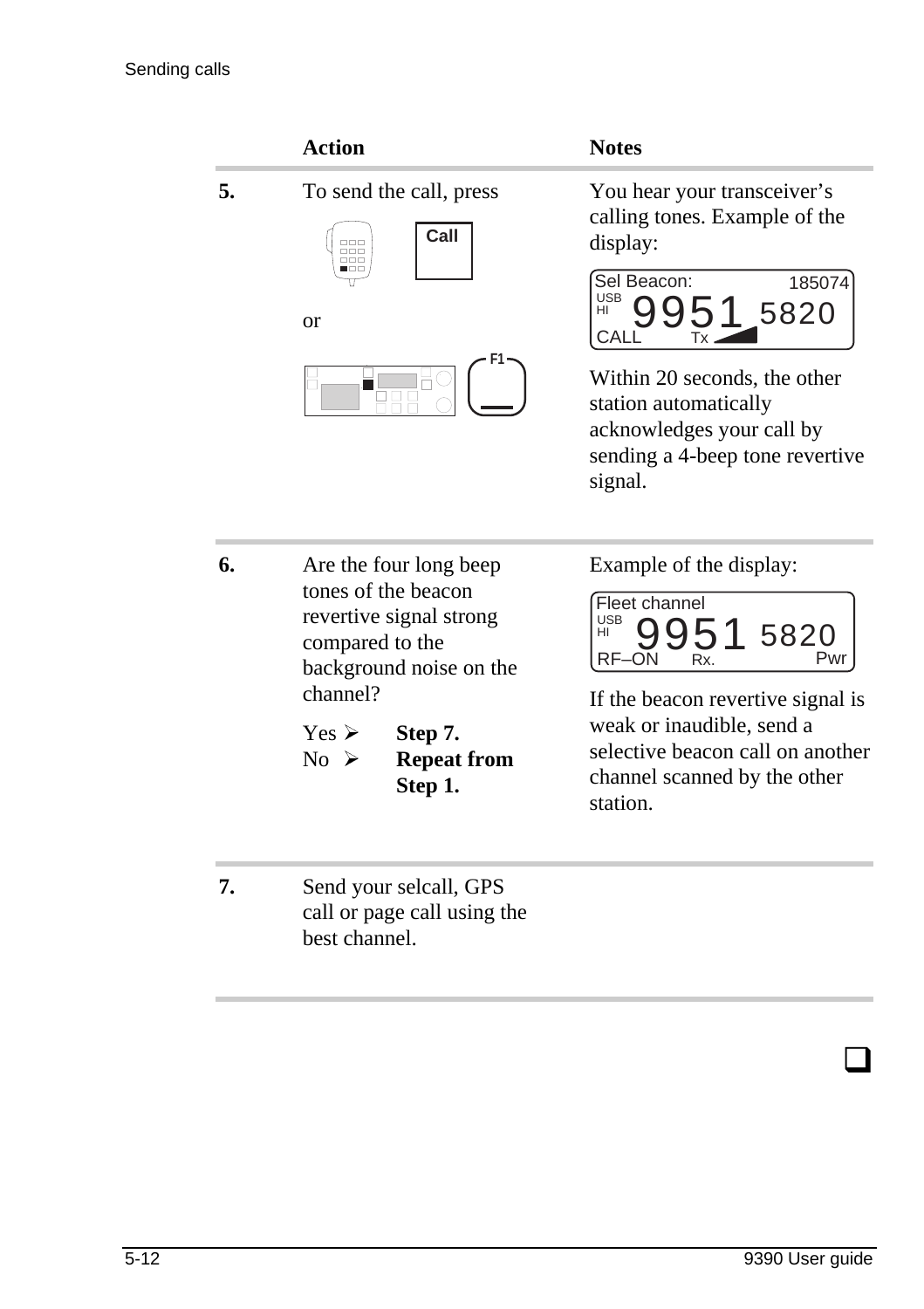## **Selcall (option)**

A selcall (selective call) allows you to selectively call a station by its self ID prior to voice communication.



*Before you can send a selcall, you need to:*

- *enable the selcall option (refer to the 9390 Reference manual, Chapter 7, Password entry to enable transceiver options)*
- *set up your self ID (refer to the 9390 Reference manual, Chapter 8, Selcall ID setup)*
- *set up a channel for selcalling (refer to the 9390 Reference manual, Chapter 3, Channel creation and editing).*

Specifying 99 for the last two digits of the station you are calling changes the selcall to a 99-beacon call (refer to the *9390 Reference manual, Chapter 8, 99-beacon call response on/off*). Any station with a selcall ID that matches your calling ID, excluding the last two 99 digits, will respond. You can use 99-beacon calls instead of selective beacon calls to find the best channel to communicate on.

To send a selcall:

| Action                                                                                                                  | <b>Notes</b>                               |
|-------------------------------------------------------------------------------------------------------------------------|--------------------------------------------|
| To find a good channel to<br>use, send selective beacon<br>calls on the frequencies<br>scanned by the other<br>station. | See Selective beacon call on<br>page 5-10. |
| In Channel mode, select<br>the best channel and wait<br>until the channel is clear<br>of all voice and data<br>traffic. |                                            |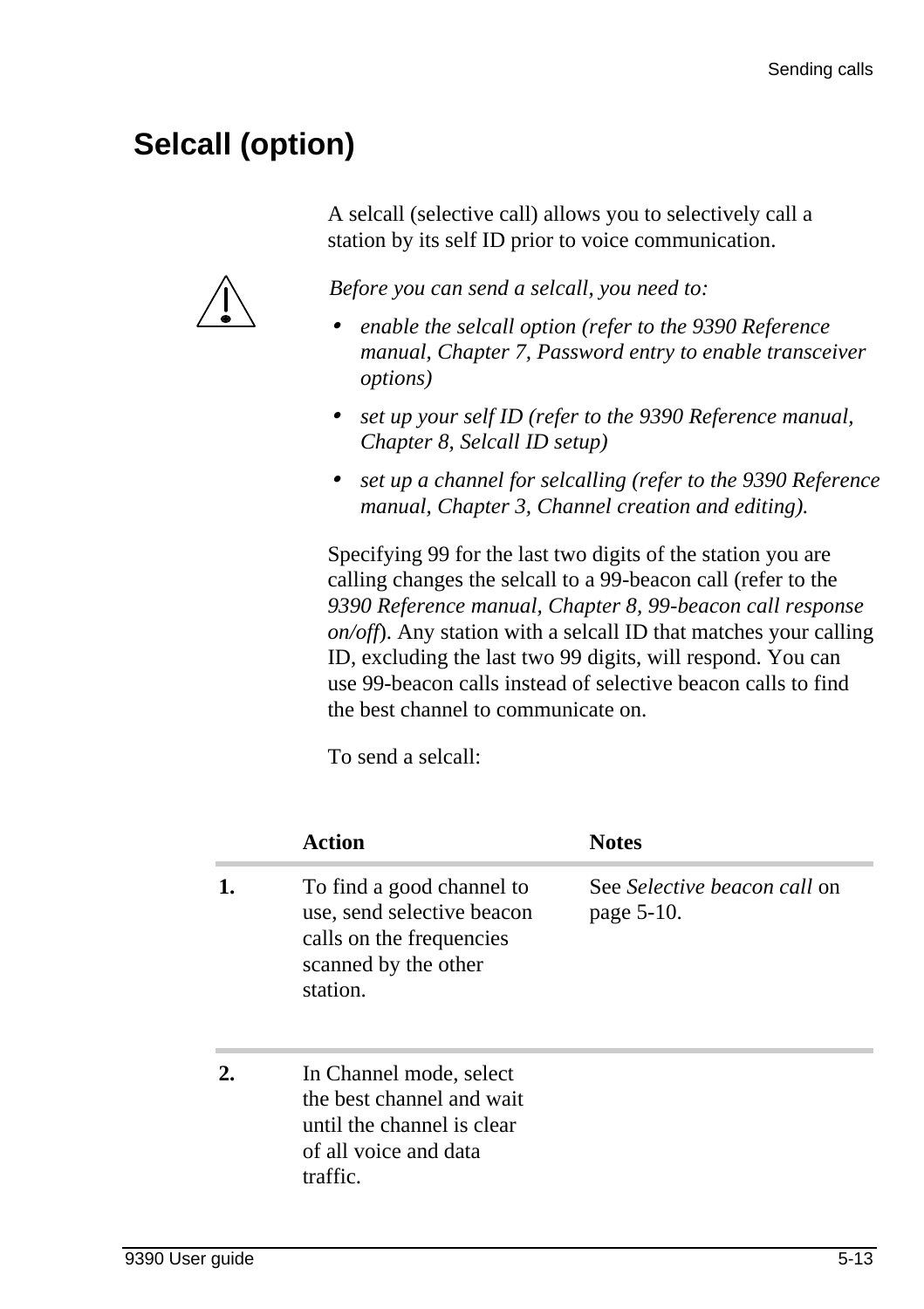|    | <b>Action</b>                                                                                                   | <b>Notes</b>                                                                                                                                                                                                                                                                            |
|----|-----------------------------------------------------------------------------------------------------------------|-----------------------------------------------------------------------------------------------------------------------------------------------------------------------------------------------------------------------------------------------------------------------------------------|
| 3. | Press<br>Call<br>88 B B<br>300<br>100                                                                           | Example of the display:<br>185074<br>Selcall:<br><b>USB</b><br>5820<br>HI<br>TYPE<br>Rx<br>CAL<br>The top right of the display<br>shows the ID of the last station<br>you called.                                                                                                       |
| 4. | Enter the ID of the station<br>you want to call (if<br>different to the one<br>displayed)<br>numeral<br>buttons | If you want to send a group<br>selcall, see Chapter 7, Group<br>calling.<br>If the transceiver 'beeps' when<br>you try to enter the ID, the<br>channel has been set up with a<br>fixed ID to call. Refer to the<br>9390 Reference manual,<br>Chapter 8, Selcall ID setup.               |
| 5. | To send the call, press<br>Call<br>88 B G<br>100<br><sub>or</sub>                                               | You hear your transceiver's<br>calling tones. Example of the<br>display:<br>Calling:<br>185074<br>USB<br>5820<br>HI<br>CALL<br>Within 20 seconds, the other<br>station automatically<br>acknowledges your call by<br>sending a 6-beep tone revertive<br>signal (unless you sent a group |

call).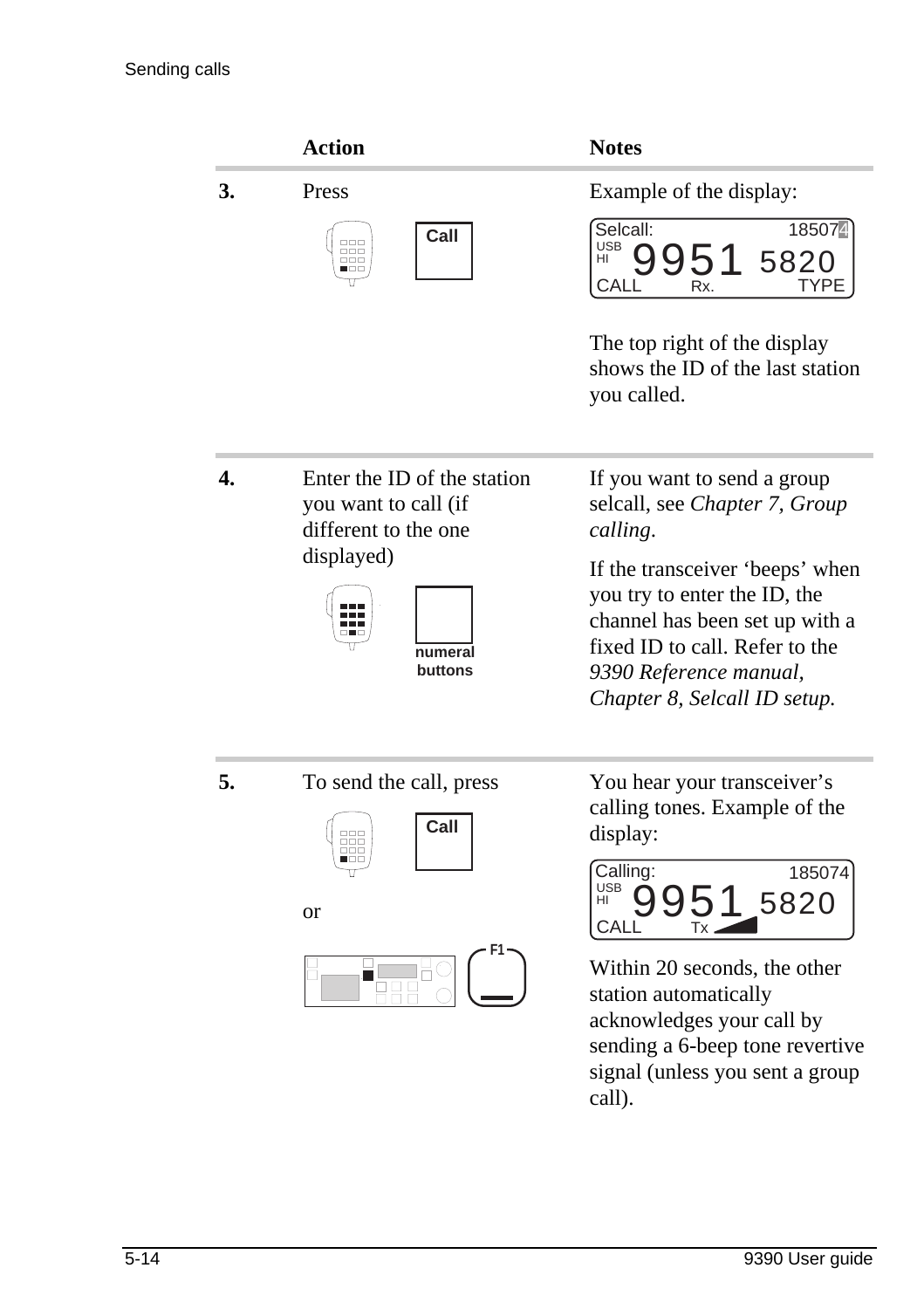|    | Action                                                           | <b>Notes</b>                                                                                                            |
|----|------------------------------------------------------------------|-------------------------------------------------------------------------------------------------------------------------|
| 6. | Wait for the operator of<br>the other station to talk to<br>you. | The operator is notified of your<br>call by an alarm that sounds<br>like a telephone.                                   |
|    |                                                                  | If the station is unattended, wait<br>to be called back.                                                                |
|    | To restart scanning, press<br>Scan<br>ឧ                          | Now that you have finished the<br>call, you want the transceiver to<br>be ready to detect the next call<br>sent to you. |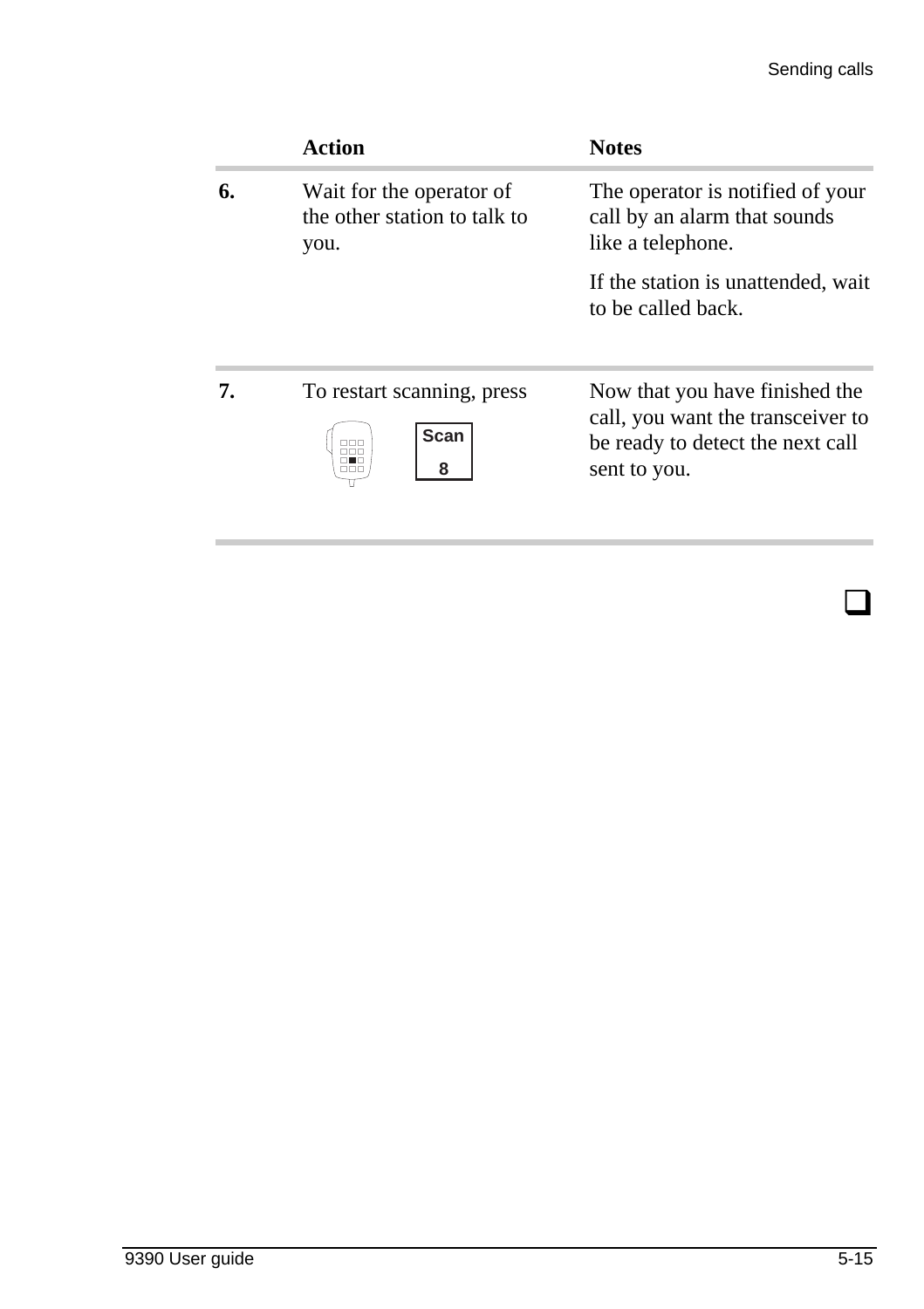# **Telcall (option)**

This section describes how to use your transceiver to send telcalls (telephone calls) through the Public Switched Telephone Network (PSTN). It describes how to send standard telcalls and the more secure Radphone Direct Dial (RDD) telcalls.

In a telcall, you call a station that is capable of connecting you to the PSTN. Your transceiver sends the telephone number you want to call. The receiving station automatically transcribes the call, via a suitable controlling interface to the telephone network, which calls the number you want.

You can send telcalls to stations privately equipped with telephone interconnect units such as the IPC-500.



*Your conversation is not private and can be monitored by anyone tuned to your transmit frequency.*

*Before you can send a telcall, you need to:*

- *enable the selcall option (refer to the 9390 Reference manual, Chapter 7, Password entry to enable transceiver options)*
- *make sure that the use of telcalls is switched on (refer to the 9390 Reference manual, Chapter 8, Telcall availability on/off)*
- *set up your self ID (refer to the 9390 Reference manual, Chapter 8, Selcall ID setup)*
- *set up a channel for selcalling (refer to the 9390 Reference manual, Chapter 3, Channel creation and editing).*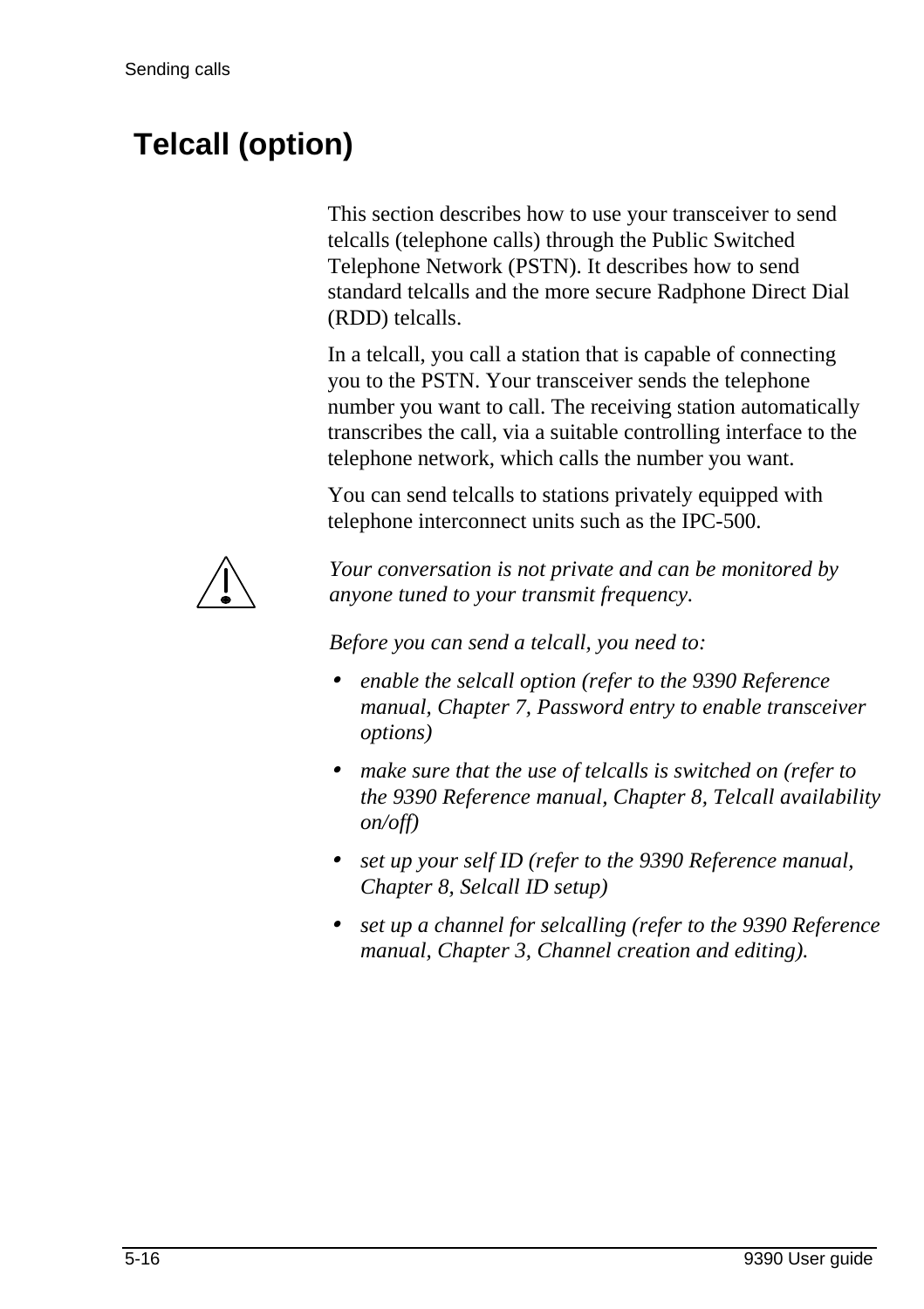Figure 5.1 shows a typical private network for sending telephone calls. Ship stations wanting to send telephone calls send telcalls to the coast station.



**Figure 5.1** Private network for sending telephone calls

You can specify up to sixteen digits for the telephone number. To save you from having to enter the telephone number each time you send a call you can set up to ten telephone numbers in the transceiver's telephone directory (refer to the *9390 Reference manual, Chapter 3, Telephone directory creation*).

At the end of a telcall, the telephone line should be disconnected by command before you hang up. You can either send an 'ENDCALL' message or get the person on the telephone to disconnect the line at their end (by dialling 99 on a DTMF-tone phone if an IPC-500 unit is being used).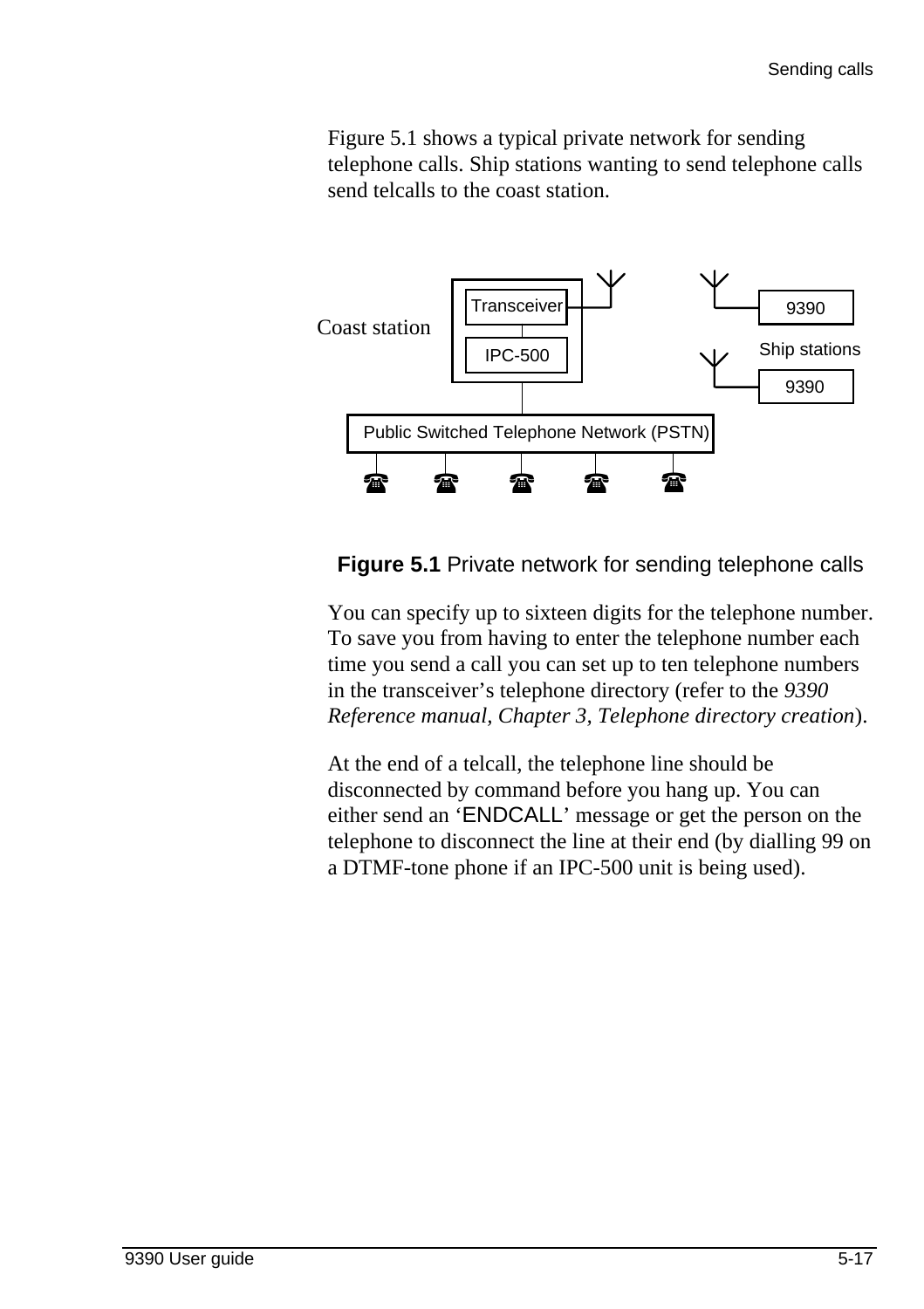### **Radphone Direct Dial**

Your self ID is sent automatically when you send an RDD telcall. It identifies you as the caller. Your RDD PIN protects you from other users copying your self ID and sending unauthorised calls.



*Before you can send an RDD telcall, you need to:*

- *set up the RDD PIN and self ID in a selcall group (with '*RDD*' as the selcall type, refer to the 9390 Reference manual, Chapter 8, Selcall ID setup)*
- *assign this selcall group to the channels you use to send RDD telcalls (refer to the 9390 Reference manual, Chapter 3, Channel creation and editing).*

To send a telcall or RDD telcall:

| Action                                                                                                                  | <b>Notes</b>                                      |
|-------------------------------------------------------------------------------------------------------------------------|---------------------------------------------------|
| To find a good channel to<br>use, send selective beacon<br>calls on the frequencies<br>scanned by the other<br>station. | See <i>Selective beacon call</i> on<br>page 5-10. |
| In Channel mode, select<br>the best channel and wait<br>until the channel is clear<br>of all voice and data<br>traffic. |                                                   |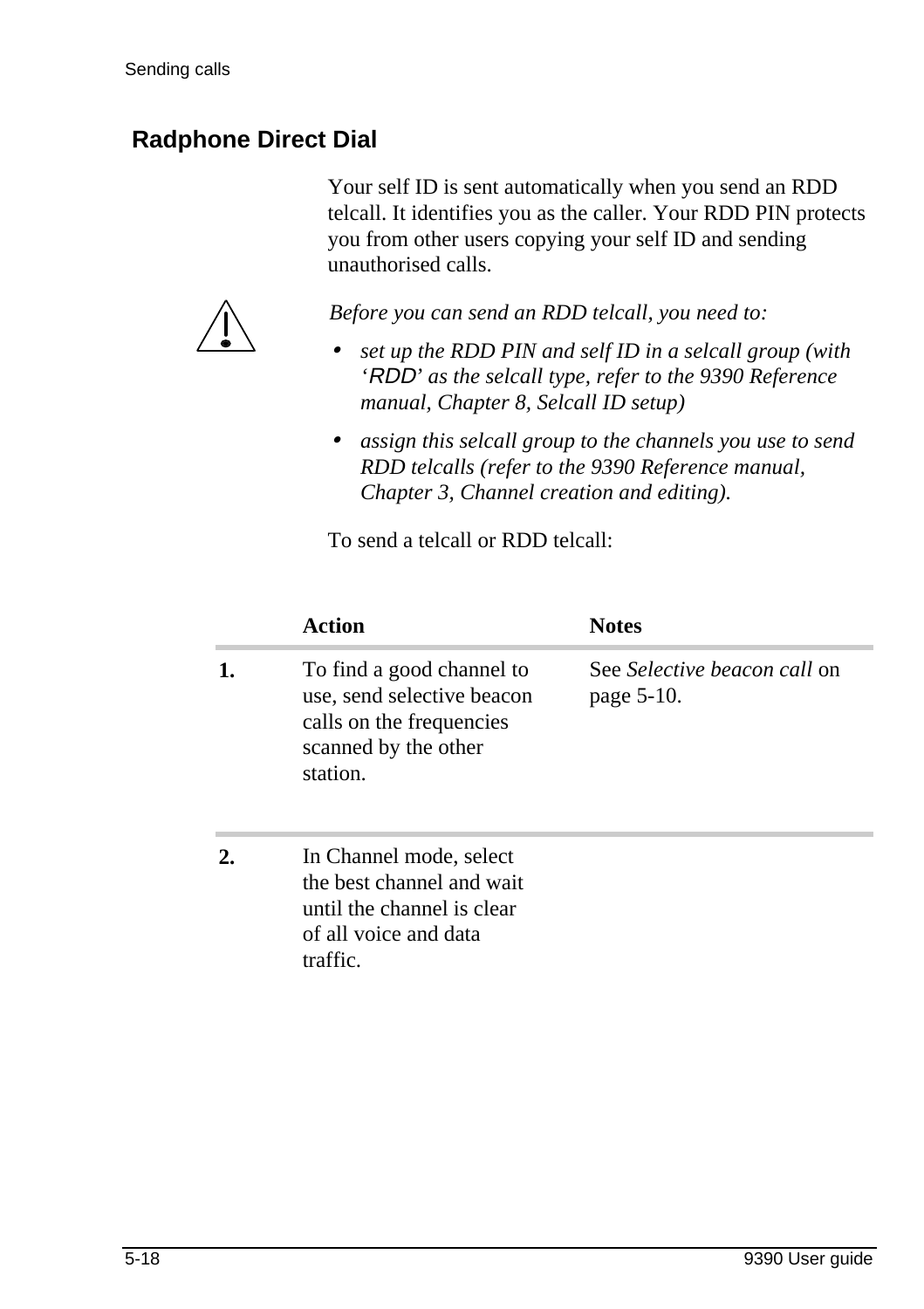|    | <b>Action</b>                                                                                                   | <b>Notes</b>                                                                                                                                                                                  |
|----|-----------------------------------------------------------------------------------------------------------------|-----------------------------------------------------------------------------------------------------------------------------------------------------------------------------------------------|
| 3. | Press<br>Call<br>000<br>$\Box$<br>100<br><b>IDE</b>                                                             | Example of the display:<br>185074<br>Selcall:<br><b>USB</b><br>5820<br>HI<br><b>TYPE</b><br>CALL<br>Rx<br>The top right of the display<br>shows the ID of the last station<br>you called.     |
| 4. | Enter the ID of the station<br>you want to call (if<br>different to the one<br>displayed)<br>numeral<br>buttons | If the transceiver 'beeps' when<br>you try to enter the ID, the<br>channel has been set up with a<br>fixed ID to call. Refer to the<br>9390 Reference manual,<br>Chapter 8, Selcall ID setup. |
| 5. | Press<br>Enter<br>000<br>000<br>000<br>R'call<br>3 O M                                                          | Example of the display:<br>Tel:<br>083050311<br><b>USB</b><br>5820<br>HI<br><b>ENDCAL</b><br>CALI<br>Rx<br>If the message 'Telcalls<br>disabled' is displayed, refer to                       |

the *9390 Reference manual, Chapter 8, Telcall availability*

*on/off*.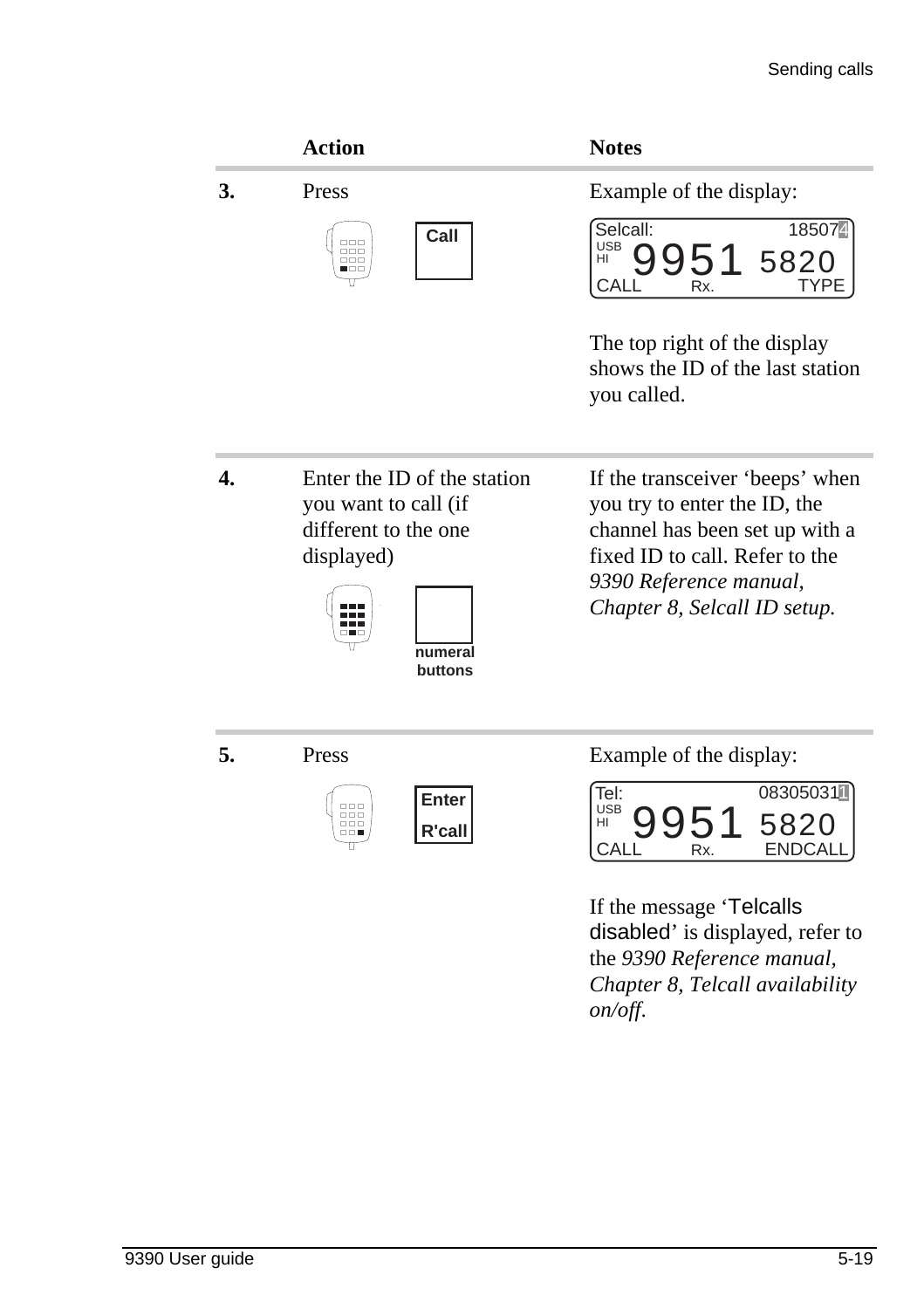|                        | <b>Action</b>                                                                                                  | <b>Notes</b>                                                                       |
|------------------------|----------------------------------------------------------------------------------------------------------------|------------------------------------------------------------------------------------|
| 6.                     | Do you want to select a<br>telephone number from<br>the transceiver pre-<br>programmed telephone<br>directory? |                                                                                    |
|                        | Yes $\triangleright$<br>Step 7.<br>No ><br>Step 9.                                                             |                                                                                    |
| 7.                     | Press                                                                                                          | Example of the display:                                                            |
|                        | Enter<br>888<br>300<br>R'call<br>וחד                                                                           | Ch: 9951<br>Tel-Dir:<br>083050311<br>Tel:<br>Codan Adelaide<br>PROG<br>CALL<br>Rx. |
| 8.                     | To select one of the<br>telephone numbers in the<br>directory, rotate                                          |                                                                                    |
|                        | Select                                                                                                         |                                                                                    |
|                        | Continue $\triangleright$<br>Step 10.                                                                          |                                                                                    |
| 9.<br>(from<br>Step 6) | Enter the telephone<br>number you want to call<br>(if different to the one<br>displayed)                       | Enter up to 16 digits.                                                             |
|                        | numeral<br>buttons                                                                                             |                                                                                    |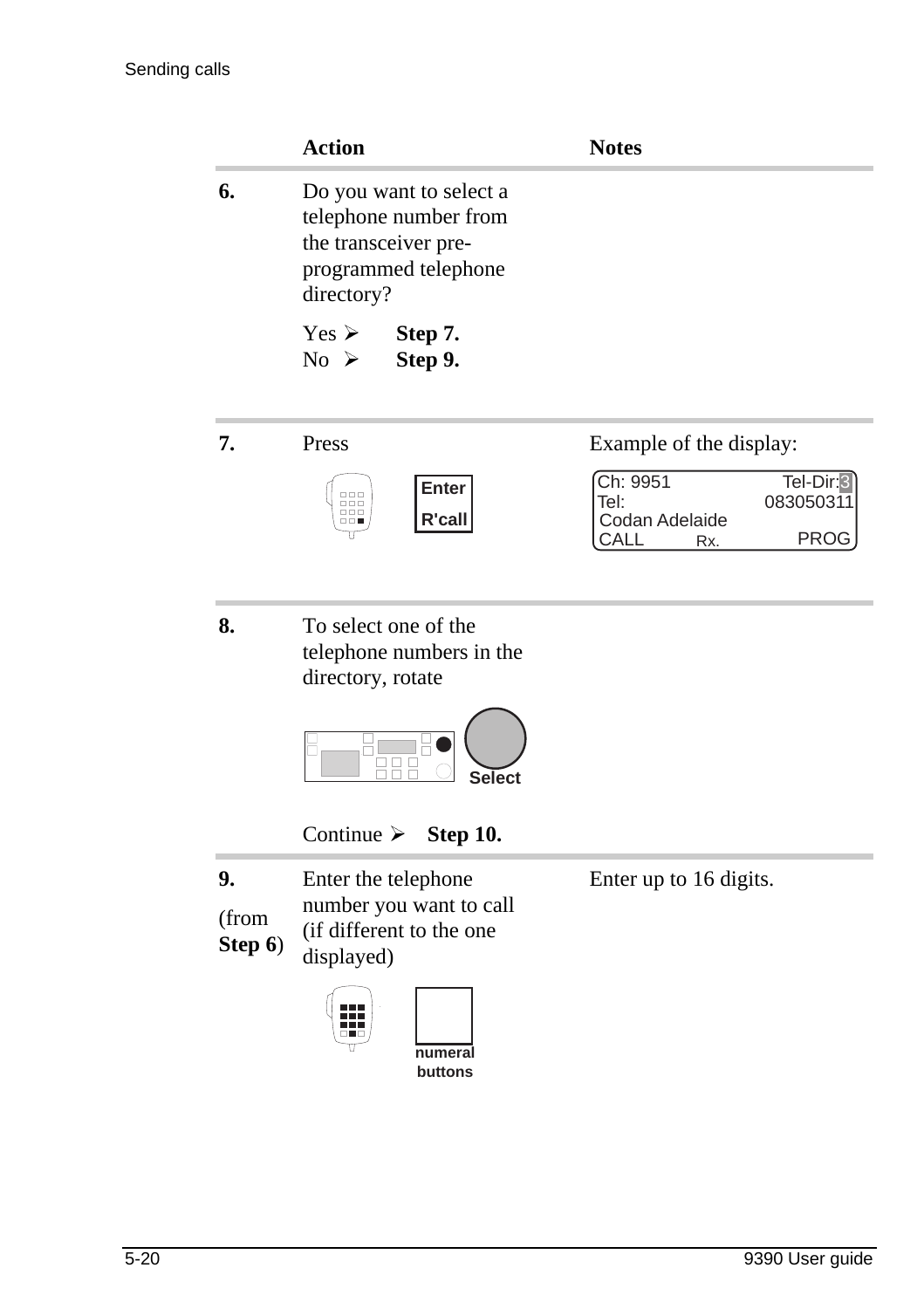|     | <b>Action</b>                                                                                      | <b>Notes</b>                                                                                                                                                                                                                                                                                                                  |
|-----|----------------------------------------------------------------------------------------------------|-------------------------------------------------------------------------------------------------------------------------------------------------------------------------------------------------------------------------------------------------------------------------------------------------------------------------------|
| 10. | To send the call, press<br>Call<br>88 8<br>IOE<br>or                                               | You hear your transceiver's<br>calling tones. Example of the<br>display:<br>Tel-Calling:<br>185074<br><b>USB</b><br>1 5820<br>HI<br>CAL<br>Within 20 seconds, the other<br>station automatically<br>acknowledges your call by<br>sending a 4-beep tone revertive<br>signal. After a pause, you hear<br>the telephone ringing. |
| 11. | Wait for the person to<br>answer the telephone then<br>respond with normal voice<br>communication. | At the end of a telcall, the<br>telephone line should be<br>disconnected by command<br>before you hang up.<br>If you hear the engaged tone,<br>the other party has hung up<br>without disconnecting the line.                                                                                                                 |
| 12. | To disconnect the line by<br>sending an 'ENDCALL'                                                  | Example of the display:<br>Selcall:<br>185074                                                                                                                                                                                                                                                                                 |

message, press



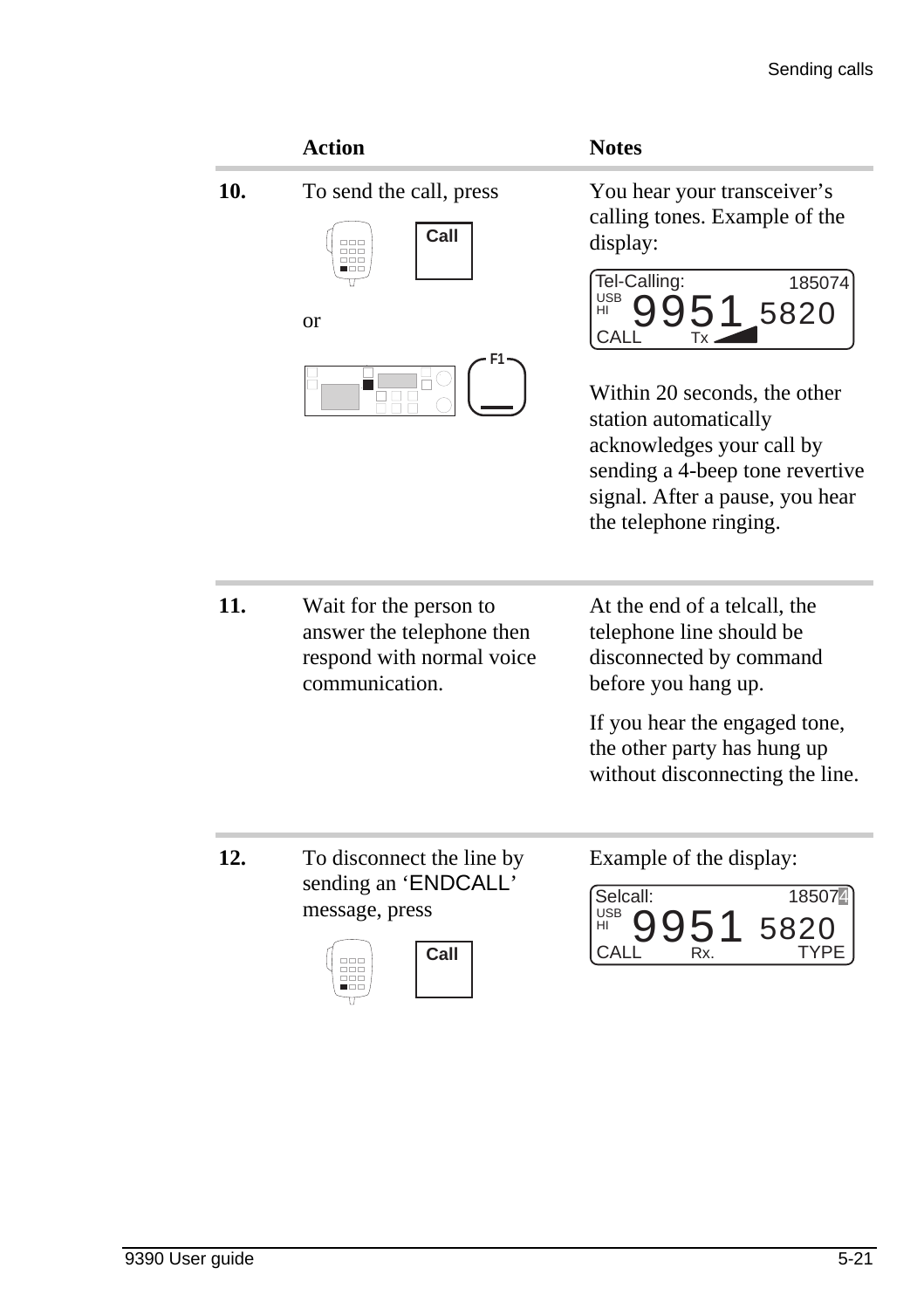

**14.** Press



The transceiver transmits the 'ENDCALL' message. Example of the display:



If successful, you hear the 5-beep disconnect tone after several seconds. The transceiver returns to Channel mode:



#### **15.** To restart scanning, press



Now that you have finished the call, you want the transceiver to be ready to detect the next call sent to you.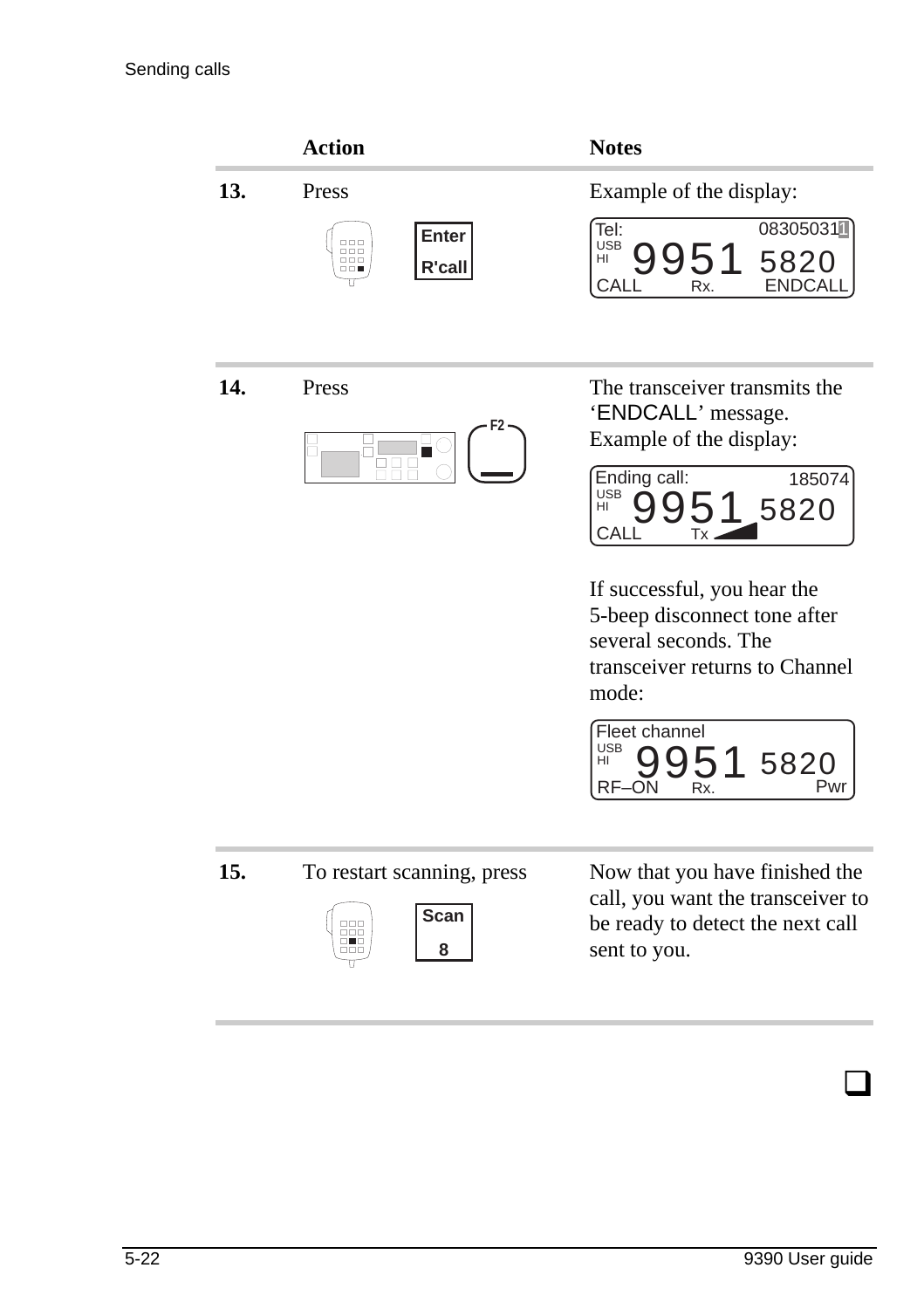### **GPS beacon call (option)**

GPS (Global Positioning System) is a system for displaying the geographical location of a station. The GPS receiver picks up latitude and longitude coordinates from passing satellites.

A GPS beacon call obtains the global position of another station.

When a station receives a GPS beacon call, it automatically transmits the GPS information. The operator is not alerted that a call has been received. For example, a coast station operator might send a GPS beacon call to locate the position of a ship station.

If the station you are calling has set up a privacy key, you will need to set up the same privacy key in your transceiver to be able to receive GPS information from this station.



*Before you can send a GPS beacon call, you need to:*

- *enable both the selcall and GPS options (refer to the 9390 Reference manual, Chapter 7, Password entry to enable transceiver options)*
- *make sure that the station you are calling is also set up for using GPS*
- *check if you need to match the other station's use of a privacy key (refer to the 9390 Reference manual, Chapter 5, Call privacy on/off)*
- *set up your self ID (refer to the 9390 Reference manual, Chapter 8, Selcall ID setup)*
- *set up a channel for selcalling (refer to the 9390 Reference manual, Chapter 3, Channel creation and editing).*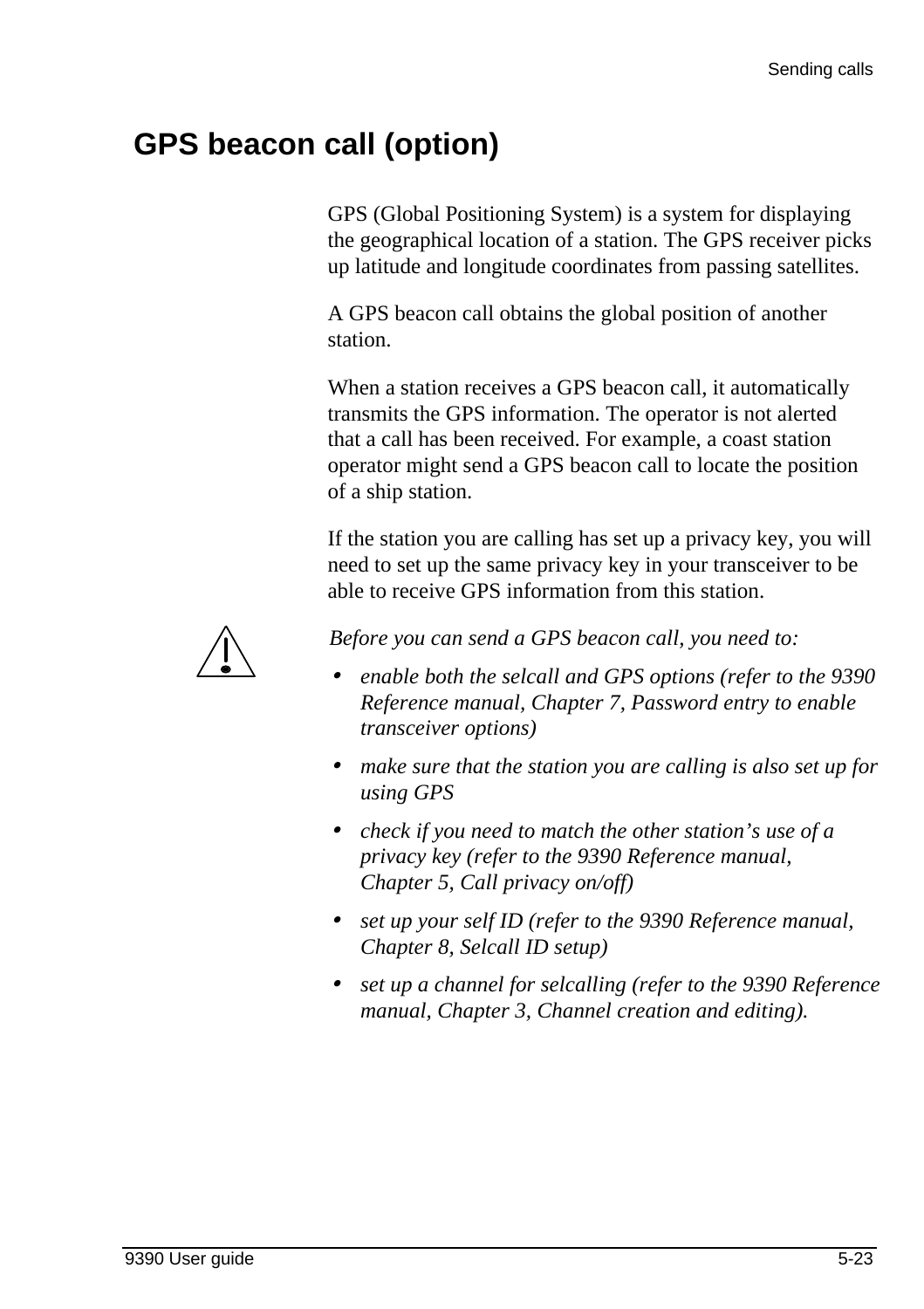#### To send a GPS beacon call:

|    | <b>Action</b>                                                                         | <b>Notes</b>                                                                                                                                                                                                             |
|----|---------------------------------------------------------------------------------------|--------------------------------------------------------------------------------------------------------------------------------------------------------------------------------------------------------------------------|
| 1. | In Channel mode, select<br>one of the frequencies<br>scanned by the other<br>station. |                                                                                                                                                                                                                          |
| 2. | Wait until the channel is<br>clear of all voice and data<br>traffic.                  | Temporarily switch off any<br>muting so that you can hear<br>activity on the channel.                                                                                                                                    |
| 3. | Press<br>Call<br>888<br>ooc                                                           | The display shows the last type<br>of call sent:<br>185074<br>Selcall:<br><b>USB</b><br>951 5820<br>HI<br><b>TYPE</b><br>∷AL<br>The top right position of the<br>display shows the ID of the last<br>station you called. |
|    | Repeatedly press                                                                      | Example of the display:                                                                                                                                                                                                  |



until you see 'GPS beacon' displayed on the top line.

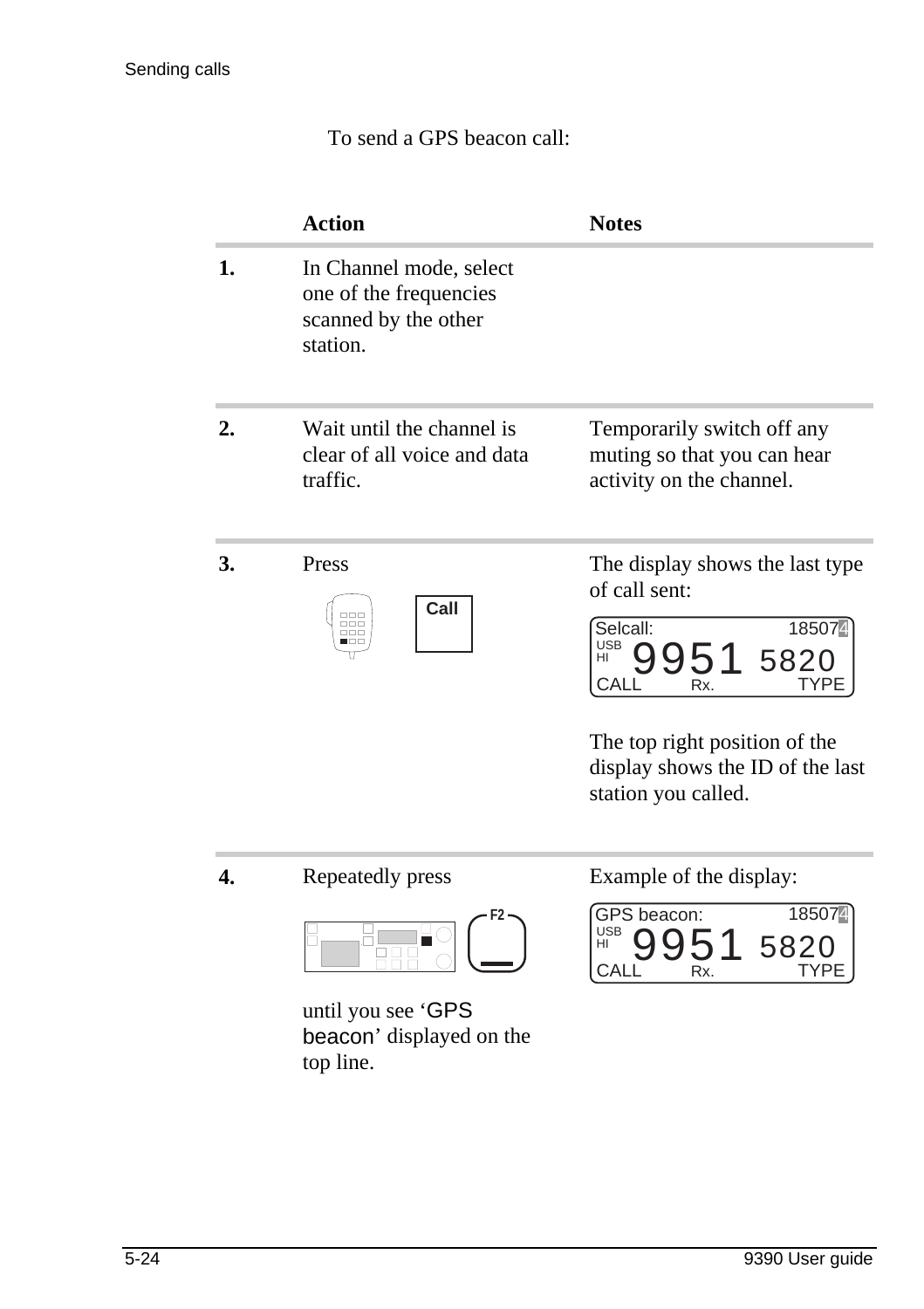| Action                                                                                                         | <b>Notes</b>                                                                                                                                                                                  |
|----------------------------------------------------------------------------------------------------------------|-----------------------------------------------------------------------------------------------------------------------------------------------------------------------------------------------|
| Enter the ID of the station<br>you want to call (if<br>different to the one<br>displayed)<br>numera<br>buttons | If the transceiver 'beeps' when<br>you try to enter the ID, the<br>channel has been set up with a<br>fixed ID to call. Refer to the<br>9390 Reference manual,<br>Chapter 8, Selcall ID setup. |

**6.** To send the call, press



or



You hear your transceiver's calling tones. Example of the display:



While your transceiver waits for call acknowledgment, the display looks like this:



If the call was successful, GPS coordinates are displayed on the top line for 30 seconds.

If the call was unsuccessful, 'No response' is displayed for three seconds:

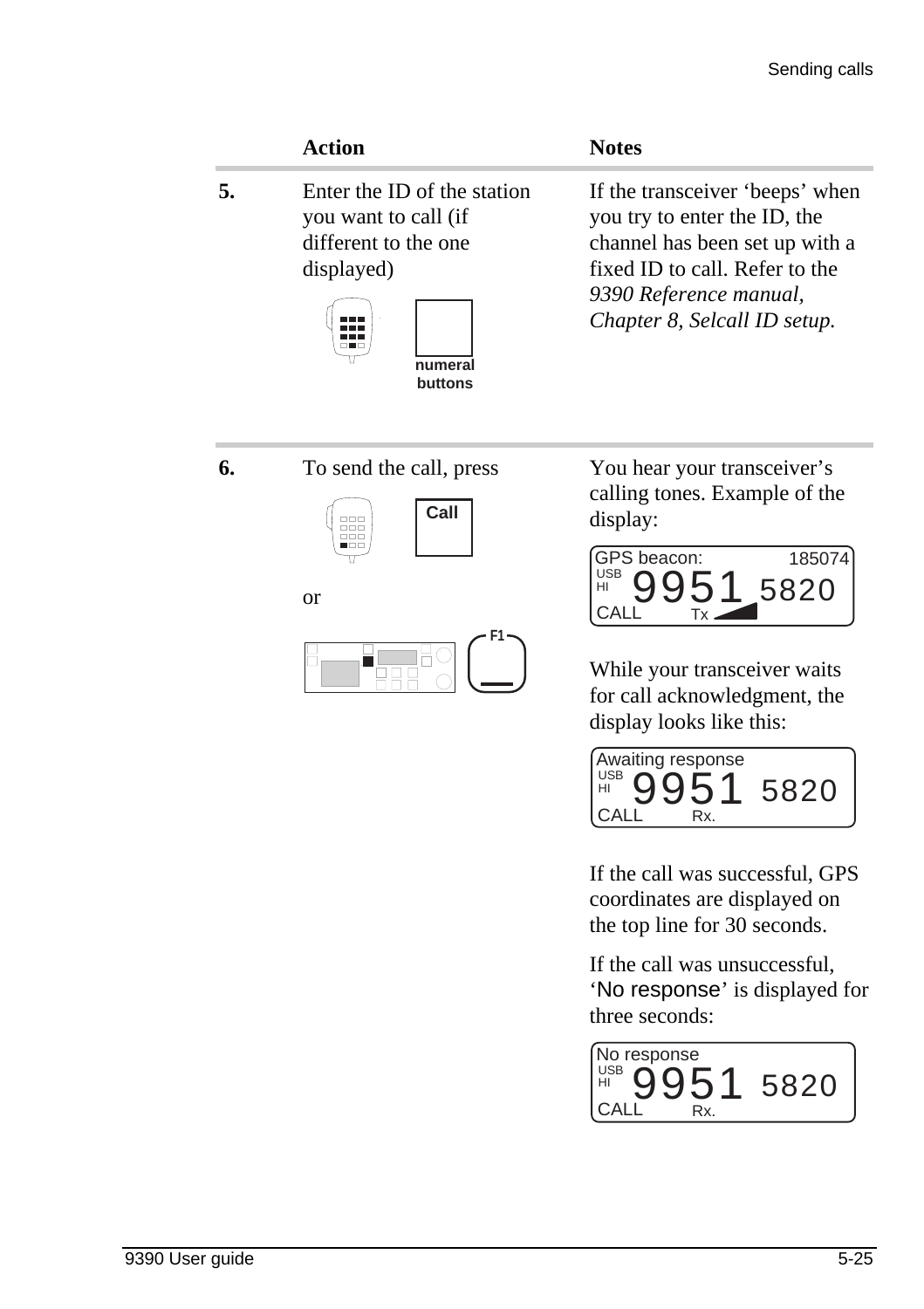|    | <b>Action</b>                                                                             | <b>Notes</b>                                                                                                                                                                                                                                                                                    |
|----|-------------------------------------------------------------------------------------------|-------------------------------------------------------------------------------------------------------------------------------------------------------------------------------------------------------------------------------------------------------------------------------------------------|
| 7. | Was the call successful?<br>Yes ><br>Step 8.<br>$No \ge$<br><b>Repeat from</b><br>Step 1. | If the message 'No response'<br>was displayed, try sending the<br>call again. If the call repeatedly<br>fails, try another channel.<br>If the message 'No remote<br>GPS' was displayed, the call<br>failed because the other station<br>has no GPS receiver connected<br>or no GPS information. |
| 8. | To restart scanning, press<br>Scan<br>888<br>8                                            | Now that you have finished the<br>call, you want the transceiver to<br>be ready to detect the next call<br>sent to you.<br>The GPS information is stored<br>in call memory. To view it, see<br>Chapter 6, Reviewing and<br>returning calls.                                                     |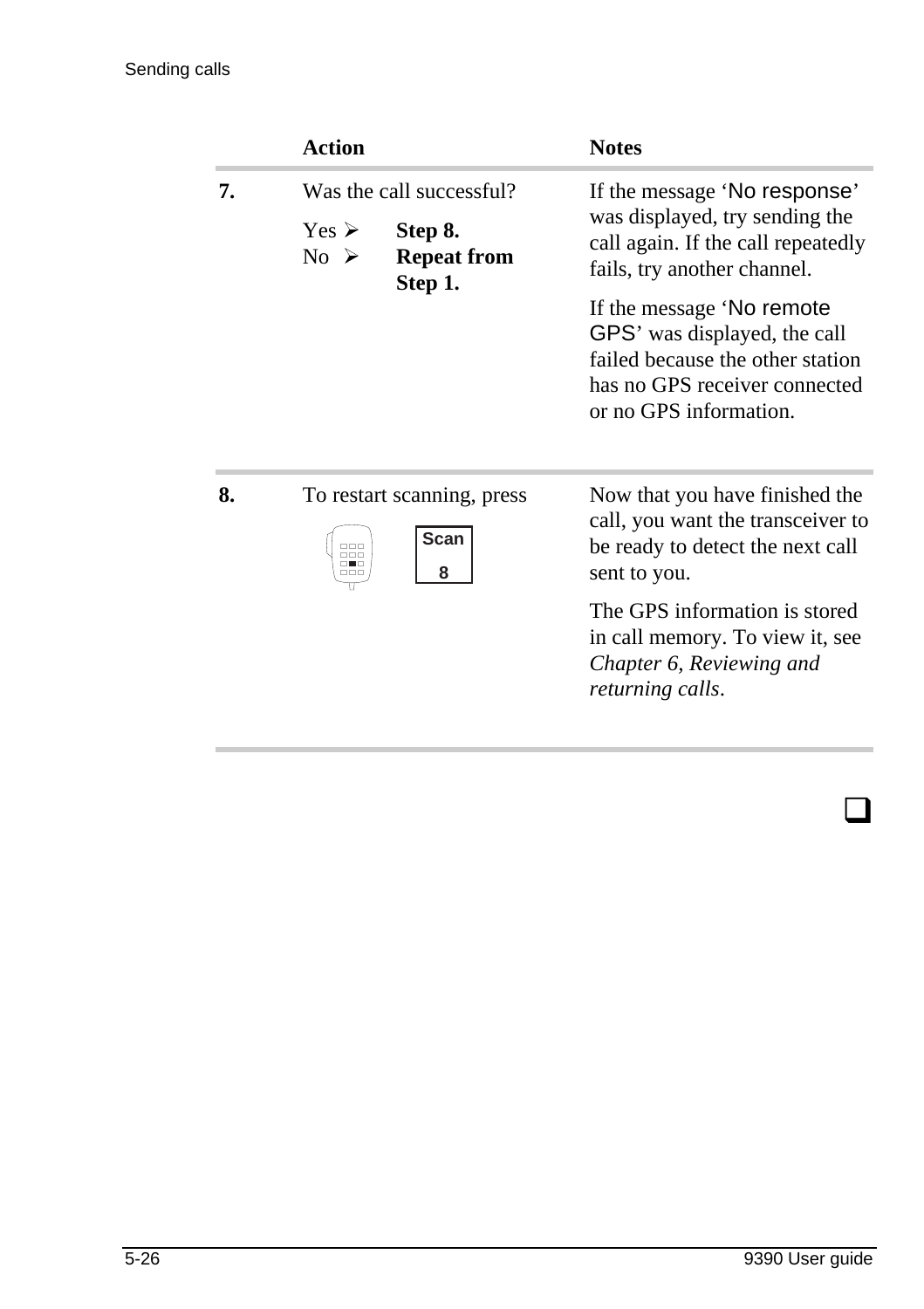## **GPS position call (option)**

GPS (Global Positioning System) is a system for displaying the geographical location of a station. The GPS receiver picks up latitude and longitude coordinates from passing satellites.

A GPS position call sends your global position to another station.

If you want to make sure that only the station you are calling receives your GPS position, use the transceiver's call privacy feature. By setting up a privacy key, you limit the stations that can read your GPS position to those stations using the same privacy key. Refer to the *9390 Reference manual, Chapter 5, Call privacy on/off*.



*Before you can send a GPS position call, you need to:*

- *enable both the selcall and GPS options (refer to the 9390 Reference manual, Chapter 7, Password entry to enable transceiver options)*
- *connect a GPS receiver and set the correct RS-232 and baud rate settings (refer to the 9390 Reference manual, Chapter 11, Connecting ancillary equipment)*
- *make sure that the station you are calling is also set up for using GPS*
- *decide whether you want to use a privacy key (refer to the 9390 Reference manual, Chapter 5, Call privacy on/off)*
- *set up your self ID (refer to the 9390 Reference manual, Chapter 8, Selcall ID setup)*
- *set up a channel for selcalling (refer to the 9390 Reference manual, Chapter 3, Channel creation and editing).*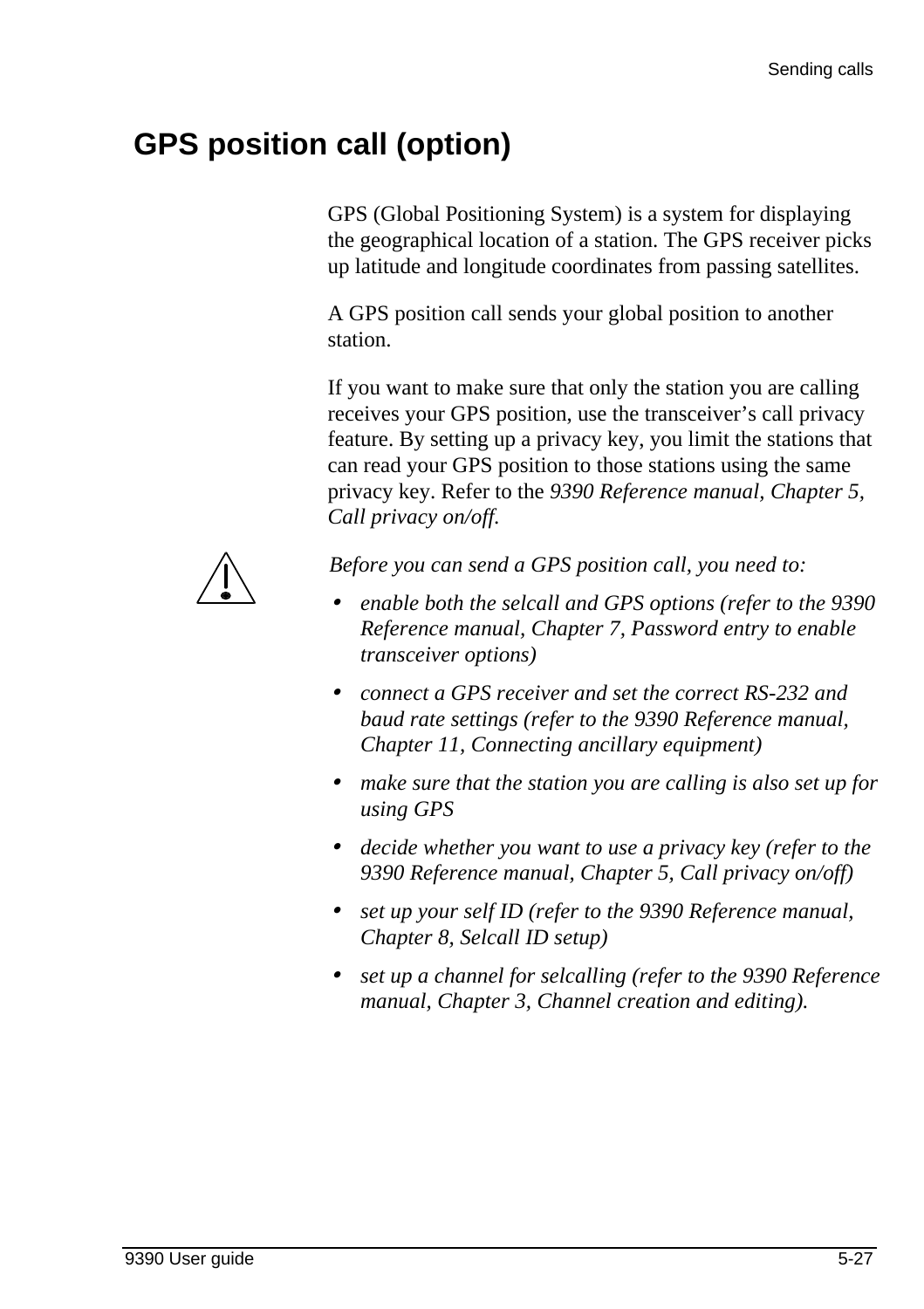#### To send a GPS position call:

|    | <b>Action</b>                                                                                                           | <b>Notes</b>                                                                                                                                                                                                                 |
|----|-------------------------------------------------------------------------------------------------------------------------|------------------------------------------------------------------------------------------------------------------------------------------------------------------------------------------------------------------------------|
| 1. | To find a good channel to<br>use, send selective beacon<br>calls on the frequencies<br>scanned by the other<br>station. | See Selective beacon call on<br>page 5-10.                                                                                                                                                                                   |
| 2. | In Channel mode, select<br>the best channel and wait<br>until the channel is clear<br>of all voice and data<br>traffic. |                                                                                                                                                                                                                              |
| 3. | Press<br>Call<br>미디디<br>70 C                                                                                            | The display shows the last type<br>of call sent:<br>185074<br>Selcall:<br><b>USB</b><br>5820<br>HI<br><b>TYPE</b><br>CALL<br>Rx.<br>The top right position of the<br>display shows the ID of the last<br>station you called. |
| 4. | Repeatedly press<br>until you see 'Send GPS<br>info' displayed on the top                                               | Example of the display:<br>Send GPS info:<br>185074<br><b>USB</b><br>5820<br>HI<br><b>TYPE</b><br>CAL<br>Rx.                                                                                                                 |

line.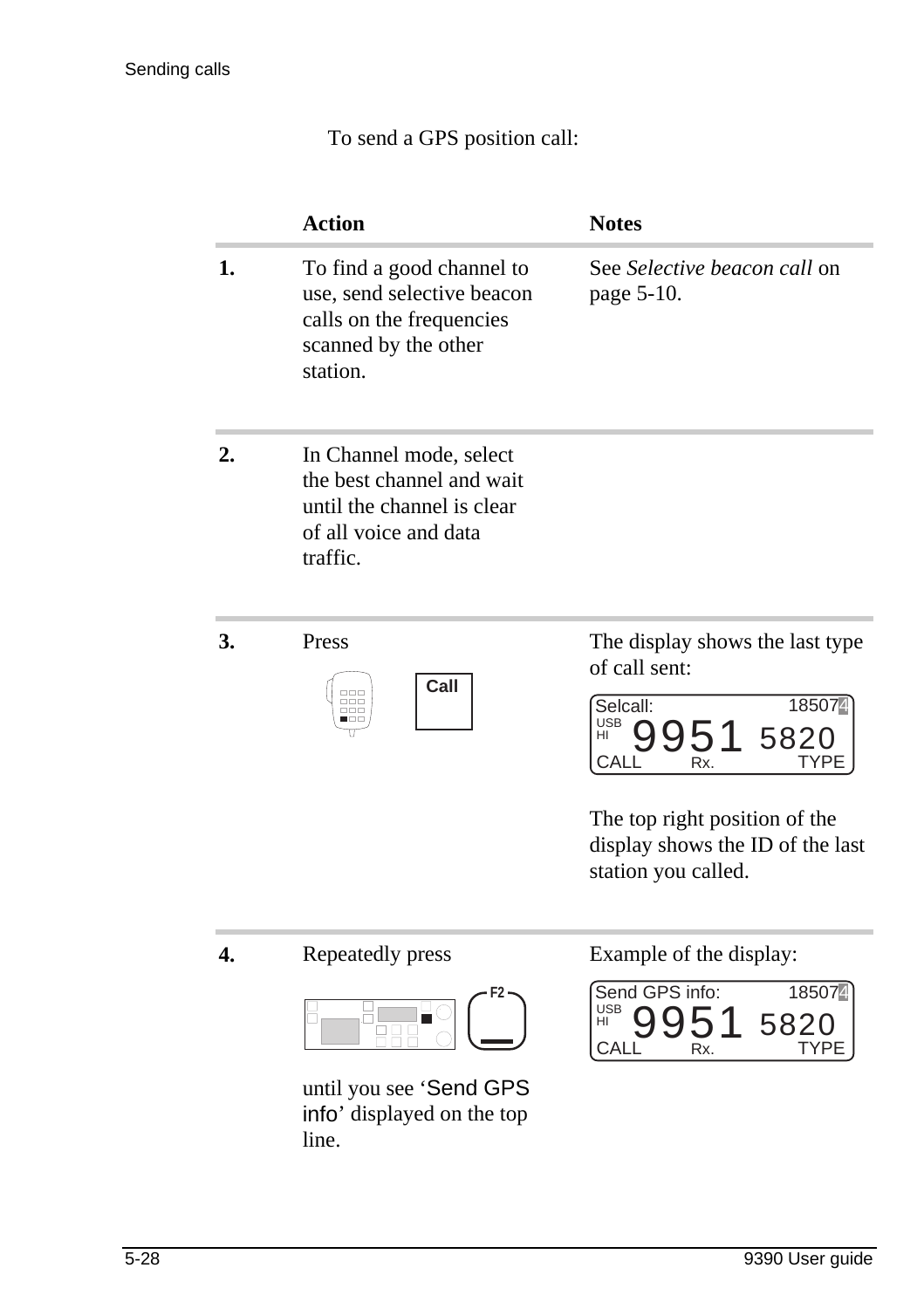|    | <b>Action</b>                                                               | <b>Notes</b>                                                                                                                                                                                                                                                                                                   |
|----|-----------------------------------------------------------------------------|----------------------------------------------------------------------------------------------------------------------------------------------------------------------------------------------------------------------------------------------------------------------------------------------------------------|
| 5. | Enter the ID of the station<br>you want to call (if<br>different to the one | If you want to send a group<br>GPS position call, see<br>Chapter 7, Group calling.                                                                                                                                                                                                                             |
|    | displayed)<br>numeral<br>buttons                                            | If the transceiver 'beeps' when<br>you try to enter the ID, the<br>channel has been set up with a<br>fixed ID to call. Refer to the<br>9390 Reference manual,<br>Chapter 8, Selcall ID setup.                                                                                                                  |
| 6. | To send the call, press<br>Call<br>300<br>or                                | You hear your transceiver's<br>calling tones. Example of the<br>display:<br>Send GPS info:<br>185074<br><b>USB</b><br>5820<br>HI<br>CALL<br>Within 20 seconds, the other<br>station automatically<br>acknowledges your call by<br>sending a 4-beep tone revertive<br>signal (unless you sent a group<br>call). |
| 7. | Was the call successful?<br>Yes ><br>Step 8.                                | If the call failed, try sending it<br>again. If the call repeatedly<br>faile two anothous channel                                                                                                                                                                                                              |

No **Repeat from**

### **Step 2.**

fails, try another channel.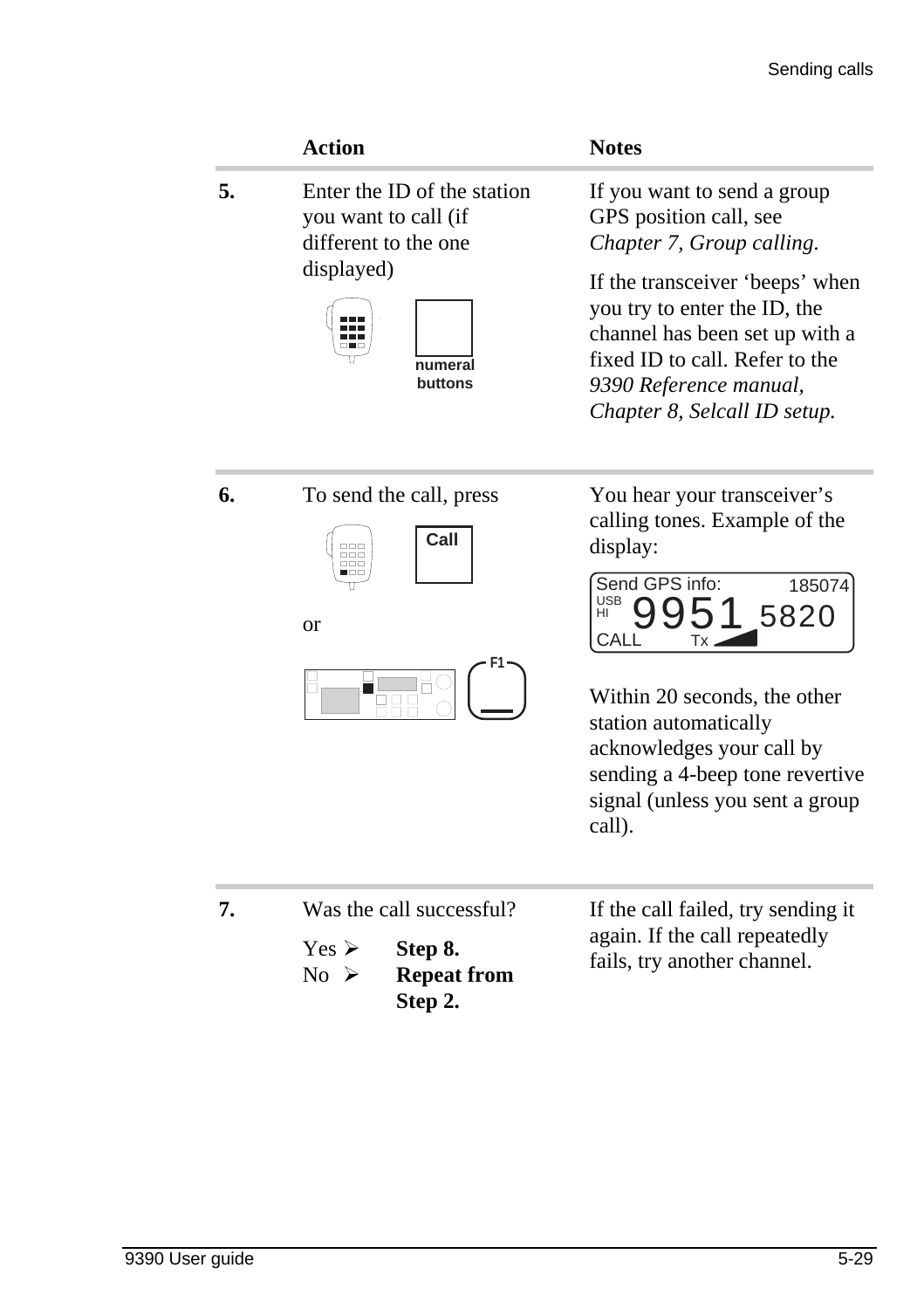| Action                                              | <b>Notes</b>                                                                                                            |
|-----------------------------------------------------|-------------------------------------------------------------------------------------------------------------------------|
| To restart scanning, press<br>Scan<br>₩<br>Զ<br>000 | Now that you have finished the<br>call, you want the transceiver to<br>be ready to detect the next call<br>sent to you. |
|                                                     |                                                                                                                         |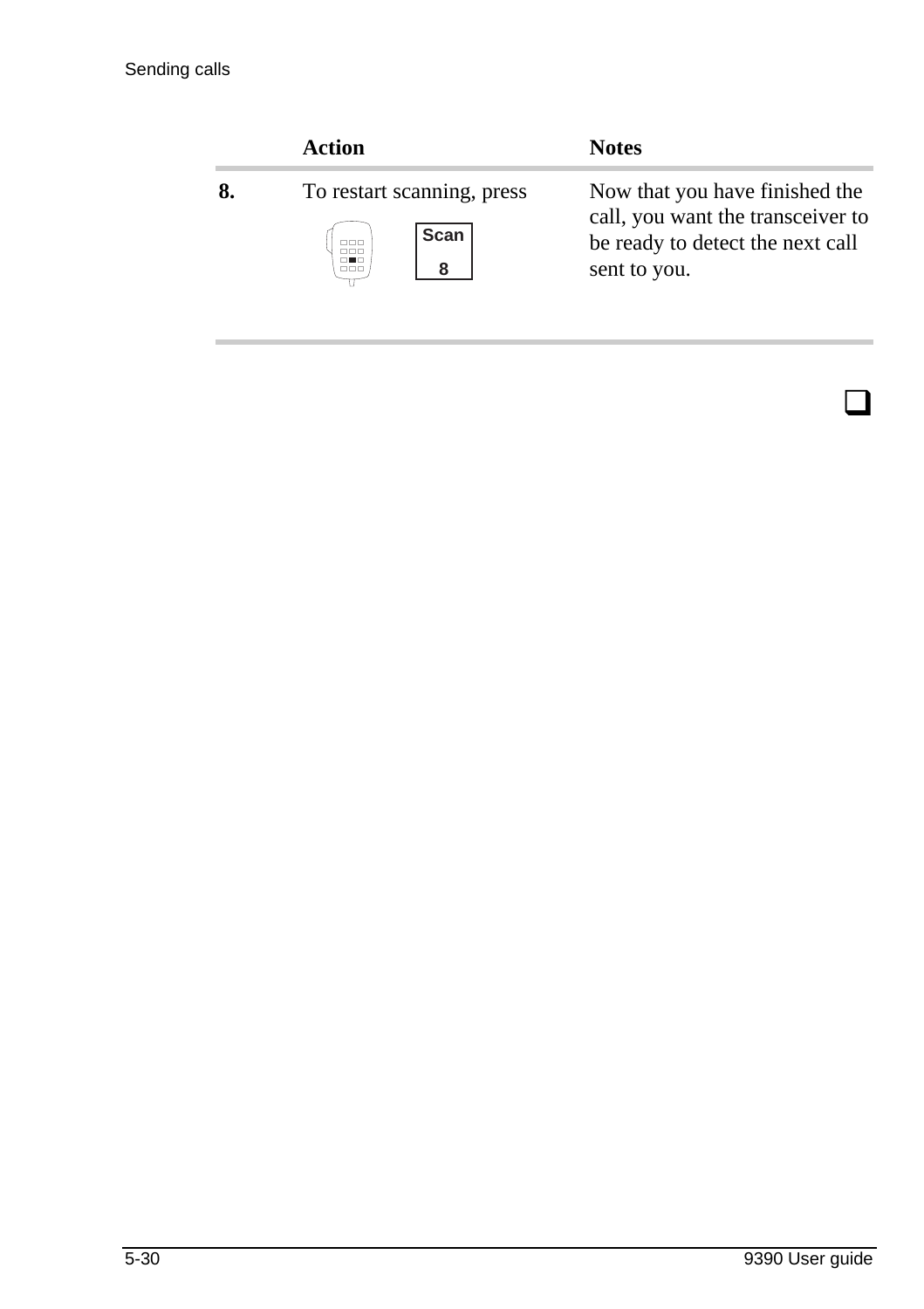# **Page call (option)**

A page call sends a text message. It allows you to leave a message at another station.

The message can be up to 64 characters.

If you want to make sure that only the station you are calling receives your message, use the transceiver's call privacy feature. By setting up a privacy key, you limit the stations that can read your message to those stations using the same privacy key.



*Before you can send a page call, you need to:*

- *enable the selcall option (refer to the 9390 Reference manual, Chapter 7, Password entry to enable transceiver options)*
- *decide whether you want to use a privacy key (refer to the 9390 Reference manual, Chapter 5, Call privacy on/off)*
- *set up your self ID (refer to the 9390 Reference manual, Chapter 8, Selcall ID setup)*
- *set up a channel for selcalling (refer to the 9390 Reference manual, Chapter 3, Channel creation and editing).*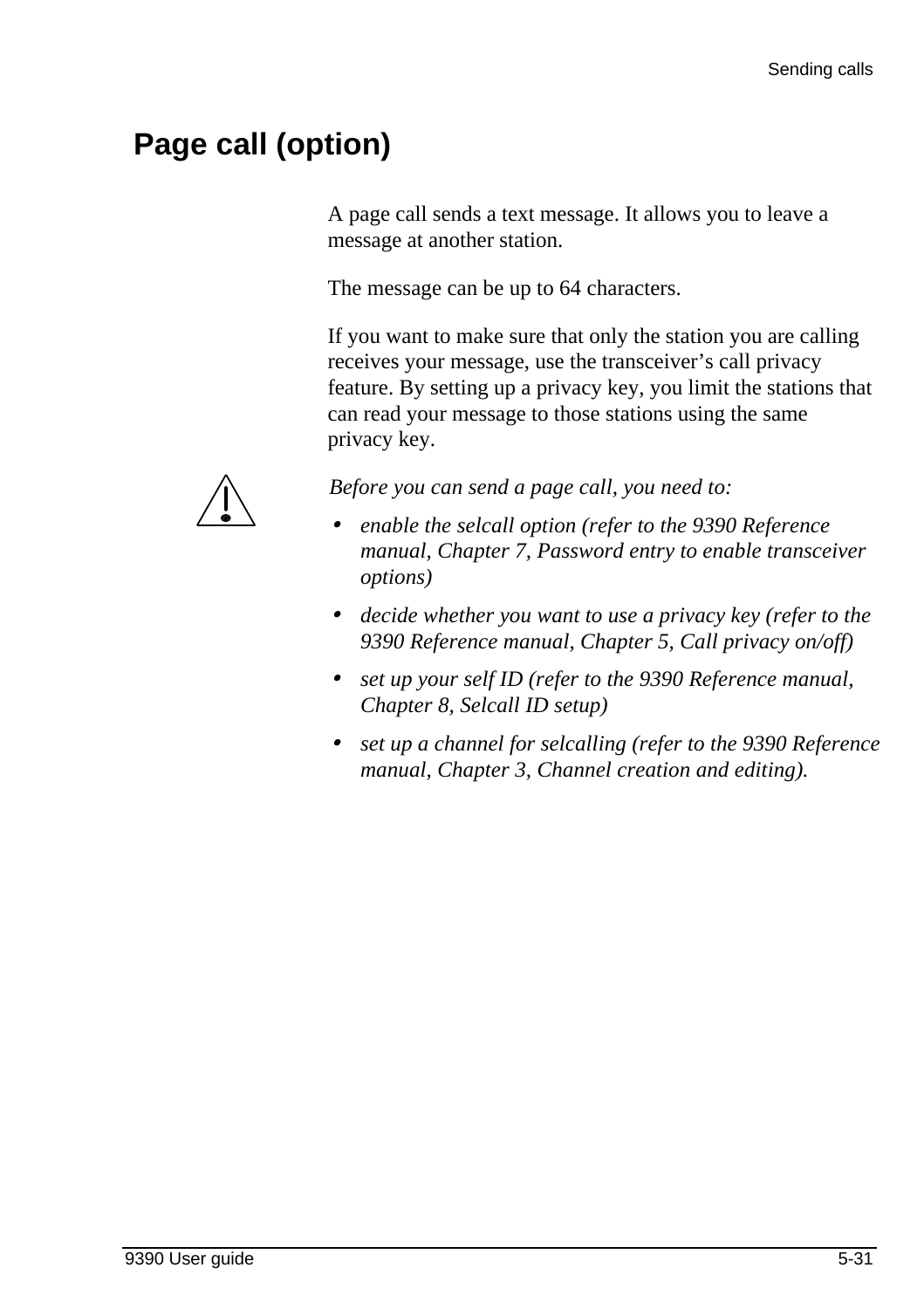## To send a page call:

displayed on the top line.

|    | <b>Action</b>                                                                                                           | <b>Notes</b>                                                                                                                                                                                 |
|----|-------------------------------------------------------------------------------------------------------------------------|----------------------------------------------------------------------------------------------------------------------------------------------------------------------------------------------|
| 1. | To find a good channel to<br>use, send selective beacon<br>calls on the frequencies<br>scanned by the other<br>station. | See Selective beacon call on<br>page 5-10.                                                                                                                                                   |
| 2. | In Channel mode, select<br>the best channel and wait<br>until the channel is clear<br>of all voice and data<br>traffic. |                                                                                                                                                                                              |
| 3. | Press<br>Call<br>30 C                                                                                                   | Example of the display:<br>185074<br>Selcall:<br><b>USB</b><br>5820<br>HI<br><b>TYPE</b><br>CALL<br>The top right position of the<br>display shows the ID of the last<br>station you called. |
| 4. | Repeatedly press<br>until you see 'Page call'                                                                           | Example of the display:<br>Page call:<br>185074<br><b>USB</b><br>582<br>TYPF<br><b>Rx</b><br>CAI                                                                                             |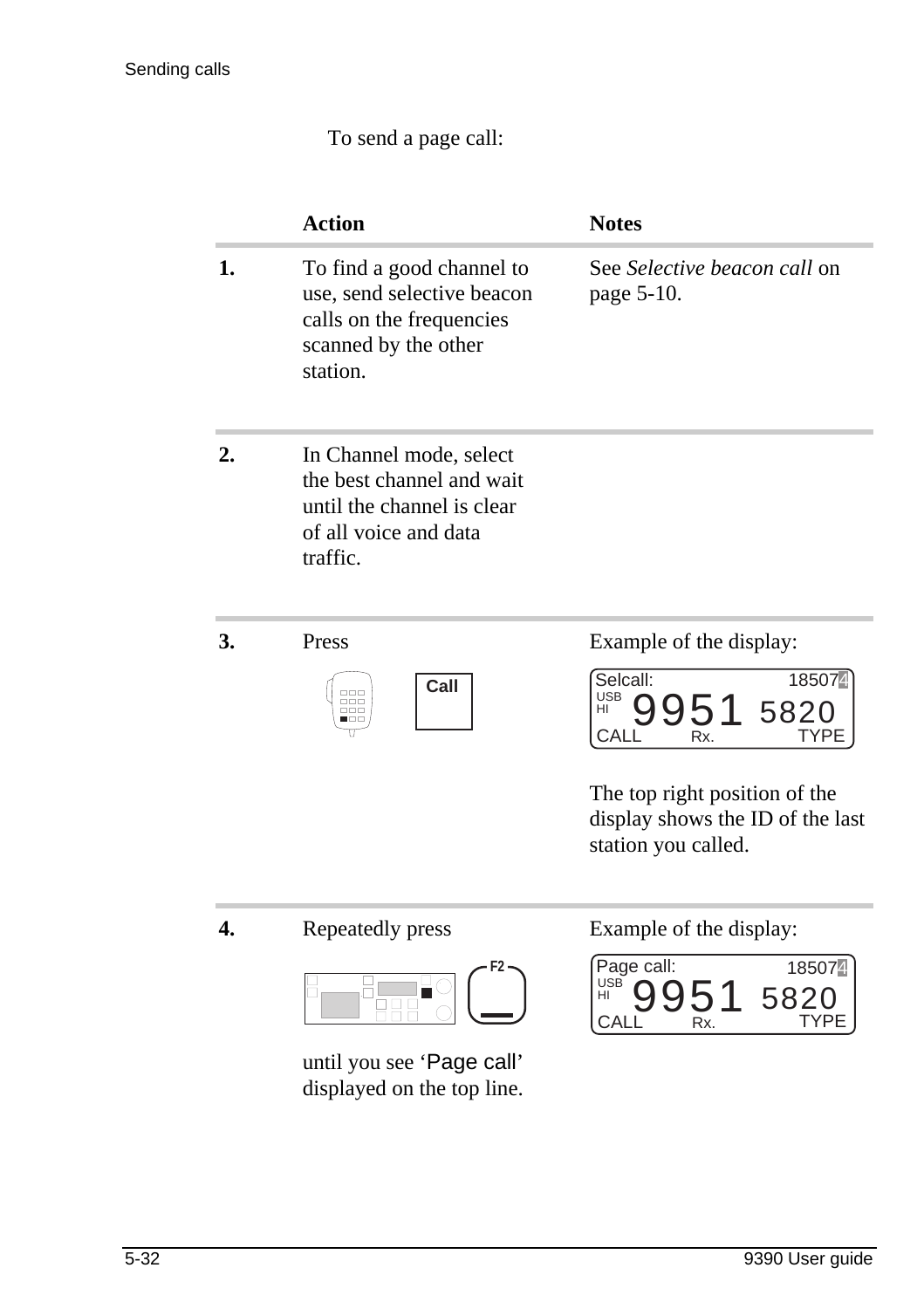|    | <b>Action</b>                                                                                                           | <b>Notes</b>                                                                                                                                                                                  |
|----|-------------------------------------------------------------------------------------------------------------------------|-----------------------------------------------------------------------------------------------------------------------------------------------------------------------------------------------|
| 5. | Enter the ID of the station<br>you want to call (if<br>different to the one                                             | If you want to send a group<br>page call, see Chapter 7, Group<br>calling.                                                                                                                    |
|    | displayed)<br>numeral<br>buttons                                                                                        | If the transceiver 'beeps' when<br>you try to enter the ID, the<br>channel has been set up with a<br>fixed ID to call. Refer to the<br>9390 Reference manual,<br>Chapter 8, Selcall ID setup. |
| 6. | Press                                                                                                                   | The display shows the last<br>message sent, for example:<br>185074<br>Page call:<br>pickled herring ton<br>Enter page message<br>CALL<br><b>CLEAR</b>                                         |
| 7. | To enter the message,<br>select each character using<br>Select<br>and move between<br>characters using<br><b>Volume</b> | Enter up to 64 characters.<br>To view any part of the<br>message not displayed, scroll<br>the text into view by rotating<br>the <b>Volume</b> knob.<br>To clear any existing text, press      |
|    |                                                                                                                         |                                                                                                                                                                                               |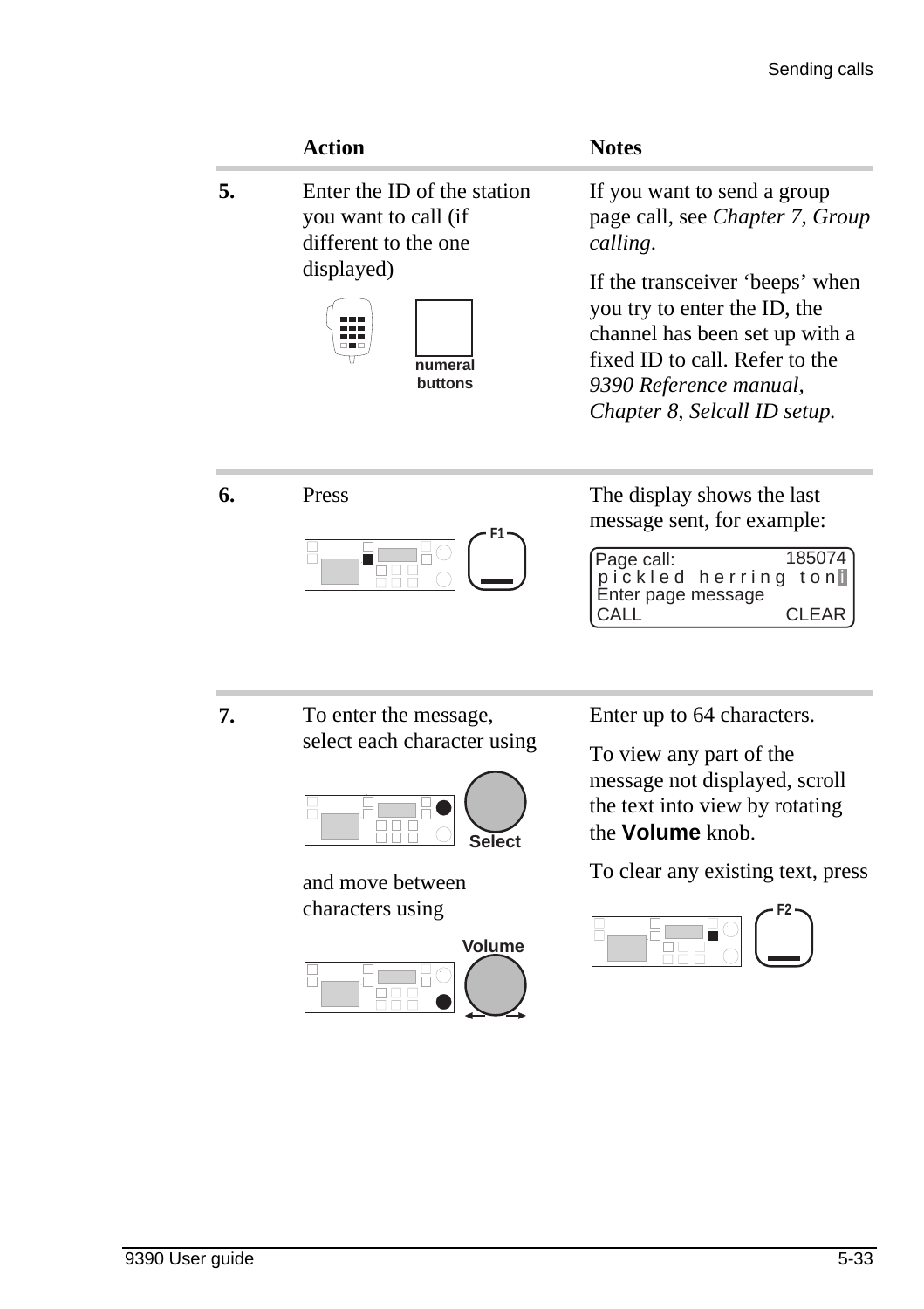|    | <b>Action</b>                   | <b>Notes</b>               |
|----|---------------------------------|----------------------------|
| 8. | To send the call, press<br>Call | You h<br>calling<br>displa |
|    | <b>or</b>                       | Pagin<br>USB<br>HI         |
|    | F1                              | While                      |

ou hear your transceiver's alling tones. Example of the splay:



While your transceiver waits 20 seconds for call acknowledgment, the display looks like this:



If the call was successful, the display looks like this for three seconds:



If the call was unsuccessful, the display looks like this for three seconds:

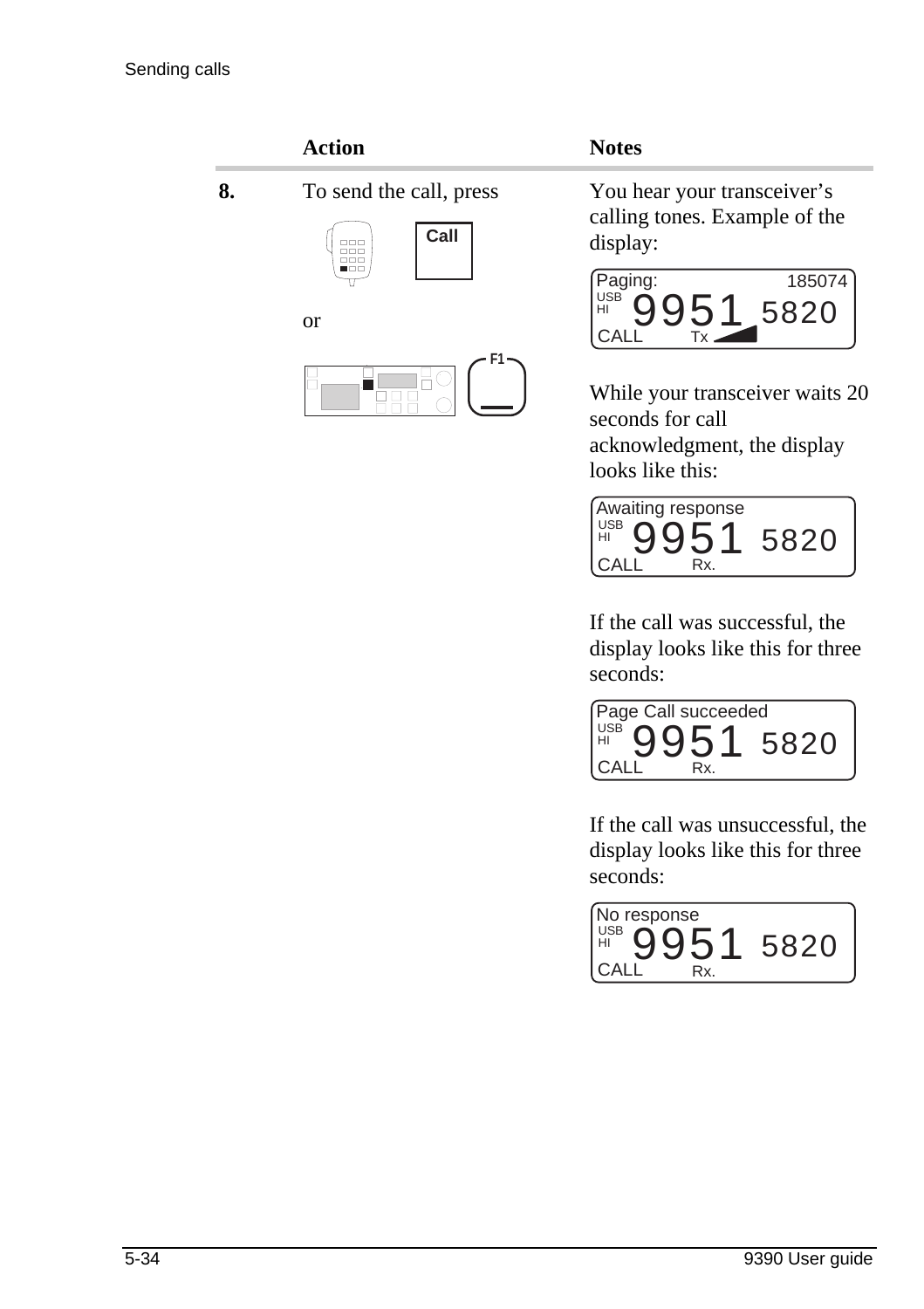|     | Action                                                                                                        | <b>Notes</b>                                                                                                            |
|-----|---------------------------------------------------------------------------------------------------------------|-------------------------------------------------------------------------------------------------------------------------|
| 9.  | Was the call successful?<br>Yes ><br><b>Step 10.</b><br><b>Repeat from</b><br>$\mathrm{No}$ $\geq$<br>Step 2. | If the call failed, try sending it<br>again. If the call repeatedly<br>fails, try another channel.                      |
| 10. | To restart scanning, press<br><b>Scan</b><br>8                                                                | Now that you have finished the<br>call, you want the transceiver to<br>be ready to detect the next call<br>sent to you. |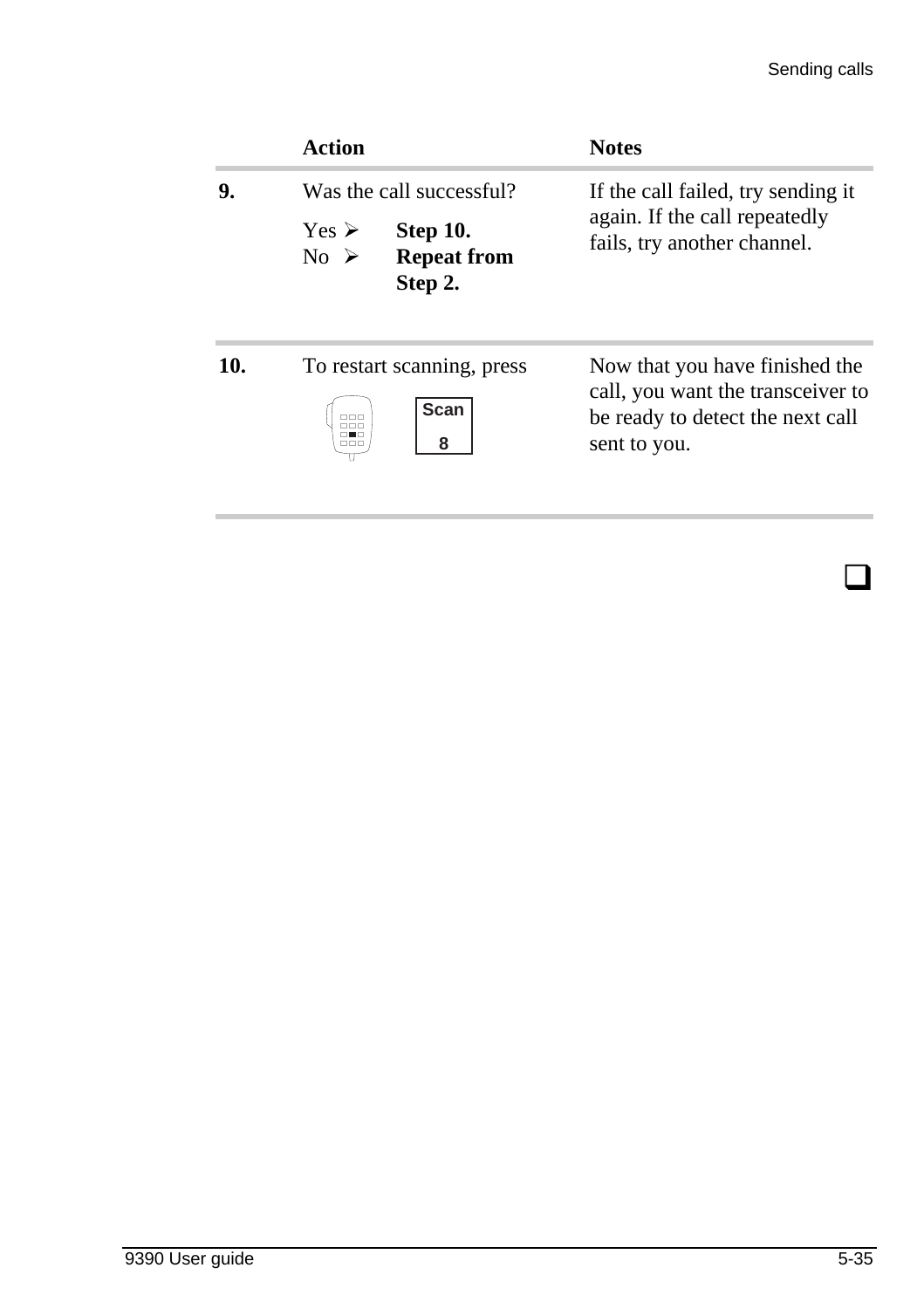# **ALE call (option)**

An ALE (Automatic Link Establishment) call automatically selects the best channel to use for sending a call. This removes the need to send selective beacon calls on different channels to find the best channel to communicate on.

When you send an ALE call, the ALE controller selects the best frequency from a preset list of channels and attempts to establish a link to the other station on that channel. If it fails, it selects the next best channel and tries again. This process repeats until a link is established or there are no more channels to try.

For further details, refer to the *9300 ALE controller user guide* (Codan part number 15-04046).



*Before you can send an ALE call, you need to:*

- *enable both the selcall and ALE options (refer to the 9390 Reference manual, Chapter 7, Password entry to enable transceiver options)*
- *connect an ALE controller and set the correct RS-232 and baud rate settings (refer to the 9390 Reference manual, Chapter 11, Connecting ancillary equipment)*
- *make sure that the station you are calling is also set up for ALE calling*
- *set up your self ID (refer to the 9390 Reference manual, Chapter 8, Selcall ID setup)*
- *set up a channel for selcalling (refer to the 9390 Reference manual, Chapter 3, Channel creation and editing)*
- *set up a scan table for ALE call scanning (refer to the 9390 Reference manual, Chapter 3, Scan table creation).*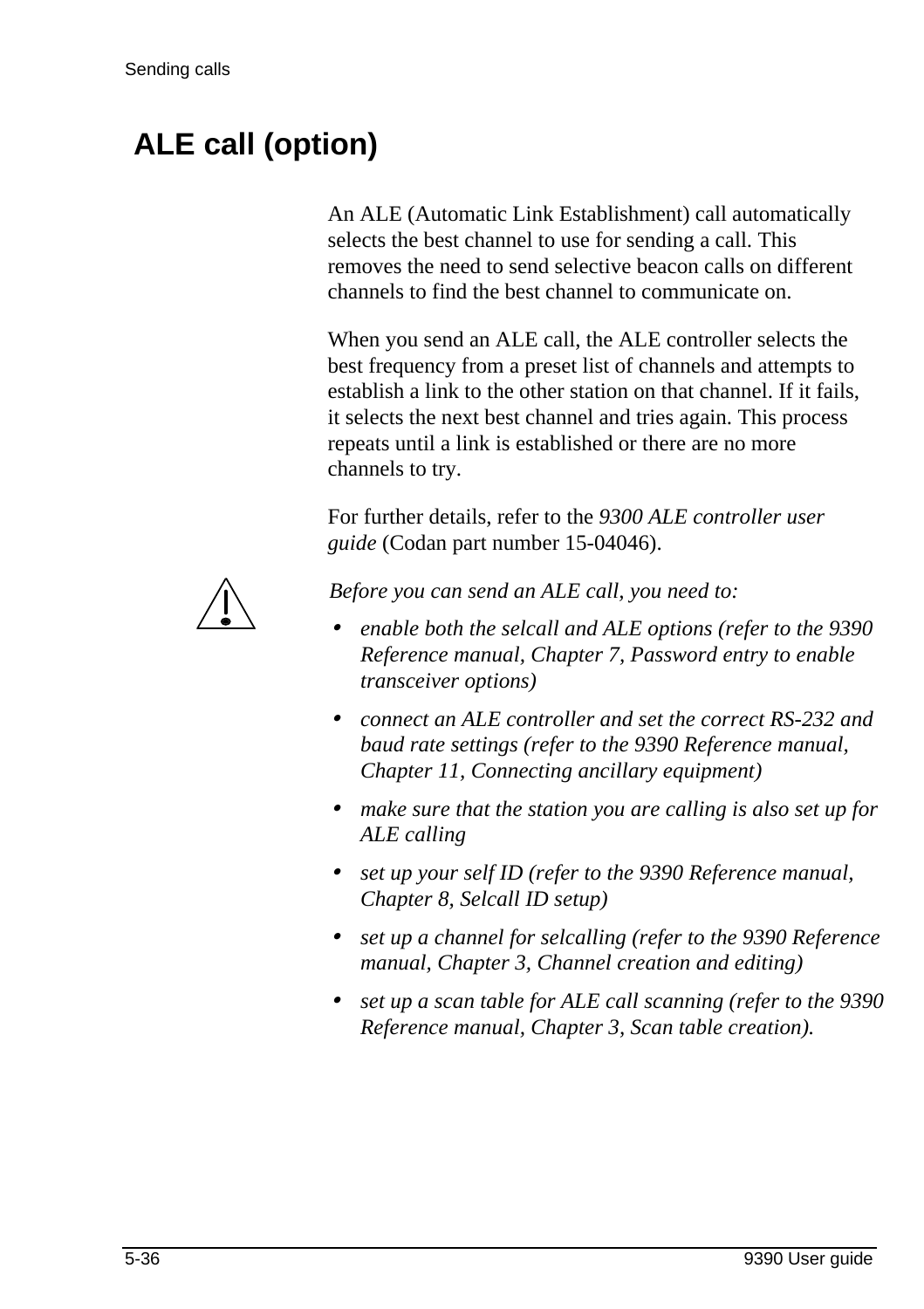#### To send an ALE call:

|                  | <b>Action</b>                                                                                                   | <b>Notes</b>                                                                                                                                                                                  |
|------------------|-----------------------------------------------------------------------------------------------------------------|-----------------------------------------------------------------------------------------------------------------------------------------------------------------------------------------------|
| 1.               | Normally the transceiver<br>will be in ALE scan mode.                                                           | Example of the display when in<br>ALE scan mode:                                                                                                                                              |
|                  |                                                                                                                 | ALE Scan<br><b>USB</b><br>582<br>HI                                                                                                                                                           |
| $\overline{2}$ . | To exit ALE scan mode<br>press<br>Call<br>88 B B<br>88 88<br>300                                                | Example of the display:<br>ALE call:<br>185074<br><b>USB</b><br>5820<br>HI<br><b>TYPE</b><br>CAL I<br>The top right position of the<br>display shows the ID of the last<br>station called.    |
| 3.               | Enter the ID of the station<br>you want to call (if<br>different to the one<br>displayed)<br>numeral<br>buttons | If the transceiver 'beeps' when<br>you try to enter the ID, the<br>channel has been set up with a<br>fixed ID to call. Refer to the<br>9390 Reference manual,<br>Chapter 8, Selcall ID setup. |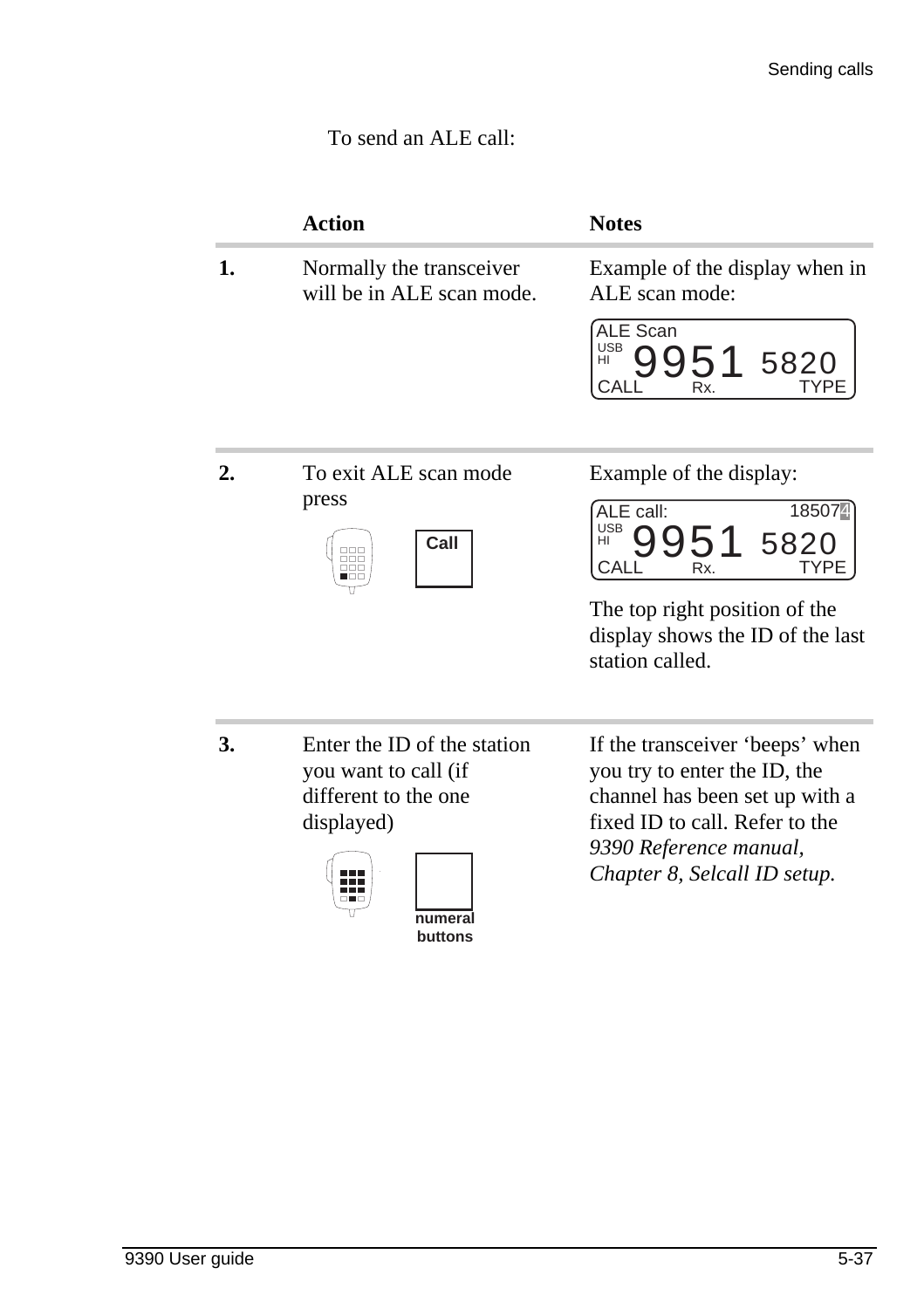|    | <b>Action</b>                                                         | <b>Notes</b>                                                                                                                                                                                                                                                                                             |
|----|-----------------------------------------------------------------------|----------------------------------------------------------------------------------------------------------------------------------------------------------------------------------------------------------------------------------------------------------------------------------------------------------|
| 4. | To send the call, press<br>Call<br>nnr<br>88 B B<br>o o c<br>or       | You hear your transceiver's<br>calling tones. Example of the<br>display:<br>ALE calling:<br>185074<br>USB<br>5820<br>HI<br>CALI<br>When the ALE controller has<br>established the best channel to<br>use, the display looks like this:<br>Link Established:<br>185074<br><b>USB</b><br>5820<br>HI<br>CAL |
| 5. | Wait for the operator of<br>the other station to return<br>your call. | The operator is notified of your<br>call by an alarm that sounds<br>like a telephone.<br>If the station is unattended, wait<br>to be called back.                                                                                                                                                        |
| 6. | To restart ALE scanning,<br>press<br>Scan<br>חרוו<br>8                | Now that you have finished the<br>call, you want the transceiver to<br>be ready to detect the next call<br>sent to you.                                                                                                                                                                                  |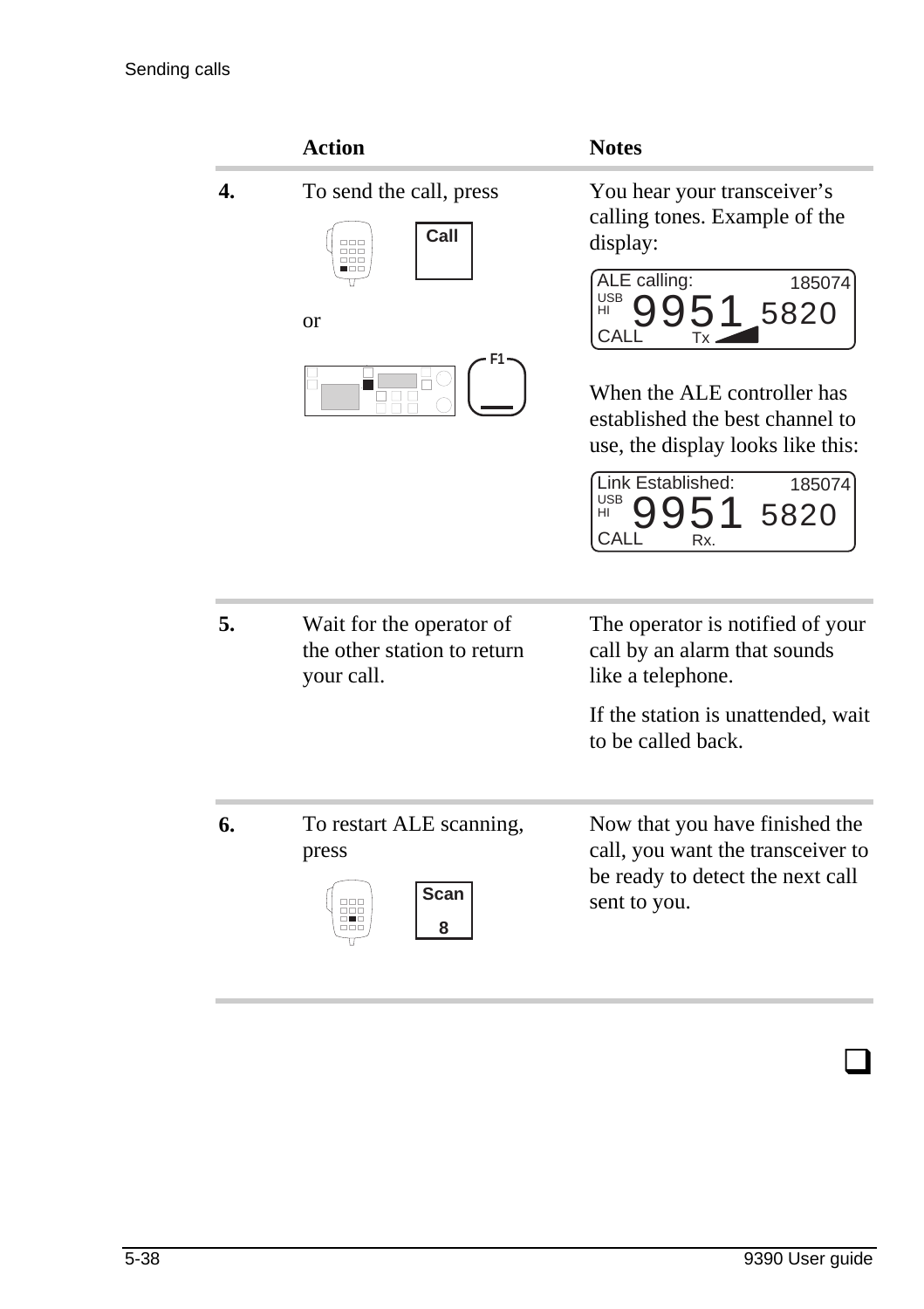

# **6 Receiving calls**

This chapter describes receiving:

- basic calls—voice and distress (emergency alarm) calls  $(6-2)$
- selective calls—selcall, telcall, GPS position, page, ALE and beacon calls (6-4).

You can only receive selective calls if you have enabled the selcall option (refer to the *9390 Reference manual, Chapter 7, Password entry to enable transceiver options*).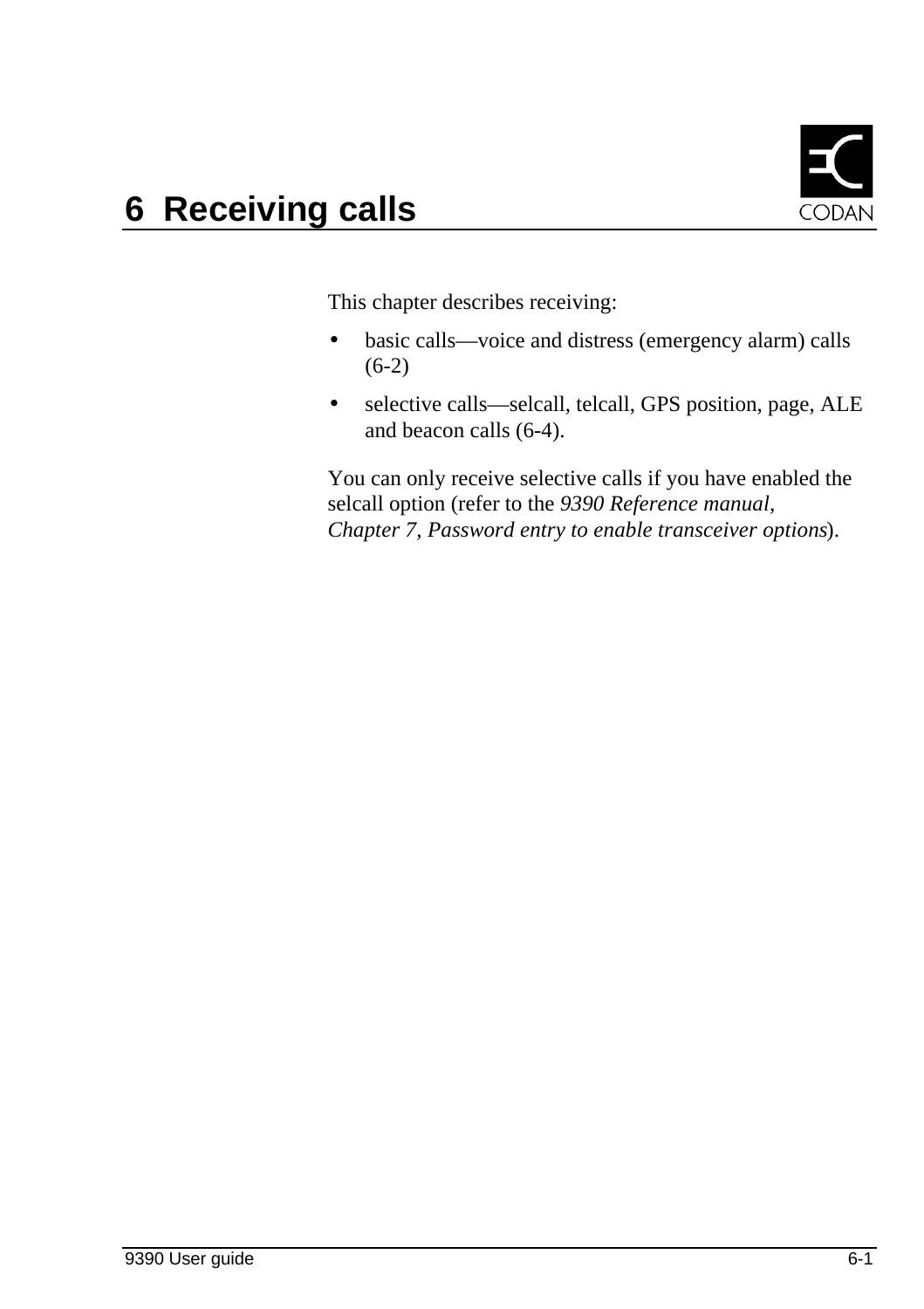# **Receiving basic calls**

This section covers the basic types of call that the transceiver is able to receive without call options being enabled:

- voice call
- distress (emergency alarm) call.

Voice calls do not generate alarms. You need to respond to these calls immediately as they are not recorded in call memory.

To receive a call, the transceiver must be set to the same frequency of the caller or be scanning this frequency. Remember that stations often transmit on different frequencies throughout the day as channel conditions vary.

For details on setting up channels for scanning, see *Chapter 4, Scanning for incoming calls*.

### **Distress (emergency alarm) call**

You can recognise a distress call by the emergency alarm signal. This consists of an alternating high and low tone that produces a warbling sound.

If you hear the emergency alarm signal:

- stop all transmissions that could interfere with emergency communication
- listen to the message that follows the signal.

The message could be from:

- a nearby ship station in distress that you may be able to help
- a coast station warning all ships in the area of danger.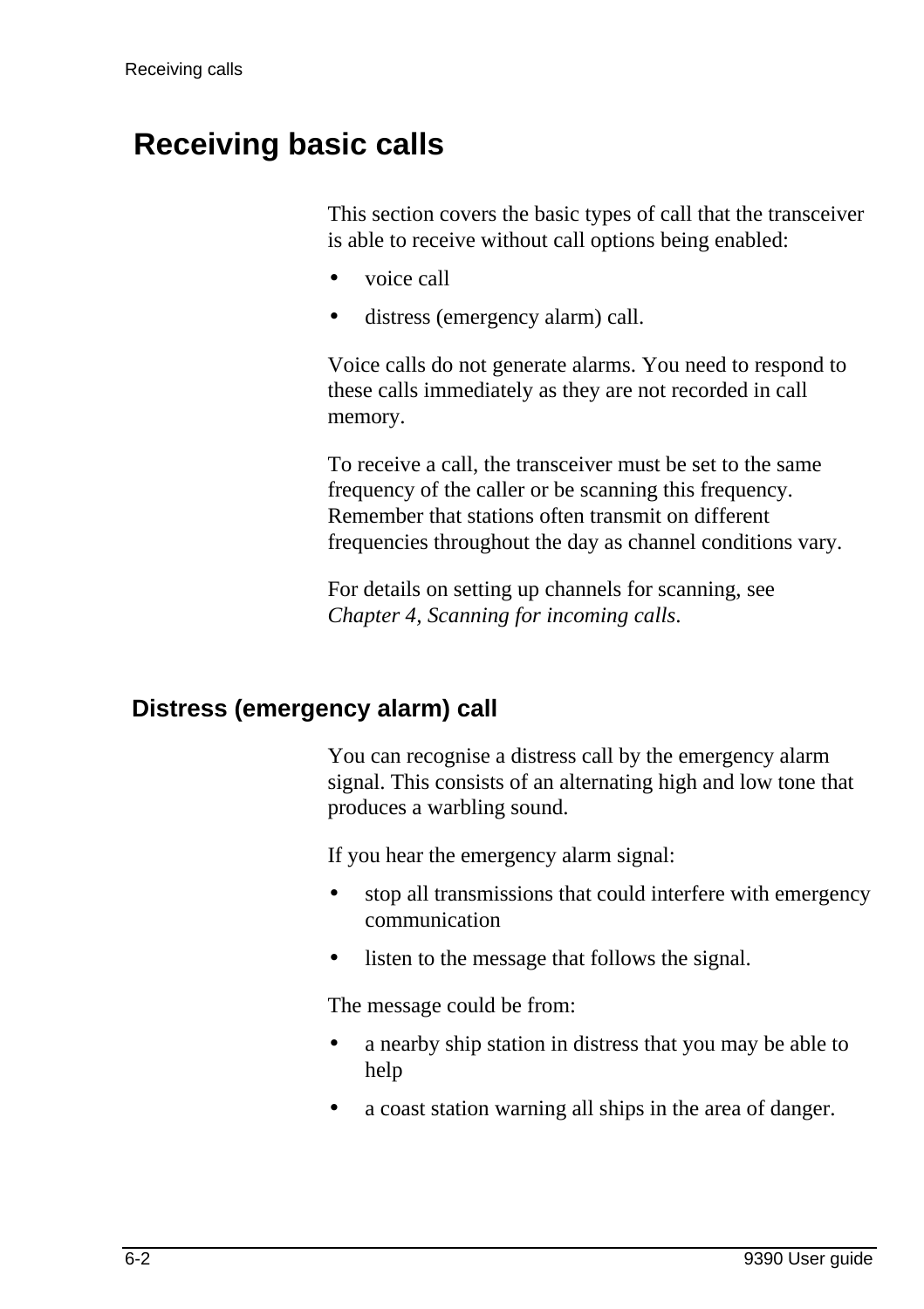## **Responding to an incoming voice call during scanning**

To respond to an incoming voice call during scanning:

|                  | <b>Action</b>                                                                                                                                                    | <b>Notes</b>                                                                                                             |
|------------------|------------------------------------------------------------------------------------------------------------------------------------------------------------------|--------------------------------------------------------------------------------------------------------------------------|
| 1.               | To stop scanning when<br>you hear an incoming call,<br>press<br>10 E<br>PTT<br>300<br>88 B B<br>when the frequency used<br>by the incoming call is<br>displayed. | If you stop scanning on the<br>wrong frequency, change to the<br>right frequency (see Chapter 4,<br>Selecting channels). |
| 2.               | If muting is on, switch off<br>muting by pressing<br>Mute                                                                                                        |                                                                                                                          |
| 3.               | To start talking, press<br><b>PTT</b><br>88 B B                                                                                                                  |                                                                                                                          |
| $\overline{4}$ . | To restart scanning, press<br>Scan                                                                                                                               | Now that you have finished the<br>call, you want the transceiver to<br>be ready to detect the next call<br>sent to you.  |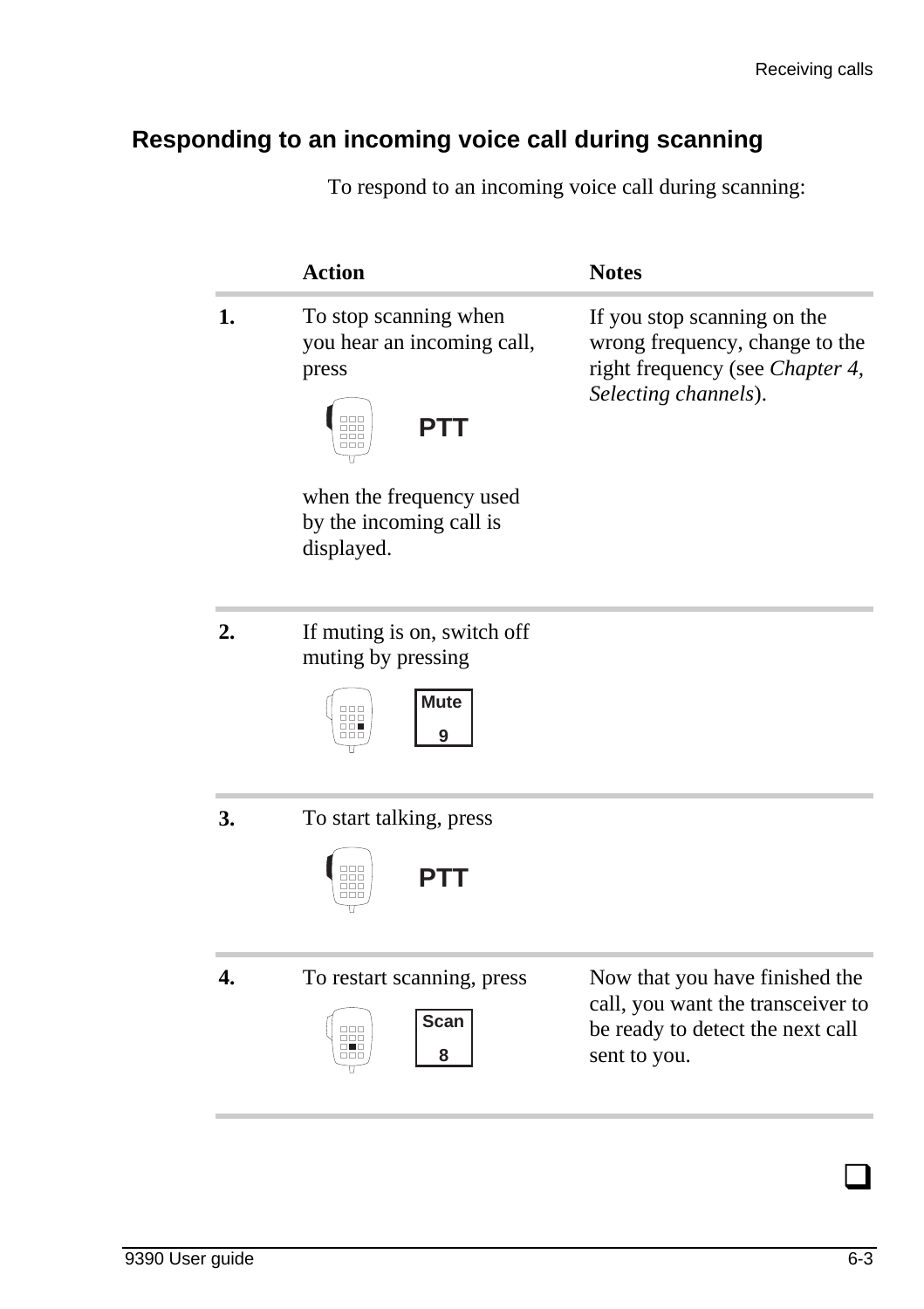# **Receiving selective calls (option)**

This section covers receiving the following selective calls:

- selcall
- ALE call
- telcall
- GPS position call
- page call
- group call
- beacon calls.

Selective calls require call options to be enabled (refer to the *9390 Reference manual, Chapter 7, Password entry to enable transceiver options*).



*Before you can receive selective calls, you need to enable:*

- *the selcall option for all types of selective call*
- *the GPS option for GPS calls*
- *the ALE option for ALE calls.*

When you receive a selective call, the transceiver:

- outputs a message on the display
- generates an audio alarm for 30 seconds
- operates an external alarm facility
- stores details of the call in call memory.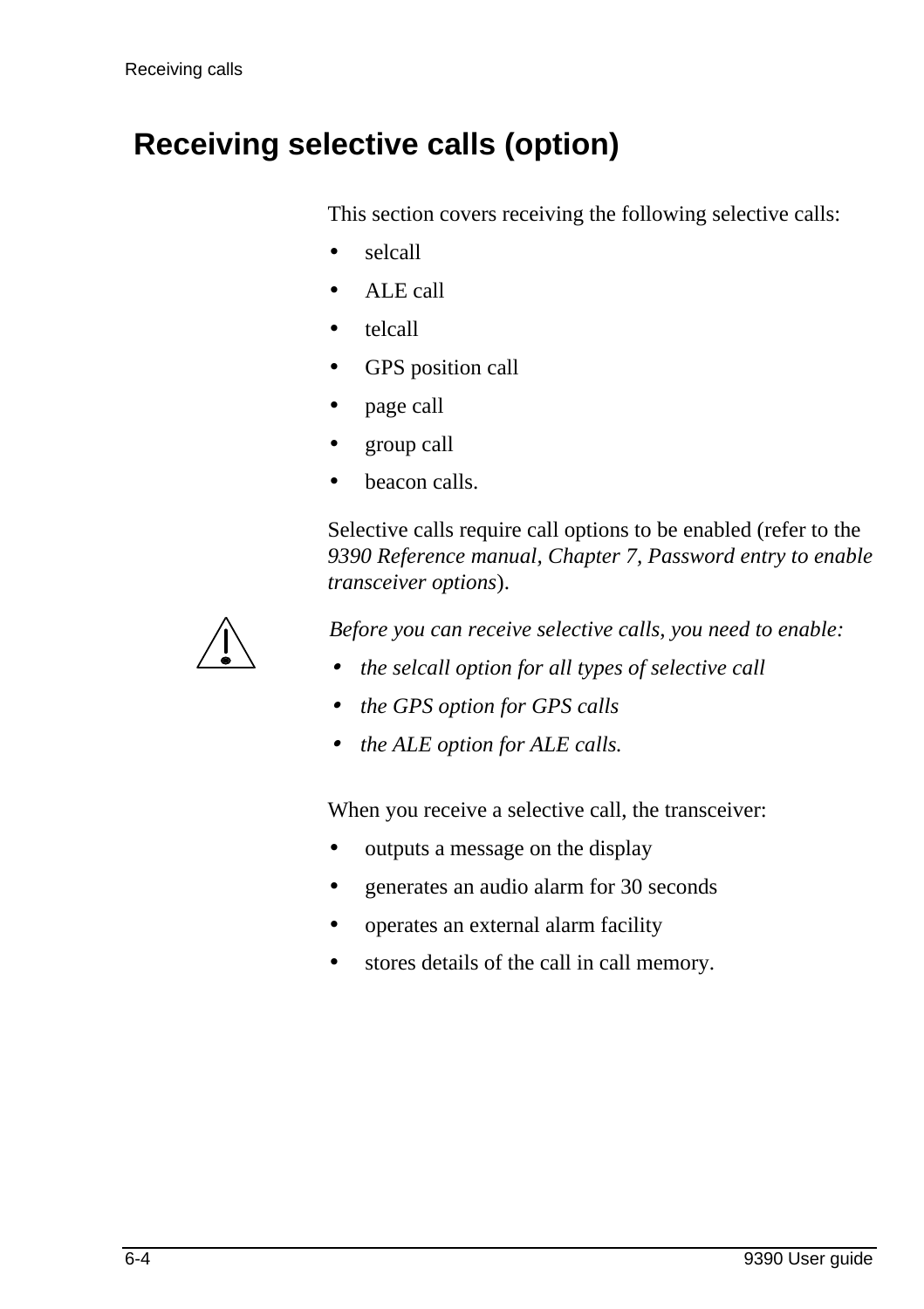| Call                    | <b>Message on the display</b>                                                     | <b>Alarm</b>                     | <b>Notes</b>                                                                                                                                                                                                                        |
|-------------------------|-----------------------------------------------------------------------------------|----------------------------------|-------------------------------------------------------------------------------------------------------------------------------------------------------------------------------------------------------------------------------------|
| Selcall or<br>ALE call  | 185074<br>Called<br>20:18<br><b>USB</b><br>9951 5820<br>HI<br>RF-ON<br>Pwr<br>Rx. | Three<br>telephone<br>rings      | Caller ID recorded in<br>call memory.<br>External alarm rings for<br>two minutes.                                                                                                                                                   |
| Telcall                 | Telcall<br>185074<br>20:18<br>USB<br>9951 5820<br>HI<br>RF-ON<br>Pwr<br>Rx.       | Three<br>telephone<br>rings      | Caller ID and telephone<br>number recorded in call<br>memory.<br>The call may be from an<br>RDD station or from a<br>private station equipped<br>with a telephone<br>interconnect unit.<br>External alarm rings for<br>two minutes. |
| GPS<br>position<br>call | Position<br>185074<br>USB<br>9951 5820<br>HI<br>RF-ON<br>Pwr<br>Rx.               | Three sets<br>of five<br>'beeps' | Caller ID and GPS<br>information recorded in<br>call memory.<br>External alarm rings for<br>two minutes.                                                                                                                            |
| Page call               | Message from<br>185074<br><b>USB</b><br>5820<br>HI<br>Pwr<br><b>RF-ON</b><br>Rx.  | Three sets<br>of five<br>'beeps' | Caller ID and text<br>message recorded in call<br>memory.<br>External alarm rings for<br>two minutes.                                                                                                                               |

The table below shows you how you can recognise the type of call you have received.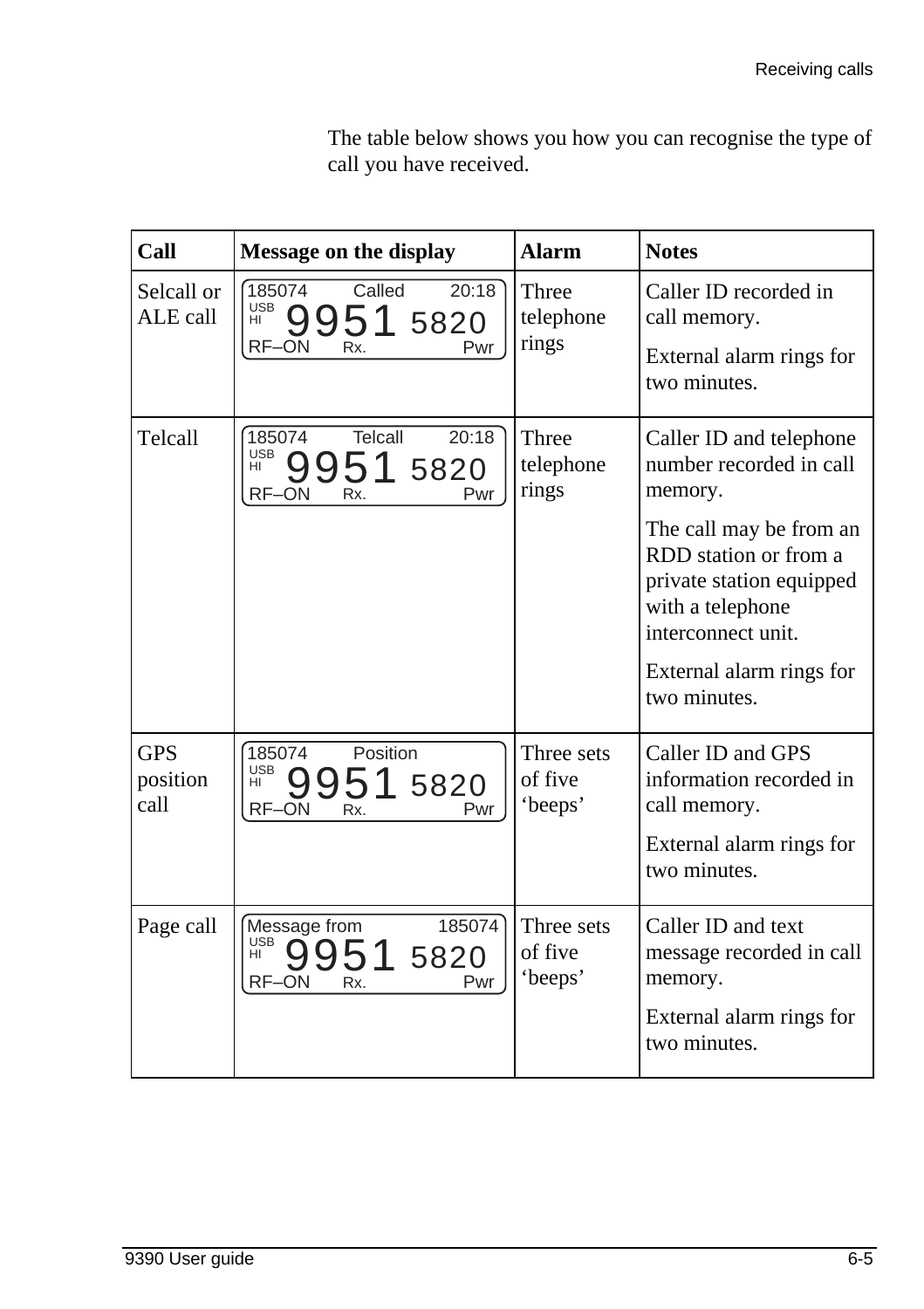| Call          | Message on the display                                                                | <b>Alarm</b>                 | <b>Notes</b>                                                                                                                                                                            |
|---------------|---------------------------------------------------------------------------------------|------------------------------|-----------------------------------------------------------------------------------------------------------------------------------------------------------------------------------------|
| Group<br>call | Display as for non-group call<br>(may be selcall, GPS position<br>call or page call). | $15 \text{ long}$<br>'beeps' | As for non-group selcall,<br>GPS position call or<br>page call except that no<br>revertive signal sent. See<br>Chapter 7, Group<br>calling.<br>External alarm rings for<br>two minutes. |

## **Responding to an incoming selective call during scanning**

If a call is received while the transceiver is scanning, the transceiver pauses scanning for 30 seconds and outputs the call alarm. You can answer the call anytime during this period.

When the call alarm stops, the transceiver 'beeps' every four seconds to let you know that a call has been received and stored in the call memory. 'Beeping' continues until you touch any button or knob.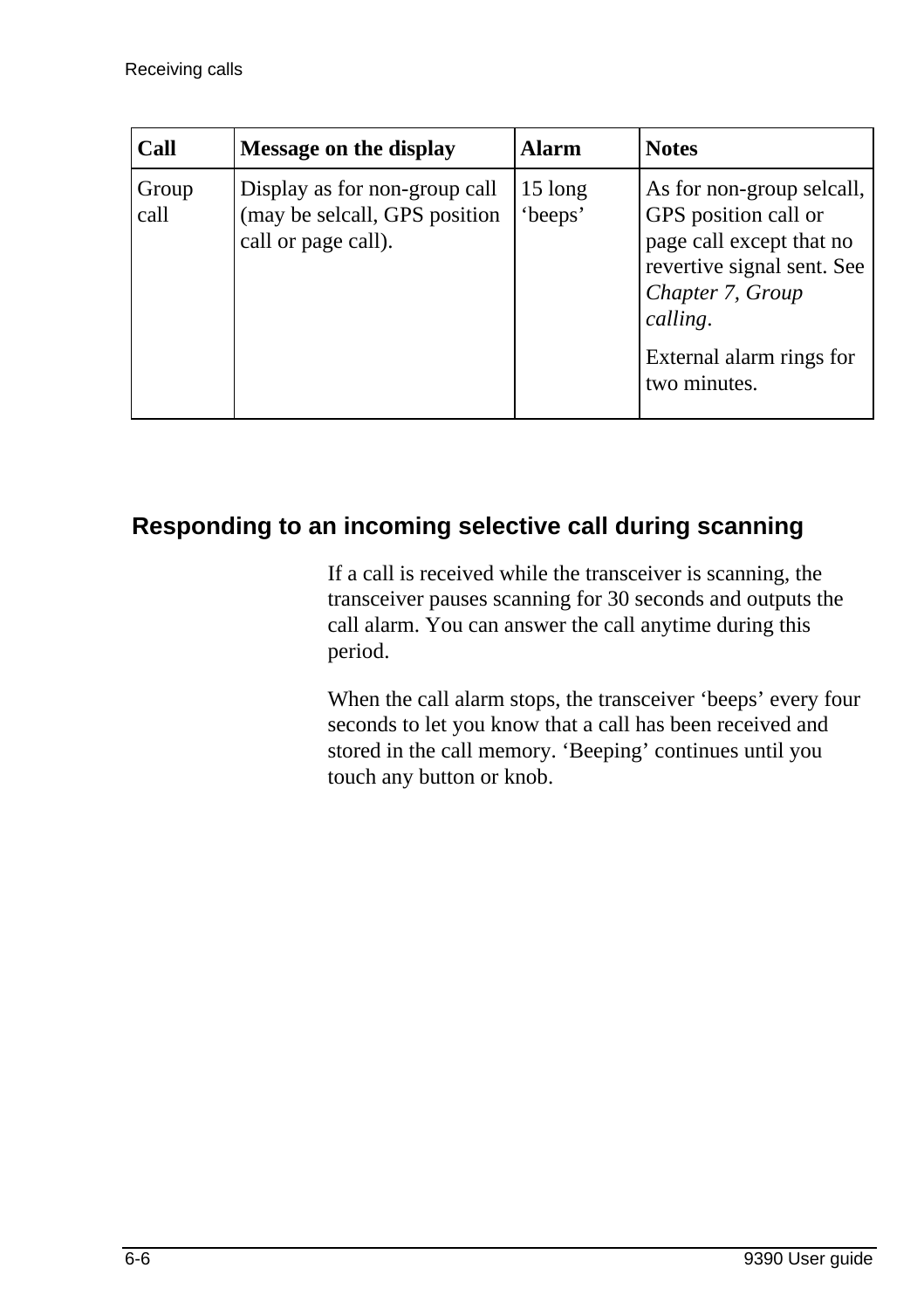To respond to an incoming call during scanning:

|    | Action                                                                                                                                                        | <b>Notes</b>                                                                                                                                           |
|----|---------------------------------------------------------------------------------------------------------------------------------------------------------------|--------------------------------------------------------------------------------------------------------------------------------------------------------|
| 1. | When the transceiver<br>alerts you to an incoming<br>call, check the type of call.                                                                            | Use the table above to decide<br>what type of call this is and<br>how to respond.                                                                      |
| 2. | To abort the scan, press<br>888<br>888<br>PTT                                                                                                                 | Scan stops and S'Call Mute is<br>switched off if the transceiver<br>is in the S'Call Scan mode.                                                        |
| 3. | To start talking, press<br>888<br>PTT<br>$\Box$                                                                                                               |                                                                                                                                                        |
| 4. | If the transceiver is<br>'beeping' once every four<br>seconds and is scanning,<br>you must stop scan and<br>review the call memory to<br>find out who called. | You can return a call from the<br>call memory by pressing a<br>single button.<br>See Reviewing and returning<br>calls held in memory on page<br>$6-8.$ |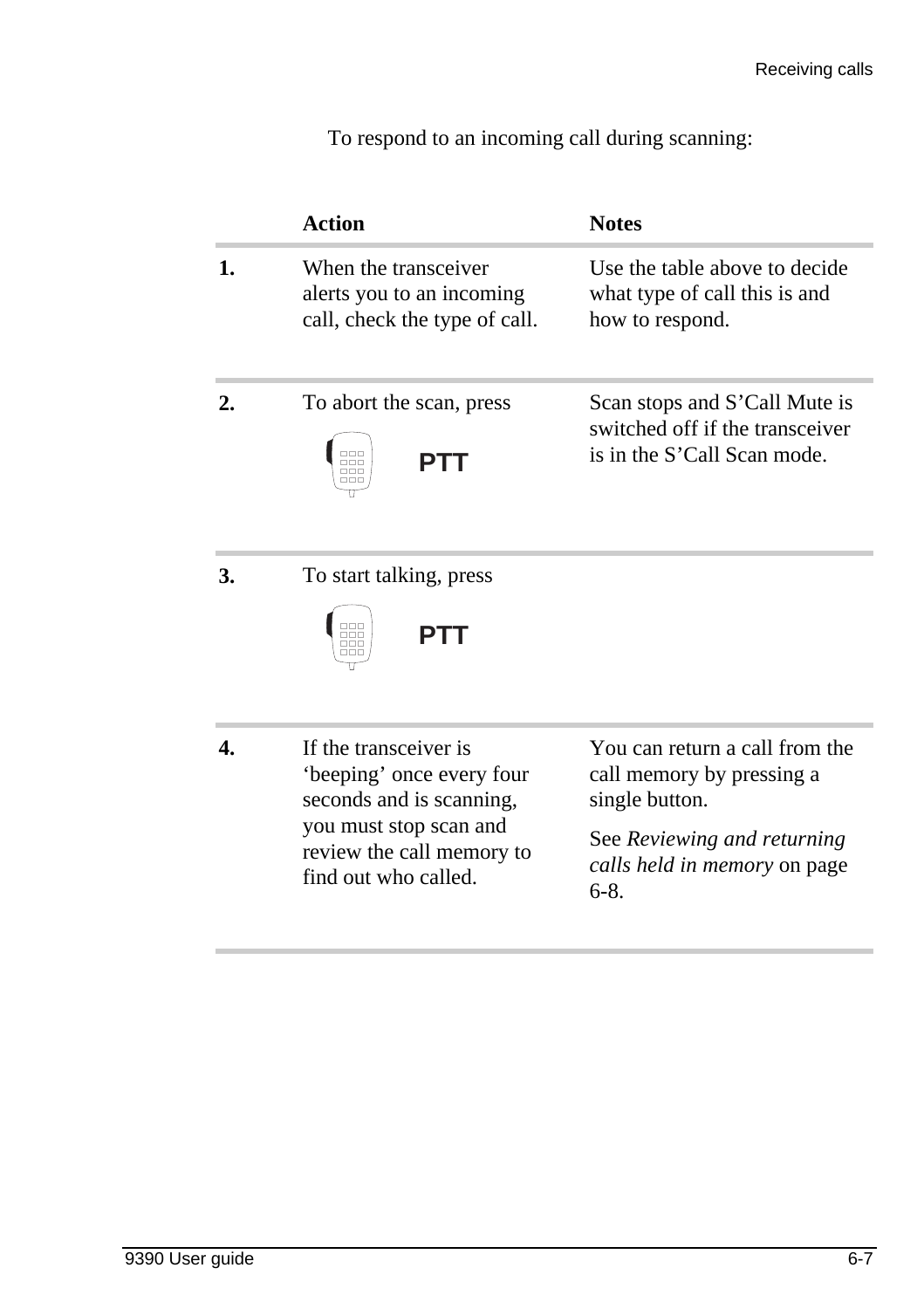## **Reviewing and returning calls held in memory**

The table below lists the types of received calls that can be held in the call memory.

| Call                           | Call memory display                                                                            | <b>Entry details</b>                                                                                                                      |
|--------------------------------|------------------------------------------------------------------------------------------------|-------------------------------------------------------------------------------------------------------------------------------------------|
| Selcall or<br>ALE call         | Chan: 9951<br>Review:1<br>185074: 23/03<br>20:18                                               | Caller ID, date and time.                                                                                                                 |
|                                | <b>DELETE</b><br>CALL                                                                          |                                                                                                                                           |
| Telcall                        | Chan: 9951<br>Review:1<br>185074: 23/03<br>20:18<br>Tel:083050311<br><b>DELETE</b><br>CALL     | Caller ID, date, time and telephone<br>number.                                                                                            |
| <b>GPS</b><br>position<br>call | Chan: 9951<br>Review:1<br>185074: 23/03 20:18<br>S23'34.54 E120'42.54<br><b>DELETE</b><br>CALL | Caller ID, date, time and GPS<br>information (24-hour Universal Time)<br>Coordinated—UTC—latitude and<br>longitude).                      |
| Page call                      | Chan: 9951<br>Review:1<br>185074: 23/03 20:18<br>Please call Martin<br>DELETE<br>CALL          | Caller ID, date, time and message.<br>If the message is longer than 20<br>characters, it scrolls across the screen<br>after four seconds. |

These calls are always recorded in call memory even if you answer the call immediately. Calls may be on different channels if your transceiver was scanning.

The procedure below shows you how you can return a call by simply pressing the **F1** button on the control panel. Except for telcalls, all received calls are returned as selcalls.

Call memory holds up to ten entries. The last call received has the highest entry number.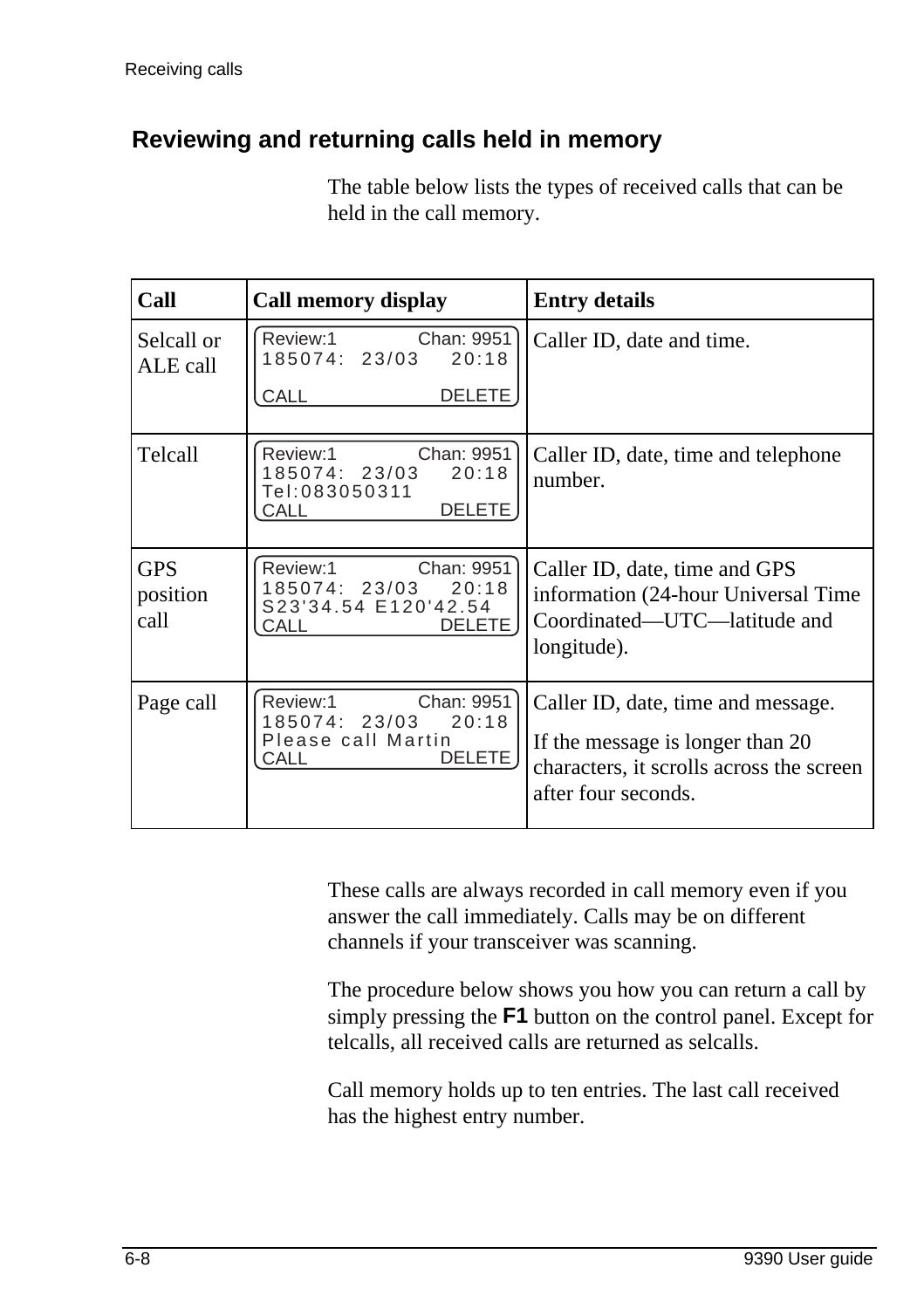If a station called you more than once on the same channel, only the last entry is retained. If you receive more than ten calls, the first entry in memory is deleted to make room for each new entry.

Entries are not lost when you switch off the transceiver. They remain in call memory until they are deleted by you or overwritten by later calls.

To review and return calls recorded in the call memory:

|                  | <b>Action</b>                                     | <b>Notes</b>                                                                               |
|------------------|---------------------------------------------------|--------------------------------------------------------------------------------------------|
| 1.               | In Channel mode, press                            | Example of the display:                                                                    |
|                  | Enter<br>器<br>R'call<br><b>DDI</b>                | Recall Chan:<br><b>USB</b><br>5820<br>HI<br><b>ENTER</b><br><b>PROG</b><br>Rx.             |
| $\overline{2}$ . | Press<br>Call<br>$\Box$<br>000<br>000             | The display shows the last call<br>that you received (highest entry<br>number).            |
|                  | юĒ                                                | Example of a telcall (the last of<br>six calls recorded):                                  |
|                  |                                                   | Chan: 9951<br>Review:6<br>185074: 23/03<br>22:47<br>Tel:083050311<br><b>DELETE</b><br>CALL |
| 3.               | To view other calls in the<br>call memory, rotate | To delete an entry, press                                                                  |
|                  | <b>Select</b>                                     |                                                                                            |
|                  |                                                   | Deleting an entry renumbers<br>the remaining entries.                                      |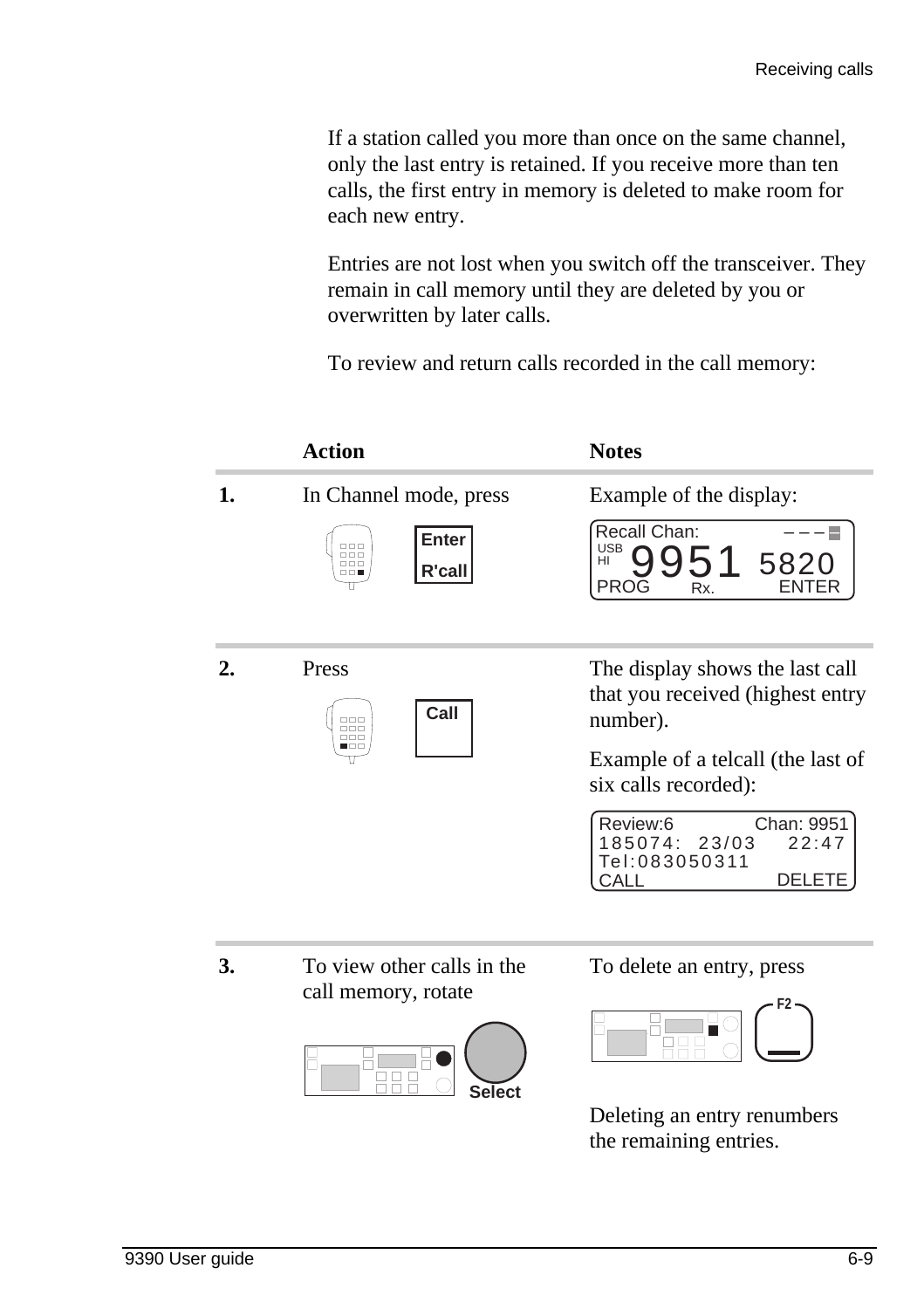|    | <b>Action</b>                                            | <b>Notes</b>                                                                                 |
|----|----------------------------------------------------------|----------------------------------------------------------------------------------------------|
|    | To call the displayed<br>channel, press                  | This tunes the antenna and<br>automatically sends a selcall<br>(or telcall) to this station. |
|    |                                                          |                                                                                              |
| 5. | To return to Channel<br>mode, press<br>885<br>ooc<br>00C | Example of the display:                                                                      |
|    |                                                          | Fleet channel<br><b>USB</b><br>951 5820<br>HI<br>$RF-0$                                      |
|    |                                                          |                                                                                              |

### **Receiving beacon calls**

When your transceiver receives any type of beacon call, it takes a few seconds to automatically respond and send the beacon revertive signal to the station that sent the beacon call.

You can recognise that you are receiving a beacon call if you observe your transceiver:

- temporarily pause during the scan mode
- tuning the antenna (if your station has an automatic tuning antenna)
- showing  $Tx \sim \infty$  on the display.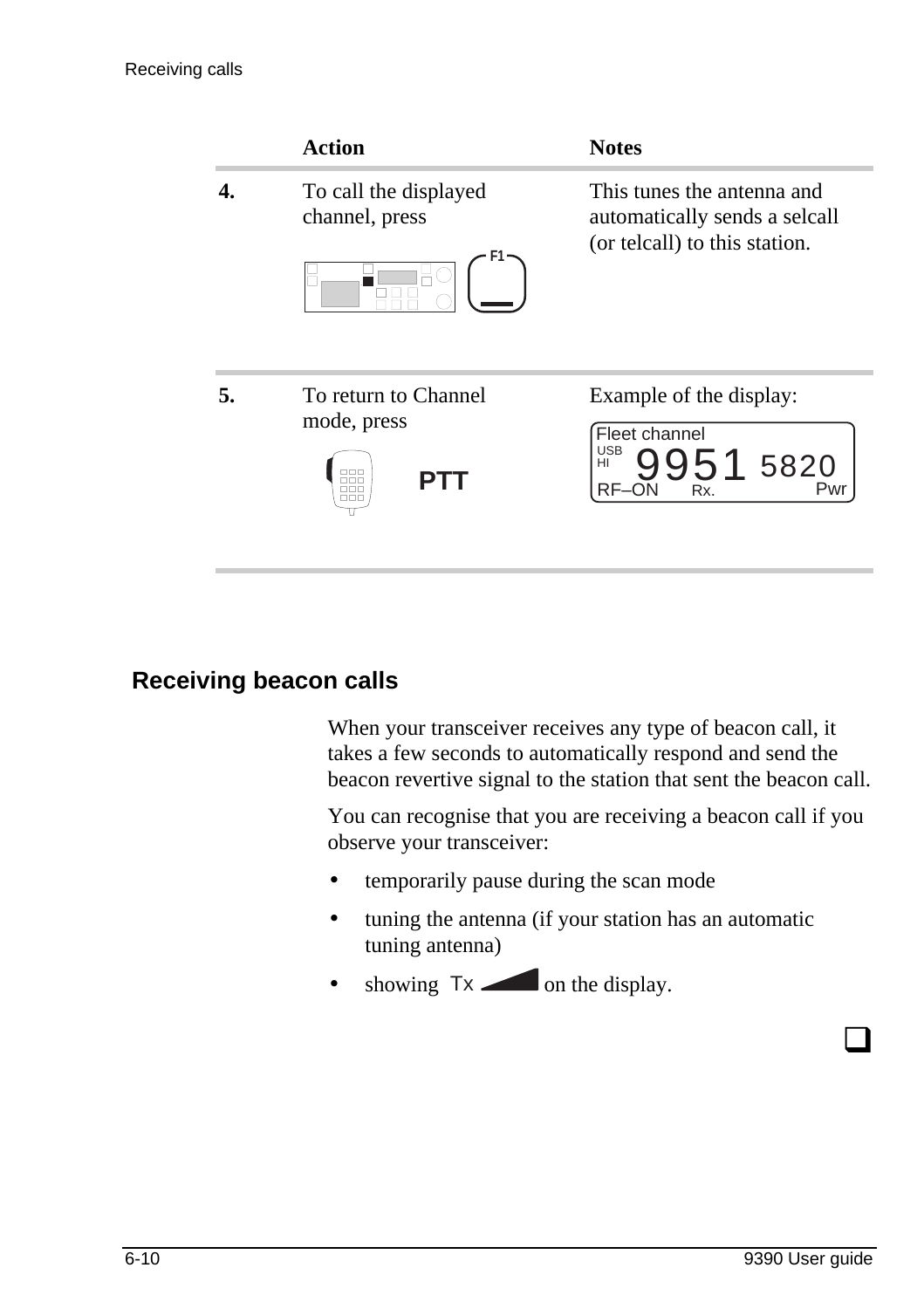

# **7 Additional features**

This chapter describes additional features of the transceiver that are more specific to user applications not covered in the earlier sections of this user guide:

- group calling (option, 7-2)
- selcall lockout (option, 7-3)
- controlling the transceiver from more than one control panel (7-4)
- operating the transceiver from a computer  $(7-7)$
- Telstra services (Australia only, 7-13).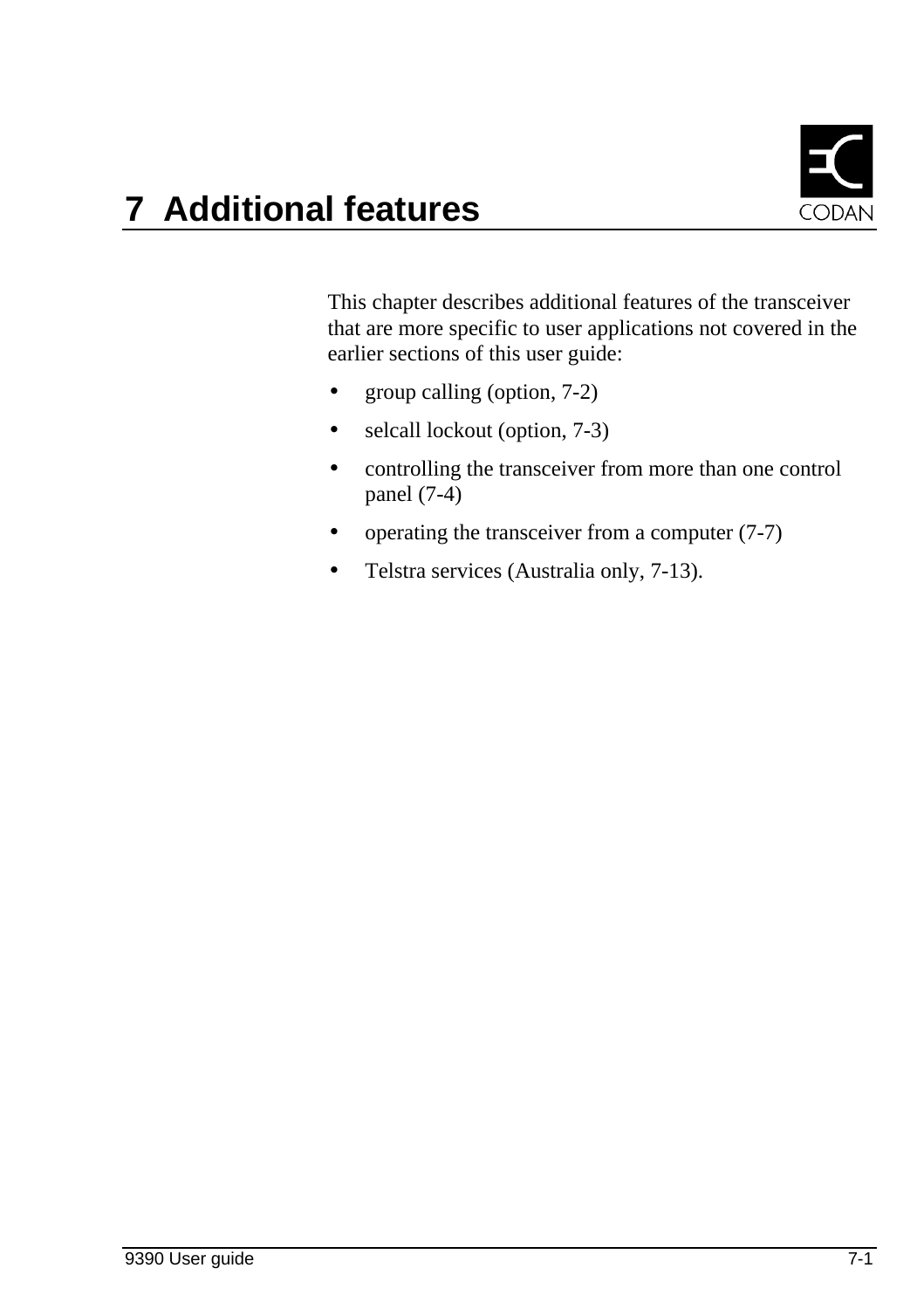# **Group calling (option)**

Group calling allows you to call more than one station at the same time. This is useful if you are a coast station wanting to contact all ship stations in a network, or if you want to start a conference discussion between several stations at the same time.



*Before you can send a group call, you need to enable the selcall option (refer to the 9390 Reference manual, Chapter 7, Password entry to enable transceiver options).*

You can choose to send a group call when sending:

- a selcall
- a GPS position call
- a page call.

To send a group call, you enter a called ID that ends in 00. All stations with IDs that match your called ID, except for the last two digits, will receive your call.

You can call up to 99 stations in a group call. For example, a call using called ID 374200 will be received by all stations with self IDs in the range 374201–374299.

A transceiver receiving your group call alerts the operator of the call but does not send a revertive signal. This means that you cannot be sure whether your group call was received or not.

When you receive a group call, you hear 15 long tones like an engaged telephone.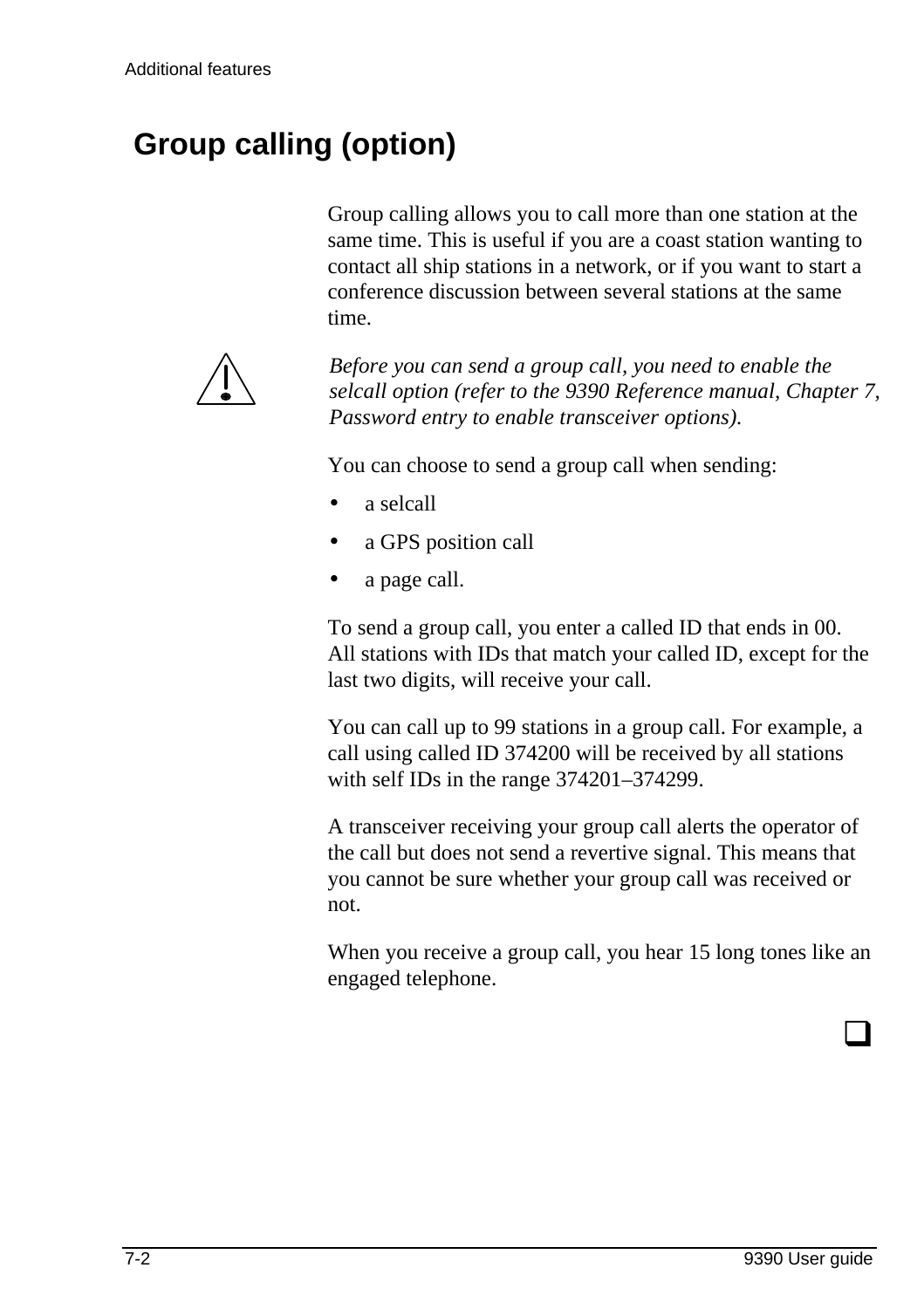# **Selcall lockout (option)**

Selcall lockout prevents you from sending selective calls if the transceiver detects that another station is already in the process of sending a selective call on the same channel. This reduces call interference between stations and increases the chance of success when your call is transmitted.



*Before you can use selcall lockout, you need to*

- *enable both the selcall and selcall lockout options (refer to the 9390 Reference manual, Chapter 7, Password entry to enable transceiver options)*
- *make sure that use of selcall lockout is switched on (refer to the 9390 Reference manual, Chapter 8, Selcall lockout on/off).*

Selcall lockout does not apply to voice, distress or tone calls.

When selcall lockout occurs, the transceiver:

- 'beeps' softly twice
- displays the message 'Busy: Call is active' for two seconds.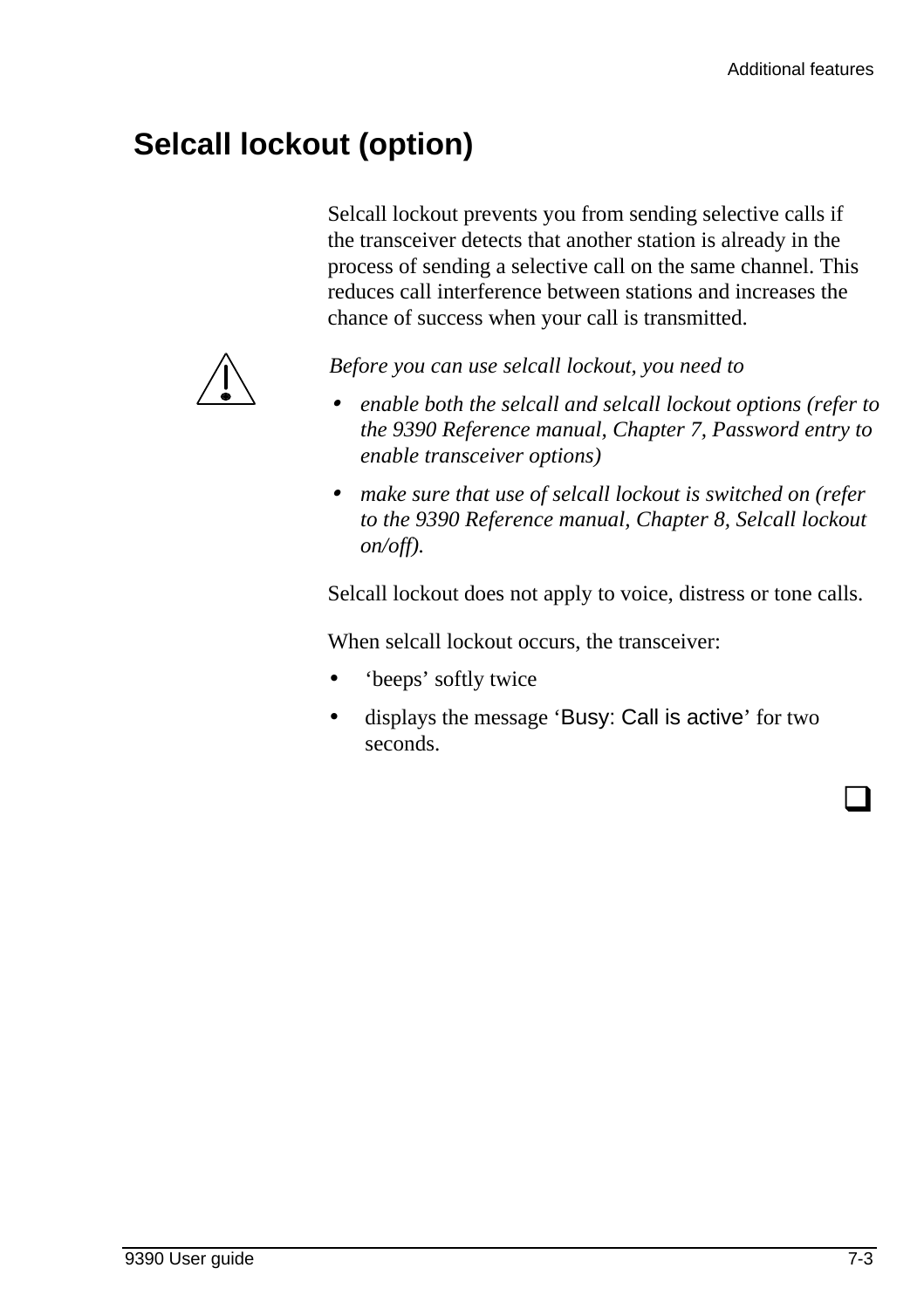# **Using more than one control panel**

You can control the transceiver from more than one control panel if you have connected one or more control heads to your system.

The operating mode of the connected system, identified as Multi-Access or Single-Access mode, is determined automatically according to which of the transceiver functions listed below is being used.

Distress calls are not affected by operating modes. You can send a distress call from any control panel at any time.

### **Multi-Access mode**

When the transceiver is in this mode, you can use any control panel to control the transceiver. The displays on all control panels are the same.

Multi-Access operating mode functions include:

- Voice calls
- **Scanning**
- Channel mode when not calling
- Clarifier mode when not calling
- Free-Tune Receiver mode
- View Channel Options mode.

If you operate between control panels, you need to wait two seconds before controlling the transceiver from the new panel.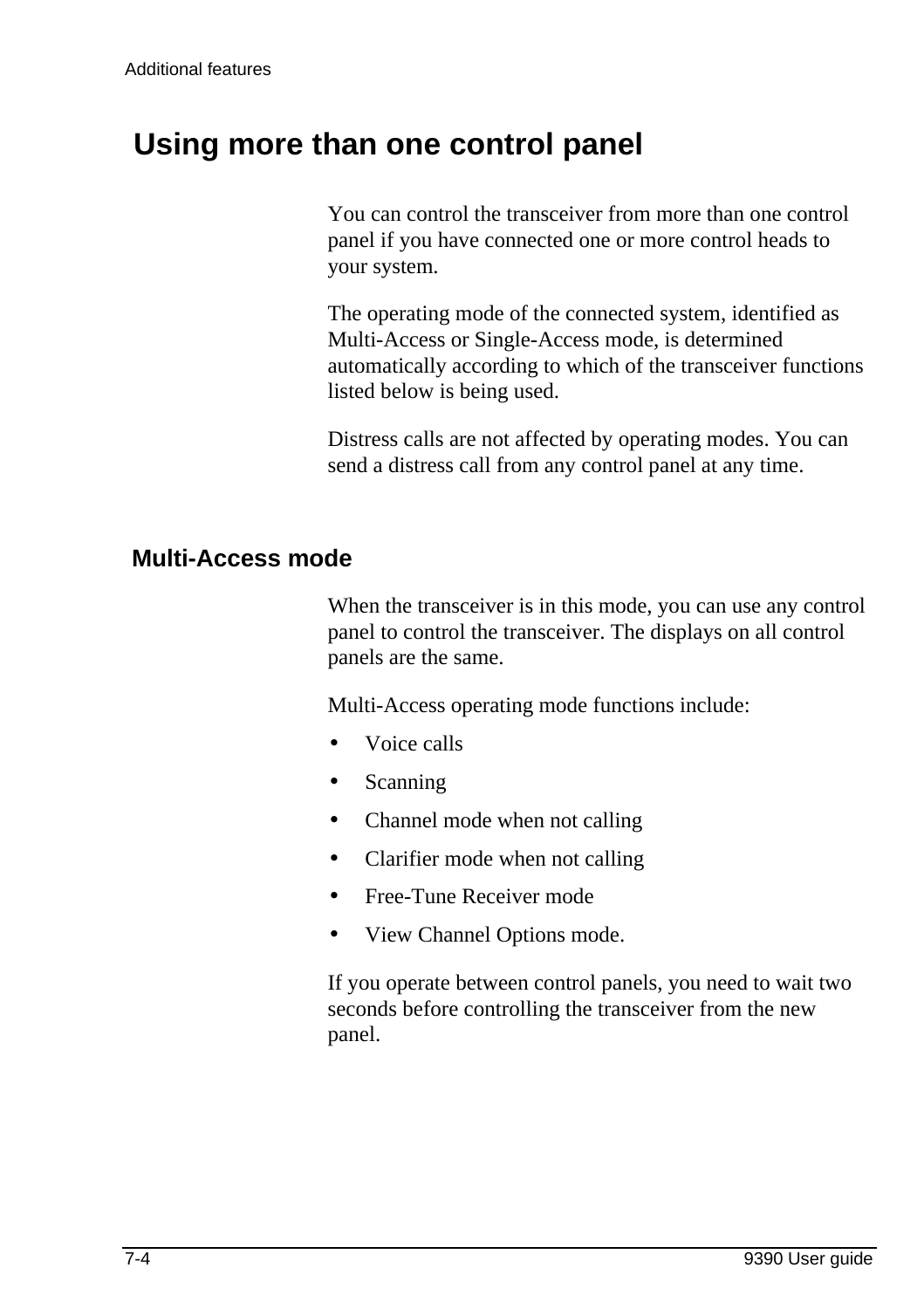### **Single-Access mode**

When the transceiver is in this mode, you can only control the transceiver from the control panel that initiated the Single-Access mode function.

Single-Access operating mode functions include:

- sending a call (except for voice and tone calls)
- creating and editing channels
- recalling channels
- creating and editing scan tables
- Setup mode
- View All Settings mode.

Other control panels cannot be used until you return the transceiver to a Multi-Access mode function. These control panels display a message indicating that the transceiver is busy.

The text of the message indicates the transceiver operation:

- 'BUSY—All Settings mode'
- 'BUSY—Calling'
- 'BUSY—Emergency call'
- 'BUSY—Programming' (channel creation and editing)
- 'BUSY—Reviewing'
- 'BUSY—Scan prog' (scan table creation and editing)
- 'BUSY—Setting up' (Setup mode).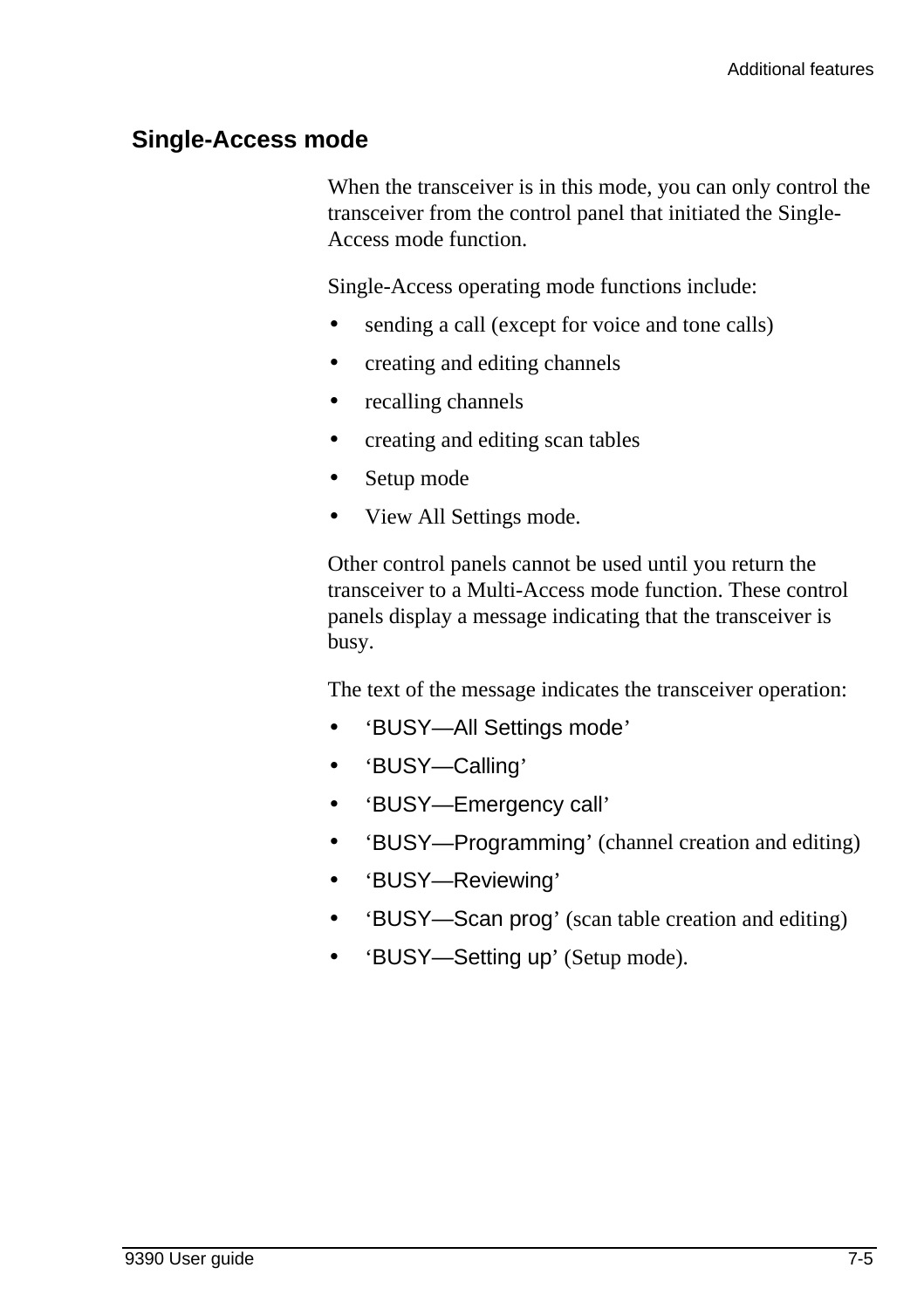Single-Access mode has a 30 second timeout. A control panel left unattended in this mode will not stop other control panels from being used for longer than 30 seconds. When timeout occurs, the transceiver automatically returns to Channel mode.

Pressing any **2182** button to select the distress frequency on channel 1 cancels Single-Access mode set by any other control panel.

Note: The **PTT** buttons on the microphones are connected in parallel. When in Single-Access mode, do not use the microphones of the other control panels.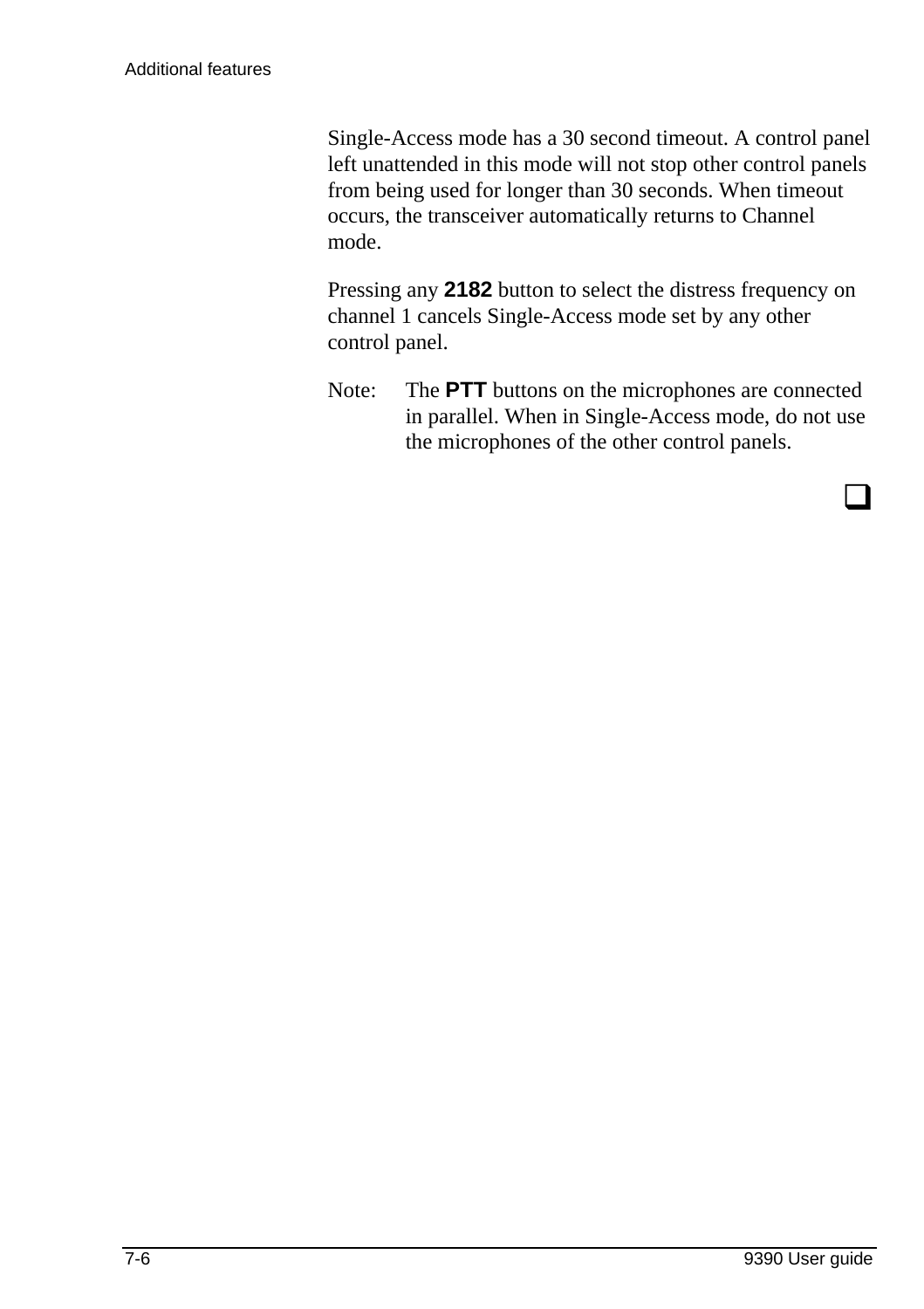# **Operating the transceiver from a computer**

You can operate your transceiver from an IBM compatible computer or personal organiser instead of a control panel. You send and receive calls using a special computer command language that the transceiver understands.



*Make sure that the transceiver is disconnected from the DC power source before connecting anything to the* **Remote Control** *connector.*

All commands and responses are followed by a carriage return and line feed.

Channel numbers are up to 4 digits and selcall IDs are up to 6 digits. Messages are enclosed in double quotes.



*Before you can use a computer to control the transceiver, you need to:*

- *connect the computer and set the correct RS-232 and baud rate settings (refer to the 9390 Reference manual, Chapter 11, Connecting ancillary equipment)*
- *set up the computer terminal to operate in Full Duplex mode.*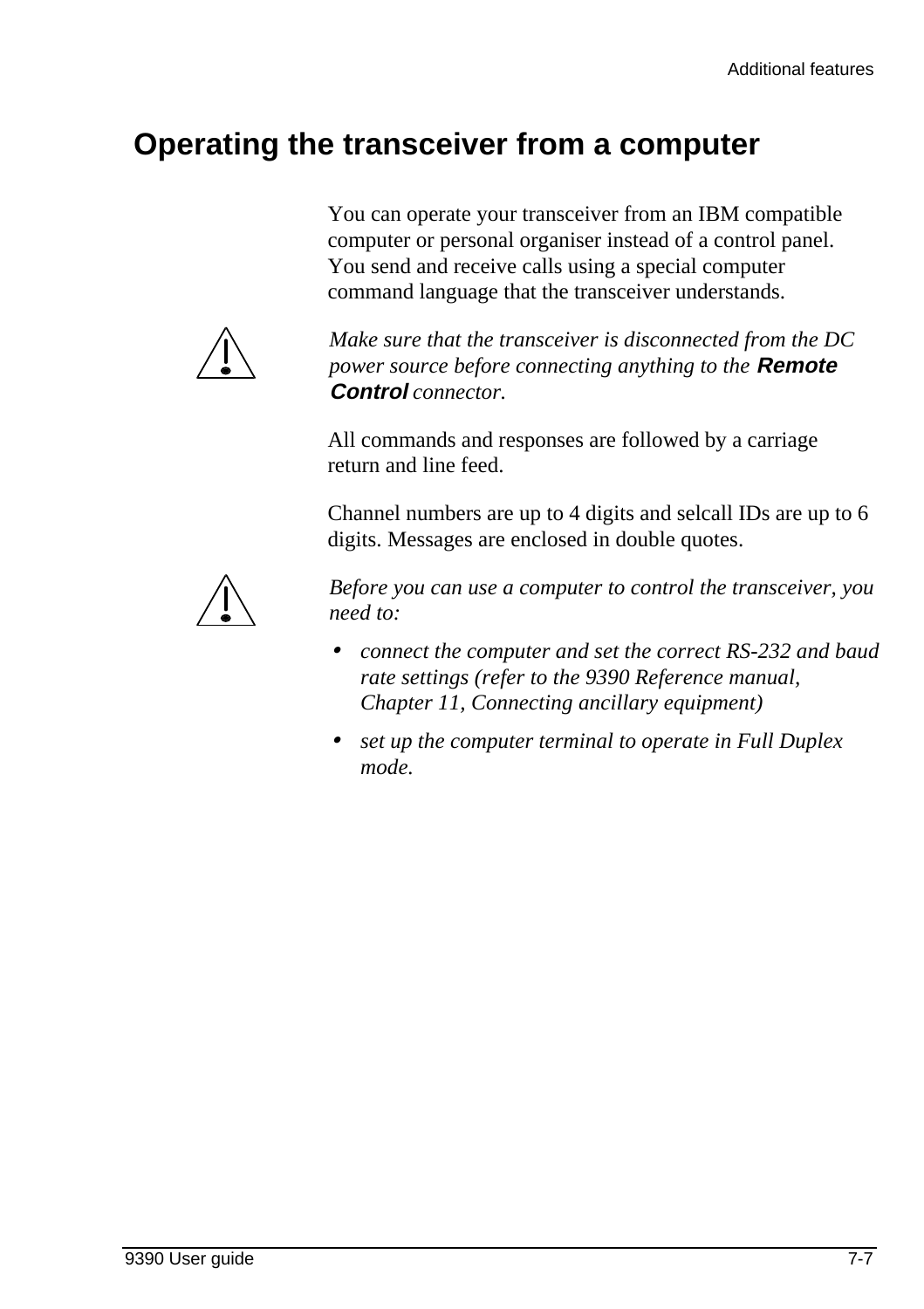## **Commands entered at the computer**

| <b>Command</b>                                       | <b>Meaning</b>                                                                                                                                                                   |
|------------------------------------------------------|----------------------------------------------------------------------------------------------------------------------------------------------------------------------------------|
| CHAN= <channel number=""></channel>                  | Changes the transceiver channel to the<br>indicated number if it exists, otherwise the<br>error 'NOT FOUND' is output and the<br>transceiver selects the next higher<br>channel. |
| CHAN?                                                | Shows you the selected channel number.                                                                                                                                           |
| ECHO=ON<br><b>ECHO=OFF</b>                           | To switch between full (echo) and half<br>(echo off) duplex mode. Echo is on by<br>default on power up.                                                                          |
| FREQ= <khz frequency=""></khz>                       | Functions the same way as the recall by<br>frequency. The transceiver selects the<br>channel which has the indicated receive<br>frequency or the next highest frequency.         |
|                                                      | Enter the frequency in kHz only. For<br>example, to select the channel on<br>2040.8kHz, enter the number 2040.                                                                   |
| FREQ?                                                | Shows you the channel transmit and<br>receive frequency.                                                                                                                         |
| GPSBEACON= <called id="">,S</called>                 | Sends a GPS beacon call on the selected<br>channel. If you specify option S, the call is<br>sent silently with the loudspeaker<br>switched off.                                  |
| MUTE=OFF<br><b>MUTE=SELCALL</b><br><b>MUTE=VOICE</b> | Sets the mute for the transceiver. You can<br>use the abbreviations O, S and V.                                                                                                  |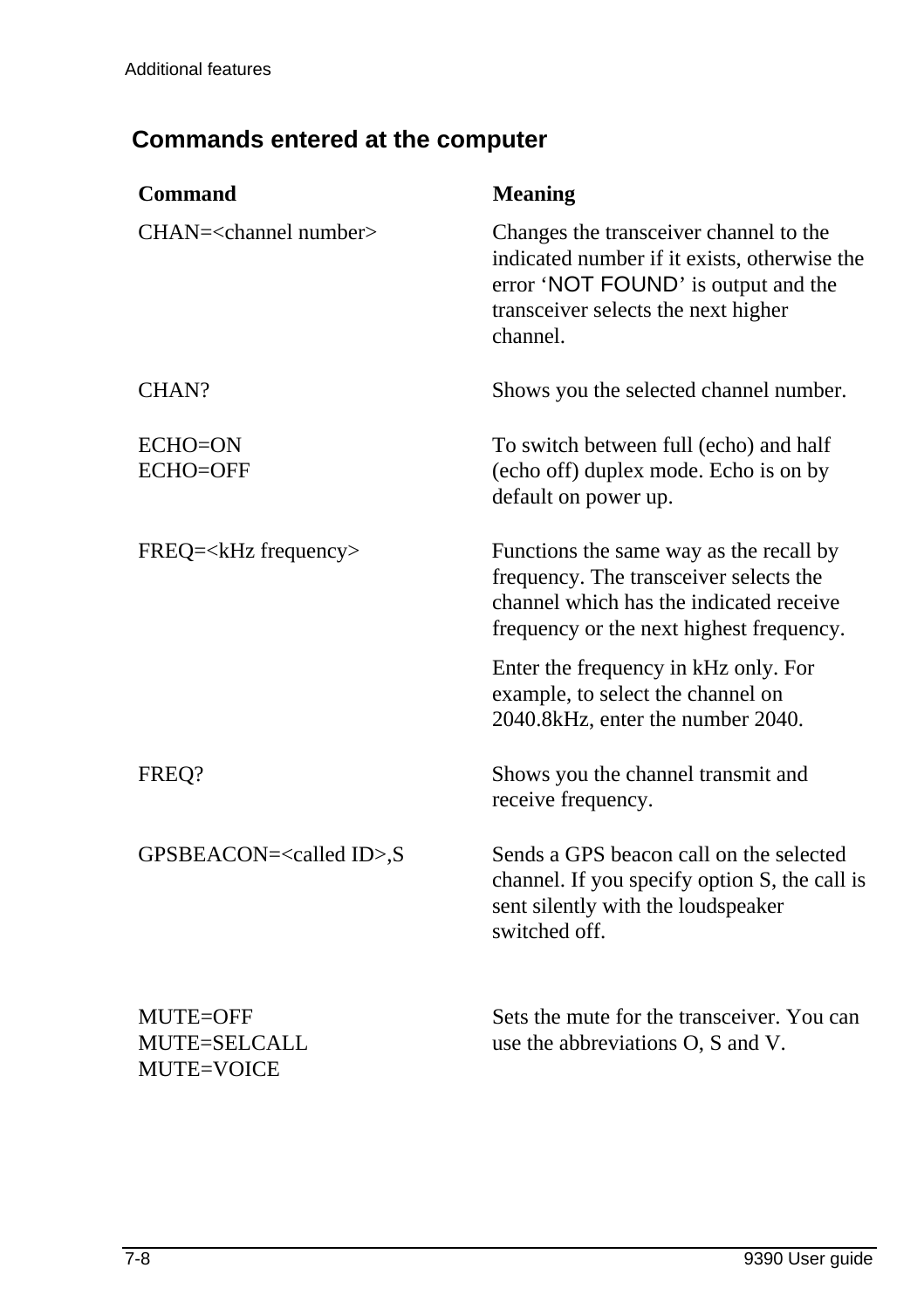| Command                                                        | <b>Meaning</b>                                                                                                                                                    |
|----------------------------------------------------------------|-------------------------------------------------------------------------------------------------------------------------------------------------------------------|
| MUTE?                                                          | Shows you the selected mute setting<br>('OFF', 'SELCALL' or 'VOICE').                                                                                             |
| PAGECALL= <called id="">,<br/>"<message>",S</message></called> | Sends a page call. Enter up to 64<br>characters within double quotes. If you<br>specify option S, the call is sent silently<br>with the loudspeaker switched off. |
| $SCAN = <$ scan table number $>$                               | Starts or stops the transceiver scanning.<br>Enter $1-3$ to start scanning using one of<br>the scan tables. Enter 0 (zero) to stop<br>scanning.                   |
| $SCAN=IPC$                                                     | Starts scanning from the IPC-500.                                                                                                                                 |
| $SCAN = OFF$                                                   | Stops scanning.                                                                                                                                                   |
| $SCAN = ON$                                                    | Starts the transceiver scanning using the<br>last scan table used.                                                                                                |
| SCAN?                                                          | Shows you whether the transceiver is<br>scanning one of the three scan tables<br>$(1-3)$ .                                                                        |
| SELBEACON= <called id="">,S</called>                           | Sends a selective beacon call on the<br>selected channel. If you specify option S,<br>the call is sent silently with the<br>loudspeaker switched off.             |
| SELCALL= <called id="">,S</called>                             | Sends a selcall on the selected channel. If<br>you specify option S, the call is sent<br>silently with the loudspeaker switched off.                              |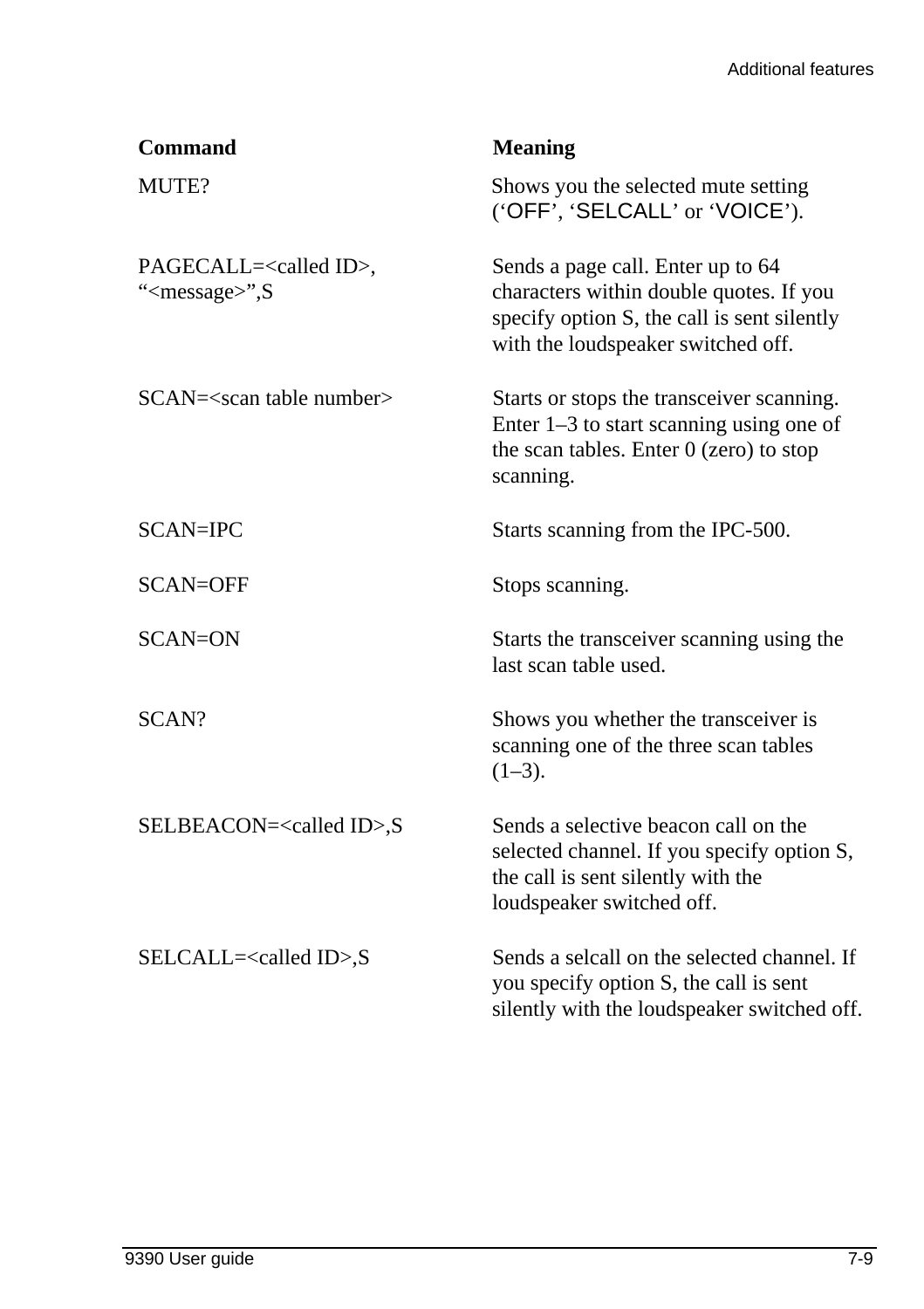| Command                                                  | <b>Meaning</b>                                                                                                                                                                                   |
|----------------------------------------------------------|--------------------------------------------------------------------------------------------------------------------------------------------------------------------------------------------------|
| SIDEBAND=USB<br>SIDEBAND=LSB                             | Changes the sideband setting for the<br>selected channel. If the channel does not<br>allow the sideband setting to be changed,<br>nothing happens. You can use the<br>abbreviations SB, U and L. |
| SIDEBAND?                                                | Shows you the selected sideband setting<br>('USB' or 'LSB'). You can use the<br>abbreviations SB for SIDEBAND.                                                                                   |
| $TELCALL = \text{called ID},\leqtelephone number\geq. S$ | Sends a telcall on the selected channel. If<br>you specify option S, the call is sent<br>silently with the loudspeaker switched off.                                                             |

## **Computer display in response to a command**

GPS-POSITION: <channel number>,<ID>, <time of call>, NO GPS UNIT CONNECTED

GPS-POSITION: <channel number>,<ID>, <time of call>,<GPS information>

MUTE:OFF MUTE:SELCALL MUTE:VOICE

#### **Message Meaning**

ERROR Command longer than 100 characters, or invalid command.

> You sent or received a GPS position call on this channel from the station with this ID. GPS information was unavailable.

> You sent or received a GPS position call on this channel from the station with this ID at this GPS location.

A control panel was used to change the mute setting.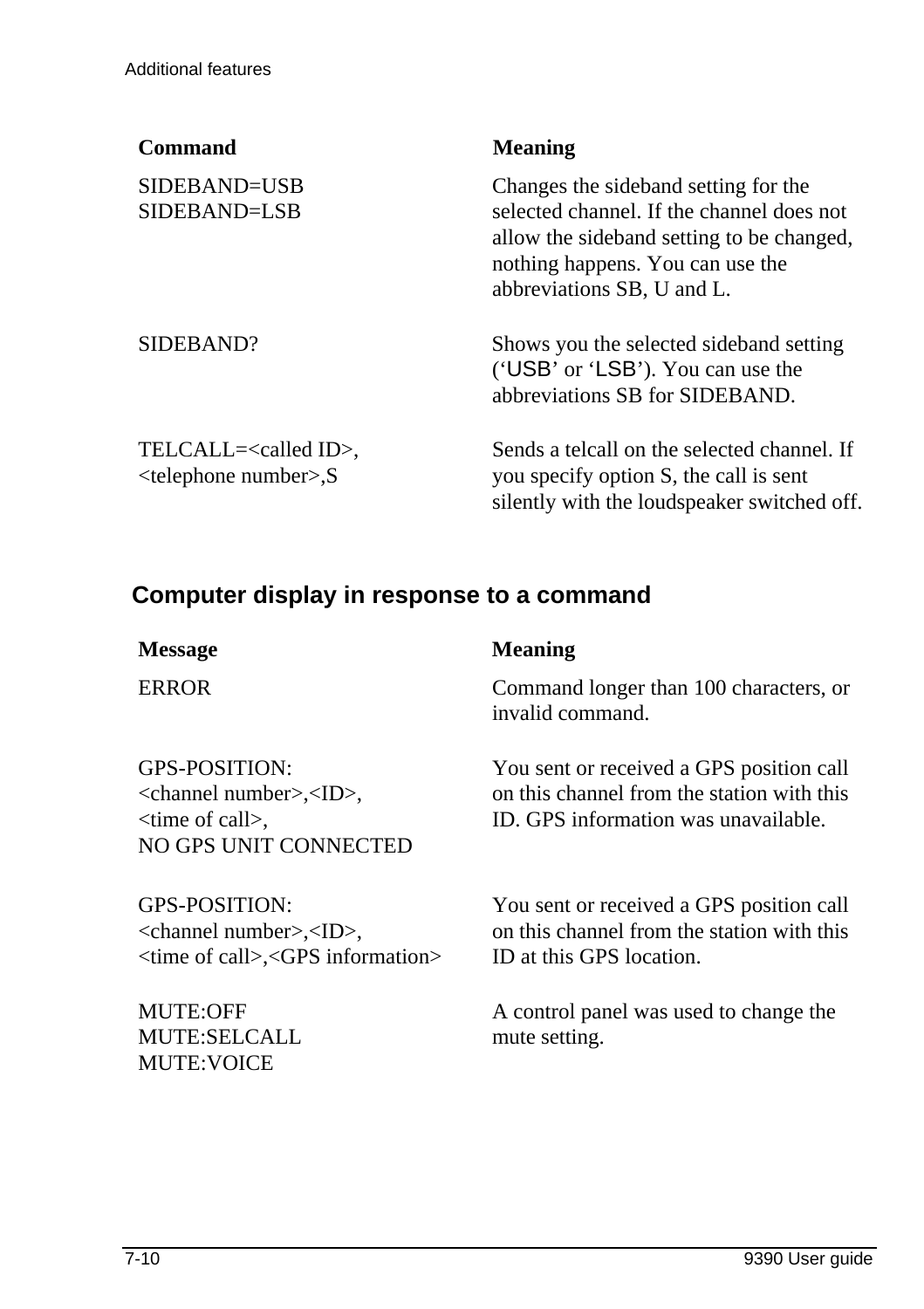PAGE-CALL-ACK: <channel number>, <called ID>,<time of call>

PAGE-CALL: <channel number>,<ID>, <time of call>,"<message>"

SEL-CALL: <channel number>,<ID>, <time of call>

SIDEBAND:USB SIDEBAND:LSB

#### Message **Meaning**

NOT FOUND Non existing channel number or scan table number.

OK Command accepted and executed.

The page call you sent on this channel was received by the station with this ID.

You received a page call with this message on this channel from the station with this ID.

SCAN:OFF Attempt to send a call while the transceiver was scanning. Scanning has now stopped.

SCAN:IPC IPC-500 scanning.

SCAN TABLE EMPTY Attempt to start scanning using a scan table that has not been set up.

SCAN: < scan table number > A control panel was used to change the scan table being scanned.

> You received a selcall on this channel from the station with this ID.

A control panel was used to change the sideband setting for the selected channel.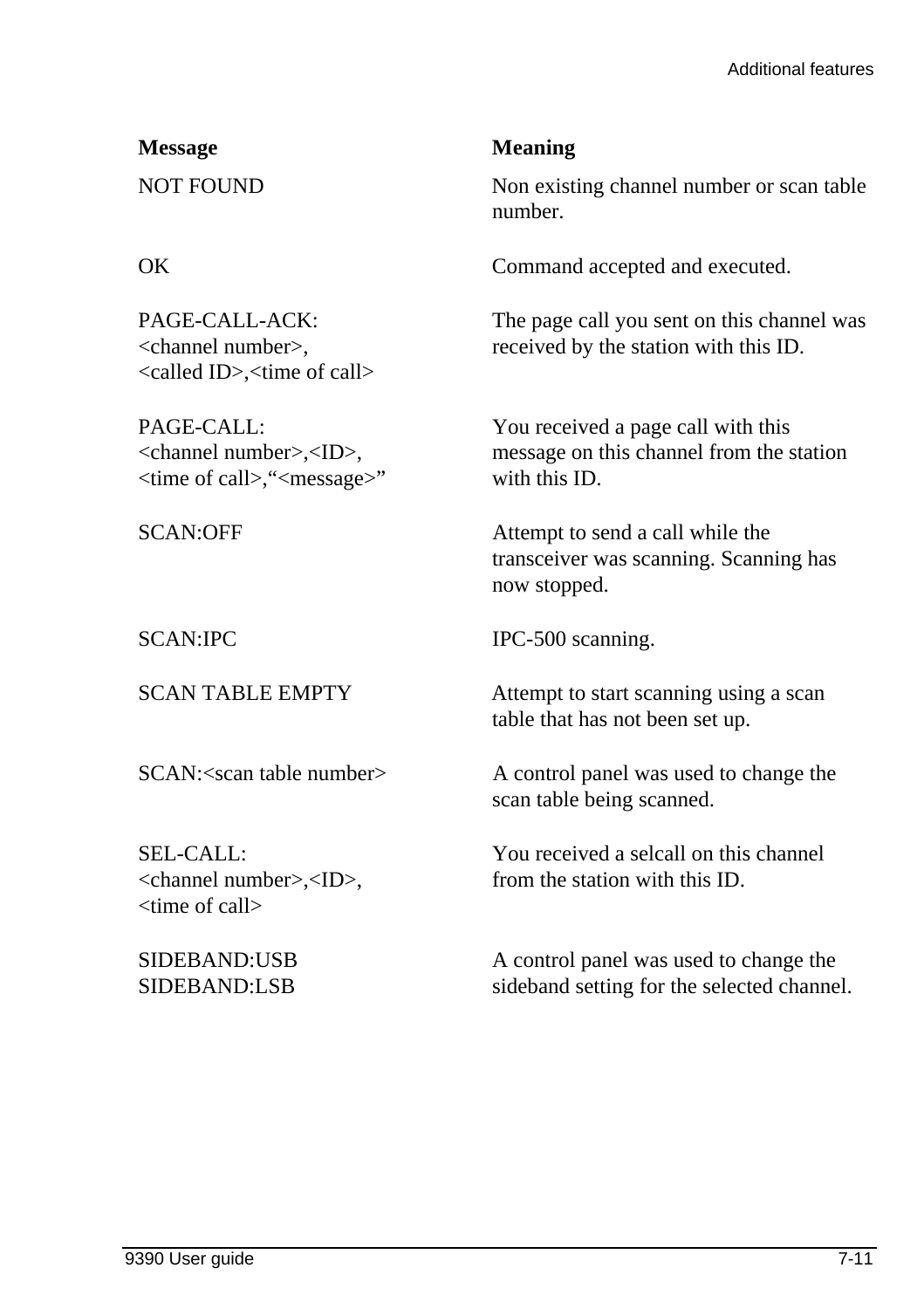TEL-CALL: <channel number>,<ID>, <time of call>,<telephone number>

## **Message Meaning**

You received a telcall on this channel from this telephone number via a station with this ID.

TX INHIBITED Attempt to send a call on a receive-only channel.

GPS information is displayed as follows:

| IIII.IIII, a, yyyyy.yyyy, a, hhmmss |                                    |                           |
|-------------------------------------|------------------------------------|---------------------------|
|                                     |                                    | $\cdots$ Time of last fix |
|                                     | ------------------ 'F' / 'W'       |                           |
|                                     | ------------------------ Longitude |                           |
|                                     |                                    | 'N' / 'S'                 |
|                                     |                                    | Latitude                  |

П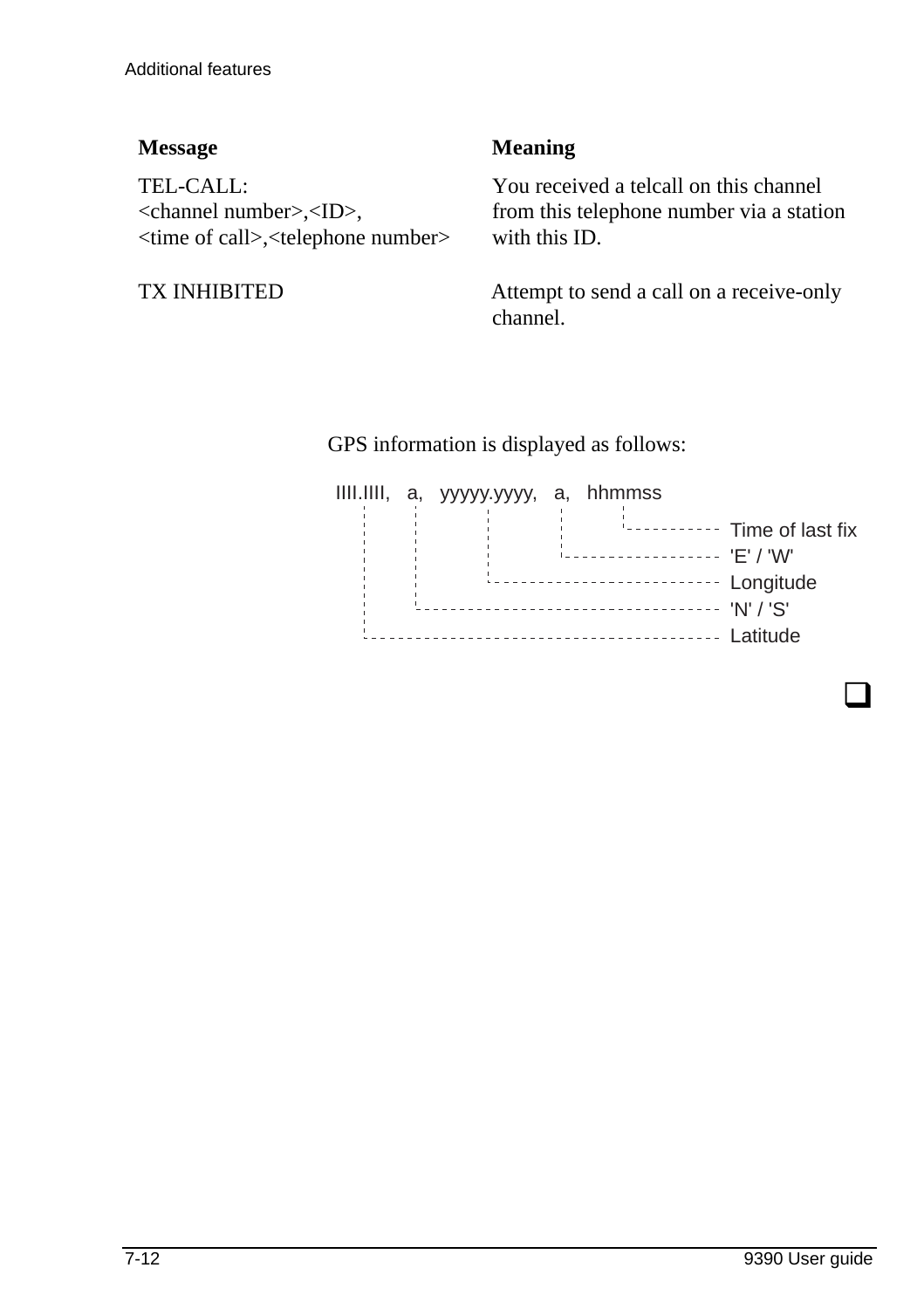# **Telstra services (Australia only)**

Telstra Mobile Satellite and Radio Services provide the 9390 transceiver user with the ability to access the public switched telephone network (PSTN) at any time of the day or night. This brings the convenience of home or office to the ship operator through the radio telephone facility of the transceiver and the Telstra organisation. Calls can be transmitted or received just like a normal telephone.

The services provided by Telstra include:

| Radphone Direct Dial<br>(RDD) | for direct dialling from your<br>transceiver without operator<br>assistance               |
|-------------------------------|-------------------------------------------------------------------------------------------|
| Radphone Selcall              | operator connected<br>telephone calls for registered<br>selcall users                     |
| Radphone                      | operator connected for non-<br>registered users suitable for<br>voice or selcall calling. |

To register for 'Radphone Direct Dial' or 'Radphone Selcall' and for other details of Telstra services, you are recommended to contact the Telstra Customer Service Centre on Freecall 1800 810 023 or (02) 901 2103.

Calling a Telstra station can be accomplished using the selective call facility (which is recommended), tone calling or by voice on the appropriate Telstra channel where indicated in the frequency list handbook supplied with your transceiver.

It is most important that the correct frequency is selected for initial contact with a Telstra station as a listening watch is only kept on the 'voice calling' channels.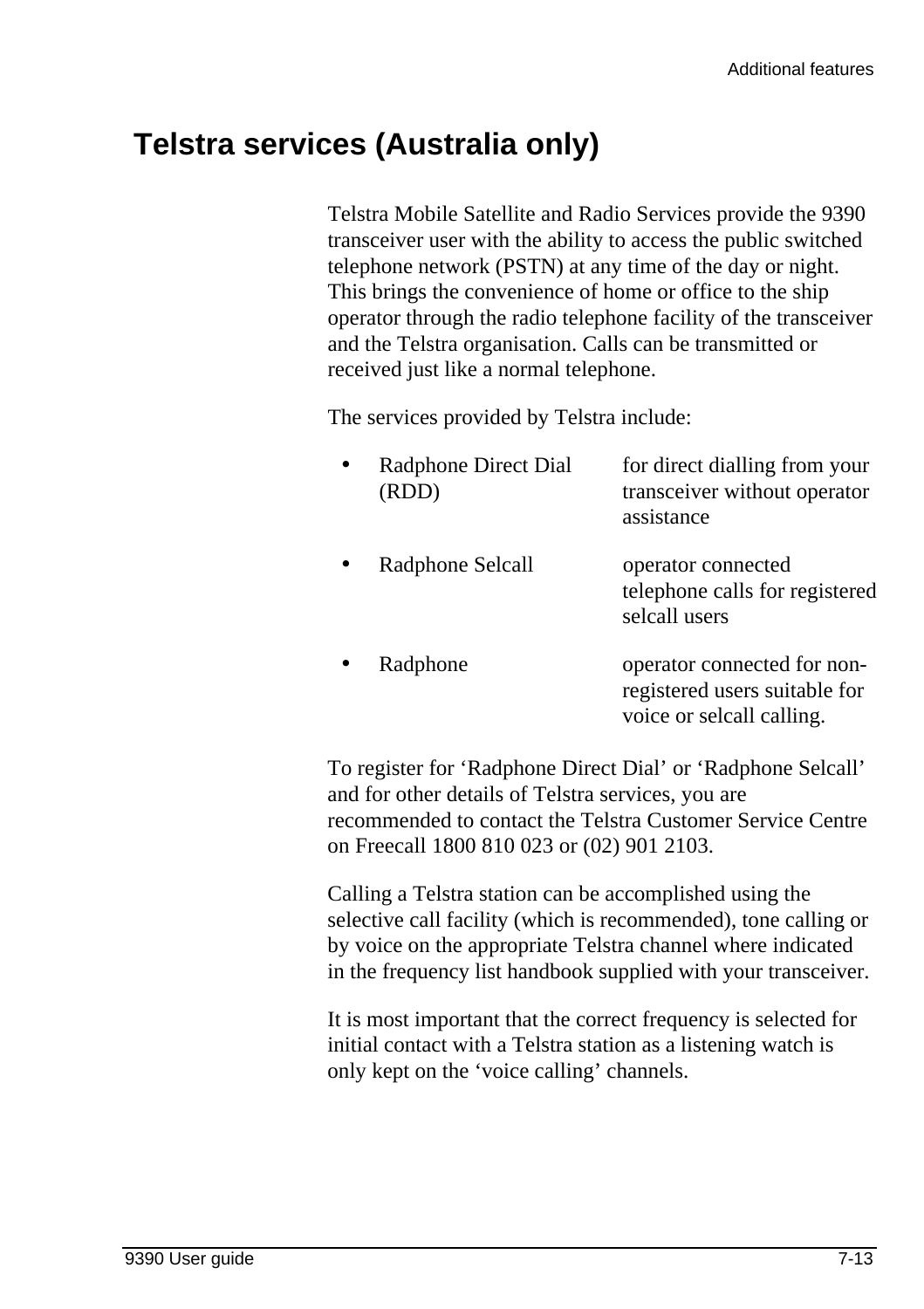For further reading and information on how to operate within the Radphone service, you are recommended to obtain a copy of the Telstra publications *Radphone User Guide* and *Radphone Direct Dial User Guide*.

## **Transmitting a Telstra beacon call**

The beacon facility is used to check signal conditions between your transceiver and the selected Telstra station.

There are two methods available to you to beacon call Telstra. You can either:

- use the station selcall ID number on a preferred selcall channel using the **B'con/0** button (see *Chapter 5, Selective beacon call*), or
- use the station beacon ID number on a preferred selcall channel and use the **Call** button (see *Chapter 5, Selcall*).

The first method is recommended as once the optimum channel has been determined, the station selcall identification remains selected for use in calling.

You should always refer to the appropriate Telstra publication to obtain the correct station selcall or beacon number (address) and user information.

The preferred selcall channel is denoted 'S' in the Telstra station channel frequency listing.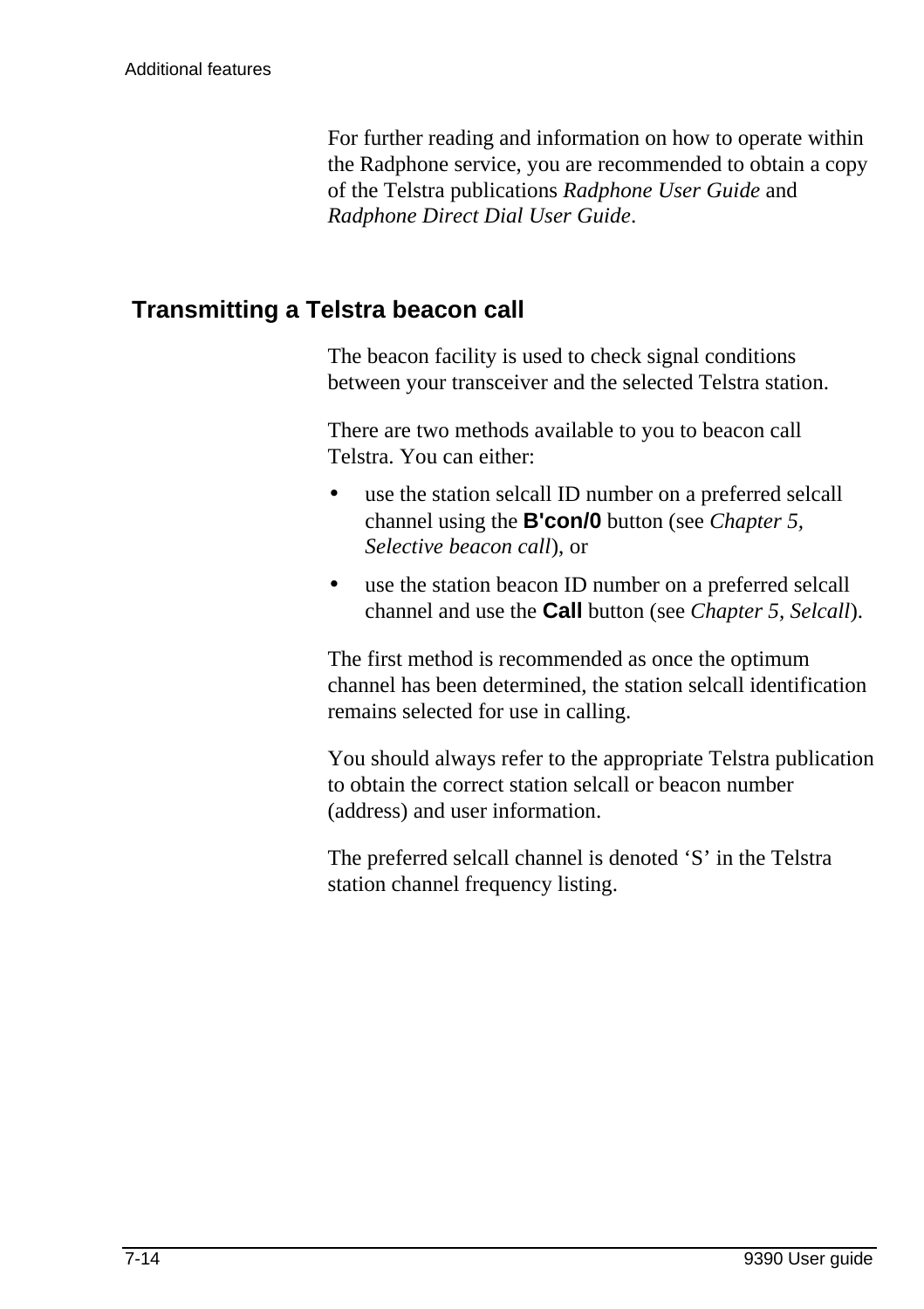## **Radphone Direct Dial (RDD)**

When you apply to be an RDD user, Telstra will ask for your transceiver code. To display this 14 character, alpha-numeric code, see *Chapter 4, Using View All Settings mode*. When you register, Telstra will provide you with a special Telstra PIN (a code number of up to six digits) and a self ID number. You will need to program both of these into your transceiver.

Your Telstra self ID is sent automatically when you make an RDD call: it identifies you as the caller from which you are then billed for the call. Your Telstra PIN protects you from other users copying your self ID and making unauthorised calls chargeable to your account.



*Before you can send an RDD call, you need to:*

- *set up the Telstra PIN and self ID in a selcall group with '*RDD*' as the selcall type (refer to the 9390 Reference manual, Chapter 8, Selcall ID setup)*
- *assign this selcall group to the channels you use for RDD calls (refer to the 9390 Reference manual, Chapter 3, Channel creation and editing).*

To make an RDD call, follow the procedure in *Chapter 5*, *Telcall*, or the procedure outlined in the appropriate issue of the Telstra publication *Radphone Direct Dial User Guide*. You should always refer to the Telstra publication to obtain the correct station RDD selcall number (address) and user information.

If your RDD telcall is unsuccessful, the Telstra station may be busy with another call or the channel frequency may be inappropriate for the time of day and range you are working. Try calling again using another called address or channel frequency.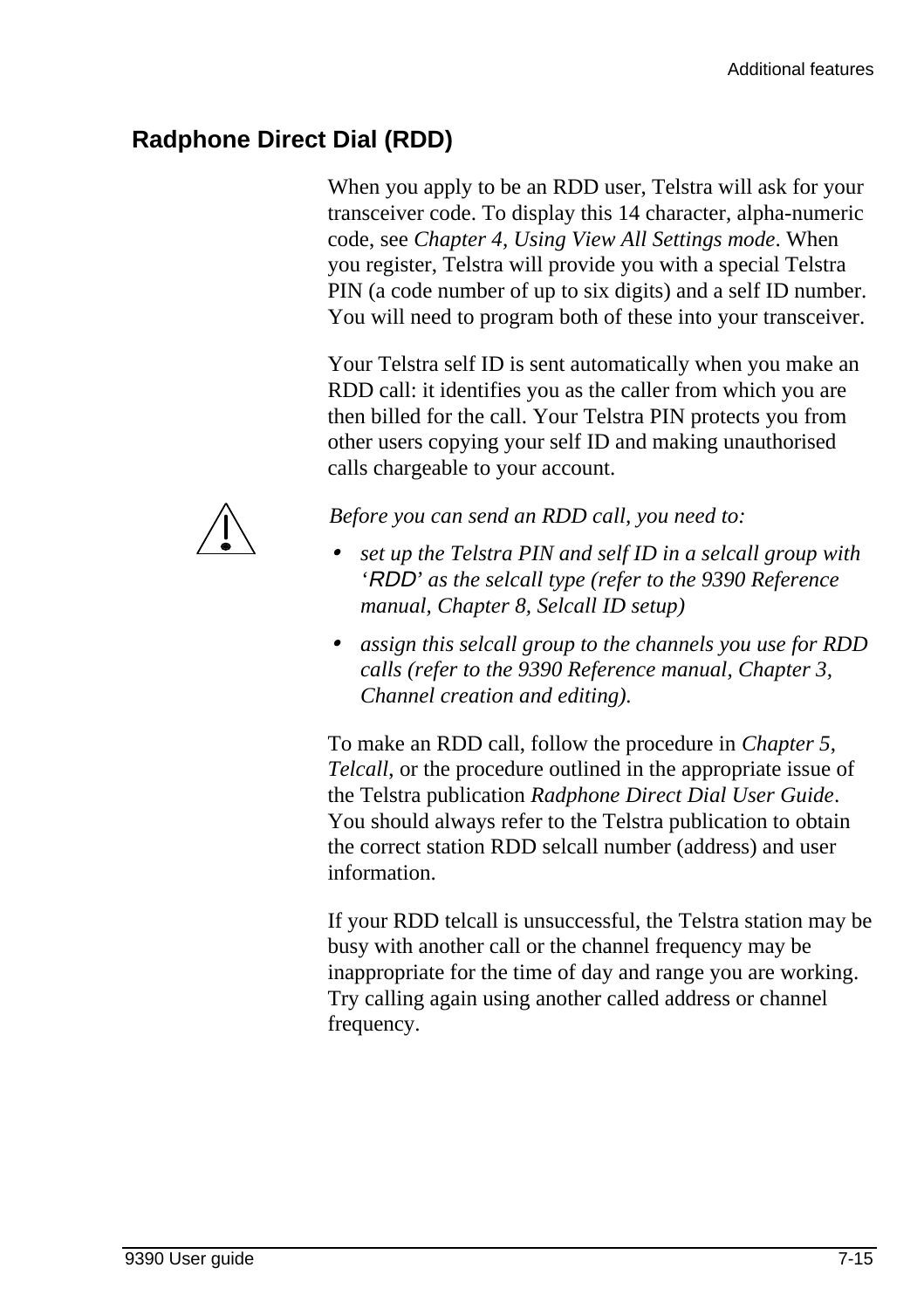## **Transmitting a Telstra selcall (Radphone or Radphone Selcall service)**

When you register as a Radphone Selcall user, Telstra will provide you with a Telstra self ID which you will need to program into your transceiver. Radphone service users operating on selcall will also need a self ID programmed but with a code nominated by the user—not Telstra.

Your Telstra self ID is sent automatically when you make a Radphone Selcall. It identifies you as the caller from which you are then billed for the call.



*Before you can send a Radphone Selcall, you need to:*

- *set up the Telstra PIN and self ID in a selcall group with '*CODAN*' as the selcall type (refer to the 9390 Reference manual, Chapter 8, Selcall ID setup)*
- *assign this selcall group to the channels you use for Radphone selcalls (refer to the 9390 Reference manual, Chapter 3, Channel creation and editing).*

To make a Radphone Selcall, follow the procedure in *Chapter 5, Selcall*, or the procedure outlined in the appropriate issue of the Telstra publication *Radphone User Guide*. You should always refer to the Telstra publication to obtain the correct station selcall number (address) and user information.

If the call is successful, the Telstra station will automatically respond with a tone revertive. The station operator will then transmit to you with a voice call.

If your Radphone selcall is unsuccessful, the channel frequency may be inappropriate for the time of day and range you are working. Try calling again using another called address or channel frequency.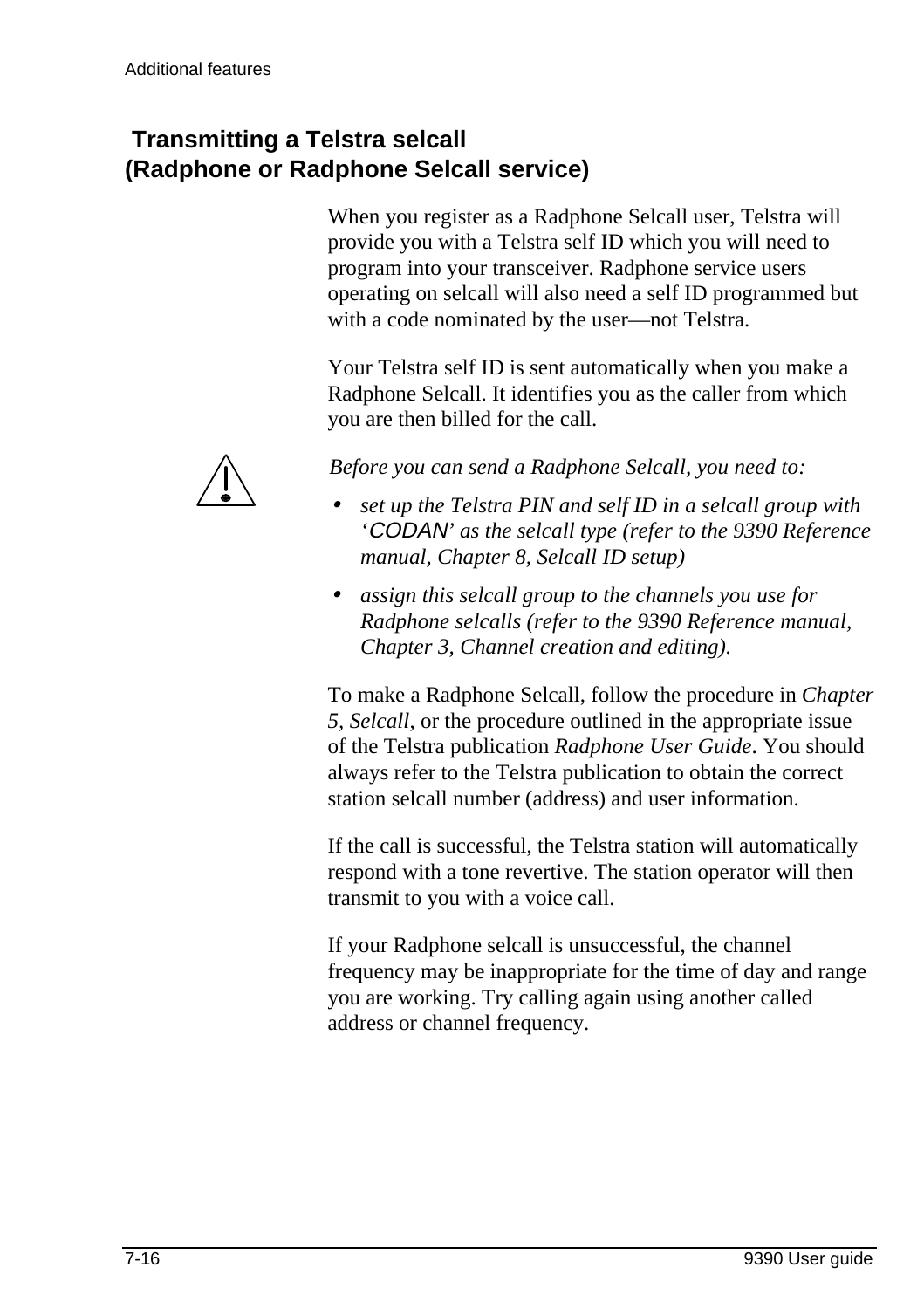## **Receiving a Telstra telcall or selcall**

The following explains how a telephone call is received on your transceiver through Telstra from the public telephone service.

*It should be noted that telephone subscribers can book a radio telephone call to you by dialling the national Telstra booking number 0108.*

Calls will only be decoded if your transceiver is switched on and is either:

- in the selective call scan mode (see *Chapter 4, Scanning for incoming calls*) which is recommended when expecting a call, or
- set on the correct channel for the time of day and the antenna is tuned on the selected channel.

On receipt of a call you have two options:

- either answer it immediately—see *Chapter 6, Responding to an incoming selective call during scanning*
- let the transceiver automatically store the caller's self ID in memory to await your reply—see *Chapter 6, Reviewing and returning calls held in memory.*

If you received an RDD telcall but the caller did not include their phone number, return the call as a selcall instead of a telcall. The Telstra operator will know who called you and will assist you in making the connection.

 $\Box$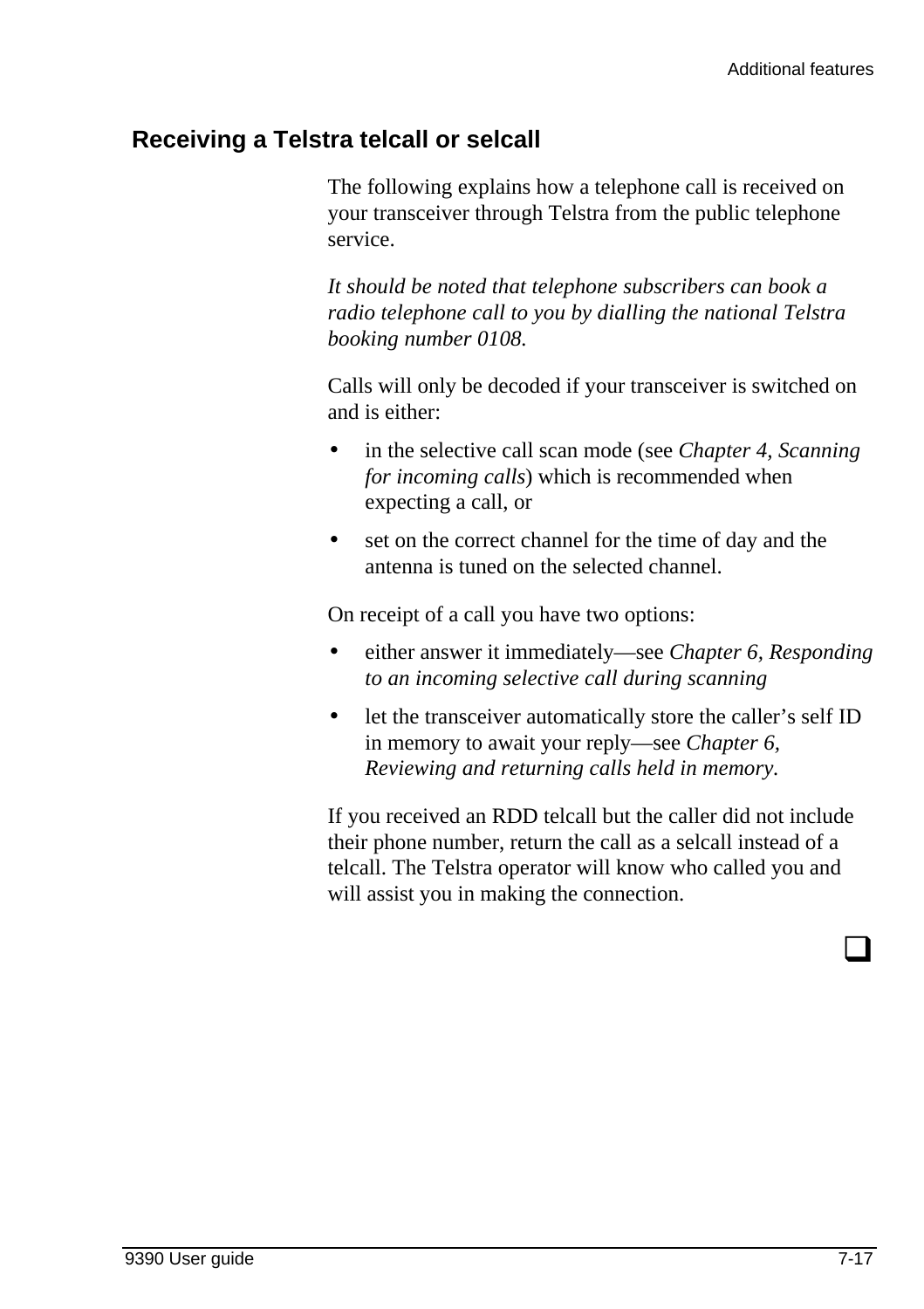Additional features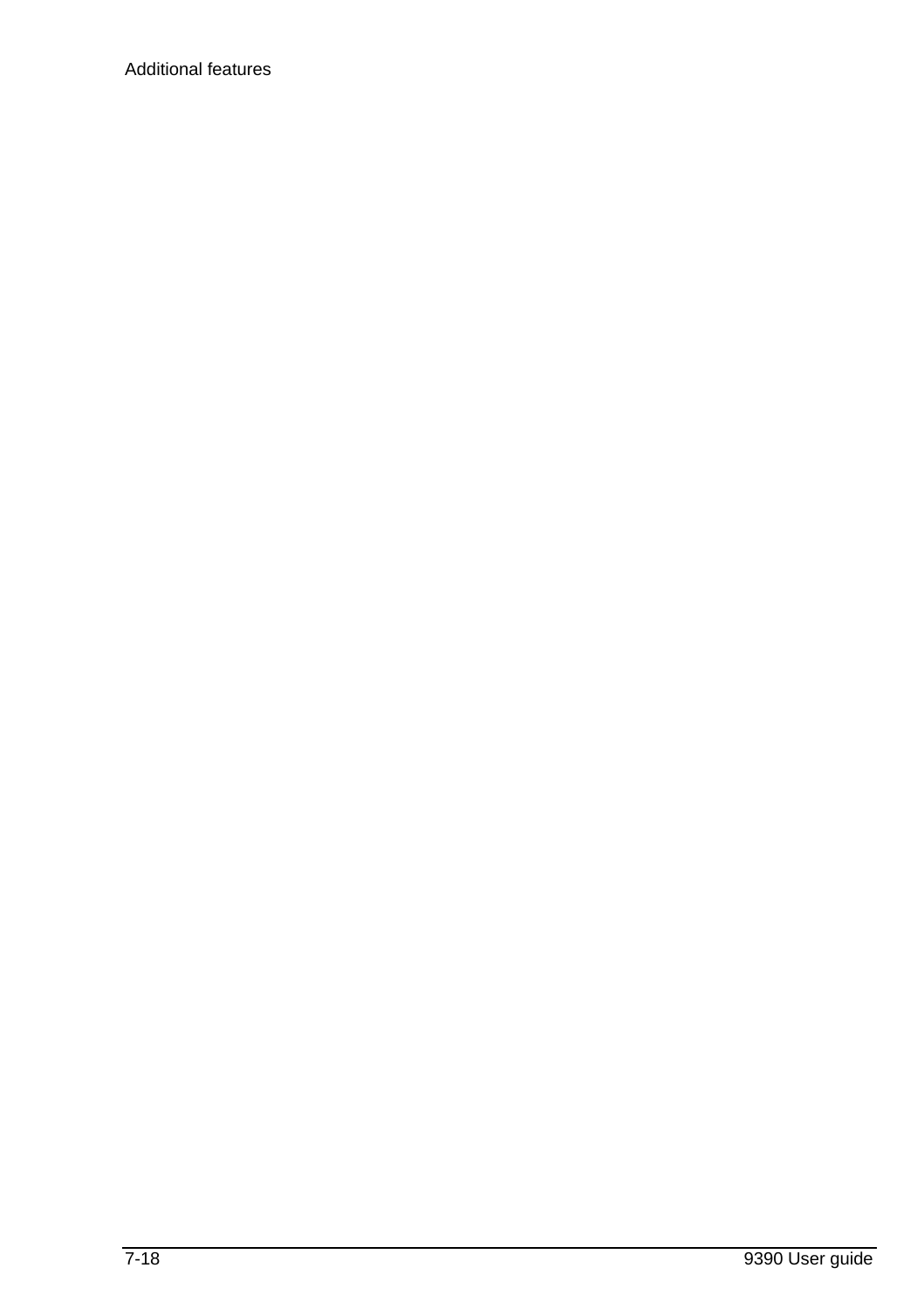## **Index**



| 99-beacon call                                                                          | $5 - 13$                                                   |
|-----------------------------------------------------------------------------------------|------------------------------------------------------------|
|                                                                                         |                                                            |
| additional features<br>ALE call<br>AM<br>antenna tuning<br>automatic link establishment | $7 - 1$<br>$5 - 36$<br>$3-13, 4-12$<br>$4 - 14$<br>See ALE |
|                                                                                         | -B-                                                        |
| beacon calling<br>brightness<br>broadcast stations<br><b>BUSY</b> messages              | $5 - 10$<br>$4 - 28$<br>$1-9$<br>$7 - 5$                   |
|                                                                                         |                                                            |
| call                                                                                    |                                                            |
| 99-beacon call<br>ALE call                                                              | $5 - 13$<br>$5 - 36$                                       |
| distress call<br>GPS beacon call                                                        | $5 - 5$<br>$5 - 23$                                        |
| GPS position call<br>group call                                                         | 5-27, 7-2<br>$7 - 2$                                       |
| interference                                                                            | $7 - 3$                                                    |
| list of types<br>memory                                                                 | $4 - 2$<br>$6 - 8$                                         |
| page call<br>Radphone call                                                              | 5-31, 7-2<br>$7 - 13$                                      |
| RDD telcall                                                                             | $5 - 18$                                                   |
| receiving<br>selcall                                                                    | $6-1$<br>$5-13, 7-2$                                       |
| selective beacon call<br>telcall                                                        | $5-10$<br>$5 - 16$                                         |
|                                                                                         |                                                            |

| Telstra services            | $7 - 13$   |
|-----------------------------|------------|
| tone call                   | $5 - 8$    |
| voice call                  | $5 - 3$    |
| channel                     |            |
| comment                     | $3-12$     |
| frequency                   | $3 - 12$   |
| marine                      | $3-3, 5-5$ |
| number                      | $3 - 12$   |
| options                     | $4 - 31$   |
| protection                  | $3-13$     |
| receive-only indicator      | $3 - 13$   |
| scanning                    | $4 - 22$   |
| selecting                   | $4 - 7$    |
| settings                    | $4 - 31$   |
| structure                   | $3 - 3$    |
| Channel mode                | $4 - 19$   |
| Clarifier mode              | $4 - 30$   |
| cloning                     | $3 - 4$    |
| common procedures           | $1 - 1$    |
| computer use                | $7 - 7$    |
| connectors                  | $3 - 14$   |
| contrast                    | $4 - 29$   |
| control head                | $3 - 6$    |
| control panel               | $3-6, 7-4$ |
| controls                    |            |
| brightness                  | $4 - 28$   |
| computer                    | $7 - 7$    |
| contrast                    | $4 - 29$   |
| control panel               | $3-6, 7-4$ |
| microphone                  | $3 - 7$    |
| mute                        | $4 - 17$   |
| RF gain                     | $4 - 27$   |
| transmitter power           | $4 - 26$   |
| volume                      | $4 - 6$    |
| customising the transceiver | $4 - 40$   |
|                             |            |

**—D—**

data sending 3-5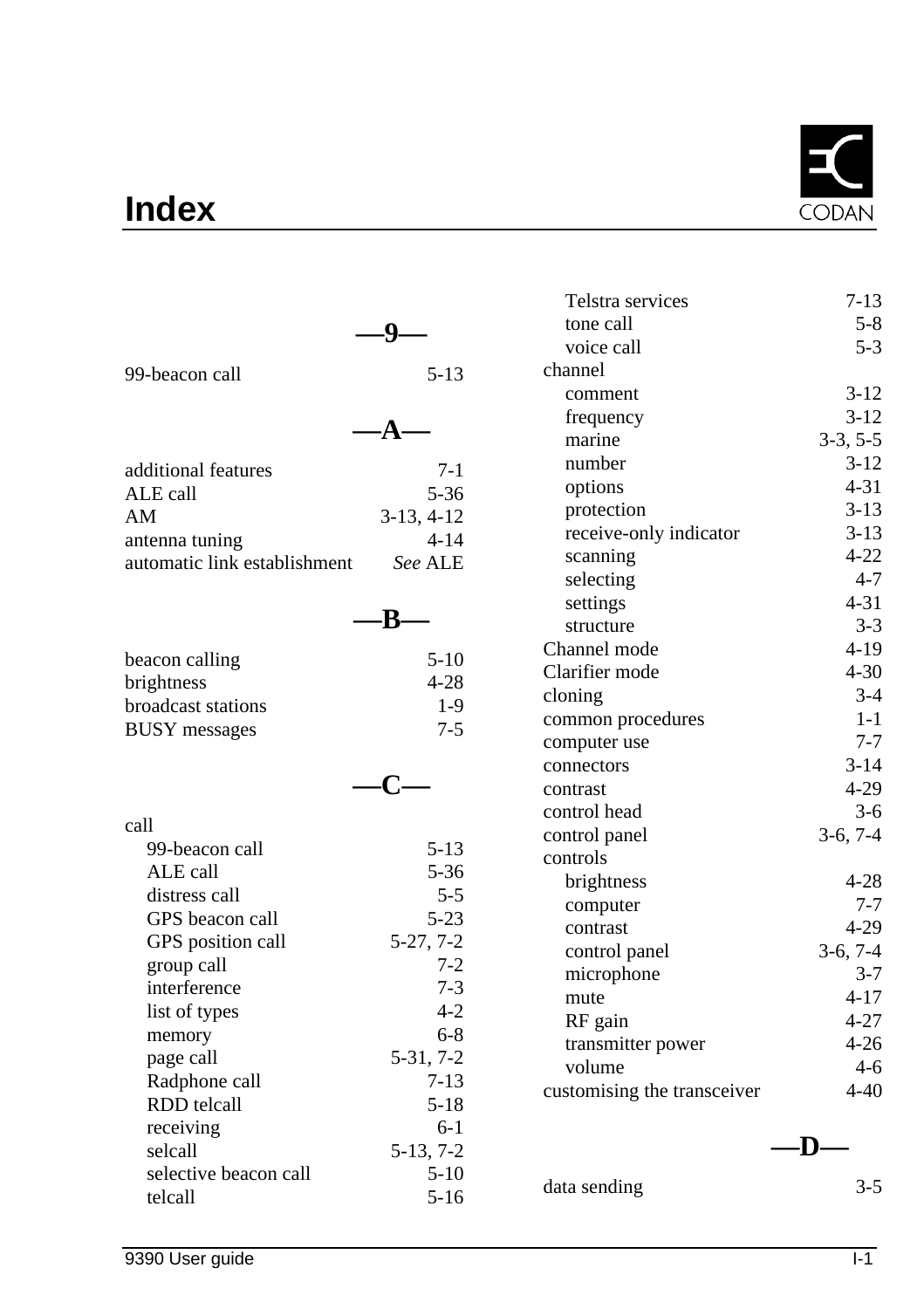| display                        | $3 - 11$     | Channel                        | $4 - 19$               |
|--------------------------------|--------------|--------------------------------|------------------------|
| brightness                     | $4 - 28$     | Clarifier                      | $4 - 30$               |
| contrast                       | $4 - 29$     | Free-Tune Receiver             | $4 - 33$               |
| distress calling               | $5 - 5$      | Multi-Access                   | $7 - 4$                |
|                                |              | operating types                | $4 - 19$               |
|                                |              | Setup                          | 4-19                   |
|                                | -E—          | Single-Access                  | $7 - 5$                |
| emergency calling              | $5 - 5$      | Sleep                          | $4 - 16$               |
|                                |              | <b>View All Settings</b>       | $4 - 38$               |
|                                |              | View Channel Options           | $4 - 31$               |
|                                | -F-          | Multi-Access mode              | $7 - 4$                |
| fax                            | $3 - 5$      | mute                           | $4 - 17$               |
| Free-Tune Receiver mode        | $4 - 33$     |                                |                        |
|                                |              |                                |                        |
|                                |              |                                | -N-                    |
|                                | $-G-$        | navigation reports             | $1-4$                  |
|                                |              |                                |                        |
| global positioning system      | See GPS      |                                |                        |
| glossary                       | $2 - 3$      |                                | 0                      |
| <b>GPS</b>                     | $3 - 5$      |                                |                        |
| beacon call                    | $5 - 23$     | operating                      |                        |
| position call                  | $5 - 27$     | modes                          | $4-19$                 |
| group call                     | $7-2$        | the transceiver                | $4-1$                  |
|                                |              | options                        | $3-2, 7-1$             |
|                                | -I—          |                                |                        |
|                                |              |                                | $-P$ —                 |
| ID                             |              |                                |                        |
| self                           | $5-13, 5-18$ | page call                      | $3-5, 5-31$<br>See PIN |
| transceiver                    | $4 - 38$     | personal identification number | $4 - 4$                |
| installing the transceiver     | $3 - 5$      | PIN                            |                        |
|                                |              | <b>RDD</b>                     | $5 - 18$               |
|                                | $-I$ —       | power                          |                        |
|                                |              | switching on                   | 4-4                    |
| <b>LCD</b>                     | See display  | transmitter                    | $4 - 26$               |
| lockout                        | $7-3$        |                                |                        |
|                                |              |                                | O                      |
|                                | -M—          |                                |                        |
|                                |              | quick reference                | $1 - 1$                |
| making calls                   | See sending  |                                |                        |
| marine channels                | $3-3, 5-5$   |                                | -R—                    |
| memory store of received calls | $6 - 8$      |                                |                        |
| messages                       |              | Radio Direct Dial              | $5-18, 7-15$           |
| <b>BUSY</b>                    | $7 - 5$      | Radphone services              | $7 - 13$               |
| microphone                     |              | <b>RDD</b>                     | $5-18, 7-15$           |
| controls                       | $3 - 7$      | rear panel                     | $3-14$                 |
| using                          | $4-16$       | receiving                      |                        |
| mode                           |              | basic call                     | $6 - 2$                |
|                                |              |                                |                        |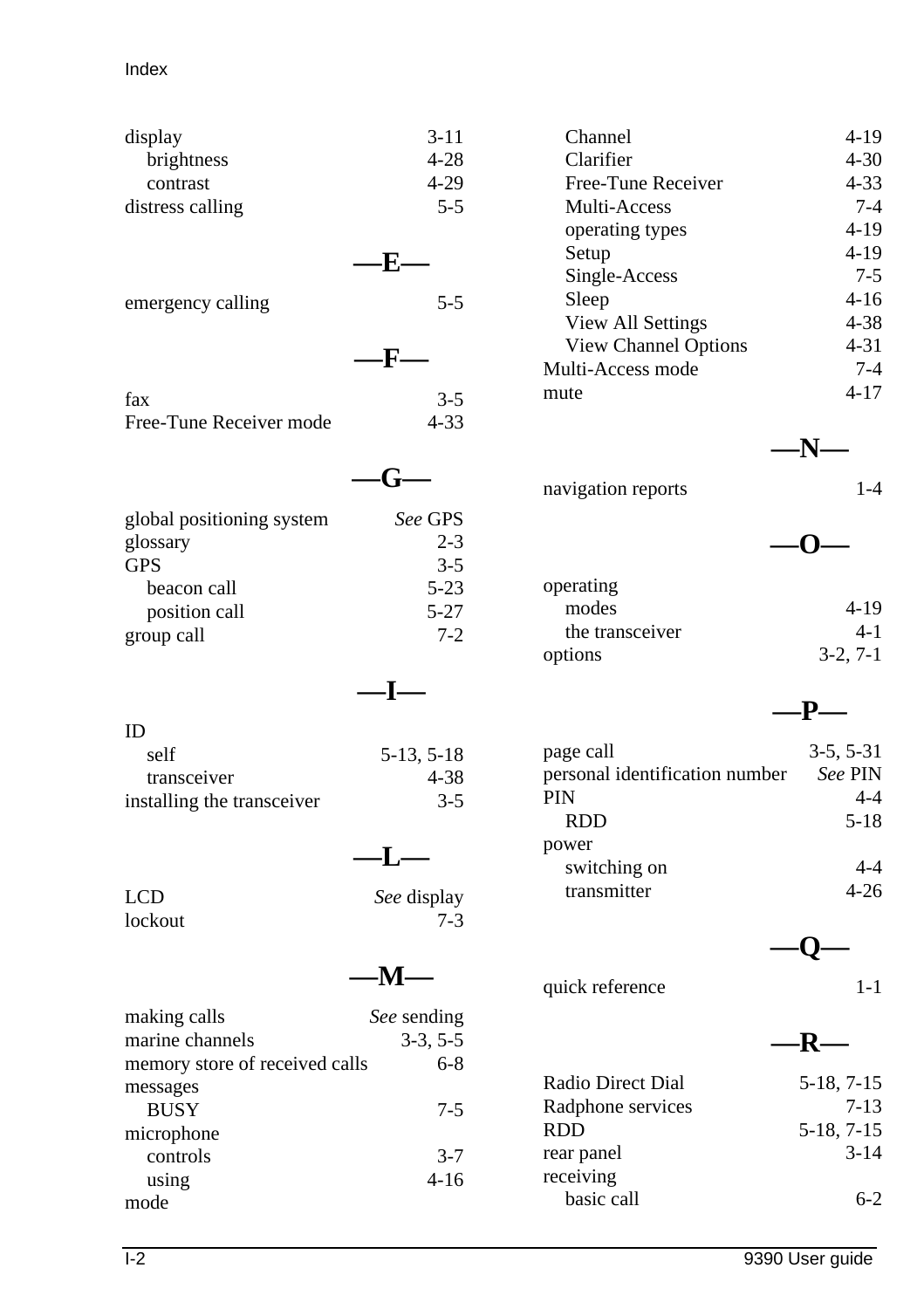| beacon call                   | $6-10$       |
|-------------------------------|--------------|
| broadcast stations            | $1-9$        |
| group call                    | $7-2$        |
| Radphone call                 | $7 - 17$     |
| selective call                | $6 - 4$      |
| Telstra call                  | $7 - 17$     |
| time signals                  | $1 - 8$      |
| revertive signal              | $5 - 10$     |
| reviewing and returning calls | $6-8$        |
| RF gain                       | $3-12, 4-27$ |
|                               |              |

| scanning                   | $4 - 22$        |
|----------------------------|-----------------|
| selcall                    | $5 - 13$        |
| lockout                    | $7 - 3$         |
| selecting                  |                 |
| AM                         | $4 - 12$        |
| channels                   | $4 - 7$         |
| mute                       | $4 - 17$        |
| operating mode             | $4 - 19$        |
| sideband                   | $4 - 12$        |
| selective beacon call      | $5-10$          |
| selective calling          | $2-4, 4-2, 6-4$ |
| self ID                    | $5-13, 5-18$    |
| sending                    |                 |
| 99-beacon call             | 5-13            |
| ALE call                   | $5 - 36$        |
| distress call              | $5 - 5$         |
| GPS beacon call            | $5 - 23$        |
| GPS position call          | $5 - 27$        |
| group call                 | $7 - 2$         |
| page call                  | $5 - 31$        |
| Radphone call              | $7 - 13$        |
| <b>RDD</b> telcall         | $5 - 18$        |
| selcall                    | 5-13            |
| selective beacon call      | $5 - 10$        |
| telcall                    | $5 - 16$        |
| Telstra call               | $7 - 13$        |
| tone call                  | $5 - 8$         |
| voice call                 | $5 - 3$         |
| setting up the transceiver | $4 - 40$        |
| Setup mode                 | $4-19$          |
| sideband                   | $3-13, 4-12$    |
| signal                     |                 |
| clarifying                 | $4 - 30$        |

| revertive                    | $5-10$   |
|------------------------------|----------|
| strength                     | $3 - 12$ |
| two-tone                     | $5-8$    |
| Single-Access mode           | $7 - 5$  |
| Sleep mode                   | $4 - 16$ |
| sockets                      | $3 - 14$ |
| software                     | $4 - 38$ |
| switching the transceiver on |          |

|                             | —T—          |
|-----------------------------|--------------|
| telcall                     | $3-5, 5-16$  |
| telephone interconnect call | See telcall  |
| Telstra services            | $7 - 13$     |
| time signals                | $1 - 8$      |
| tone call                   | $5 - 8$      |
| transceiver                 |              |
| additional features         | $7 - 1$      |
| brightness                  | $4 - 28$     |
| contrast                    | $4 - 29$     |
| controls                    | $3-6, 7-4$   |
| ID                          | $4 - 38$     |
| installing                  | $3 - 5$      |
| main features               | $3-2$        |
| microphone                  | $3 - 7$      |
| mute                        | $4 - 17$     |
| operation                   | $4 - 1$      |
| options                     | $3-2, 7-1$   |
| rear panel                  | $3 - 14$     |
| RF gain                     | $4 - 27$     |
| setting up                  | $4 - 40$     |
| switching on                | $4 - 4$      |
| transmitter power           | $3-13, 4-26$ |
| volume control              | $4 - 6$      |
| transmitter power           | 3-13, 4-26   |
| transmitting                | See sending  |
| tuning                      |              |
| receive frequency           | $4 - 33$     |
| the antenna                 | $4 - 14$     |
| types of calls              | $4 - 2$      |
|                             |              |
|                             | l I.         |

| using                  |         |
|------------------------|---------|
| a computer             | $7 - 7$ |
| several control panels | $7 - 4$ |